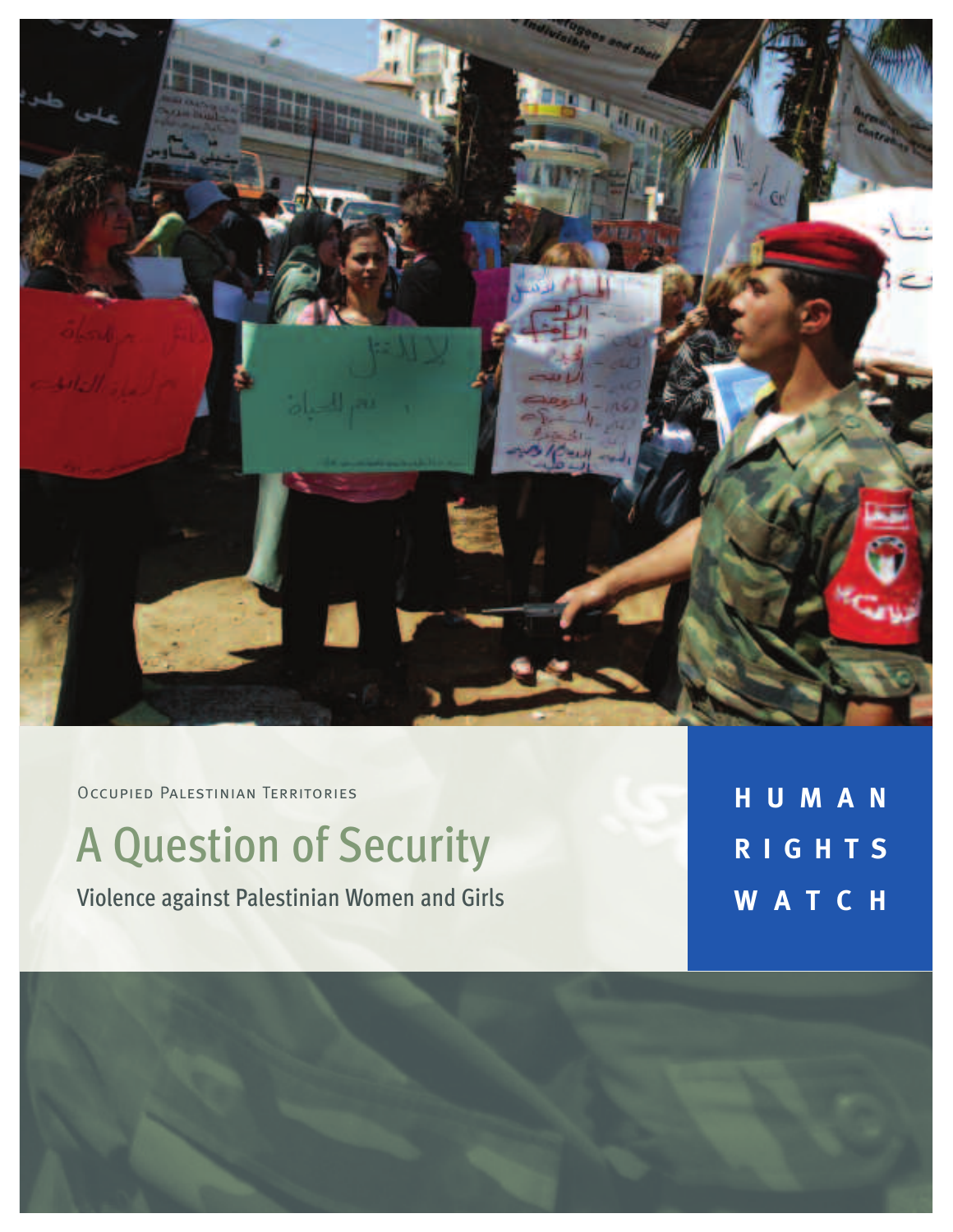

#### **NOVEMBER 2006**

**VOLUME 18, No. 7(E)** 

# A Question of Security Violence against Palestinian Women and Girls

| The Political and Legal Status of the Occupied Palestinian Territories 9      |
|-------------------------------------------------------------------------------|
|                                                                               |
|                                                                               |
|                                                                               |
|                                                                               |
|                                                                               |
|                                                                               |
|                                                                               |
| III. Social and Legal Obstacles to Reporting Violence and Seeking Redress 33  |
|                                                                               |
|                                                                               |
|                                                                               |
|                                                                               |
|                                                                               |
|                                                                               |
| IV. Failings in Institutional Responses to Violence against Women and Girls55 |
|                                                                               |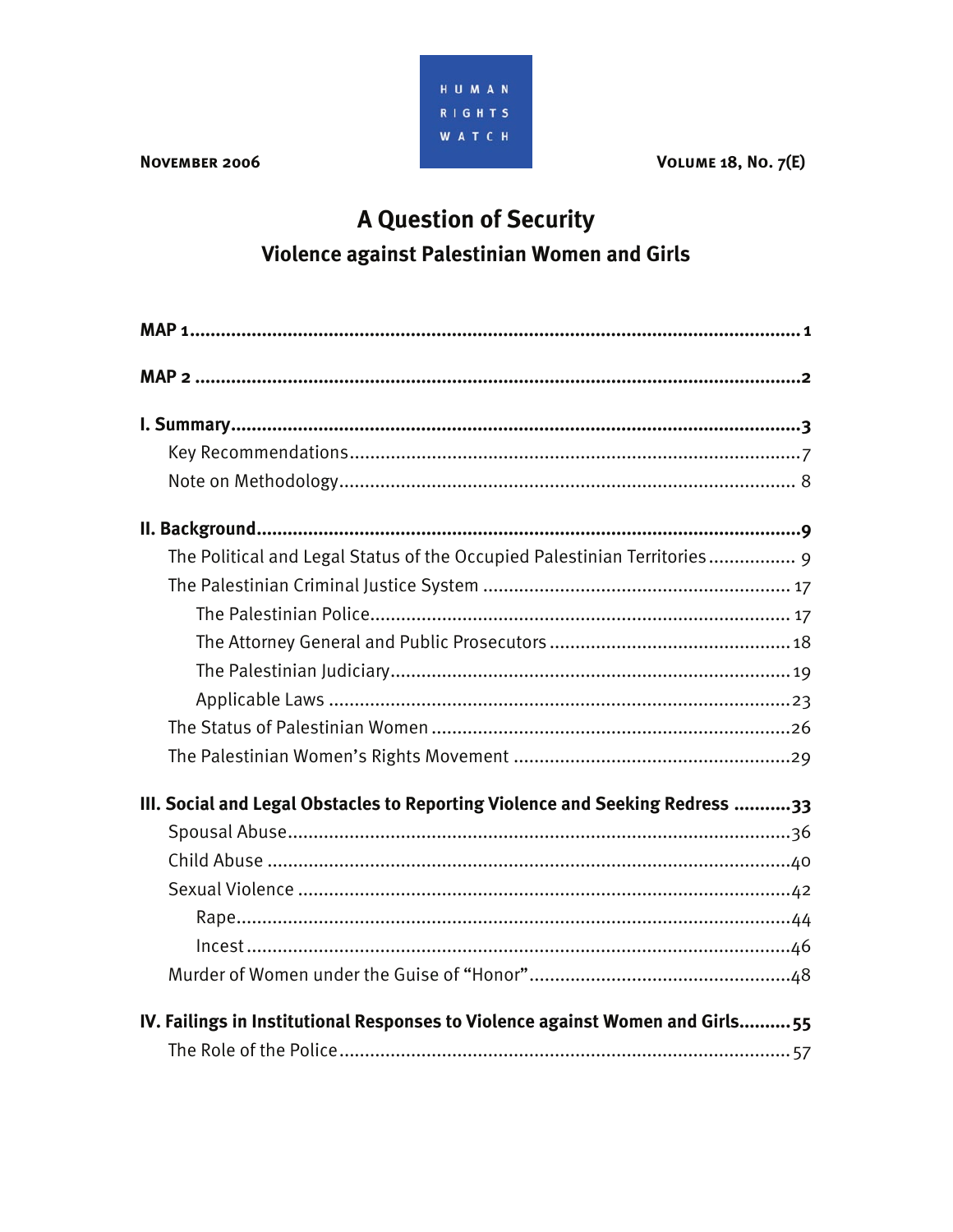| The Absence of Medical Guidelines and Breaches of Confidentiality 62 |  |
|----------------------------------------------------------------------|--|
|                                                                      |  |
|                                                                      |  |
|                                                                      |  |
|                                                                      |  |
|                                                                      |  |
|                                                                      |  |
|                                                                      |  |
| The Right to Non-Discrimination and Equality before the Law 84       |  |
|                                                                      |  |
|                                                                      |  |
|                                                                      |  |
|                                                                      |  |
|                                                                      |  |
|                                                                      |  |
|                                                                      |  |
|                                                                      |  |
|                                                                      |  |
|                                                                      |  |
|                                                                      |  |
|                                                                      |  |
|                                                                      |  |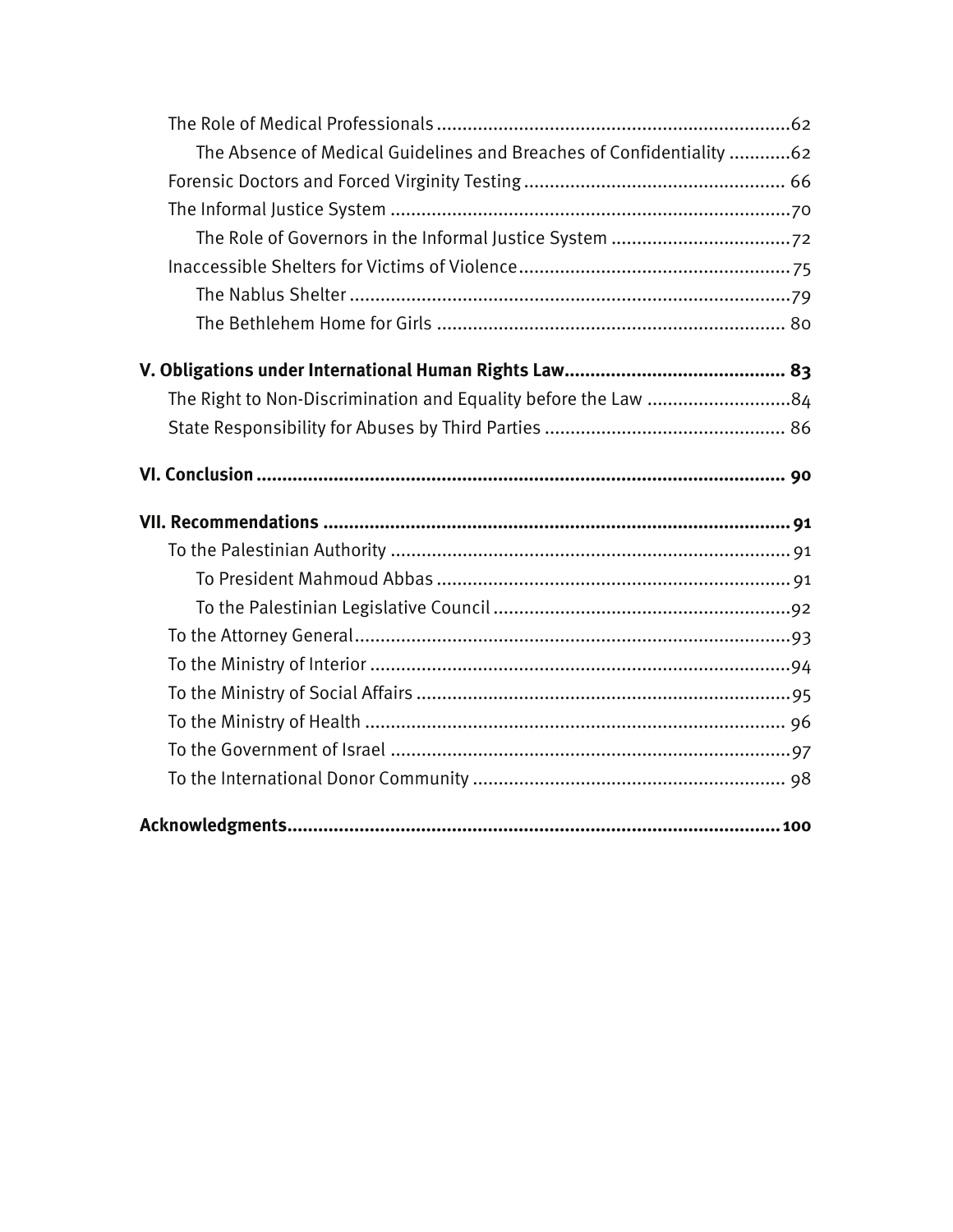



Geographic areas of the West Bank under the Oslo Agreement © 2005 OCHA-OPT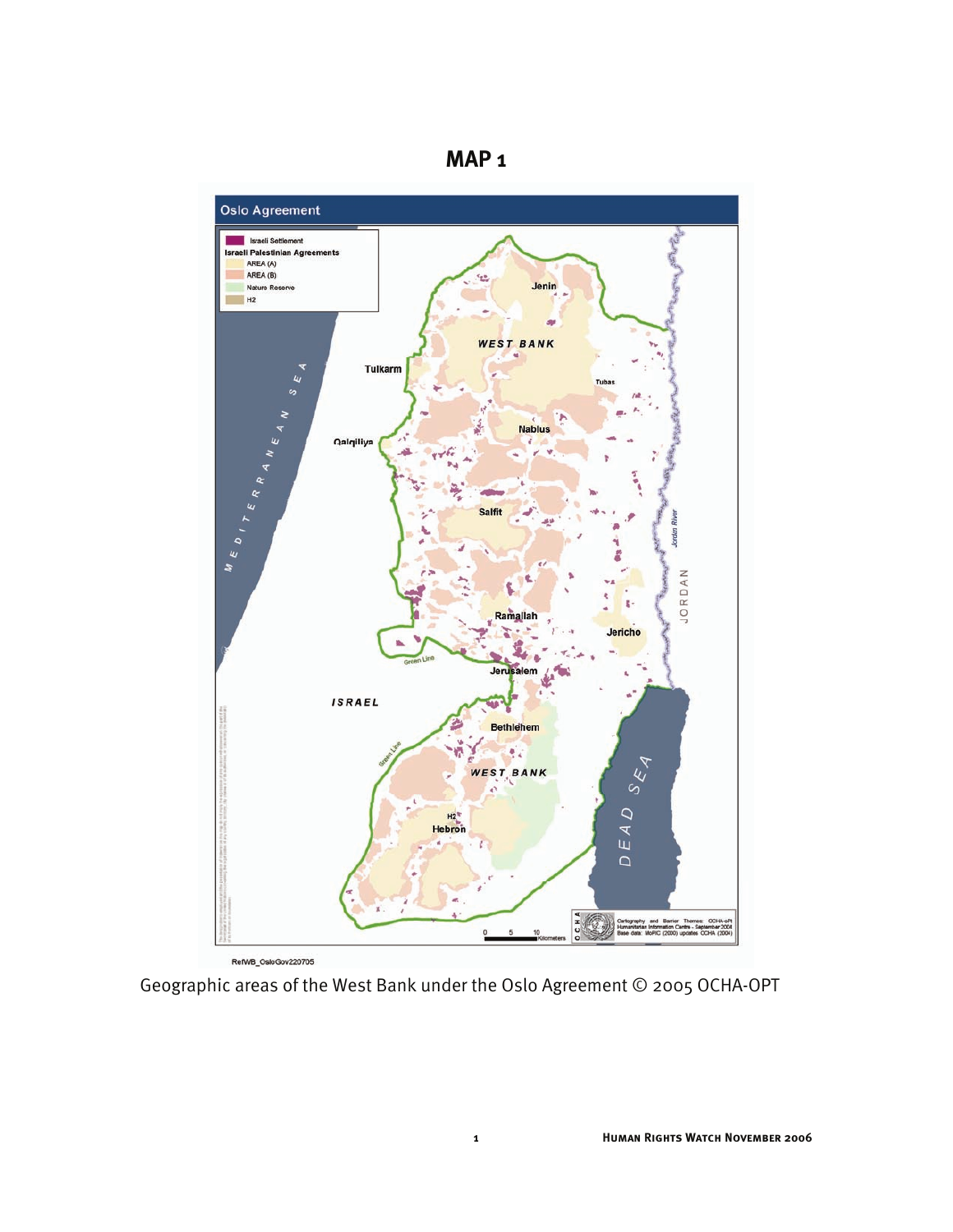

**MAP 2** 

West Bank and Gaza districts © 2005 OCHA-OPT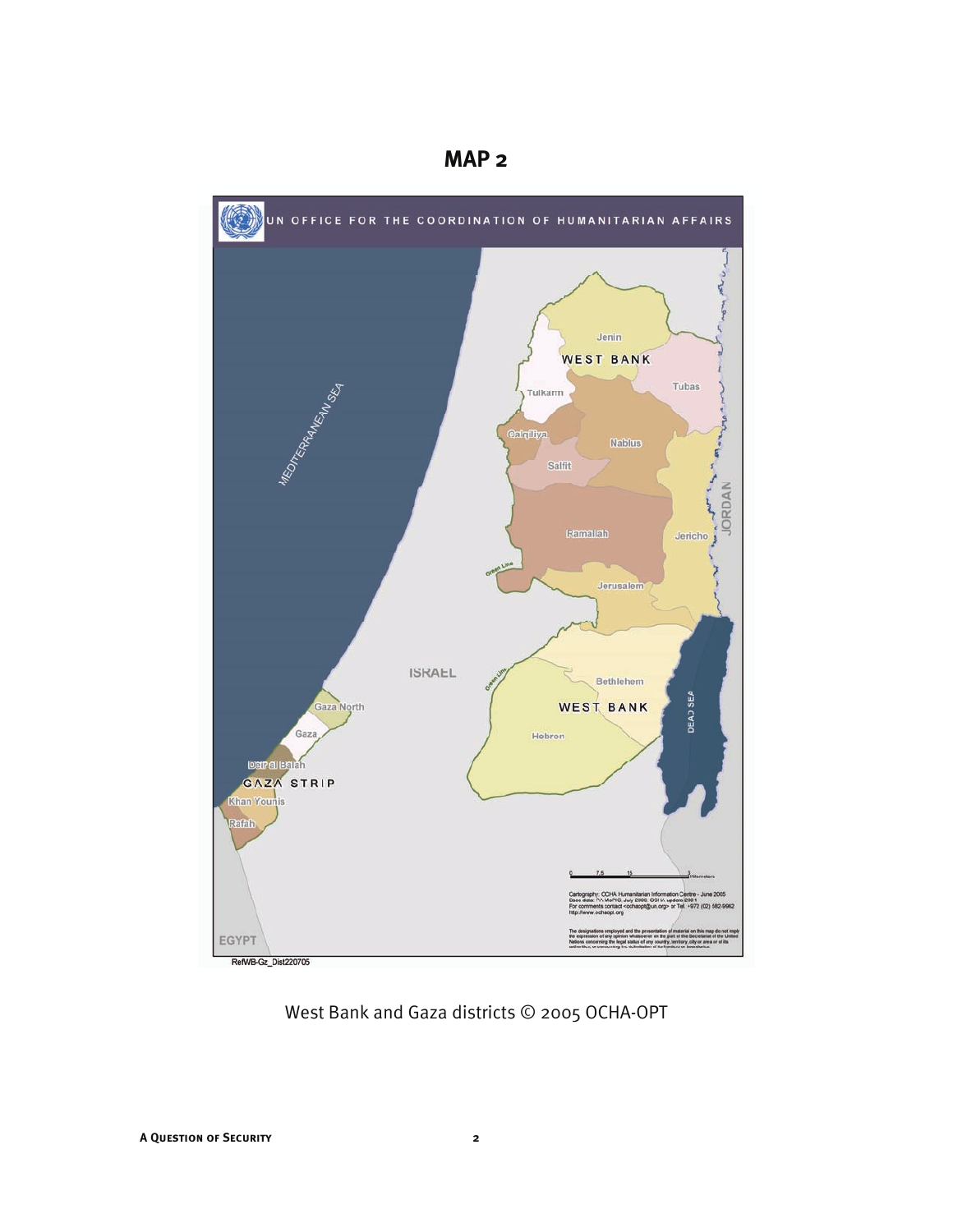#### **I. Summary**

A significant number of women and girls in the Occupied Palestinian Territories (OPT) are victims of violence perpetrated by family members and intimate partners. While there is increasing recognition of the problem and some Palestinian Authority (PA) officials have indicated their support for a more forceful response, little action has been taken to seriously address these abuses. Indeed, there is some evidence the level of violence is getting worse while the remedies available to victims are being further eroded.

Defenders of the status quo on this issue typically justify the PA's failure to take more decisive action by highlighting the many critical political, economic, and security matters facing the PA, a situation only exacerbated by events following the electoral victory of Hamas in January 2006. While it is true that Israeli actions since the outbreak of the current *intifada* in September 2000—including attacks on PA institutions and security services, and Israel's current refusal to remit tax revenues, among others—have significantly weakened PA capabilities, this is no excuse for inaction. There is much that PA officials could be but are not doing to end violence against women inside the family. This report offers concrete suggestions for change, some of which are highlighted in the key recommendations listed at the end of this section.

There is little comprehensive data on violence against women and girls in the OPT, but the basic contours of the problem are clear. Various studies and statistics gathered by the Palestinian Central Bureau of Statistics (PCBS) and Palestinian women's groups record high levels of violence perpetrated by family members and intimate partners, aggravated during times of political violence. Information obtained from social workers, academics, and police officials on the prevalence of domestic violence, incest, and actual or threatened "honor" crimes, also indicate that reported rates do not reflect the full extent of such violence. In preparing this report, Human Rights Watch spoke to dozens of women victims of violence in the OPT and their accounts confirm the seriousness and scope of the problem, on issues ranging from spousal and child abuse to rape, incest, and "honor" crimes.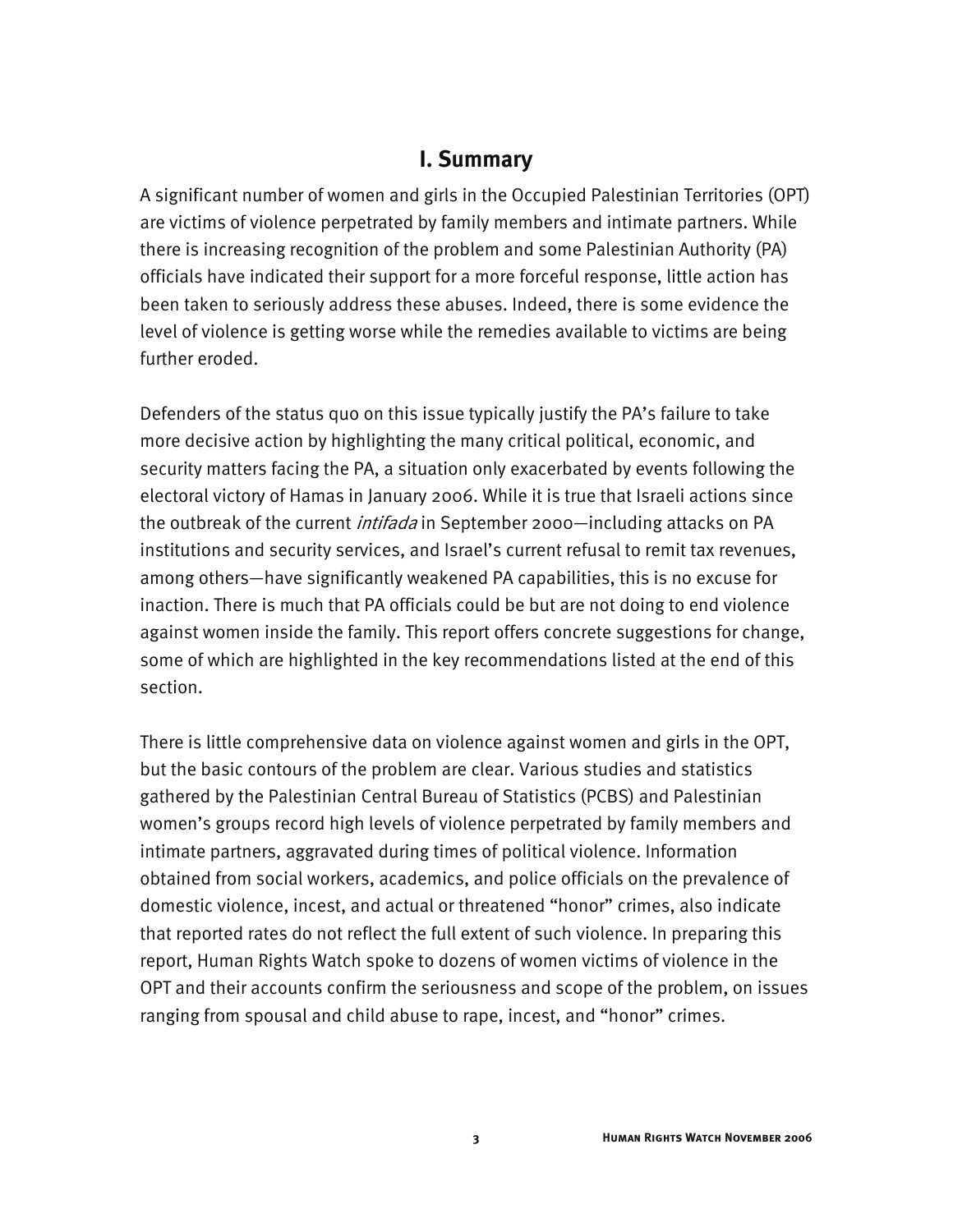Because it is already well established that violence against women and girls inside the family is a serious problem in the OPT, a primary objective of our research was to assess why this state of affairs is allowed to persist and examine the reasons for the PA's continuing failure to respond effectively to such violence. To that end, researchers also spoke to dozens of Palestinian government officials—including police officers, prison officials, civil and family court judges, public prosecutors, municipal governors, representatives of the ministries of health, justice and social affairs, and the former head of a Palestinian forensic institute—and nearly fifty lawyers, social workers, doctors, women's rights activists and non-governmental organization (NGO) staff, and UN agency personnel.

Based on these interviews and the other research described below, we found that two primary obstacles stand in the way of enhanced protection against domestic violence for Palestinian women and girls: discriminatory laws that condone and perpetuate such violence and the virtual absence of institutionalized policies to prevent violence, assist victims, and hold perpetrators accountable.

Jordanian and Egyptian criminal laws in force in the West Bank and Gaza, respectively, do not effectively prohibit or appropriately punish violence against women and girls. These laws include provisions that provide a reduction in penalty to men who kill or attack female relatives committing adultery; relieve rapists who agree to marry their victims from any criminal prosecution; and allow only male relatives to file incest charges on behalf of minors. Government and nongovernmental efforts aimed at overturning these inherited laws and developing unified Palestinian family and penal codes have been hindered by lawmakers' divisions over critical reforms and the slow pace of passing new legislation during the six years of *intifada*. The result is virtual impunity for perpetrators of domestic violence and continued obstacles in the way of victims who might otherwise report abuse.

Palestinian police officers lack specialized expertise to handle family violence complaints with the level of sensitivity and professionalism required of law enforcement personnel and often turn to informal measures rather than serious investigations and remedies. Human Rights Watch interviewed Palestinian police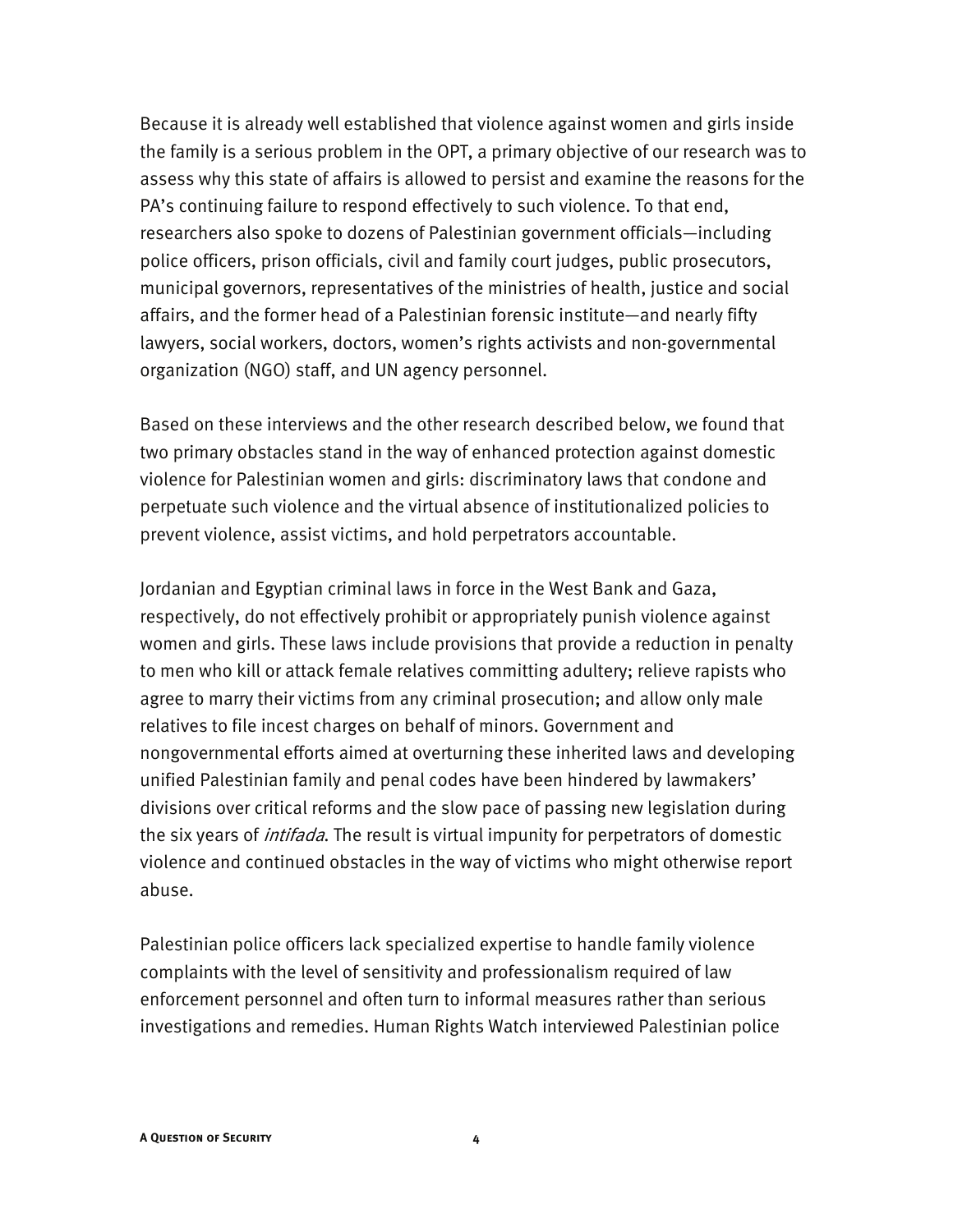officers, including chiefs of police, who downplayed the severity of violence against women in the OPT and questioned the need for their involvement in the dissemination of potentially life-saving information to victims. As one police officer put it, "It's hard for us to advertise. We will look like we're encouraging women to go to the police. It is the role of the Ministry of Social Affairs and the women's organizations to say that violence against women is a crime." Several Palestinian police officers also exhibited biased attitudes towards female victims of violence, did not believe victims who reported abuse, and were inclined to view sexual violence within the family as largely consensual.

The Ministry of Health has no medical procedures or protocols to guide medical professionals or ministry staff in their treatment of domestic violence cases. As a result, doctors lack specialized training and guidance on how to treat victims of violence, preserve evidence of the abuse, and maintain confidentiality. Palestinian social workers reported a number of cases of doctors disclosing without consent confidential patient information, putting the lives of victims of violence further at risk.

The protective mechanisms established or overseen by the PA to shelter victims of violence are also insufficient and often inaccessible. At the time of Human Rights Watch's visit to the OPT, there were only two shelters for victims of violence in the OPT, one for adults and the other for girls. Local women's NGOs criticized the adult shelter for lengthy and restrictive entry procedures imposed by the Ministry of Social Affairs that sometimes stand in the way of victims seeking urgent protection. However, plans were in place to open three additional shelters: one for girls, one emergency short-term facility, and one for women with children. At this writing, women's NGOs told us that the emergency shelter was up and running, the family shelter was nearing completion and the girls' shelter was ready but lacked governmental funding. In Gaza, there are no shelters for victims of violence, resulting in a serious vacuum in protection. However, local women's rights activists were concerned that a shelter in Gaza would be hard to keep secret and thus secure.

Palestinian women and girls who report abuse to the authorities find themselves confronting a system that prioritizes the reputations of their families in the community over their own well-being and lives. Accordingly, police officers and clan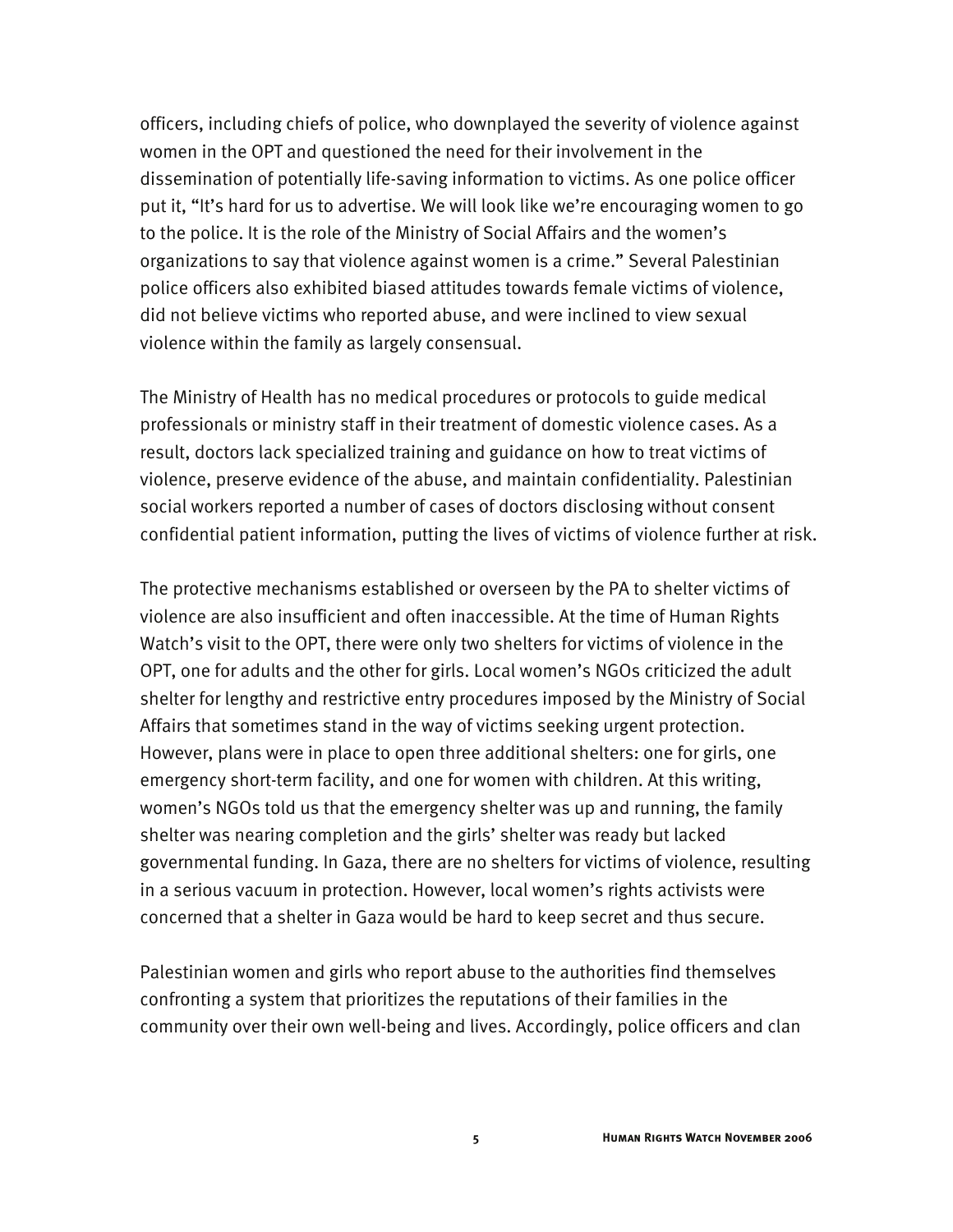leaders regularly "mediate" and "resolve" these cases, typically by returning the abused women to the "care and protection" of her attacker, without ever referring the case to the courts or the woman to social or other services she might need. Essentially, victims of physical and sexual violence pay the price for the abuse they suffer, while the perpetrators usually get off scot-free. Few cases of sexual violence are ever prosecuted in the West Bank and Gaza. According to the PCBS, in 2004 the PA courts reportedly convicted only one person of rape in Gaza and convicted no one in the West Bank. These numbers are not consistent with reported levels of rape in the OPT.

Human Rights Watch acknowledges the severe constraints that the Israeli occupation imposes upon the PA Israeli army attacks, checkpoints, and closures have wreaked tremendous physical and functional damage on the criminal justice system during the second *intifada*. As a result, the PA has a limited sphere in which it is able effectively to exercise governmental authority. Since the swearing in of a Hamas-led government in March 2006, Israel has severed all diplomatic ties with the PA, suspended the handover of tax revenues on which the PA monthly budget depends, repeatedly closed border crossings between Gaza and Israel, and detained a number of PA ministers, legislators, and other Hamas government officials. Many international donors have also cut all direct funding to the PA and the U.S. has severed all diplomatic contact with Hamas-affiliated officials.

Notwithstanding these limitations, the PA holds ultimate responsibility for protecting victims and holding perpetrators accountable. Human Rights Watch's research in the OPT confirmed that the PA has failed to undertake many practical and achievable initiatives such as adequately surveying the rate of violence against women, setting up government-run hotlines and additional shelters, providing basic guidelines to police and service providers on how to handle gender-based violence complaints they receive, and initiating public education efforts aimed at reducing violence against women. Many Palestinian officials, holding office both before and after the January 2006 elections, appear to view security only within the context of the occupation, all but ignoring the very real security issues faced by women in their homes. In doing so, the PA is failing to act diligently to prevent, investigate, and punish violence against women, putting women's health and lives in jeopardy.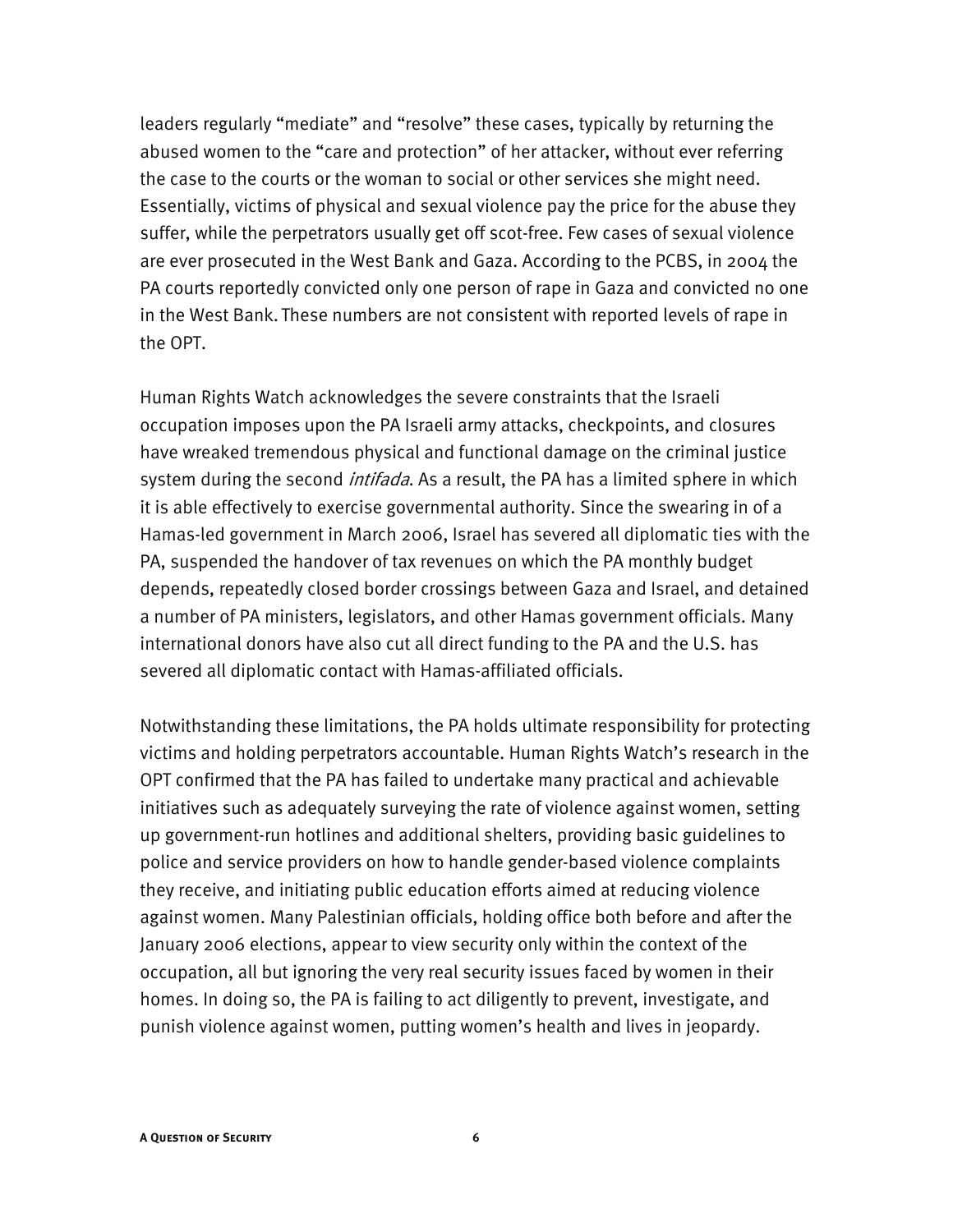Ultimately, the PA is denying victims their rights under international human rights law to non-discrimination and an effective judicial remedy for abuse.

The manner in which the PA addresses violence against women and girls affects the very fabric of Palestinian society and significantly impairs respect for, and belief in, law enforcement. It is crucial that the PA consider violence against women and girls a priority issue within its security agenda and actively implement remedies to women's rights abuses now, as an integral part of this response *during* this state-building period. There is an urgent need for not only legal reform but also for policies at all levels of government and throughout the criminal justice system that will address violence against women and girls.

#### Key Recommendations

Human Rights Watch urges the PA to commit, as a matter of urgent priority, to preventing violence against women and girls and pursuing these crimes through effective investigations and prosecutions. The PA should enact laws criminalizing all forms of family violence and repeal legal provisions that in intent or effect perpetuate or condone violence against women and girls.

The PA should also train all government employees (including police officers, doctors, governors, and forensic experts) who come into contact with victims of physical and sexual violence on how to deal with such cases appropriately and establish clear and explicit guidelines of intervention in line with international standards. Many of these training materials have already been developed and pioneered by Palestinian NGOs and should be considered by the governmental and supported with any available funding.

There is also a need for long-term work on transforming attitudes and beliefs about the acceptability of violence against women and girls, whether stemming from tribal customs or interpretations of religious norms, or other sources. These efforts are best led by local advocates for women's rights who live and work in the community, but deserve public support and promotion by the PA and international support.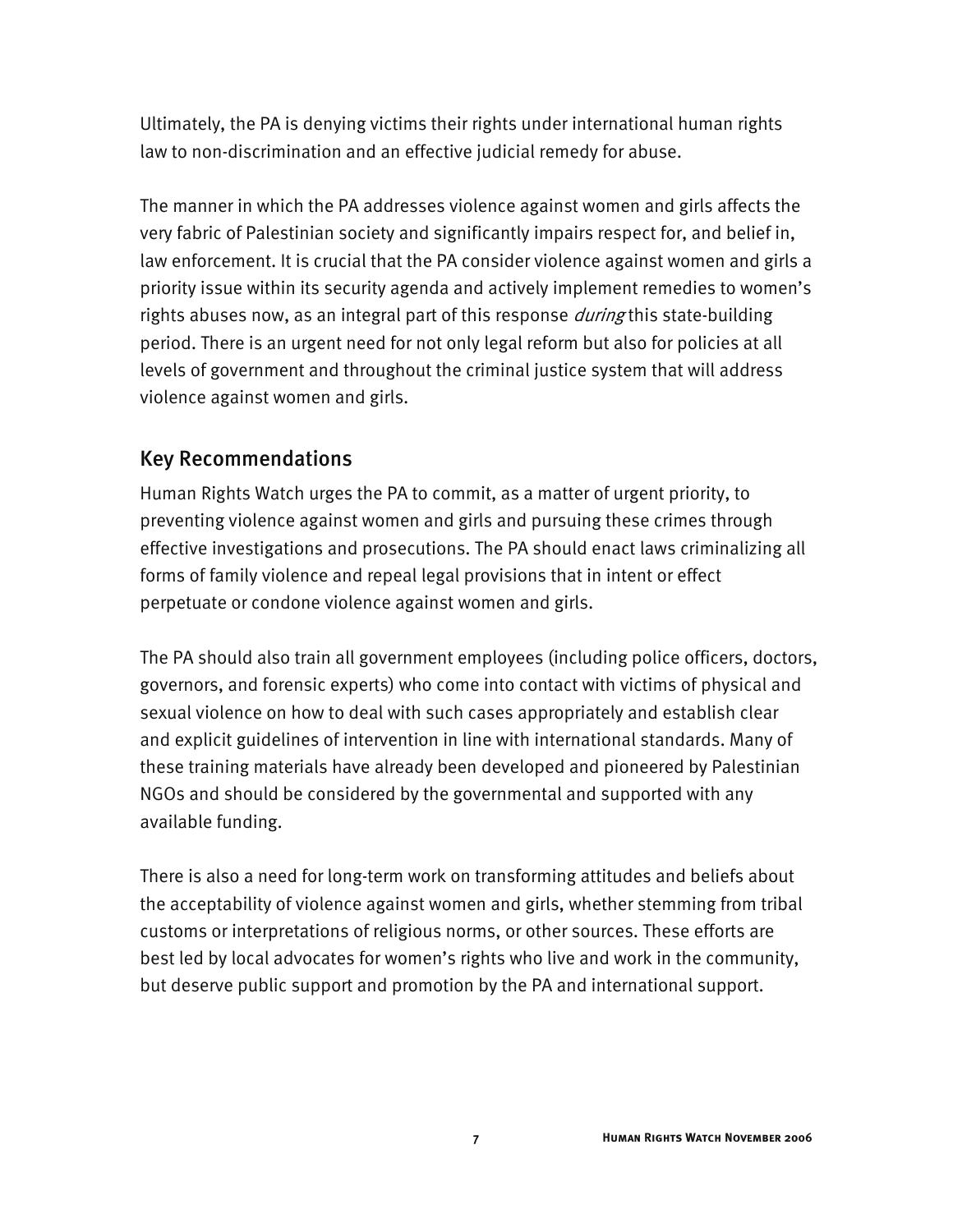#### Note on Methodology

This report is based on more than one hundred interviews conducted in Jerusalem, Ramallah, Bethlehem, Nablus, Hebron, Tulkarem, Jericho, and Gaza in November and December 2005; follow up communications with many of the same individuals by telephone and email as well as a handful of new interviews in June and July 2006; and examination of relevant laws, academic literature, policy analyses, surveys, and other published materials. All of the names of the women and girls whose cases are discussed have been changed to protect their privacy and ensure their safety. Other identifying information has been withheld in some cases for the same reason.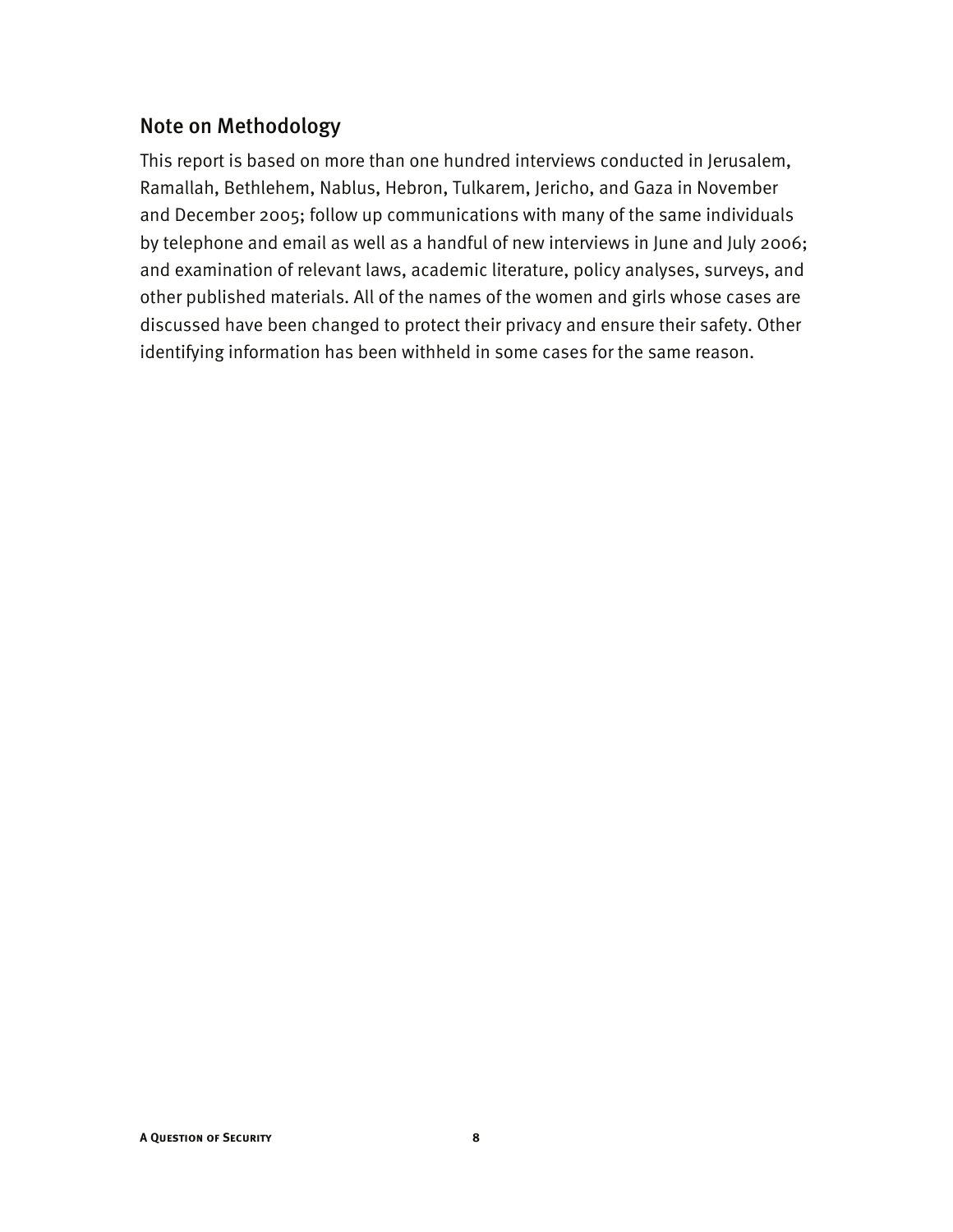## **II. Background**

This section provides a detailed background on the unique setting in which this report was researched and written as well as on the contribution that the Palestinian women's movement has made to the development of civil society and the Palestinian Authority (PA).

The Occupied Palestinian Territories (OPT) do not constitute a sovereign state, nor does the PA represent a fully sovereign government, yet the PA has managed to develop a criminal justice system over the past decade. The development, makeup, and shortcomings of this system are examined in this section. While all Palestinians suffer from the deficiencies of the existing criminal justice system in the OPT, women pay a particularly heavy price for a system that is often unable or unwilling to respond adequately to gender-based violence. While a responsive criminal justice system is not the only element necessary for an effective response to violence against women, it is one essential factor in a wider effort to stop abuse and hold offenders accountable. Later sections of this report will also examine the role of the informal justice system in addressing cases of violence against women.

## The Political and Legal Status of the Occupied Palestinian Territories

The 1949 Arab-Israeli War and the 1949 Armistice Agreements between Israel and the neighboring Arab countries of Syria, Lebanon, Egypt, and Jordan divided the territory of former Mandate Palestine into the areas of Israel, the West Bank, and the Gaza Strip. From 1948-1967, Jordan ruled over the West Bank and East Jerusalem, formally annexing these areas in 1950, while Egypt placed the Gaza Strip under military administration. Both Egypt and Jordan extended their respective laws to the areas they occupied.

As a result of the 1967 War, Israel captured and occupied the West Bank, East Jerusalem, and the Gaza Strip (hereinafter referred to as the Occupied Palestinian Territories or OPT). In 1980 Israel annexed East Jerusalem, declared it the eternal, undivided capital of Israel under a Basic Law entitled "Jerusalem," and extended Israeli laws to Palestinian residents of East Jerusalem. The international community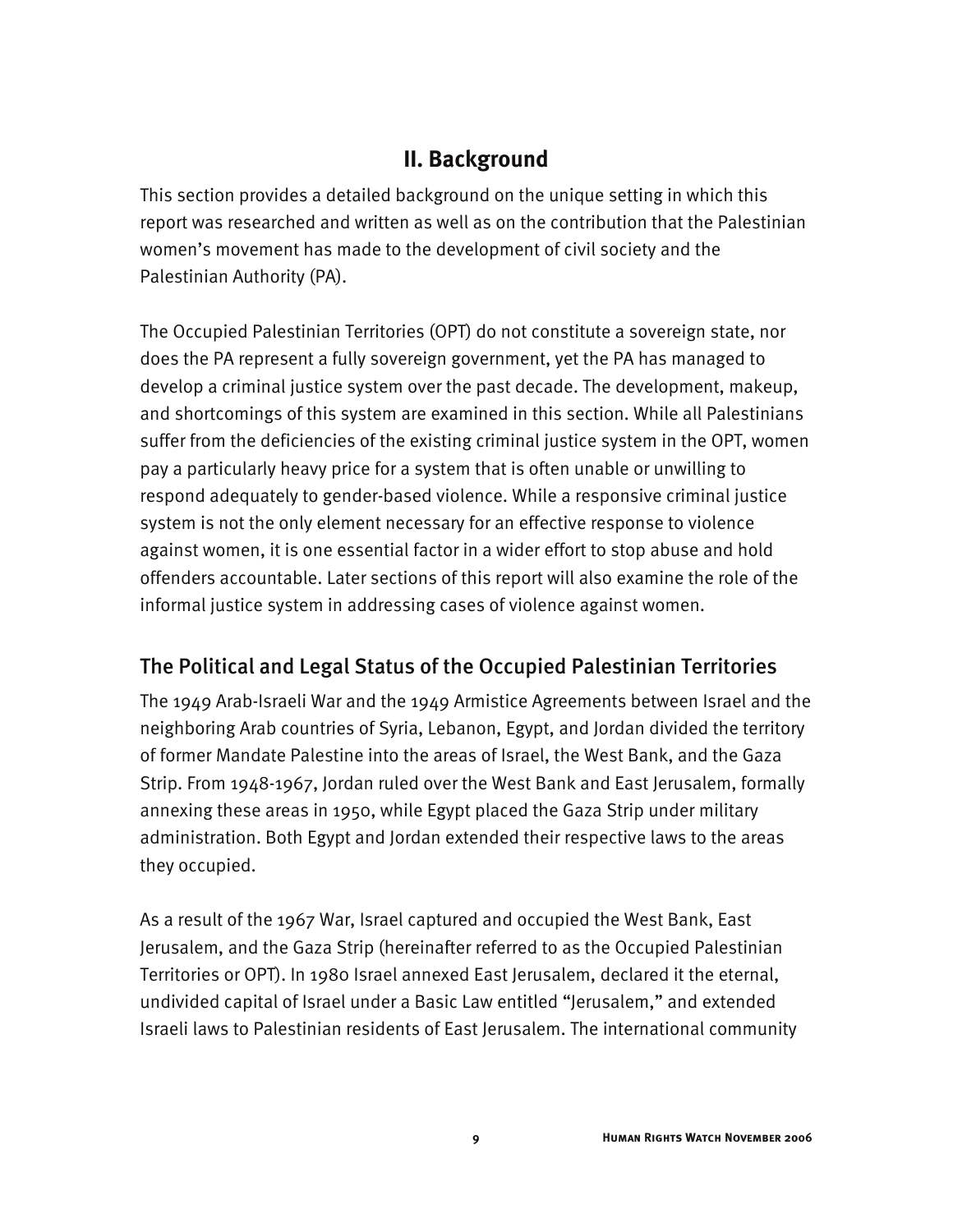has not recognized East Jerusalem as part of Israel. After 1967 Israel established a military administration to govern Palestinian residents of the West Bank and Gaza Strip. The cornerstone of the Israeli military administration was a system of over 2,500 Israeli military orders that governed and severely restricted all aspects of civilian life, including freedom of expression, freedom of the press, and freedom of association.<sup>1</sup> This system added yet another layer of legislation to the already complex conglomeration of Ottoman, British, Egyptian, and Jordanian laws in place.<sup>2</sup>

In December 1987, the Palestinian population in the OPT mounted a mass popular uprising against the Israeli occupation, known as the first *intifada*.<sup>3</sup> In 1993, after failed peace talks in Madrid and Washington, Israel and the Palestine Liberation Organization (PLO)<sup>4</sup> began secret negotiations in Oslo that resulted in the signing of the Declaration of Principles (DOP) on the White House lawn in September 1993. The DOP and subsequent Israeli-Palestinian agreements, collectively known as the Oslo Accords,<sup>5</sup> were based on the principal of mutual recognition of Israel and the PLO. The Oslo Accords established a five year interim period during which Israel would withdraw from parts of the West Bank and Gaza Strip and the Palestinians would gain self-rule over these areas, including policing the local population. The interim period was supposed to lead to "final status" negotiations in 1999 on issues such as Palestinian refugees, Israeli settlements in the OPT, the status of Jerusalem, drawing of final borders, and sharing of water resources.

**<sup>1</sup>** For more information, see Lisa Hajjar, Courting Conflict: The Israeli Military Court System in the West Bank and Gaza (Berkeley: University of California Press, 2005) and Raja Shehadeh, Occupier's Law: Israel and the West Bank (Washington, D.C.: Institute for Palestine Studies, 1988).

**<sup>2</sup>** From 1517-1917, the Turks ruled the modern day areas of Israel and the OPT as part of the Ottoman Empire. The British defeated the Turkish army in 1917 as part of World War I and controlled the modern day areas of Israel and the OPT until 1948. Some Ottoman laws and acts, as well as some orders and orders-in-council from the British Mandate, remain in place.

**<sup>3</sup>** Intifada literally means "shaking off" in Arabic. The first intifada was chiefly characterized by nonviolent Palestinian demonstrations, strikes and boycotts against the Israeli administration in the OPT and by Palestinian youths, armed mostly with stones, confronting the Israeli army. See Middle East Research and Information Project, "Palestine, Israel and the Arab-Israeli Conflict: A Primer," http://www.merip.org/palestine-israel\_primer/toc-pal-isr-primer.html (accessed May 23, 2006).

**<sup>4</sup>** The Arab League founded the PLO in 1964 as the "sole legitimate representative of the Palestinian people." The PLO has a legislative body, the Palestinian National Council (PNC), and an Executive Committee elected by the PNC. The PLO holds a permanent observer seat in the UN General Assembly.

**<sup>5</sup>** The various agreements include the Gaza Jericho Agreement in 1994, the Interim Agreement on the West Bank and Gaza Strip in 1995, and the Hebron Agreement in 1997.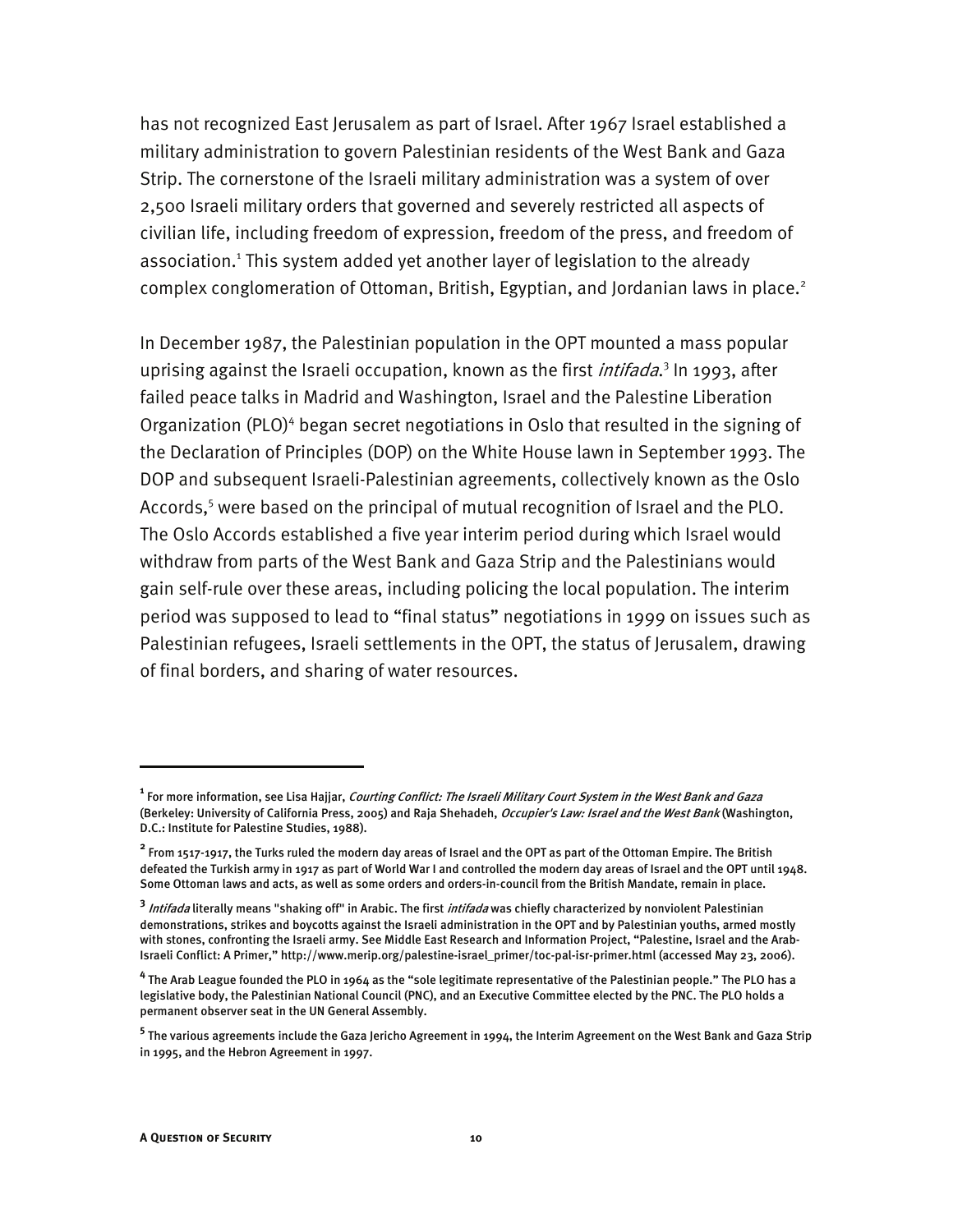Since failed negotiations on final status issues in Camp David<sup>6</sup> and the outbreak of the second *intifada,*<sup>7</sup> both in 2000, the Oslo process has become moribund. Israel subsequently has engaged in several unilateral measures such as the withdrawal of Israeli troops and settlers from the Gaza Strip in 2005 and the building of a concrete and metal barrier – hereinafter the "wall" – primarily in West Bank territory, which is expected to lead to the *de facto* annexation of approximately 10 percent of the West Bank, including major Israeli settlements.<sup>8</sup>

As a result of the Oslo Accords, the PLO formed a Palestinian Authority, made up of a President, cabinet of ministers, and legislative body. In January 1996, it organized elections for the 88-seat legislature (the Palestinian Legislative Council or PLC) and for the presidency of the PA Yasser Arafat, head of the Fatah party and the PLO, won the presidential elections and his party swept the majority of the PLC seats, presaging 10 years of single party rule. Women represented 3.7 percent of the candidates and won five seats (5.6 percent) in the first PLC.<sup>9</sup> Most Palestinian political factions refused to run in the 1996 elections in protest of the Oslo Accords, which they rejected on various grounds, including the fact that the Accords did not end the Israeli occupation, or stop the building of illegal Israeli settlements in the OPT. Hamas, or the Islamic Resistance Movement, the militant group founded as a branch of the Muslim Brotherhood in Gaza in 1987, and responsible for many of the targeted attacks against Israeli civilians since 1993, was one of the organizations that boycotted the elections. Hamas subsequently challenged Fatah's political monopoly by mobilizing grassroots support through educational, cultural, and social activities.<sup>10</sup>

j

**<sup>6</sup>** U.S. President Bill Clinton invited Israeli Prime Minister Ehud Barak and Palestinian Authority President Yasser Arafat to Camp David in the United States in July 2000 to continue stalled pace talks. The summit lasted for two weeks but ended without an agreement.

<sup>&</sup>lt;sup>7</sup> The second *intifada* erupted at the end of September 2000. The immediate trigger was the visit of then-opposition leader, Ariel Sharon, to a site in East Jerusalem known to Jews as the Temple Mount and to Muslims as the Haram al-Sharif, the holiest Muslim site in Israel/OPT.

**<sup>8</sup>** Office for the Coordination of Humanitarian Affairs, "Preliminary Analysis: The Humanitarian Implications of the February 2005 Projected West Bank Barrier Route," February 2005,

http://www.humanitarianinfo.org/opt/docs/UN/OCHA/BarrierProjections\_Feb05\_En.pdf (accessed May 23, 2006).

**<sup>9</sup>** Birzeit University Development Studies Programme, Palestine Human Development Report 2004, http://home.birzeit.edu/dsp/pdhr/2004/ (accessed May 23, 2006).

**<sup>10</sup>** In 1992 Hamas created a military wing known as the `Izz al-Din al-Qassam Brigades. Hamas carried out its first suicide bombing on April 16, 1993. The number peaked during the second intifada, when such attacks killed hundreds of Israeli civilians. These targeted attacks against civilians are crimes against humanity and were documented by Human Rights Watch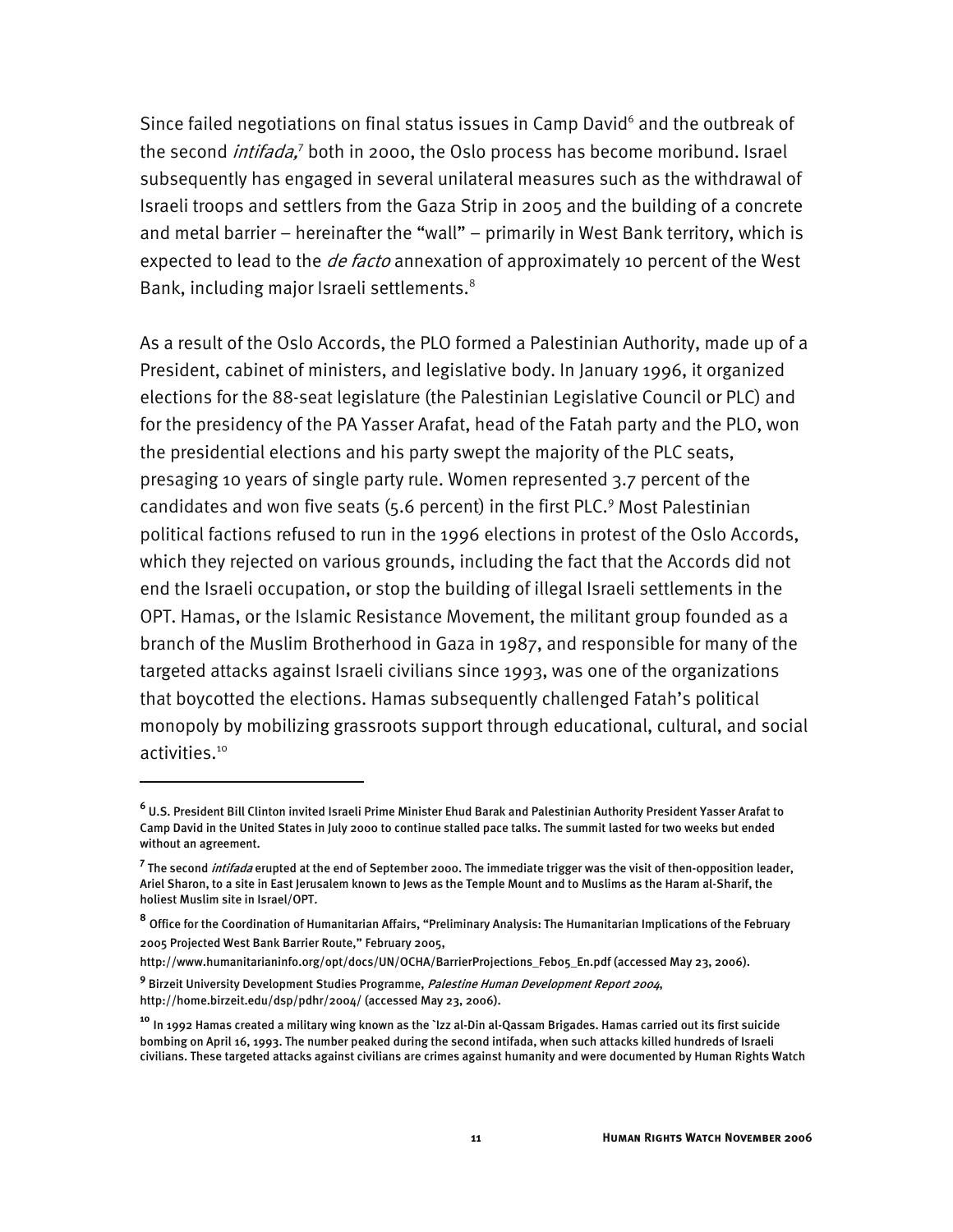The Oslo Accords divided the OPT into three areas (see map on p. 1). It gave the PA security and civilian control in A areas (comprising the largest Palestinian urban centers but only 17 percent of West Bank land) and civilian control in B areas (smaller Palestinian population centers outside the urban areas). Israel retained security control in B areas and full civilian and security control in C areas, the remainder of the OPT (including some small Palestinian population centers), Israeli settlements, Israeli military bases, bypass roads connecting the settlements to Israel proper, and large land reserves. Area C, over which Israel retains exclusive control, comprises 60 percent of the West Bank. Due to the non-contiguous geographical nature of the A, B, and C areas, the C areas physically disconnect the territory under PA jurisdiction.<sup>11</sup> This limited and fractured autonomy has made it very difficult for the PA to govern effectively, even more so since the beginning of the second *intifada.* 

Perhaps most significantly for present purposes, the Palestinian criminal justice system has limited legal jurisdiction in the West Bank. Palestinian courts can only hear cases arising in A and B areas and the Palestinian police cannot implement court orders in Area C. According to Maha Abu-Dayyeh Shamas, head of the Women's Center for Legal Aid and Counseling, this fractured legal jurisdiction is the most serious impediment to the effective administration of justice in the OPT.<sup>12</sup>

During the second *intifada*, the Israeli army re-occupied the A areas of the West Bank, placed the Palestinian civilian population under curfew and closure for extended periods of time, and carried out sustained military operations in heavily populated areas. While these operations ostensibly targeted Palestinian militants who stepped up attacks against Israeli civilians and military during the second *intifada*, the actual target of the attacks was often PA institutions and personnel, including Palestinian

in the report *Erased in a Moment: Suicide Bombing Attacks against Israeli Civilians* (New York: Human Rights Watch, 2001), http://www.hrw.org/reports/2002/isrl-pa/. Israel has assassinated many Hamas leaders and operatives, most notably the organization's founder Ahmad Yassin on March 22, 2004 and Dr. `Abd al-`Aziz al-Rantissi on April 17, 2004. On March 17, 2005 Hamas officially endorsed the Cairo Agreement, brokered by the PA and Israel at a summit in Sharm el-Sheikh in February 2005, signaling its desire to enter mainstream politics. By signing on they agreed to a 'period of calm' (Tahdija).

**<sup>11</sup>** See map on page 1.

**<sup>12</sup>** Human Rights Watch interview with Maha Abu-Dayyeh Shamas, director of Women's Center for Legal Aid and Counseling, East Jerusalem, June 14, 2006.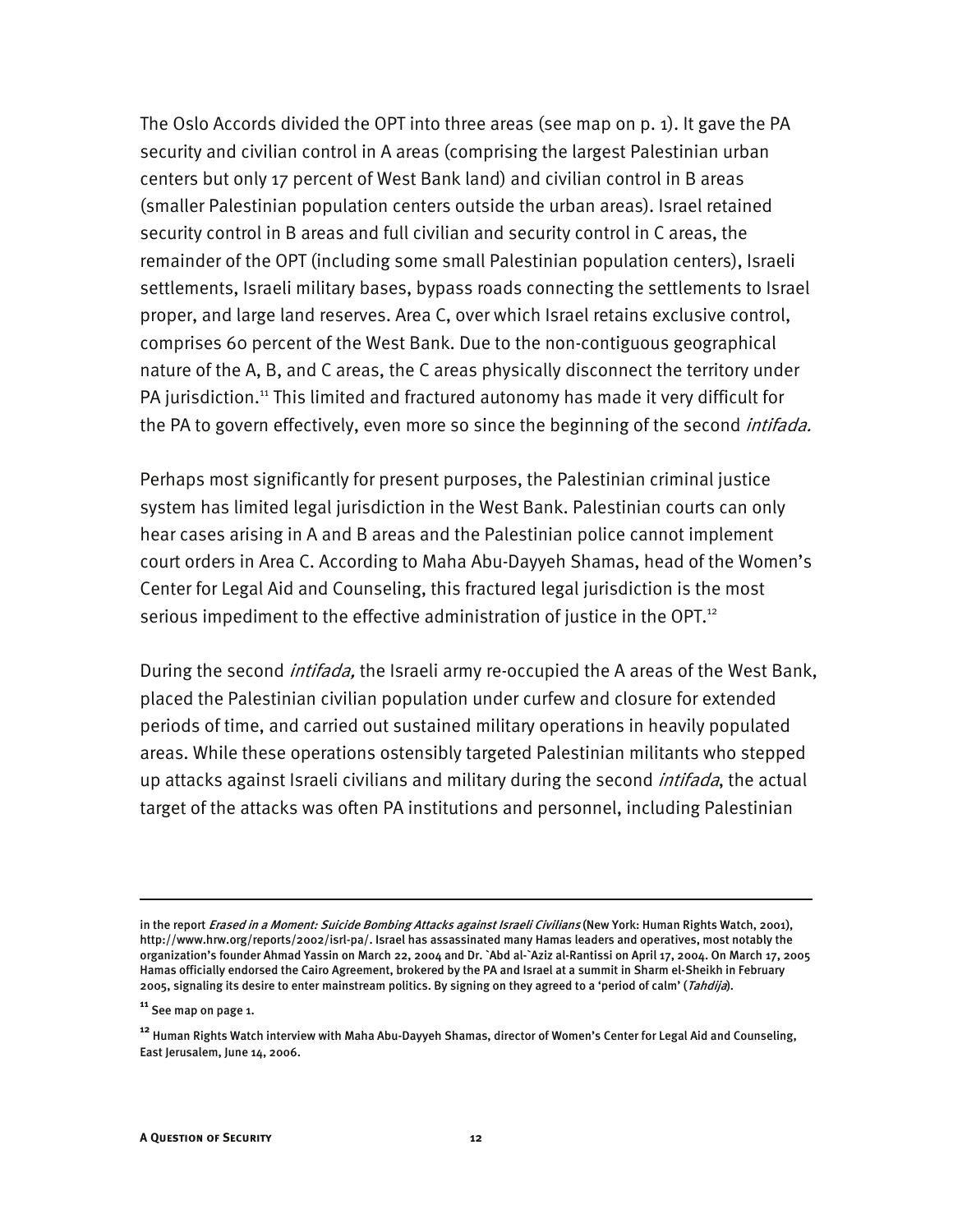security services, because Israel claimed that the PA was not doing enough to stop the militants.<sup>13</sup>

During the height of the second *intifada* in 2001-2003, Israeli re-occupation, movement restrictions and military operations affected all branches of Palestinian government. The PLC was unable to meet except by video teleconferencing. Courts functioned only sporadically, as judges, lawyers, plaintiffs, and defendants were unable to cross checkpoints and reach courthouses and people could no longer afford to pay court fees. There was no one to enforce court decisions, since the Palestinian police largely stopped functioning due to the Israeli destruction of police stations and prisons and targeting of personnel. In December 2001, Israel placed then-President Yasser Arafat under virtual house arrest in his partially destroyed and besieged Ramallah headquarters. He remained there until his hospitalization and death in Paris in November 2004.

Israel and the PA agreed to a loose ceasefire in February 2005, marking an end to the most militarized period of the *intifada*. Israel began transferring security control over some A areas back to the PA. Since then, the Palestinian police have begun to operate more openly and regularly, but frequent Israeli army incursions continue to limit police movement, and thus effectiveness.

After President Arafat's death, the PA organized new elections in January 2005. Mahmoud Abbas, a former Palestinian Prime Minister and Fatah member, became the second Palestinian president. He ran on a platform of ending Palestinian militant attacks against Israel and instituting governmental reform. While he made some important changes (including in the areas of finance and security services), it was not sufficient to shore up waning popular support and confidence in Fatah and the institutions of the PA.

On January 25, 2006 the PLC held its second-ever elections for the national parliament. Hamas, which had decided to end its boycott of the elections and had

**<sup>13</sup>** Strategic Assessments Initiative, "Planning Considerations for International Involvement in the Palestinian Security Sector, an operational assessment prepared by the International Transition Assistance Group," July 2005, http://www.strategicassessments.org/ontherecord/sai\_publications/SAI-

Planning\_Considerations\_for\_International\_Involvement\_July\_2005.pdf (accessed May 23, 2006).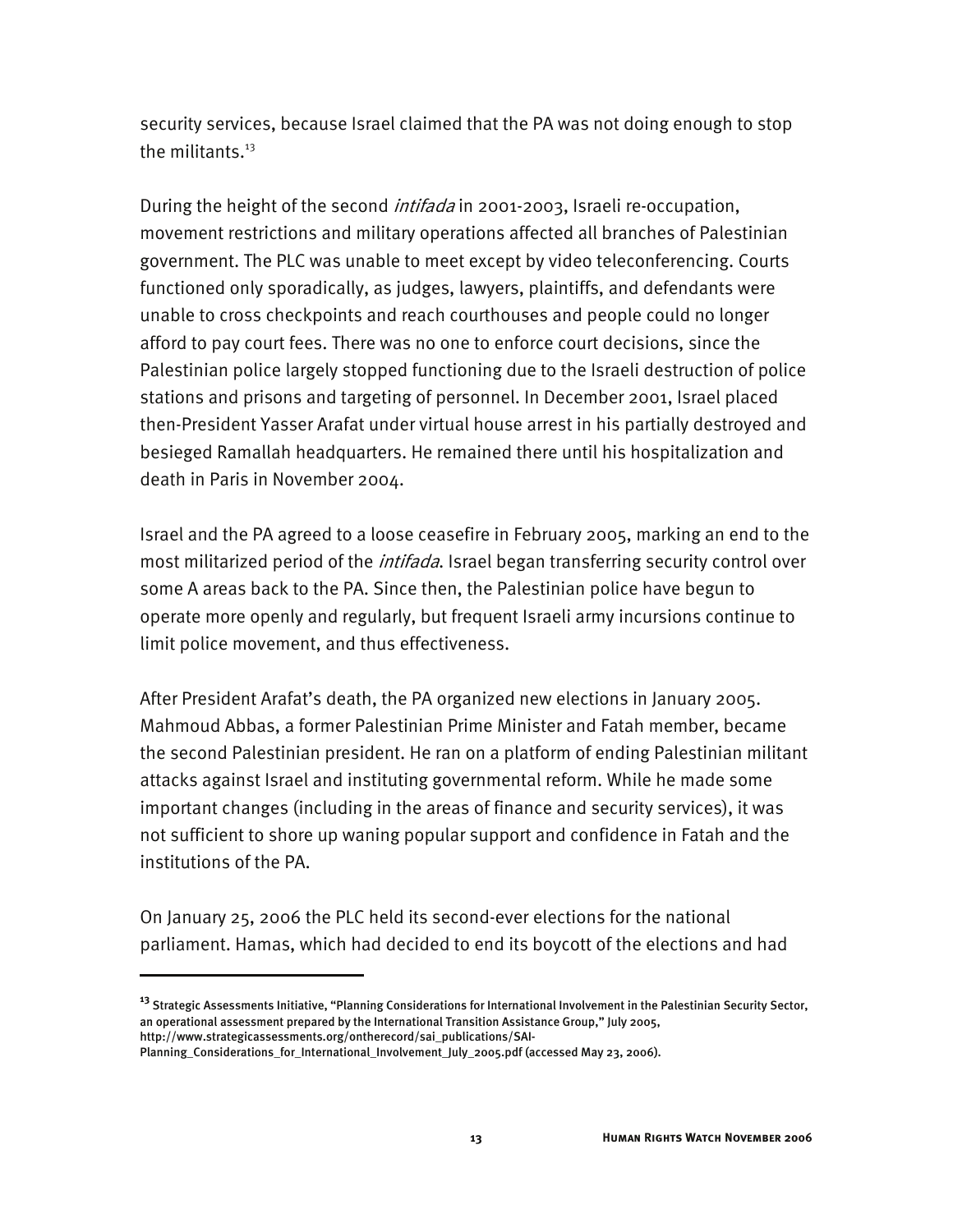been priming itself as an opposition party in the lead up, won a decisive victory. It won 44 percent of the popular vote and 56 percent of the PLC seats, or 74 out of 132 seats.14 Women's representation in the new PLC rose to 17 seats, or 13 percent (representing Fatah, Hamas, and independent parties), thanks in part to a new women's quota.15 On February 29, 2006 the new Hamas-led Palestinian government was sworn in. In protest of Hamas' longstanding and continuing refusal to recognize Israel or renounce violence, Israel and much of the international community cut all ties with the PA.<sup>16</sup> Israel also stopped transferring Palestinian tax revenues totaling U.S. \$50-60 million per month. In addition, the United States (U.S.), the European Union (EU) and Japan cut all direct aid to the PA. As of September 2006, the PA has been unable to pay the salaries of its 165,000 civil servants (including 70,000 members of the security services) for six months. Many employees have stopped showing up for work, some can no longer afford the transportation costs of commuting, many teachers and health workers have launched an open-ended strike as of September 2 and UN agencies and other international sources are reporting that the OPT appeared on the verge of economic collapse and humanitarian crisis.<sup>17</sup>

After coming to power in 1996, the Fatah-led PA lost significant domestic support due to rampant corruption and mismanagement, its inability to protect Palestinian civilians from the Israeli army and to enforce law and order in the OPT, and its failure to deliver any tangible socio-economic improvements as a result of the peace process. In 1999, after the date for final status negotiations expired, Palestinian dissatisfaction with their leadership grew. As one assessment put it:

[A]s public frustration with the continued occupation increased, Palestinians began paying more attention to the inadequacies of their

**<sup>14</sup>** In 2005 the PLC changed the election law and increased the number of PLC seats from 88 to 132, half of which are elected by proportional representation on national party lists and half by regional constituencies.

**<sup>15</sup>** This quota is explained in footnote 70, below.

**<sup>16</sup>** Hamas is listed as a terrorist organization by both the United States and the European Union.

**<sup>17</sup>** According to World Bank estimates, growth per capita in the OPT will fall by 27 percent in 2006 with personal income declining by 30 percent and unemployment nearly doubling from 23 percent in 2005 to 40 percent in 2006. See "World Bank sees worst year for Palestinian economy," Reuters, September 13, 2006. According to the United Nations World Food Programme (WFP), 70 percent of Palestinians in Gaza are reliant on food aid; a reported 30 percent increase in the number in just over a year. See "70 per cent of Palestinians in Gaza need international food aid to survive," United Nations News Service, September 19, 2006.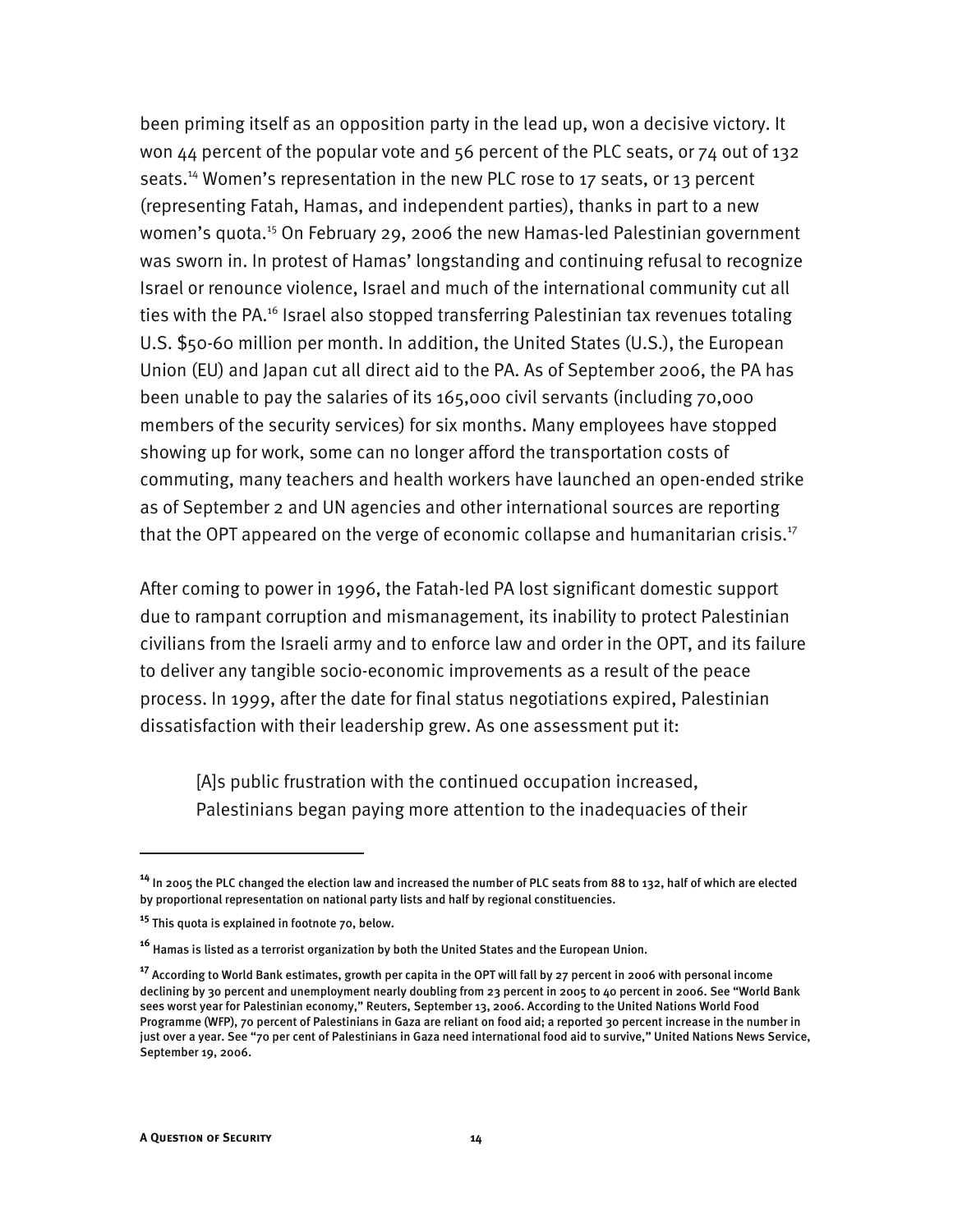own administering institutions. It was one thing to brush off the lack of an independent judiciary when you believed independence was just around the corner, but another when it was no longer certain when freedom would come and the system in place was beginning to restrict your rights in addition to the already substantial restrictions on personal freedoms placed by the Israeli occupation. Palestinians began to place more scrutiny on the conduct of their institutions.<sup>18</sup>

Even during the height of the *intifada*, while Palestinians rallied once more behind their ailing and imprisoned president, there were many internal calls for reform. In May 2002 the PLC produced "A Statement issued by the Palestinian Legislative Council towards development and reform of the PNA [PA] Institutions." The document called for the separation of the three branches of government; increased transparency and accountability; implementation of all laws and resolutions passed by the PLC; financial reform; reducing the number of security services, unifying them under fewer branches, and bringing them under the authority of the Ministry of Interior and monitoring of the PLC; building the human and material resources of the judiciary; completing legislation to ensure judicial independence; and abolishing the Higher State Security Court.<sup>19</sup>

One manifestation of the failure of the PA has been the increased lawlessness and chaos on the streets of the OPT. The PA has never enjoyed a monopoly on the use of force in the OPT. This is due on the one hand to the continued Israeli occupation, frequent Israeli military incursions and limited PA jurisdiction over security matters; on the other, it is due to violence by armed groups (or militias) associated with various political factions who are more heavily armed than the Palestinian security forces.<sup>20</sup> In addition, many of the Palestinian security forces, of which there are 10

**<sup>18</sup>** Ibid., p.12, n 13.

**<sup>19</sup>** The Statement can be found at http://www.jmcc.org/politics/pna/plc/plcreform.htm (accessed May 23, 2006).

**<sup>20</sup>** Most Palestinian political factions in the OPT have armed groups or military wings affiliated with them. Hamas: `Izz al-Din al-Qassam Brigades; Fatah: al-Aqsa Martyrs Brigade and the Tanzim; Islamic Jihad: Saraya al-Quds; PFLP: Martyr Abu `Ali Mustafa Brigades. Others armed groups, such as the Popular Resistance Committees, are comprised of ex-members of several political factions and their associated militias. In addition, some previously unknown groups claim responsibility for isolated incidents, such as the `Umar bin al-Khattab Brigades or the Popular Army.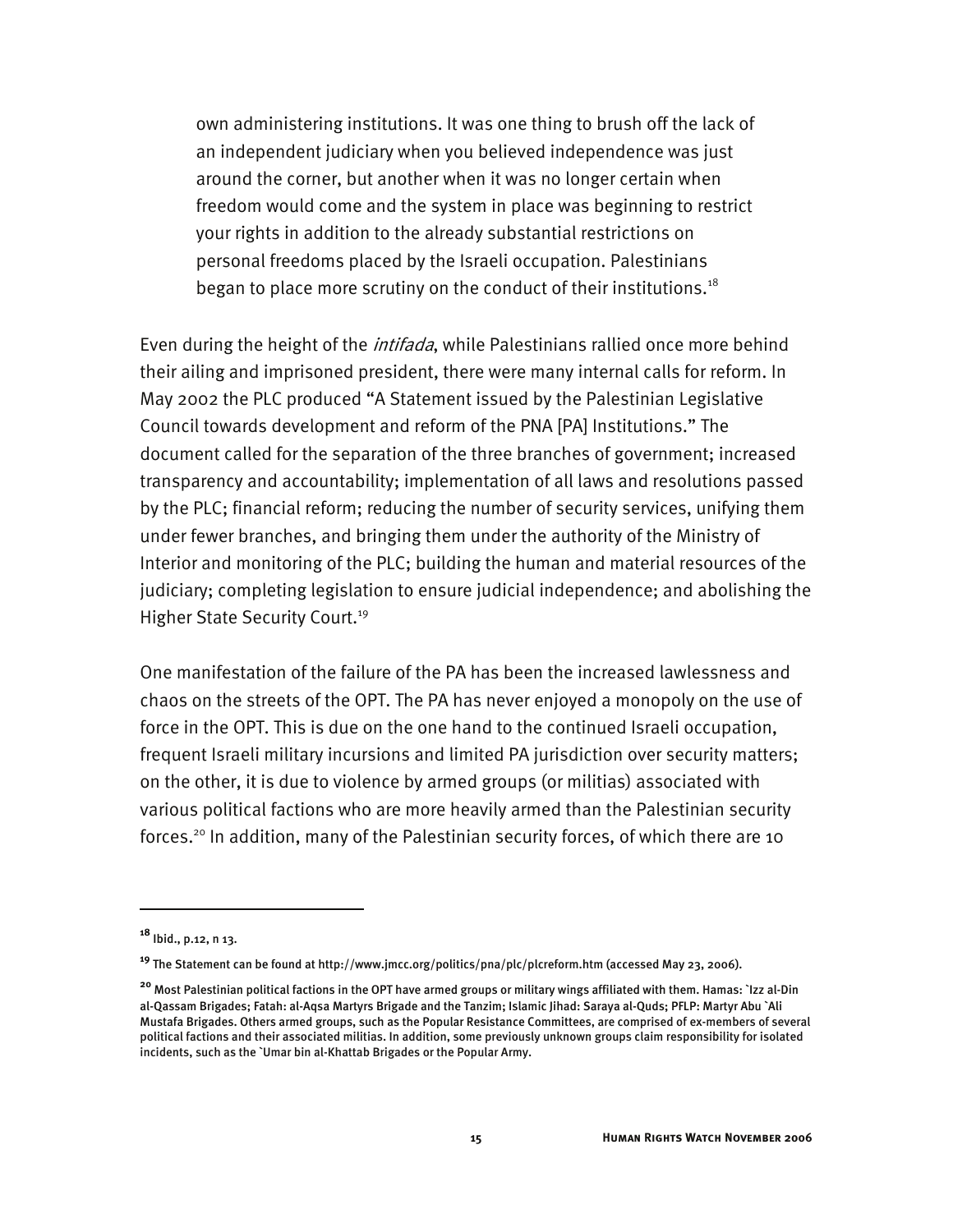branches,<sup>21</sup> do not have a clear chain of command; some have overlapping functions. Arafat designed a system whereby security chiefs reported directly to him. His patronage depended on their loyalty, the various branches constantly competed with one another, and no one commander could become powerful enough to challenge Arafat's rule.

As a result of the breakdown of official policing since the beginning of the current intifada in September 2000, Palestinians increasingly have turned to vigilante methods to settle disputes in recent years. Members of the security forces and armed groups have clashed in the streets, injuring or killing bystanders, stormed government buildings, murdered opponents or public officials, and kidnapped foreigners working in the OPT. $22$  This situation has led to a further deterioration in public confidence in the Palestinian security forces and increased the appropriation of security functions by heads of powerful clans<sup>23</sup> and armed groups. After the creation of a Hamas-led government in March 2006, and with the creation of a new Hamas-led security force in May, clashes between the various security forces have increased, especially on the streets of Gaza, with several casualties a week as of September 2006.

**<sup>21</sup>** The security forces are comprised of Military Forces (National Security Forces, Military Intelligence, Military Liaison Force, Force 17, and Maritime Force/Coastal Police); Security Forces (General Intelligence, Preventive Security Organization, Special Forces, and Special Security); Civil Agencies (Civil Police and Civil Defense) and other offices (External Security Office and Office of the National Security Advisor). Ibid., pp. 62-76, n. 13.

**<sup>22</sup>** See field updates and press releases of the Palestinian Center for Human Rights on the "Security Chaos and Misuse of Weapons" section of the website at http://www.pchrgaza.org/files/weapon/english/weapon.htm such as "PCHR Strongly Condemns Attacks on International Institutions and Citizens," March 15, 2006 and "Attacks on Public Institutions and Officials Continue," May 28, 2006 (accessed May 30, 2006).

**<sup>23</sup>** In Palestinian society, as in much of the Arab world, social status is based on belonging to a powerful extended family or patrilineal clan (*hamula*) comprising several extended families with the same last name and originating from a common ancestor. Heads of important clans are often more powerful than elected and appointed officials, security force commanders and high ranking civil servants and sometimes supplant the authority of these officials. See Palestinian National Authority, "Palestinian Society," http://www.pna.gov.ps/subject\_details2.asp?DocId=161 (accessed May 23, 2006) and Celia E. Rothenberg, "A Review of Anthropological Literature on the Palestinian Hamula and the Status of Women," *Journal of Arabic* and Islamic Studies, Volume 2, 1998-1999, http://www.uib.no/jais/voo2/rothen.pdf (accessed May 23, 2006).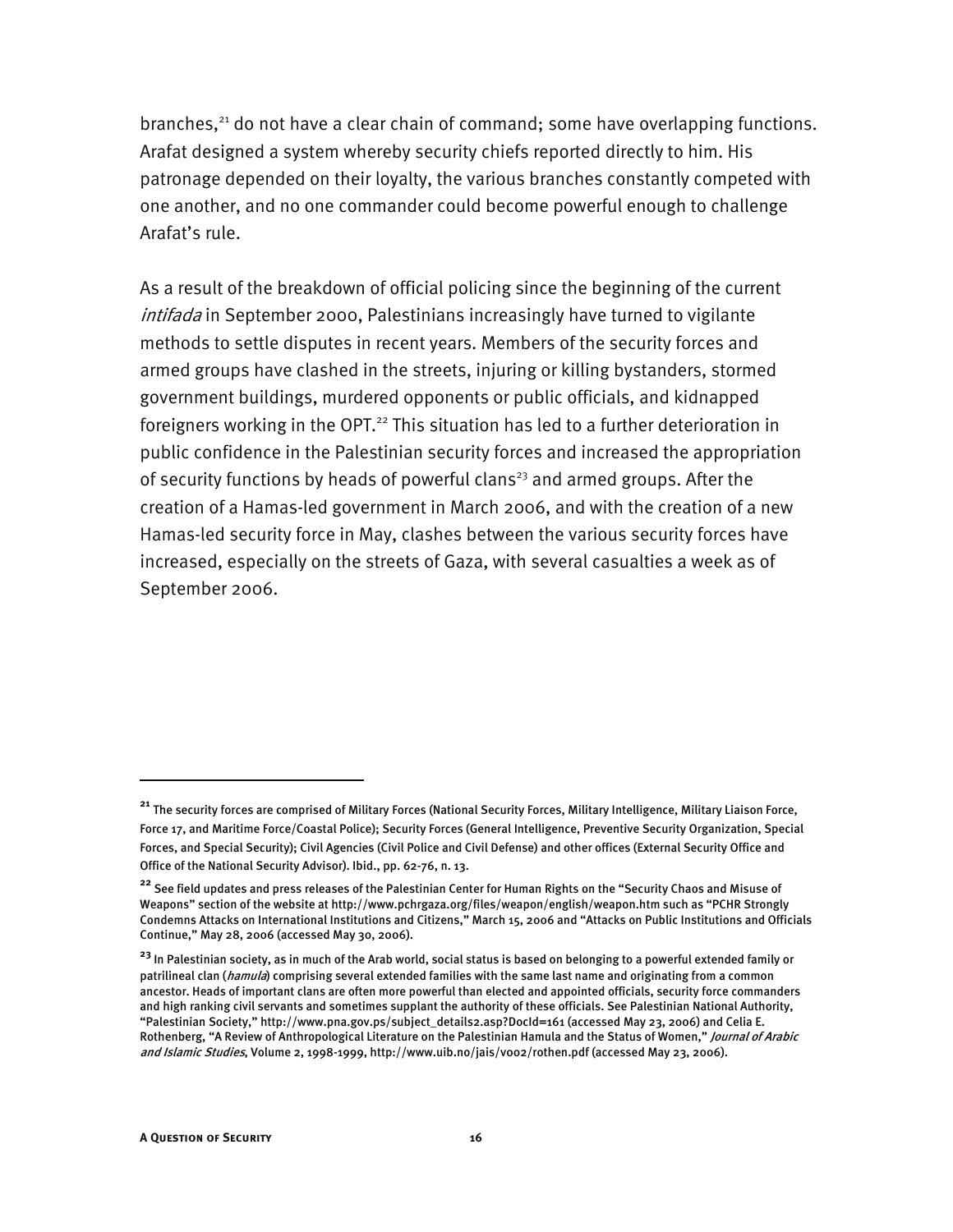#### The Palestinian Criminal Justice System

We have no law, and no respect for any law. We are not only asking for a change in law and criminal process but change in the entire judicial system. − Attorney Halima Abu-Sulb, Women's Center for Legal Aid and Counseling, Ramallah, November 14, 2005

#### *The Palestinian Police*

The Oslo Accords mandated the creation of a Palestinian Civil Police in A and B areas to keep public order, enforce the law, and carry out criminal investigations. The police received international donor aid and training and were well-respected during the 1990s. During the height of the second *intifada*, the Israeli army damaged or destroyed numerous Palestinian police stations as well as many vehicles, communications equipment and networks, weapons supplies, and detention centers in the West Bank and Gaza, including the West Bank police headquarters in 2002. The police became virtually non-operational during this period, and while they generally continued to be paid by the PA, some joined the armed groups openly fighting Israeli forces. The situation improved after the ceasefire of 2005 but since March 2006, when the new Hamas-led government was sworn in, Israel ceased all security coordination with the PA and Palestinian police and prosecutors can no longer receive the needed Israeli permission to enter C areas.<sup>24</sup>

According to a security forces assessment in 2005 by the Strategic Assessments Initiative, the police lack technical capacity; their operational capacity is moderate in Gaza and weak in the West Bank. The police are often unable to pursue or arrest fugitives and have weak judicial capacity, which has led to the emergence of an alternative justice system whereby families and clans replace Civil Police in many respects. There are currently 6,800 Civil Police in the West Bank and 12,000 in Gaza, even though the population of the West Bank is twice that of Gaza.<sup>25</sup>

-

**<sup>24</sup>** Strategic Assessments Initiative report, Ibid., n. 13.

**<sup>25</sup>** Ibid. According to the Central Intelligence Agency World Factbook, the population of the West Bank is almost 2.5 million and the population of Gaza is almost 1.5 million, www.cia.gov/cia/publications/factbook (accessed May 23, 2006).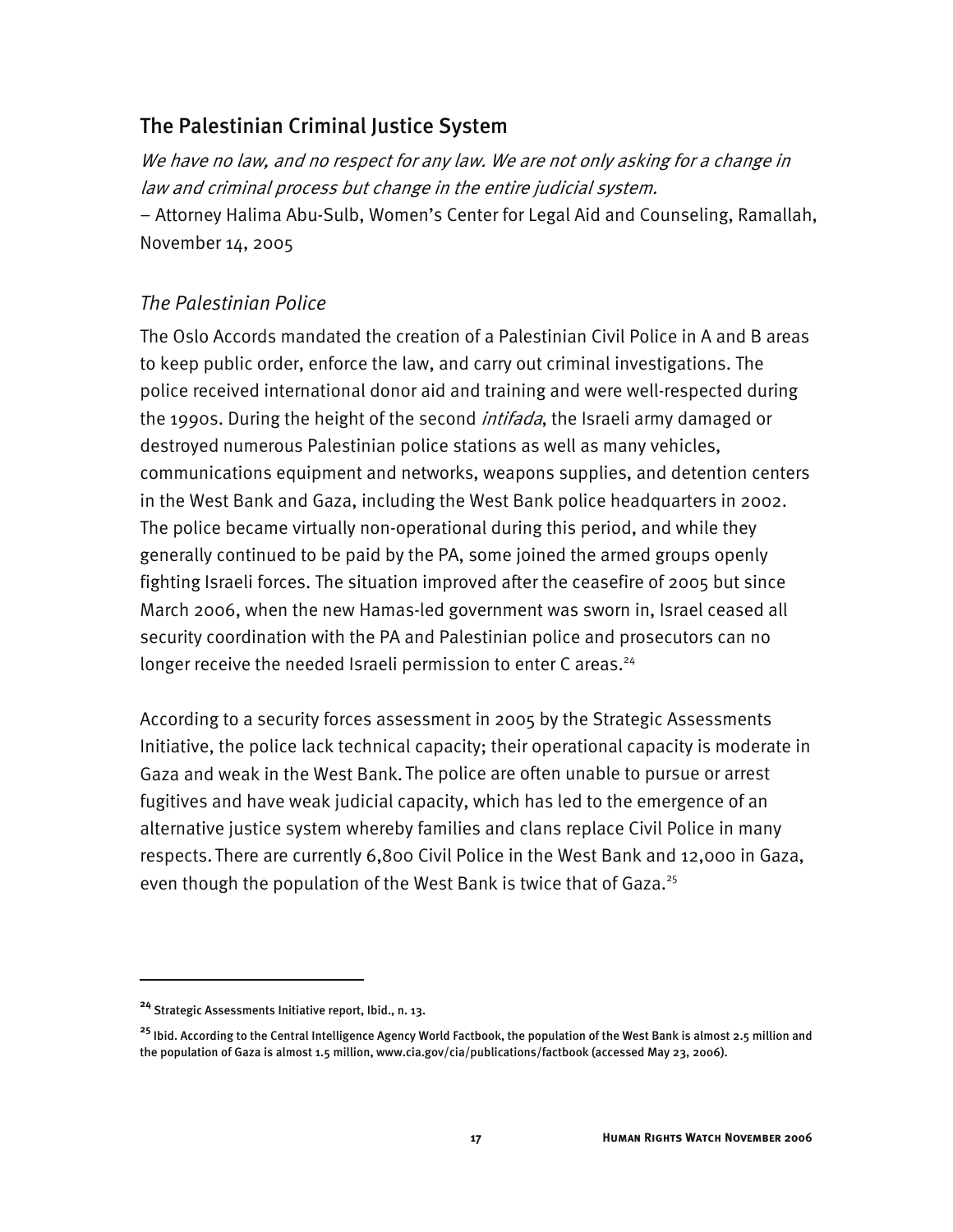One of the greatest technical weaknesses of the Palestinian police is in criminal investigations. One police instructor at the Jericho police academy who received investigative training in India told Human Rights Watch:

The Palestinian police have almost no investigative capacity. There are very few properly trained investigators and even those of us who do have training don't end up assigned to criminal investigations for some reason. Additionally, we have almost no equipment or technology ― no fingerprinting kits, no ballistics laboratories, and very poor forensic capabilities. This is why investigators depend so heavily on confessions, rather than physical evidence from the crime scene. Once I tried to teach my students about fingerprinting. Since I had no kit, I had to improvise with my wife's camel haired make-up brush and some of her face powder. I know it sounds silly, but what choice do we have? $2^{26}$ 

While there is a female police unit at national police headquarters in Gaza City, women's NGOs told Human Rights Watch that the unit is largely inactive at the moment.<sup>27</sup> There are a small number of female police officers in the Civil Police, usually several at each police station, but they are often non-uniformed and fulfill administrative rather than policing functions. The head of the Jericho police academy told Human Rights Watch that it is very difficult to recruit and train women police due to social and family constraints upon women.<sup>28</sup>

#### *The Attorney General and Public Prosecutors*

According to Palestinian law, the public prosecutor's office can initiate and supervise investigations into criminal matters and, if it gathers sufficient evidence, prosecute these cases in court. The Attorney General, assisted by four deputy attorney generals (two in the West Bank and two in Gaza) head the prosecutor's office. Members of the public prosecutor's office supervise investigations that law enforcement officers

**<sup>26</sup>** Human Rights Watch interview with Palestinian police officer [name withheld], Jericho, November 14, 2005.

**<sup>27</sup>** Human Rights Watch interview with Manal Awad, head of the Women's Empowerment Program, GCMHP, Gaza, November 28, 2005.

**<sup>28</sup>** Human Rights Watch interview with Mahmud Rahal, director of the Jericho Police College, Jericho, November 14, 2005.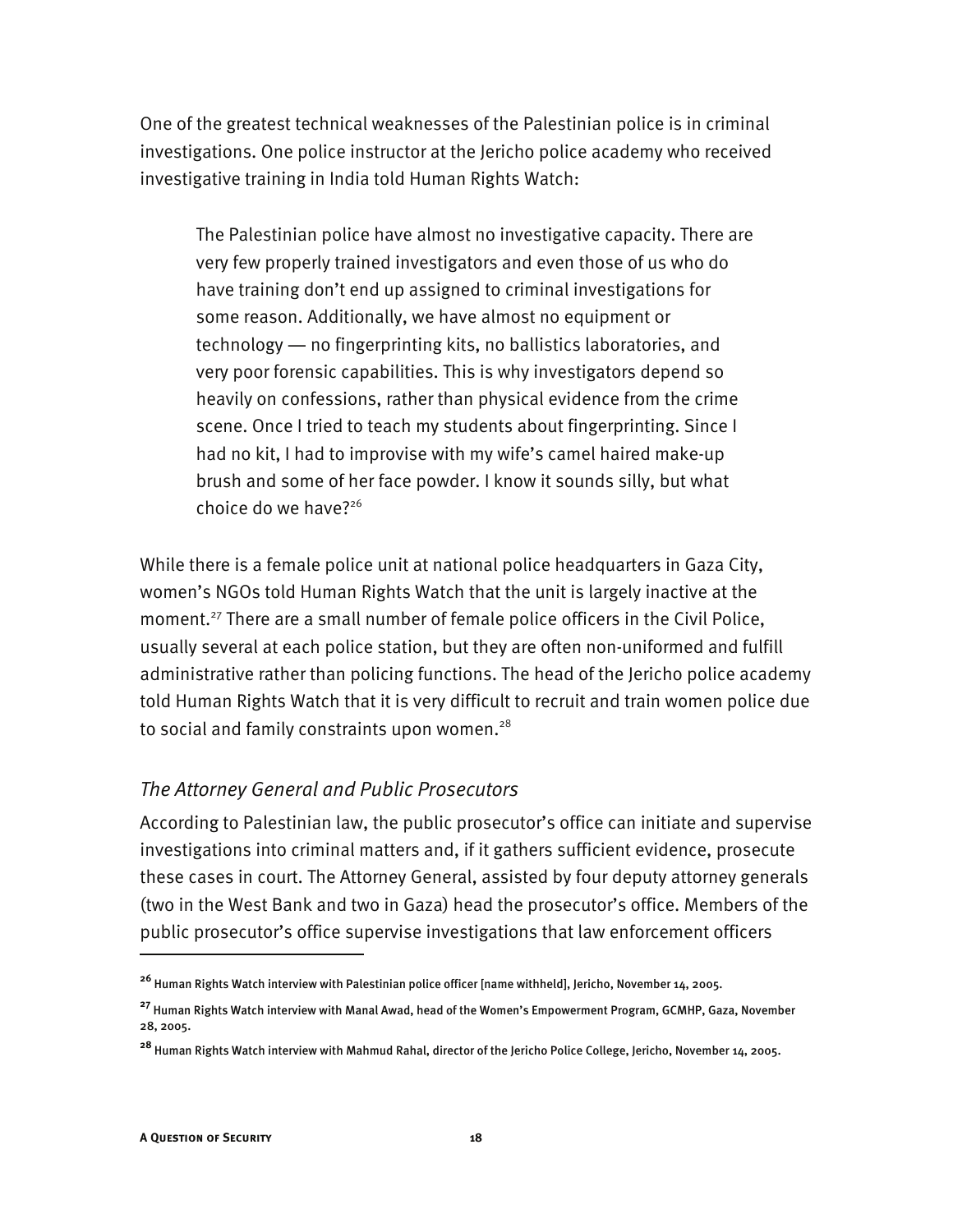generally carry out. There are 105 head prosecutors, prosecutors and prosecutors' assistants in the OPT; 69 are in Gaza and 36 in the West Bank (even though the population of the West Bank is greater than that in Gaza). The public prosecutors have suffered from conflicts between the Ministry of Justice and the Attorney General based on unclear regulations and procedures governing the division of labor between the two bodies.<sup>29</sup>

The Palestinian Independent Commission for Citizen's Rights (PICCR) has routinely criticized the public prosecutor's office for failing to investigate numerous cases of Palestinians killed by fellow Palestinians on the suspicion of collaborating with Israeli authorities. PICCR has also criticized the public prosecutors office for not conducting regular prison and detention center visits and for failing to secure the release of detainees held unlawfully.<sup>30</sup>

#### *The Palestinian Judiciary*

After coming to power in 1994, the PA inherited a barely functioning, disjointed judicial system neglected during almost 30 years of Israeli occupation.<sup>31</sup> The system retains elements of the various foreign legal systems imposed on the OPT over the past several centuries, including the Ottoman, British, Egyptian, Jordanian, and Israeli systems. It suffers from the fragmented legal and territorial jurisdiction established under the Oslo Accords whereby Palestinian courts can hear civil and criminal matters arising only in A and B areas, not C. In addition, under the Oslo Accords, Palestinian courts have no jurisdiction over Israeli civilians (including Israeli settlers living in the OPT) or Israeli security forces operating in the OPT.

A 2001 Human Rights Watch report outlined the PA's failure to build an effective and independent judiciary during the 1990s. As we reported then: "The PA [failed] to give sufficient authority, respect, and financial and other resources to the judiciary. The

**<sup>29</sup>** See the Palestinian Independent Commission for Citizens' Rights, "The Status of Palestinian Citizens' Rights During 2004, The Tenth Annual Report," p. 73-74, www.piccr.org/report/annual04e.html (accessed May 23, 2006).

**<sup>30</sup>** Ibid.

**<sup>31</sup>** See Glenn E. Robinson, "The Politics of Legal Reform in Palestine," Journal of Palestine Studies, Vol. 27, No. 1 (Autumn 1997), pp. 51-60.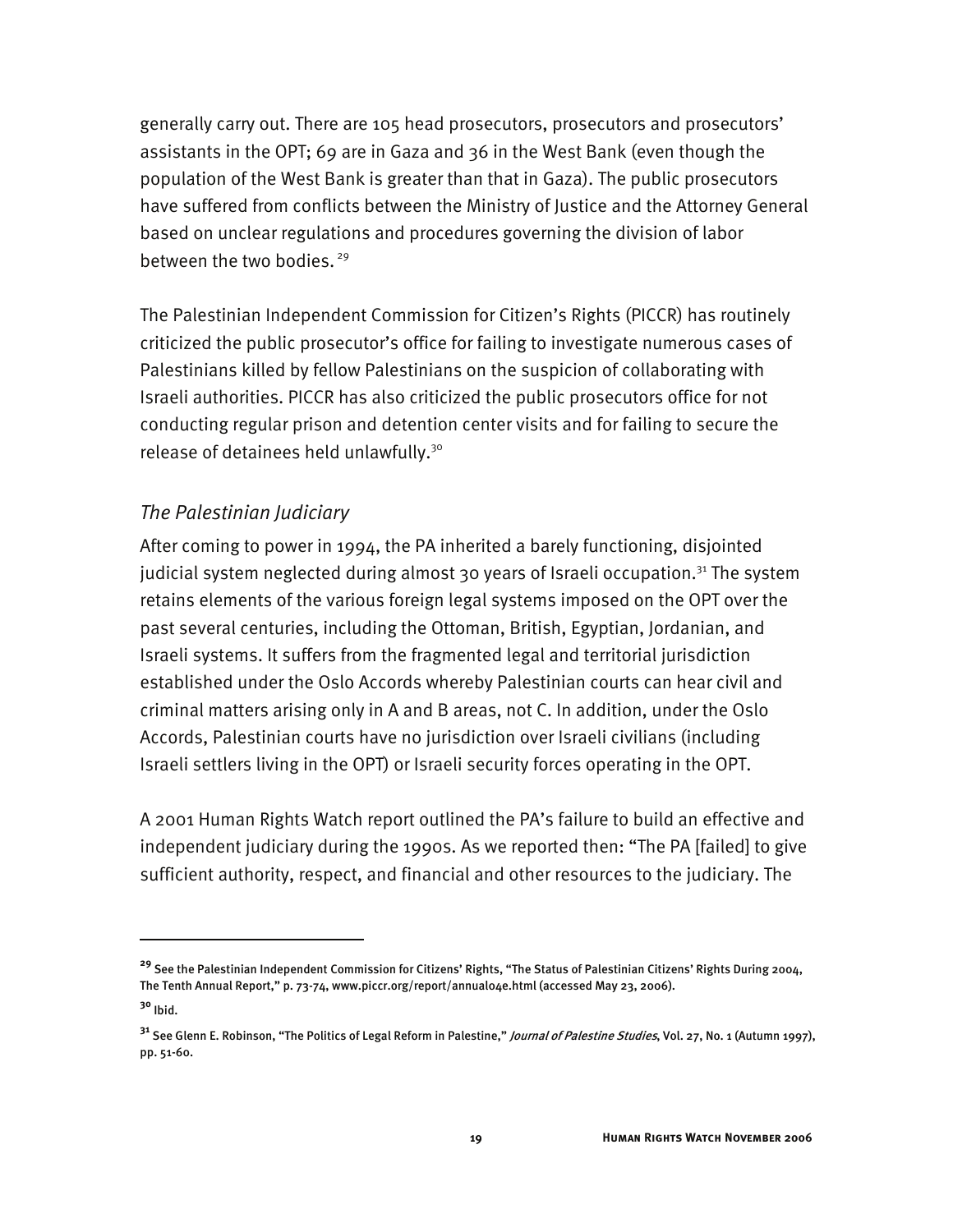system is plagued by an insufficient number of judges, the lack of properly qualified judges, and a lack of trained judges, prosecutors, lawyers, and court officials."<sup>32</sup>

The report also detailed instances of interference by the executive authority in hiring and firing judges and the fact that security forces systematically ignore orders of the High Court to release detainees whom they held arbitrarily. The situation has improved somewhat in recent years, after the PLC passed new legislation establishing a Higher Judicial Council.<sup>33</sup> In addition, the notorious Higher State Security Court<sup>34</sup> has been inactive for several years, although the president has not issued the necessary presidential decree to formally disband the court.<sup>35</sup> As documented by Human Rights Watch, the court was known for trials lasting only a few hours where most defendants were convicted solely or principally on the basis of confessions they made while in incommunicado detention.<sup>36</sup>

The judicial system came to a virtual standstill during the height of the second intifada. It was just beginning to recover in 2005. One attorney told Human Rights Watch, "The courts are now a bit better, but the Ramallah court still has too few judges covering so many residents that they can't possibly hear all the cases. I often arrive at the courtroom at 8:30 in the morning for a hearing in one of my cases and find out that the session has been postponed for another six months."37 In late 2005, Human Rights Watch attended an initial hearing in a Ramallah rape case that had been frozen for five years.

**<sup>32</sup>** Human Rights Watch, Israel-OPT – Justice Undermined: Balancing Security and Human Rights in the Palestinian Justice System, vol.13, no.4 (E), November 30, 2001, http://www.hrw.org/reports/2001/pa/.

**<sup>33</sup>** The Higher Judicial Council was established by Presidential Decree Number 29 of 2000.

**<sup>34</sup>** The Higher State Security Court was established by presidential decree in 1995 in Gaza to try crimes relating to the internal and external security of the state.

**<sup>35</sup>** On July 27, 2003, the former Minister of Justice issued a written decision ending the use of the state security courts, including the Higher State Security Court, and moving the cases of the state security courts to the ordinary courts. Nevertheless, the ministerial decision was not fully applied. For example, none of those condemned by the Higher State Security Court were re-tried in regular courts and on June 12, 2005, President Mahmoud Abbas approved the execution of four people on death row; one of whom was convicted by the Higher State Security Court in Gaza on September 11, 2000. This information is taken from Asem Khalil, "Legal Framework for Palestinian Security Governance," Palestinian Security Sector Reform, Geneva Centre for the Democratic Control of Armed Forces, 2006.

**<sup>36</sup>** Ibid, n. 32.

**<sup>37</sup>** Human Rights Watch interview with Halima Abu-Sulb, attorney, Women's Center for Legal Aid and Counseling (WCLAC), Ramallah, November 14, 2005.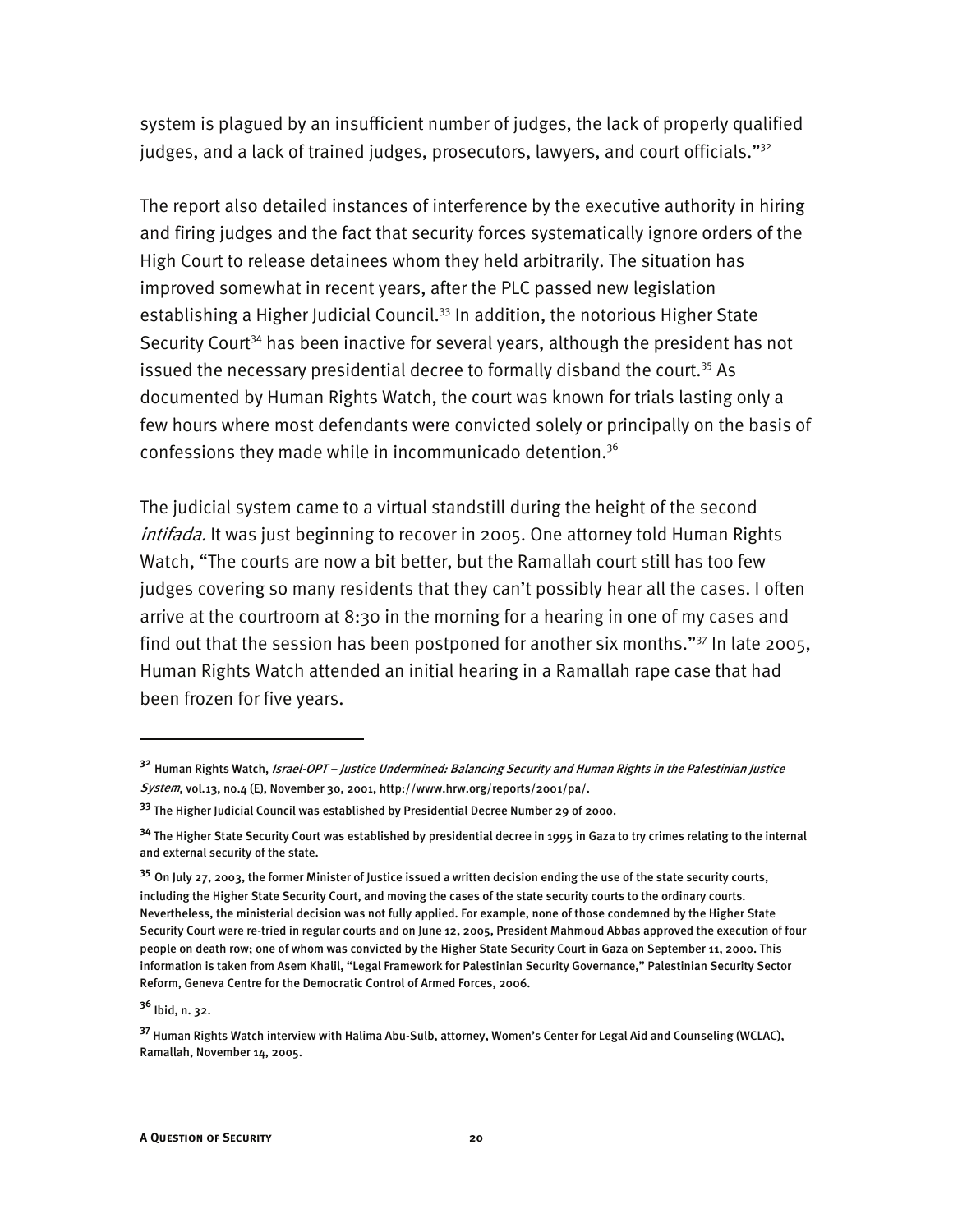The Palestinian judicial system comprises the regular courts (which hear both civil and criminal cases) and *shari* a religious courts for matters of personal status (the shari'a courts for Muslims and religious courts for recognized non-Muslim communities). 38

The regular courts are structured in a two tier system plus a Court of Cassation. The first level comprises the Magistrates Courts, which hear civil and criminal cases below a certain penalty or damage value. The 20 Magistrates Courts (six in Gaza and  $14$  in the West Bank) have a total of 35 judges and a chronic problem of backlog.<sup>39</sup> For example, in November 2004, 1,591 cases and complaints were awaiting adjudication at the Qalqilya Magistrates Court by one judge.<sup>40</sup>

Courts of First Instance act either as second tier courts for cases appealed from the Magistrates level or first tier courts for civil and criminal cases above a certain value. There are 12 courts of First Instance (three in Gaza and nine in the West Bank) with 50 judges. These courts suffer the same backlog as the Magistrates Courts.41 Cases heard initially by the first instance courts can be appealed to the Courts of Appeal (appealed cases from the Courts of First Instance) and there are two appellate courts, one in the West Bank and one in Gaza, with a total of 15 judges.<sup>42</sup>

The Supreme Court acts as either a Court of Cassation (final court of appeal for cases on civil, criminal, and commercial matters) or a High Court of Justice to deal with administrative cases. In addition, the Supreme Court currently acts as a Constitutional Court until one is established, as stipulated by the Palestinian Basic

j

**<sup>38</sup>** Information on the court system is taken from annual reports of the Palestinian Centre for Human Rights, available at www.pchrgaza.org and the Palestinian Independent Commission for Citizens Rights available at www.piccr.org and Nathan Brown, "Arab Judicial Structures, A Study Presented to the United Nations Development Program," http://www.pogar.org/publications/nbrown/palestine.html (accessed May 23, 2006).

**<sup>39</sup>** The Palestinian Independent Commission for Citizens' Rights, "Report on the Current Situation of Judicial Power and the Justice System in 2005," March 2006, p. 47 [on file with Human Rights Watch].

**<sup>40</sup>** Ibid., p. 65, n. 29.

**<sup>41</sup>** Ibid., n. 39.

**<sup>42</sup>** Ibid.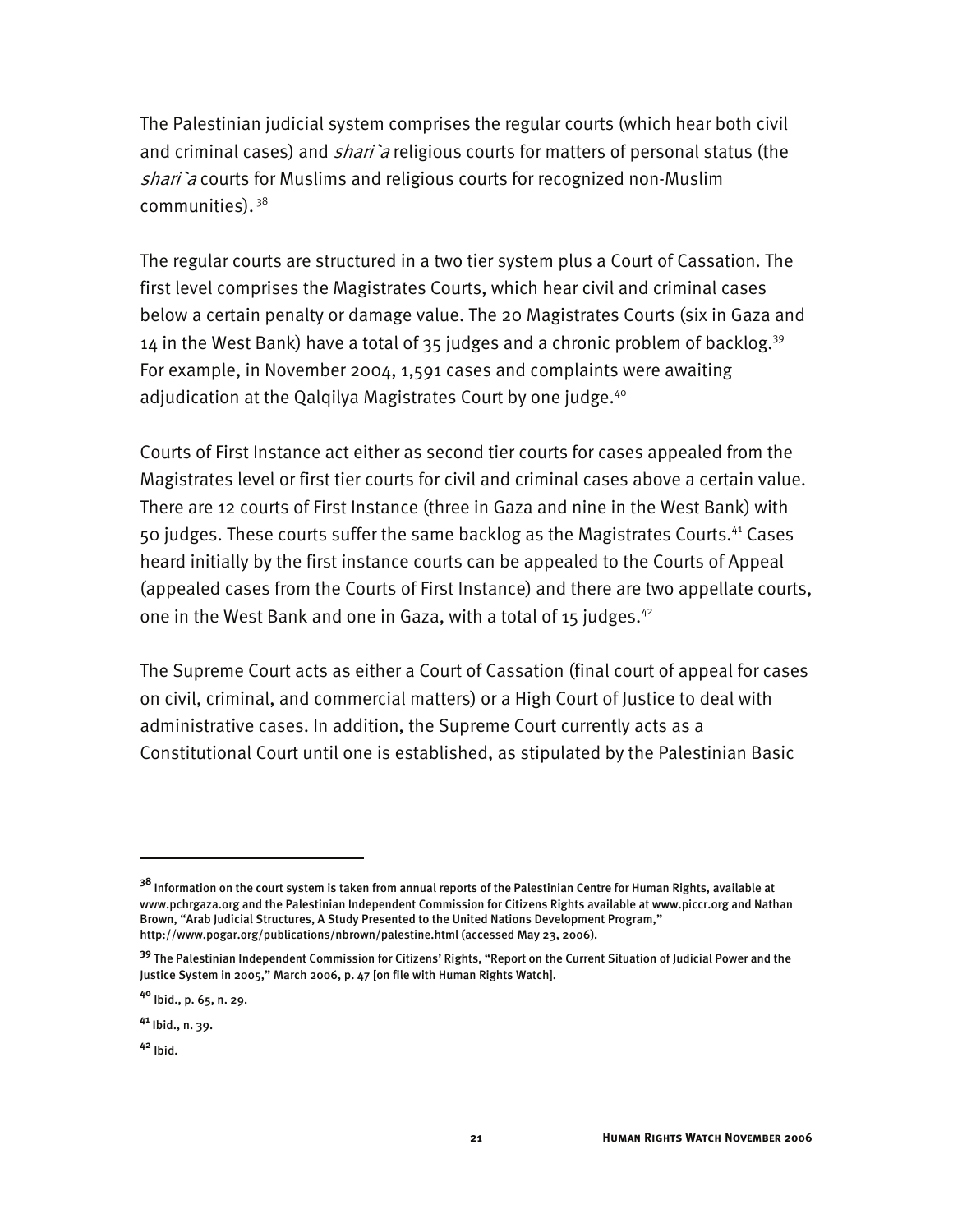Law.<sup>43</sup> The Constitutional Court has the authority to review legislation and determine its constitutionality, although it has only assumed this role once to date, while reviewing an amended judiciary law in 2005. The Supreme Court is officially based in Jerusalem but it temporarily convenes in two locations: Gaza City and Ramallah. Twenty-two judges sit on the Supreme Court. All of the courts, including the High Court of Justice, face problems in implementing court decisions against governmental bodies, especially the security services. According to the Palestinian Independent Commission for Citizens' Rights, which has sent numerous letters regarding this matter to the Ministry of Justice and the PLC, "some security agencies, especially the Military Intelligence, still refrain from implementing some of the High Court of Justice's rulings."44

The PA has also established special courts including military courts, state security courts, and courts for issues such as taxes and elections. All of these courts are supposed to be established by law, according to the Palestinian Basic Law, but most of them have been established by presidential decree.<sup>45</sup>

While the Basic Law (2002) and the Law on the Independence of the Judiciary (2002) provide for independence of the judiciary and the establishment of a Higher Judicial Council to oversee the appointment, supervision, training, transfer, and dismissal of judges, there are continued power struggles between the Ministry of Justice and the Higher Judicial Council, due at least in part to a lack of specific procedures and regulations governing the bodies' respective functions.

With increased chaos and lawlessness in the OPT, members of the judiciary have become more vulnerable to attacks and intimidation by armed groups and powerful clans. On February 21, 2005, Judge Zuhair Bashtawi, a former deputy head of the Court of Appeals in the West Bank, sent a letter to President Abbas with 12 recommendations for improving the judiciary's performance. His main criticisms

j

**<sup>43</sup>** While President Abbas endorsed a law to establish the Constitutional Court (Law number 3 of 2006) in early 2006, controversy erupted over the way the law was promulgated and as a result its legal status remains unclear and the court has yet to be formed.

**<sup>44</sup>** Ibid., p. 71, n. 42.

**<sup>45</sup>** Email from Asem Khalil, Associate Researcher at Birzeit University and head of research at the Institute of Law, June 24, 2006.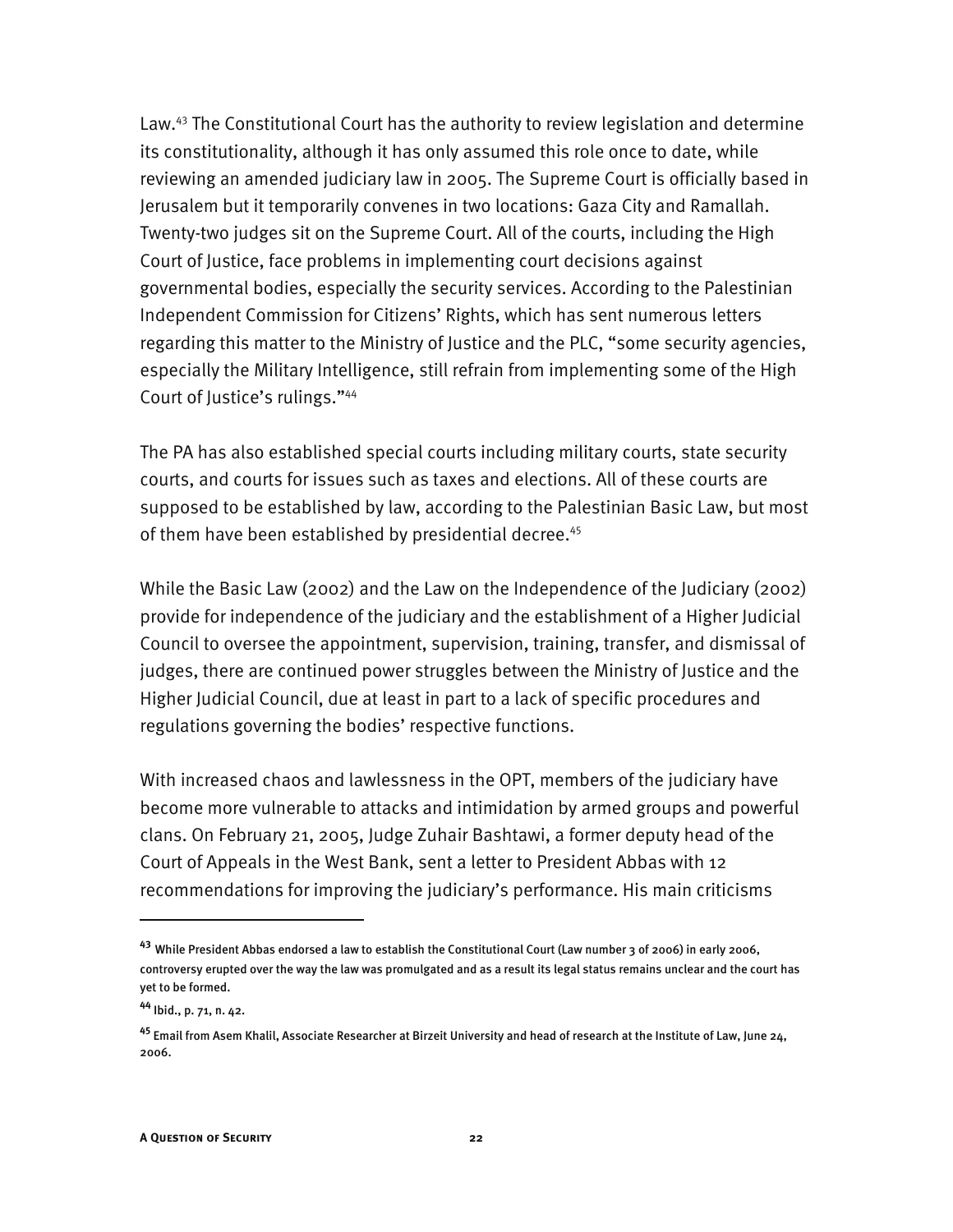included the lack of security, the appointment of incompetent people, a lack of real monitoring and oversight of the judiciary, and politicization of the judiciary. He said:

Lawyers are subjected to threats and judges are blackmailed. People cross the line with judges and lawyers, and the police do nothing. Our work environment is no longer safe because of the interference of armed groups who enter the courtrooms in order to influence deliberations. This has become commonplace in more than one Palestinian courtroom. Many people have lost faith in the judicial system and its ability to deal with legal disputes. Instead, they turn to gang members.46

In April 2005 three people, one armed with a pistol, raided Bashtawi's law office and demanded that the judge and his assistant recuse themselves from a particular case. Several months later, the Palestinian Bar Association called a one-day lawyers strike and released a statement criticizing the unsafe working environment for legal professionals, increased vigilantism, and the failure of the PA's legislative and executive branches to protect the judicial system.<sup>47</sup>

If actually prosecuted, all cases of gender-based violence, such as domestic abuse, incest, rape, or murder of girls and women in the name of "family honor," are brought as criminal cases in the regular courts. A woman may also allege domestic abuse against her husband in the  $shari`a$  (Muslim religious or personal status) court system, but only in order to prove that she has grounds for divorce based on harm, not in order to bring criminal charges against her husband.

#### *Applicable Laws*

The laws in force in the West Bank and Gaza Strip today are a combination of unified laws that the PLC promulgated since 1996<sup>48</sup> and the President ratified, and existing Jordanian and Egyptian laws that continue to apply in the West Bank and Gaza,

**<sup>46</sup>** Quoted in Atef Saad, "Warning Bells are Ringing," Palestine Report, Volume 11, Number 50, 19 June 2005, http://www.palstinereport.org/art.php?article=806 (accessed September 22, 2006).

**<sup>47</sup>** Ibid.

**<sup>48</sup>** The predecessor to the PLC, the Palestinian National Council, also passed 21 "laws" which are in force today.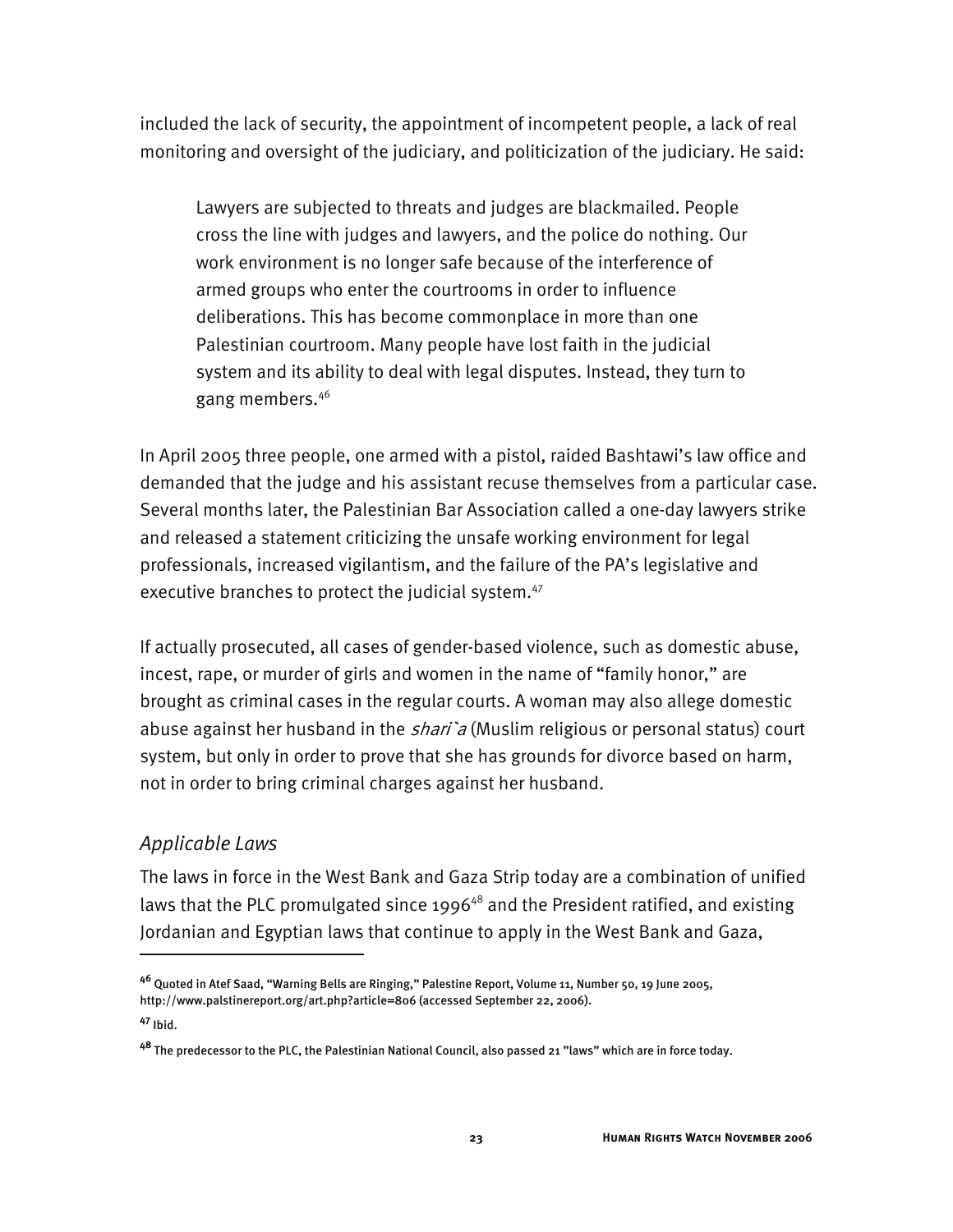respectively, where no unified Palestinian law has been finalized. In the two areas most relevant to this report, penal and family law, the original Jordanian and Egyptian laws are still applicable, although drafts of a unified Palestinian penal code and unified family law exist and have been widely debated in civil society circles, as detailed in later sections. A number of provisions in both the family and penal law maintain and perpetuate Palestinian women's unequal status.

The Jordanian Law of Personal Status (1976) and the Egyptian Law of Family Rights (1954) govern all family law matters for Muslim residents of the West Bank and Gaza, respectively. These laws discriminate with regard to men's and women's rights in the family. A Palestinian woman's ability to enter freely into marriage is limited by requirements under both sets of laws that she has the permission of a male guardian  $(wal)$ . Both the Jordanian and Egyptian laws allow husbands to divorce their wives verbally while requiring that women obtain a judicial divorce through the court system. Palestinian women can only initiate a divorce on the basis of harm inflicted by her husband (a fault-based divorce). Divorced women are entitled to custody of their children only until the children reach puberty.

Provisions of the penal codes in force in the West Bank and Gaza also discriminate against women.49 There are no specific laws criminalizing domestic or sexual violence within the family and thus, in order to try these crimes, judges apply relevant provisions of the penal law. Jordanian Law No.16 (1960) classifies sexual violence (both rape and incest) under crimes "against public morals and ethics," rather than as crimes against the physical integrity of the individual. Rape laws in force in the OPT distinguish between virgin and non-virgin victims of sexual violence, with harsher penalties when the victims are thought to have been virgins. These laws also criminalize abortion in cases of rape or incest, forcing victims of sexual violence to carry their pregnancy to term. Even more disturbingly, laws in force in the West Bank and Gaza relieve rapists who marry their victims from any criminal prosecution. Neither the Jordanian nor the Egyptian penal codes in force in the OPT recognize sexual violence committed within marriage. Article 340 of the Jordanian Penal Law No. 16 (1960), in force in the West Bank, provides for reduced penalties for "honor"

**<sup>49</sup>** The Jordanian Penal Law No.16 (1960) and Egyptian Penal Law No. 58 (1937) are still applied in the West Bank and Gaza, respectively.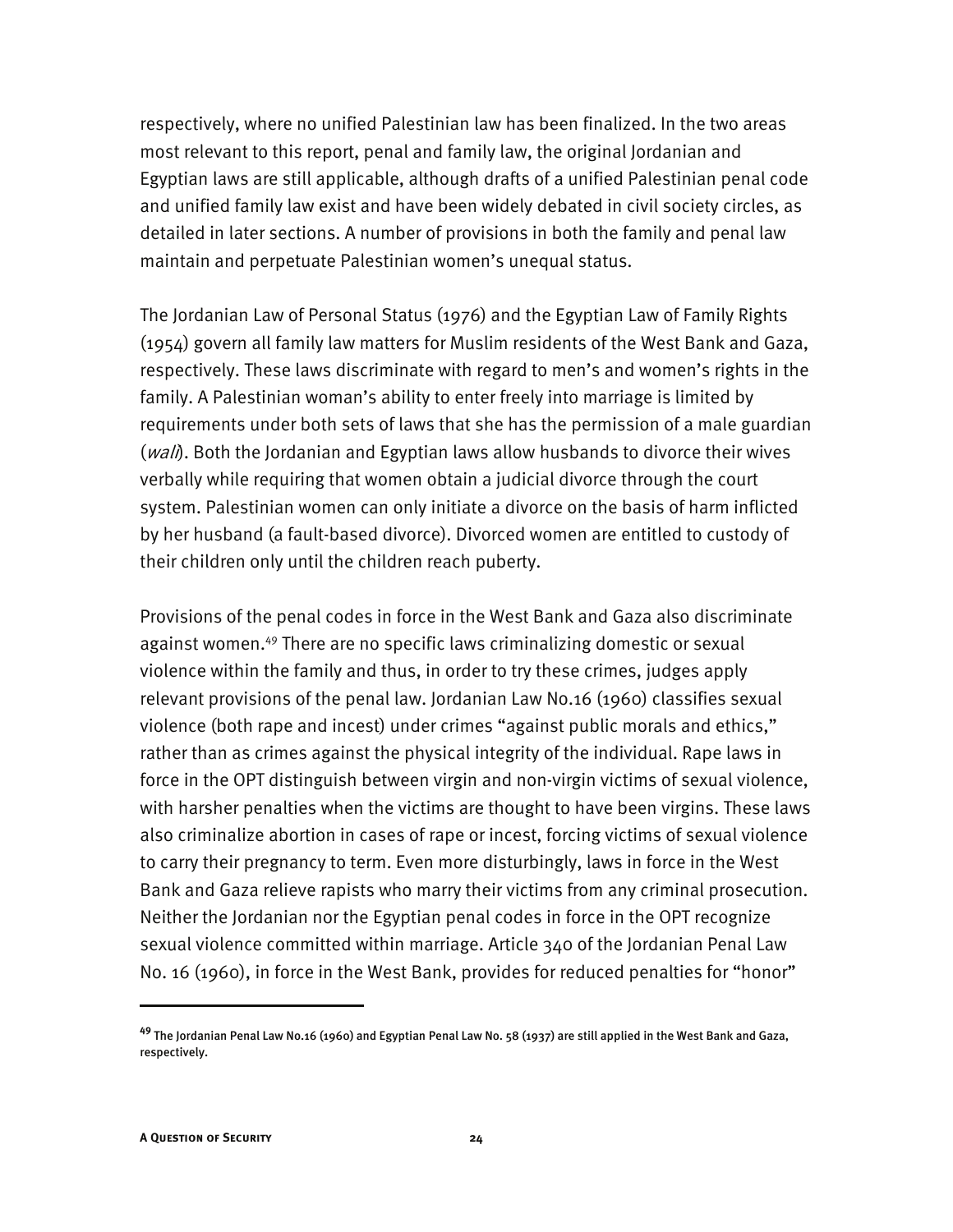crimes. Under article 340, any man who kills or attacks his wife or any of his female relatives while she is committing adultery is exempt from punishment. Men who kill women whom they find in an "unlawful bed" may receive a reduced sentence.

Egyptian penal law in force in Gaza also imposes harsher penalties for women committing adultery. A wife is penalized for two years,<sup>50</sup> whereas a husband is penalized for no more than six months.51 For adultery, the evidentiary standards are different for women and men. While a wife is penalized for committing adultery anywhere, a husband must do so in the marital home in order for such an act to be considered adulterous.<sup>52</sup> The murder of a wife (but not a husband) in the act of committing adultery is categorized as an extenuating circumstance, thereby commuting the crime of murder to the level of a misdemeanor.<sup>53</sup>

While the Palestinian Legislative Council (PLC) submitted a new draft penal code for a first reading on April 14, 2003, lawmakers could not agree upon the text, and the draft has been in limbo ever since. Palestinian lawyers and activists have critiqued the draft code for failing to incorporate international standards and for including many of the most problematic, outdated provisions in the currently applied Egyptian penal code of 1937.<sup>54</sup> As with current law in effect in the OPT, the proposed law contains reduced sentences for perpetrators of "honor" crimes and arbitrarily differentiates between the rape of children below the age of 15 and the rape of children between the ages of 15 and 18, and even the harsher penalties for rape of younger children are lower than those imposed by the current Jordanian penal code.55 The PLC's draft also includes an ambiguous and general provision in article

j

**<sup>54</sup>** See Al Haq report, "Notes of the Legal Civil Society on the Palestinian Penal Draft Code," on file with Human Rights Watch.

**<sup>50</sup>** Egyptian Penal Law No. 58 (1937), article 274.

**<sup>51</sup>** Egyptian Penal Law No. 58 (1937), article 277.

**<sup>52</sup>** Ibid.

**<sup>53</sup>** Article 237 of the Egyptian Penal Code reads "Whoever surprises his wife in the act of adultery and kills her on the spot together with her adulterer-partner shall be punished with detention instead of the penalties prescribed in articles 234 [permanent or temporary hard labor] and 236 [hard labor or imprisonment for a period of three to seven years]. "

**<sup>55</sup>** The draft imposes a three year sentence for these crimes as opposed to the minimum seven year sentence with hard labor included in Jordanian Law No. 16 (1960).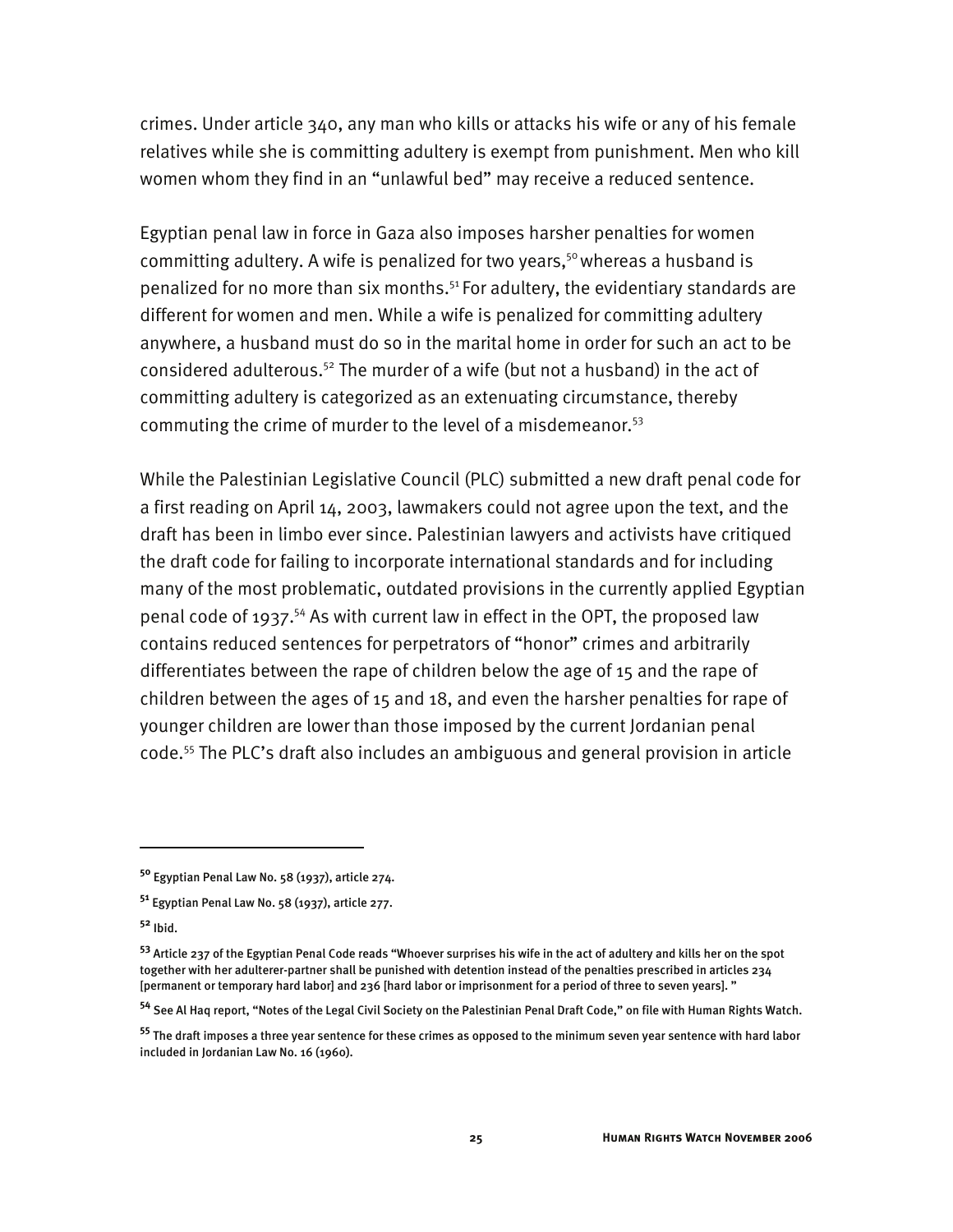58 that de-criminalizes otherwise illegal acts committed "in accordance with shari'a."<sup>56</sup> It is unclear how this provision would be interpreted and applied.

#### The Status of Palestinian Women

Despite some improvements in their status over the past few decades, Palestinian women remain worse off than men by just about every measure. Women still have very few employment opportunities in the formal labor sector. In 2005, 14.1 percent of women aged 15 and older were formally employed, versus 67.8 percent of men in the same age group.<sup>57</sup> Of those women employed, almost half worked in the lowpaying service sector.58 Palestinian women receive lower wages for the same jobs in all areas. A Palestinian man's average daily wage is 78.1 NIS (\$17.35), compared to 63.1 NIS (\$14) for a Palestinian woman.59

The Palestinian Labor Law, which took effect in 2000, bars women from "dangerous and rough activities, designated by the minister; overtime hours during pregnancy and six months after delivery; and night shifts, except works identified by the cabinet."60 While Palestinian women have the legal right to own land and property and to exercise control over their property, they rarely exercise these rights. A 2005 study by Freedom House, quoting a 1999 Palestinian Central Bureau of Statistics study, found that only 7.7 percent of Palestinian women owned a house or real estate and that only 1 percent of Palestinian women owned a private car.<sup>61</sup> The survey also showed that only 20 percent of women claimed their legal right to a share of the

-

**<sup>56</sup>** Al Haq, "Notes of the Legal Civil Society on the Palestinian Penal Draft Code," on file with Human Rights Watch.

**<sup>57</sup>** Palestinian Central Bureau of Statistics, "Women & Men in Palestine – Issues & Statistics, 2005," p. 41, http://www.pcbs.gov.ps/DesktopModules/books/booksView.aspx?tabID=0&lang=en&ItemID=1&mid=11239 (accessed May 23, 2006).

**<sup>58</sup>** Ibid., p. 43.

**<sup>59</sup>** Ibid., n. 9.

**<sup>60</sup>** Article 10, Palestinian Labor Law No. (4) issued on 29/03/2000, www.aida-jer.org/law/law17.html (accessed May 23, 2006).

**<sup>61</sup>** Freedom House, "Women's Rights in the Middle East and North Africa: Citizenship and Justice - Palestine (Palestinian Authority and Israeli-Occupied Territories)," http://www.freedomhouse.org/template.cfm?page=180 (accessed August 22, 2006).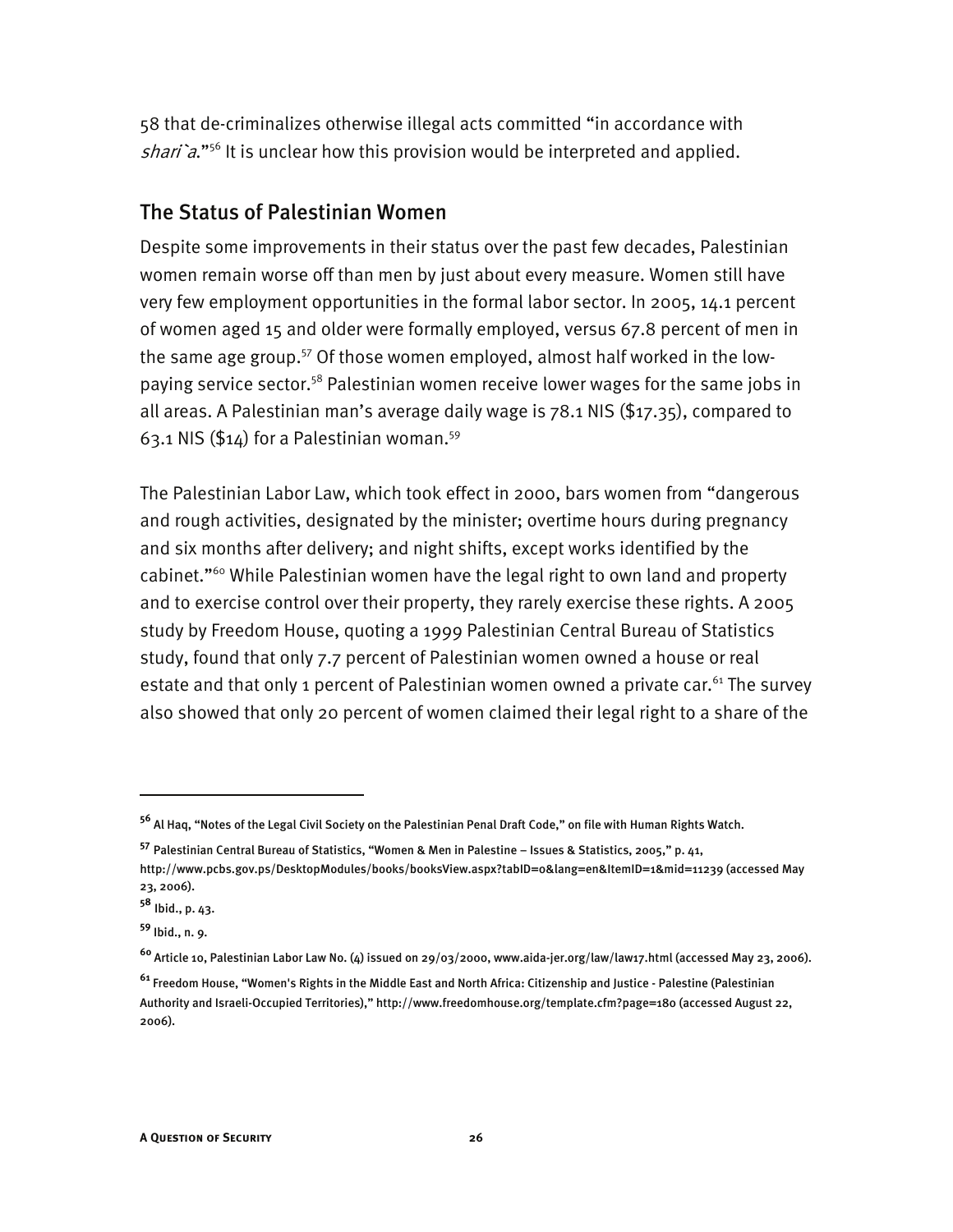family inheritance.<sup>62</sup> In 2002, poverty rates among female-headed families reached 30 percent, as opposed to 20 percent in the population at large.  $63$ 

The criminal justice system only marginally employs women, with women constituting 9 percent of all judges and 12.2 percent of all prosecutors.<sup>64</sup> There are no women judges in the *shari* a court system or acting as informal judges in the informal justice system. Women make up  $31.2$  percent of all lawyers in the OPT.<sup>65</sup>

According to the Palestinian Central Bureau of Statistics (PCBS), while more Palestinian women are illiterate than men (12 percent versus 3.5 percent<sup>66</sup>), this trend seems poised to change with the current generation, since more girls than boys are now enrolled in the formal education system at both the elementary (93.6 percent of girls versus 92.8 percent of boys) and secondary (75.7 percent of girls versus 67.6 percent of boys) levels.<sup>67</sup> While girls sometimes drop out of school in order to get married in their teenage years, boys are more likely to leave school early in order to become income-generators for their families, especially during periods of increased poverty and unemployment, such as during the second *intifada.<sup>68</sup>* Women and men are roughly equal in their representation in institutions of higher education, but as noted in the Palestine Human Development Report of 2004, this has not translated into more women in professional positions.<sup>69</sup>

One of the positive developments for women in the OPT is the increase in women serving in elected positions. This achievement is due in large part to women activists lobbying for an election quota that was included in the electoral laws the PLC

**<sup>62</sup>** Ibid.

**<sup>63</sup>** Ibid., n. 9.

**<sup>64</sup>** Ibid., pp. 51-52, n. 57.

**<sup>65</sup>** Ibid.

**<sup>66</sup>** Ibid., p. 23, n. 57.

**<sup>67</sup>** Ibid., pp. 26-27, n. 57.

**<sup>68</sup>** The dropout rate for boys is 3.6 percent and the rate for girls is 2.3 percent. Ibid., p. 29, n. 57.

**<sup>69</sup>** Ibid., n. 9.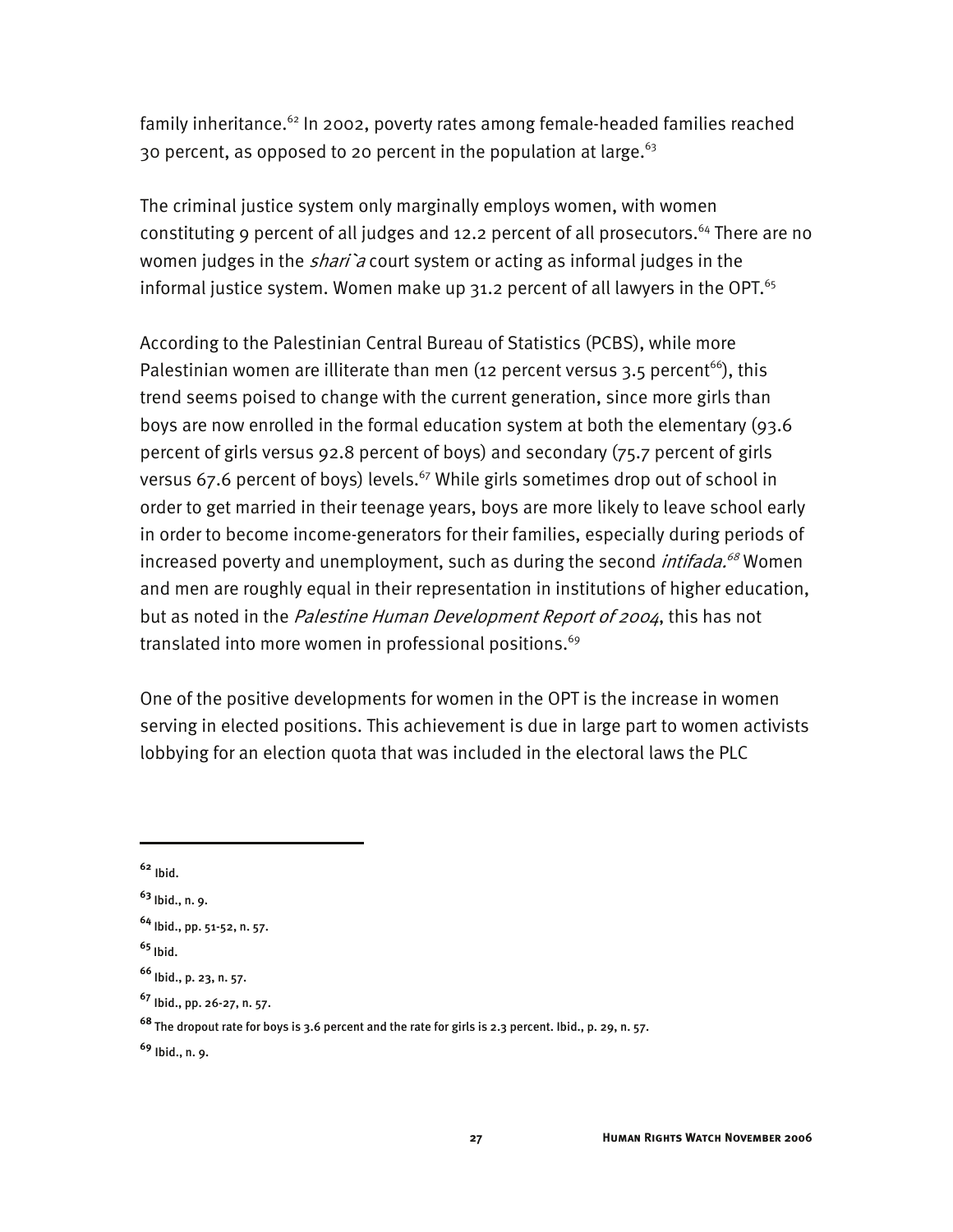enacted in 2004 (for local elections) and 2005 (for national legislative elections).<sup>70</sup> Since that time, the PA has held four out of five rounds of municipal elections across the West Bank and Gaza, the first such elections in 28 years, in which women won an impressive number of seats. In the first municipal elections in December 2004, 139 women ran and 52 won seats on local councils, representing nearly 17 percent of those elected.<sup>71</sup> Women achieved similar results in the subsequent rounds of municipal elections. Since 1994 the Palestinian Authority has appointed local councils, and women never exceeded five percent of the total appointees.72 As mentioned above, women's representation increased in the second Palestinian Legislative Council, with women now holding 17 seats, or 13 percent of council seats.

Women continue to be marginally represented in the PA cabinet, with only one out of 24 ministries currently headed by a woman. Dr. Mariam Salih, a newly-elected Hamas PLC member from Ramallah, is the new Minister of Women's Affairs. The greatest number of female ministers in any PA cabinet was in the two years after the first government was formed in 1996, when women served as Minister of Higher Education and Minister of Social Affairs.

Women's second-class status in economic, social and political life translates into a lack of decision-making power in the family, even on the most intimate aspects of their lives. Male relatives (usually their fathers) often arrange marriages for Palestinian girls, even before adulthood. In a survey of 1,446 Palestinian women in the West Bank and Gaza, the PCBS found that only 56.5 percent had chosen their

**<sup>71</sup>** Ibid., n. 9.

**<sup>70</sup>** Local Election Law Number 5 of December 2004 stipulates that all election lists for local council elections must give women two slots. The law also reserves two places for women in the local councils (made up of nine to 13 members). Local Election Law Number 9 of 2005 states that political parties must have at least one woman among the first three names on the national list, at least one woman among the next four names, and one woman among every five names for the rest of the list, guaranteeing about 20 percent women among the candidates. Half of the members of parliament are elected through proportional representation on a national list system, while the other half are elected in single candidate district lists. In the 2006 election, all 17 women were elected to parliament via the national lists, which were subject to the legal quota, while none of the women candidates in the single member districts were elected. See "Global Database of Quotas for Women," http://www.quotaproject.org/displayCountry.cfm?CountryCode=PS (accessed May 23, 2006). For a detailed history of women's lobbying to introduce election quotas see Amira Hass, "Arafat's Feminist Legacy," Ha'aretz [English online edition], April 12, 2005, www.haaretzdaily.com/hasen/pages/ShArt.jhtml?itemNo=563770 (accessed May 15, 2006).

**<sup>72</sup>** Ibid. For more information on the history of local council election and appointment in the West Bank and Gaza, especially since the beginning of the Israeli occupation in 1967, see Abdul Nasser Makky, "The Electoral Dimension in Local Government in Palestine," www.mofa.gov.ps/articals/pdf\_files/electoral.pdf (accessed May 23, 2006).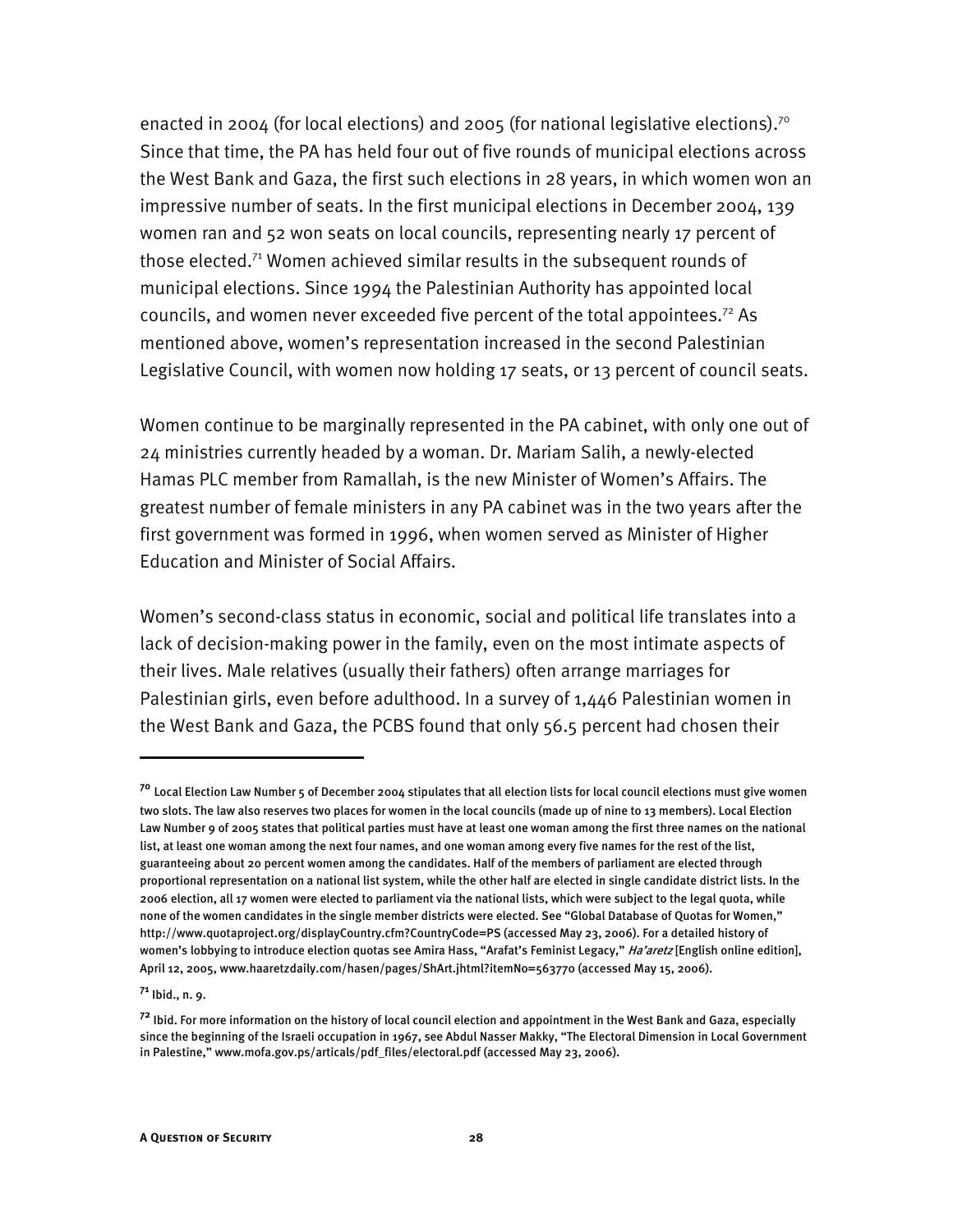spouse.<sup>73</sup> In rural areas, only 36 percent of the 460 women polled had chosen their spouses themselves.74

#### The Palestinian Women's Rights Movement

The Palestinian women's movement has a long history and has played an important role in the quest for Palestinian self-determination in the OPT.<sup>75</sup> The movement has often faced tough strategic choices on how to balance their dual commitment to the national struggle and to the feminist struggle.<sup>76</sup> Political factions and Islamist groups have attacked the Palestinian women's movement at various junctures, accusing it of being part of a Western conspiracy to destroy Islamic family and social values and questioning its commitment to the national cause.77 Several women NGO activists interviewed by Human Rights Watch related incidents of confrontation, harassment, and intimidation during the course of their work.  $78$ 

In the 1990s, after the first *intifada* and the signing of the Oslo Accords, women activists focused on gender equality in the emerging institutions and laws of the new PA<sup>79</sup> In 1994, Palestinian women drafted a "Memorandum of Women's Rights" and submitted it to the  $PA^{80}$  The document endorsed the international Convention on the

**<sup>79</sup>** Ibid, n. 77.

-

**<sup>73</sup>**See Palestinian Central Bureau of Statistics table on "Percentage Distribution of Married Females (Aged 18 Years and Above) According to the Person Who Took the Decision for their Marriage, by Region and Type of Locality," http://www.pcbs.gov.ps/Portals/\_pcbs/gender/oship\_3b.aspx (accessed April 21, 2006).

**<sup>74</sup>** See Palestinian Central Bureau of Statistics table on "Percentage Distribution of Married Females (Aged 18 Years and Above) According to the Person Who Took the Decision for their Marriage, by Region and Type of Locality," http://www.pcbs.gov.ps/Portals/\_pcbs/gender/oship\_3b.aspx (accessed April 21, 2006)

**<sup>75</sup>** Nahla Abdo, "Women and the Intifada: Gender, Class and National Liberation," Race and Class 32, 4 (1991), p. 19-34; Rita Giacaman and Penny Johnson, "Palestinian Women: Building Barricades and Breaking Barriers," in Intifada: The Palestinian Uprising Against Israeli Occupation, edited by Zachary Lockman and Joel Beinin (Boston: South End Press, 1989) and Islah Jad, "From Salons to the Popular Committees: Palestinian Women, 1919-1989" in Intifada: Palestine at the Crossroads, edited by Jamal R. Nassr and Roger Heacock (New York: Praeger Publishers, 1990).

<sup>&</sup>lt;sup>76</sup> See Soraya Antonius, "Fighting on Two Fronts: Conversations with Palestinian Women," *Journal of Palestine Studies* 9, 3 (Spring 1979), pp. 26-45 and Souad Dajani, "Between National and Social Liberation: The Palestinian Women's movement in the Israeli Occupied West Bank and Gaza Strip," in *Women and the Israeli Occupation: The Politics of Change*, edited by Tamar Mayer (New York: Routeledge, 1994).

**<sup>77</sup>** See Rema Hammami, "The Women's Model Parliament and Reform of Personal Status Law," September 2000, pp. 5-6, www.ids.ac.uk/ids/civsoc/final/palestine/pal1.html (accessed May 23, 2006).

**<sup>78</sup>** For more information, see Chapter III.

**<sup>80</sup>** The Palestinian National Authority Inter-Ministerial Committee for the Advancement of Women, "The Status of the Palestinian Women five years after Beijing 1995-2000," 2002, p. 31,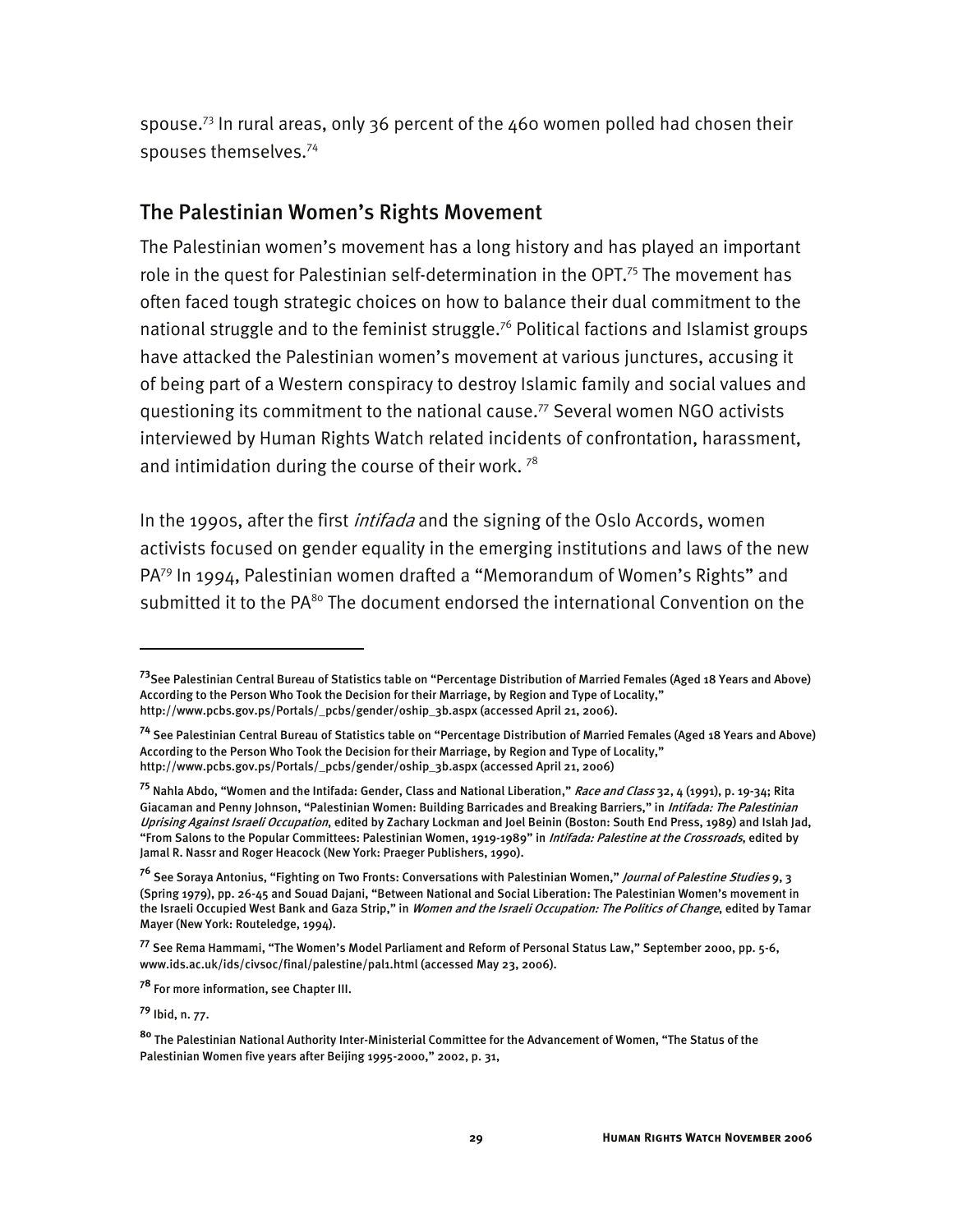Elimination of All Forms of Discrimination against Women and stressed the need for justice, democracy, and gender equality in the nascent Palestinian state structures. $81$ 

In 1994, women's organizations and their allies launched an ambitious five-year process called the "Model Parliament" to debate the inherited Jordanian and Egyptian family laws still in place in the OPT and suggest changes based on gender equity. They then used the final recommendations of the Model Parliament to lobby individual members of the PLC. $82$  However, the women's movement was divided between those who called for a civil family law and those who felt that their best chance to influence the provisions of a new unified Palestinian family law was to push for a more progressive interpretation of shari'a.

Women's NGO activists told Human Rights Watch that they had convinced the Chief Islamic Justice of the OPT (*Qadi al-Quda*) to incorporate important safeguards in his draft, $^{83}$  including: a minimum marriage age of 18 for men and women; curtailing (though not abolishing) men's right to polygamy; easier access to divorce for women through khula (no-fault divorce); additional grounds for divorce including "irrevocable differences"; sterility as grounds for divorce for both parties; equal division of wealth acquired during marriage; compensation for women who can prove their husbands arbitrarily divorced them; and a state fund to pay maintenance for women and children after divorce. The *Qadi al-Quda* presented the draft family law to the Palestinian Ministry of Justice in 2002, but the Ministry of Justice is yet to introduce the bill to the PLC for a first reading.

Palestinian women have also been active in networks at the regional and international level. In 1995, a Palestinian delegation participated in the Fourth World Conference on Women in Beijing. Based on the standards set by UN Security Council

hhttp://home.birzeit.edu/wsi/All%20Publicaitons/files/Gov%20Report%20on%20Women%20Status.pdf (accessed May 23, 2006).

**<sup>81</sup>** Ibid.

**<sup>82</sup>** Ibid.

**<sup>83</sup>** In 1998, then-President Arafat tasked Taysir al-Tamimi, the Chief Islamic Justice of the OPT (Qadi al-Quda), with drafting a unified Palestinian family law.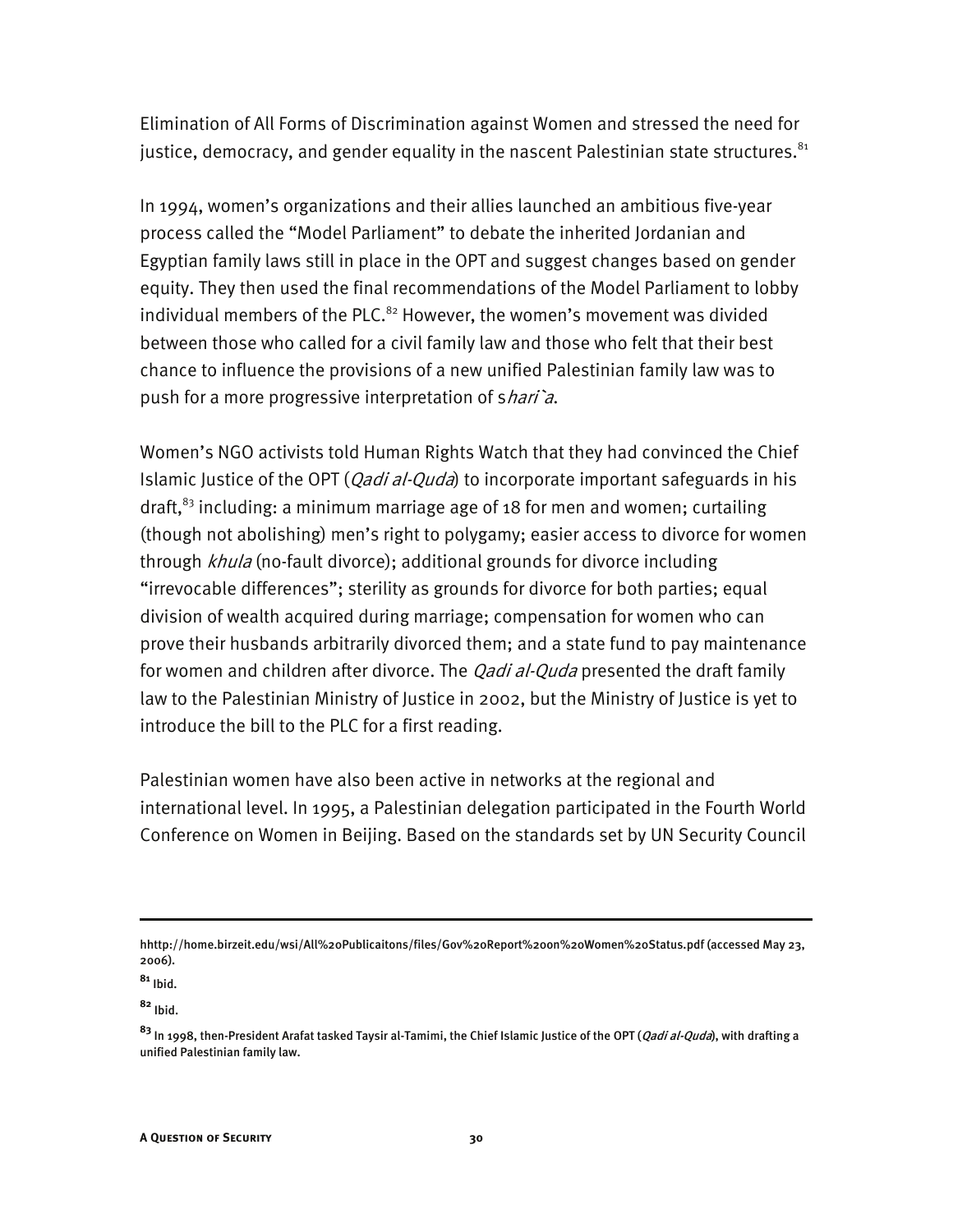Resolution 1325 for the inclusion of women in peace processes, $84$  women's NGOs launched an International Women's Commission in July 2005 that aims to include Palestinian, Israeli, and international women in all future peace negotiations. $85$  At the beginning of 2005, a network of five women's organizations in Lebanon, Egypt, Jordan, the West Bank, and Gaza created a group called *Salma* to launch a campaign to criminalize domestic violence.<sup>86</sup> The group has drafted a family protection law and has begun trainings and public education on the issue of family violence.<sup>87</sup>

In addition, women's NGOs launched a Palestinian Violence against Women Forum in 2002, a network of 13 NGOs working collectively to combat gender-based violence. Many of these NGOs already run hotlines and provide legal and social work services for victims of violence. Through the Forum, they have set up an informal referral service so that victims can get specialized advice and services. The Forum is pressing the PA to set up an official governmental referral system. Forum members have also participated in demonstrations, public service announcements, awareness-raising activities, and evaluations of draft legislation concerning violence against women.<sup>88</sup>

Other achievements of the Palestinian women's movement are the creation of the Ministry of Women's Affairs (MOWA) in 2003, headed until recently by a leading women's activist, Zahira Kamal, and the creation of gender desks within various ministries. The MOWA's mandate includes monitoring the government's compliance with the terms of gender equality laid out in the Basic Law through "capacity building at the governmental level, improving the government's policies, laws and legislations, adopting the necessary plans for ensuring the government's

j

**<sup>84</sup>** United Nations Security Council, Resolution 1325 (2000), S/RES/1325 (2000)

http://www.unhchr.ch/Huridocda/Huridoca.nsf/0/7f1629999f97c0a8c1256a0900302211?Opendocument (accessed May 23, 2006).

**<sup>85</sup>** "International Women's Commission Established by Palestinian, Israeli and International Women for a Just and Sustainable Peace," UNIFEM press release, July 28 2005 www.peacewomen.org/resources/OPT/IWC2005.html (accessed May 23, 2006).

**<sup>86</sup>** Human Rights Watch Interview with Manal Awad, head of the Women's Empowerment Project, Gaza Community Mental Health Program, Gaza, November 28, 2005. The participating Palestinian organizations are the Women's Center for Legal Aid and Counseling in the West Bank and the Women's Empowerment Program, Gaza Community Mental Health Program. **<sup>87</sup>** Ibid.

**<sup>88</sup>** Human Rights Watch interview with Ohayla Shomar, director of Sawa, East Jerusalem, November 9, 2005.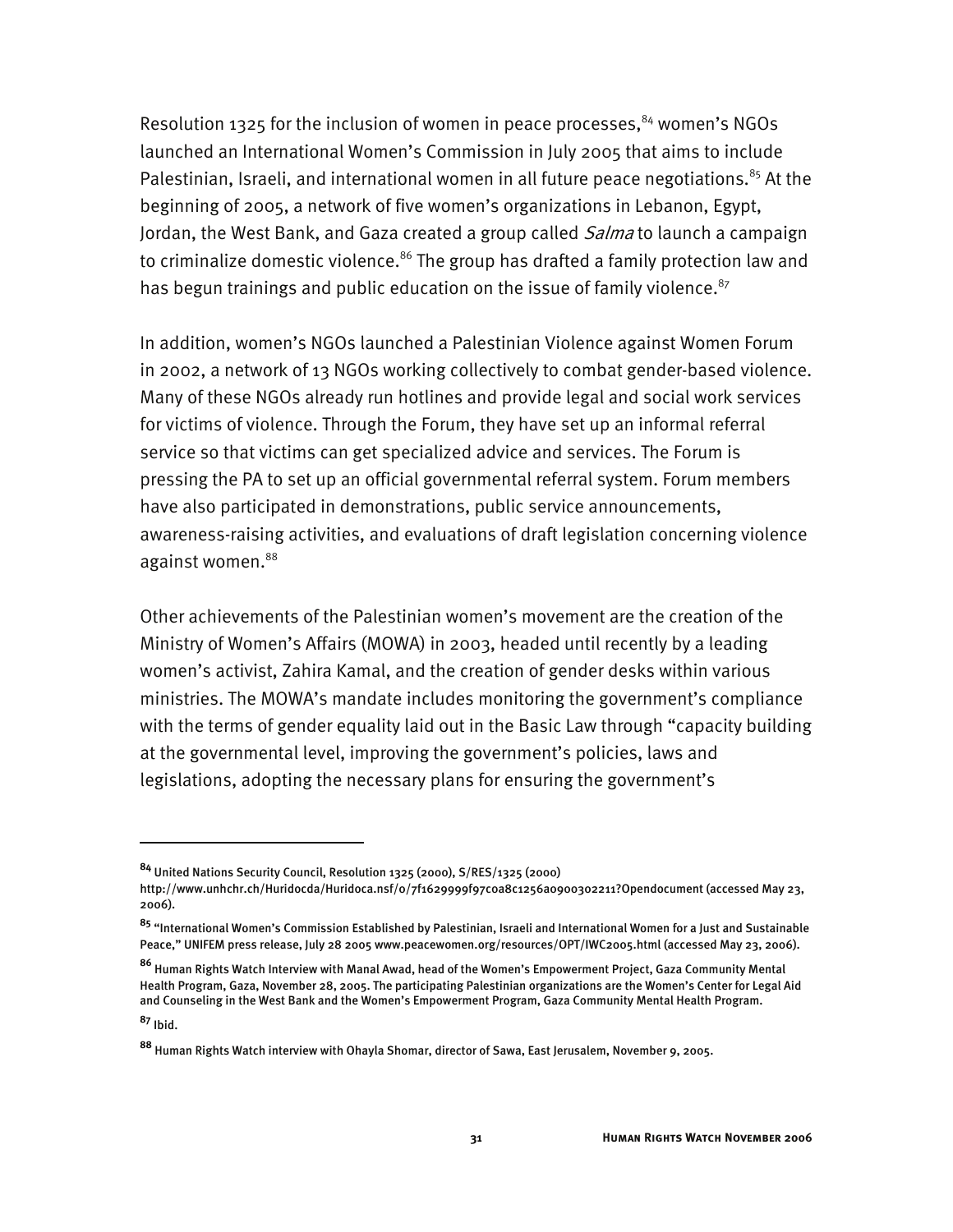commitment to the integration of gender in its development plans, and to the adoption and implementation of positive discrimination policies towards women."<sup>89</sup>

The Ministry has the authority to review draft laws and propose new ones. However, Ministry staff and women's NGOs complain that the PA often dismisses the Ministry's recommendations and that they receive little financial support.<sup>90</sup> For example, the MOWA received only 0.02 percent of the ministerial budget in 2005.<sup>91</sup>

-

**<sup>89</sup>** Ministry of Women's Affairs Action Plan for 2005-07, issued September 2004, on file with Human Rights Watch.

**<sup>90</sup>** Human Rights Watch interview with Rose Shamali, WATC, Ramallah, November 10, 2006.

**<sup>91</sup>** See introductory editorial in the Women's Affairs Technical Committee newsletter, "The Voice of Women" (Sawt al-Nissa), No. 227, October 27, 2005, p. 1 [on file with Human Rights Watch]. Editorial in the Women's Affairs Newsletter.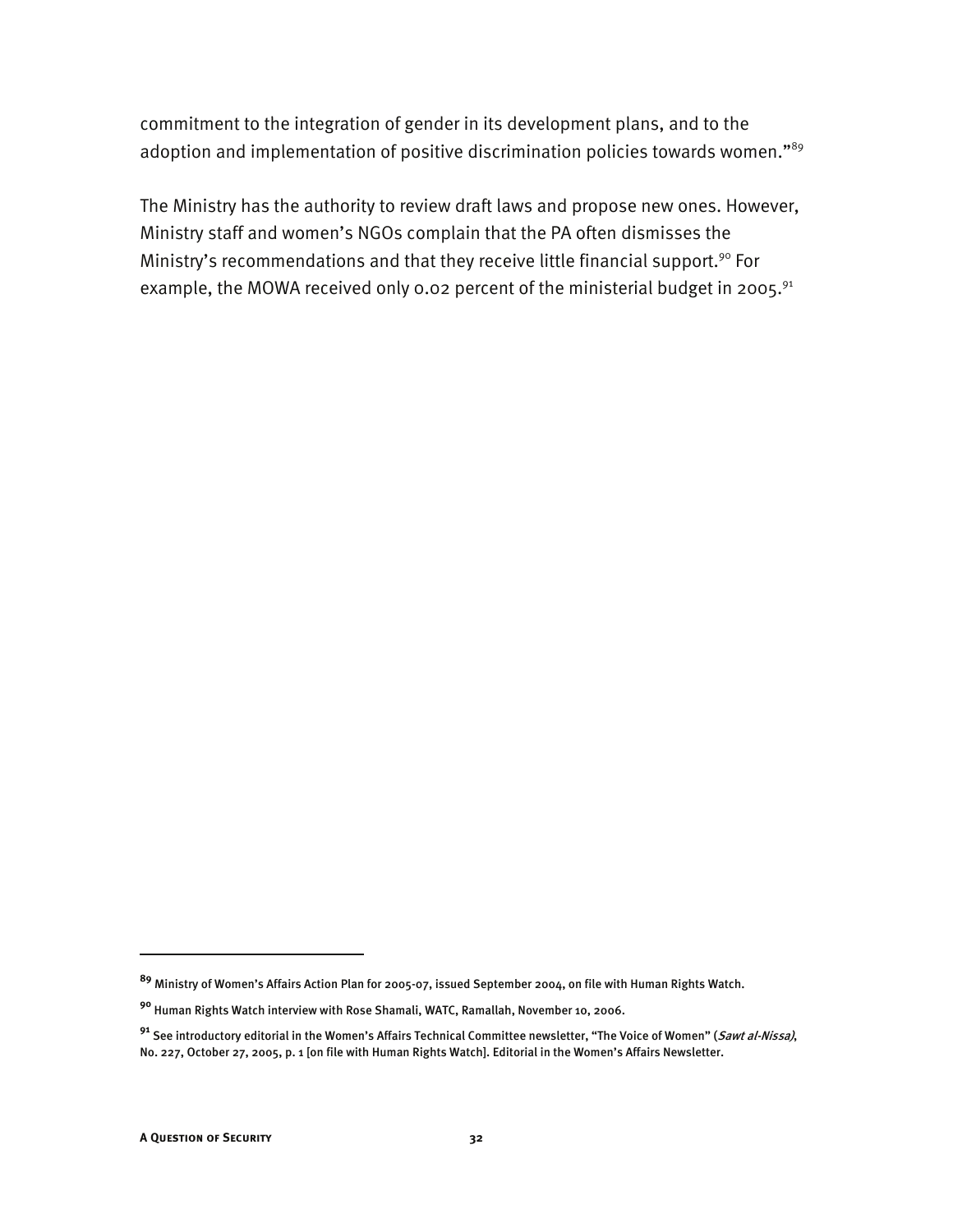# **III. Social and Legal Obstacles to Reporting Violence and Seeking Redress**

Palestinian women and girls rarely report violence to the authorities. This is true regardless of whether the crime is spousal abuse, child abuse, rape, incest, or "honor" crimes. The low rate at which women and girls report such crimes is a symptom of the significant social and legal obstacles still in the way of meaningful gender-based violence prevention and response in the OPT.

According to a Palestinian Central Bureau of Statistics (PCBS) survey of 4,212 households in the OPT conducted in December 2005 and January 2006, only a small number of victims of violence sought any form of redress with Palestinian institutions.<sup>92</sup> Twenty-three percent of the women surveyed had experienced physical violence, 61.7 percent psychological violence, and 10.5 percent sexual violence at the hands of their husbands. Just 1.2 percent of the women polled who had experienced domestic violence had filed a formal complaint against their husbands with the police; less than 1 percent had sought counseling and protection at the police station.

Women's NGOs attribute the underreporting of violence to a variety of factors, including: the perceived futility of seeking justice; societal stigma associated with reporting family violence to the authorities; potentially life-threatening consequences of reporting the abuse; and the fact that the perpetrator is often the only breadwinner in the family.<sup>93</sup>

Women of course are not the only victims of domestic abuse, but even when a male relative is the victim, women feel powerless to act. Abir Khair (pseudonym), 20, described the combination of fear, societal pressures, and stigma that prevented her from reporting her abusive father and uncles to the authorities:

**<sup>92</sup>** Palestinian National Authority, Palestinian Central Bureau of Statistics, Domestic Violence Survey 2005, February 2006, p. 24. On file with Human Rights Watch.

**<sup>93</sup>** Human Rights Watch interview with Attadal Al-Jariri, head of social work, Palestinian Working Women's Society for Development (PWWSD), Ramallah, November 7, 2005.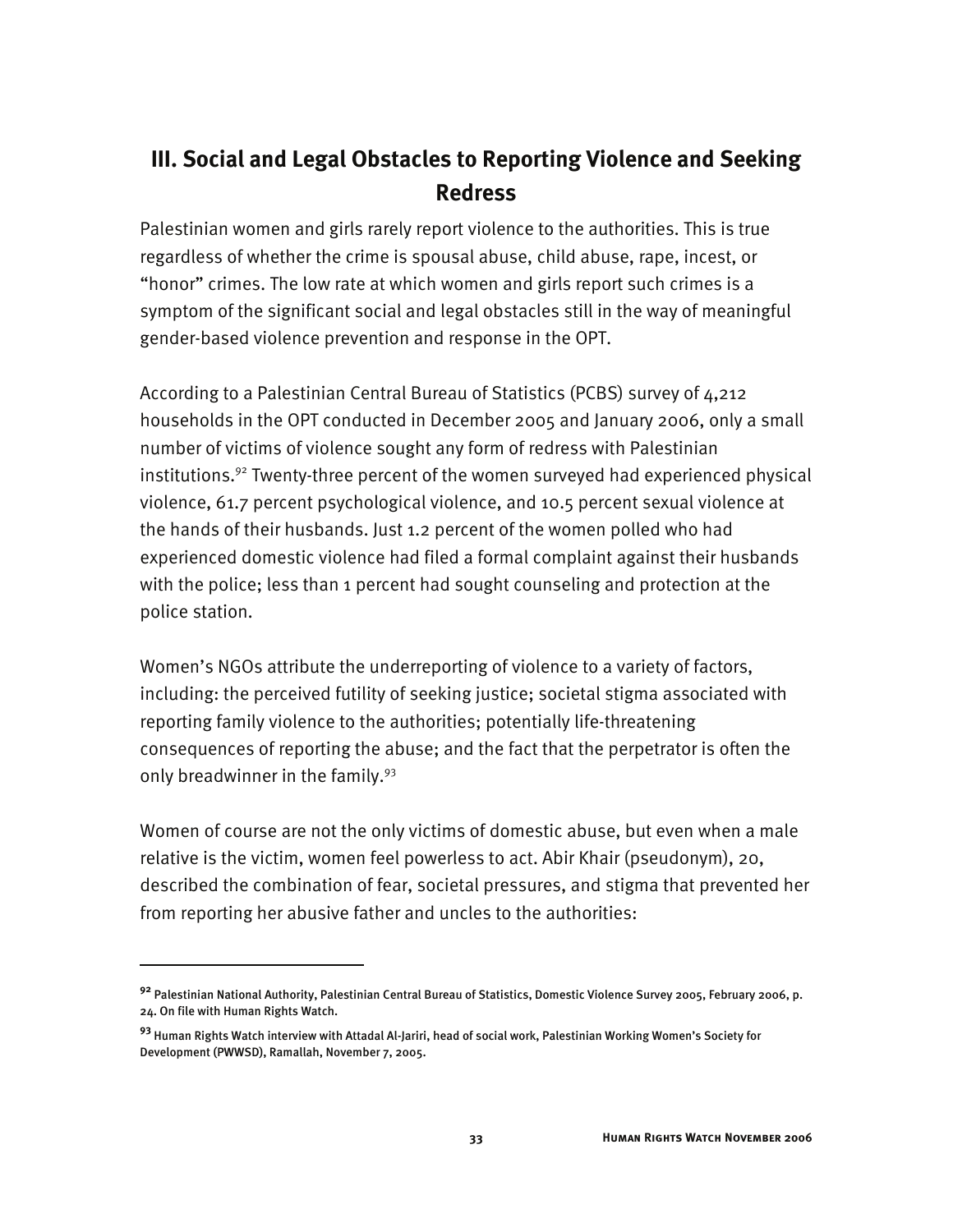Once during the *Eid* holiday, my father beat my brother in the knees with a [window] shutter. I thought my brother was going to have a heart attack from the pain; he was hallucinating. The doctors wanted to report the incident to the police, but my family wouldn't let them. I feel guilty because maybe I should have gone to the police that time. Maybe things would be better if I had. Lots of times, I thought about going to the police, but he is still my father and what would people say that a daughter reported on her own father? He is my flesh and blood. I hope that he'll go and get treatment by himself, not because the police force him. There is nothing shameful in getting help for your problems, but it would be shameful if the police got involved. I will try to convince my mother to call the police next time he has a violent episode, for my mother's sake, for the sake of the family, and for my father's sake too. When my father makes problems at home, I can't sleep. I stay awake all night.<sup>94</sup>

Public opinion polls also reveal that Palestinian society largely condones violence against women and discourages women from reporting abuse. A poll of 1,133 women conducted in 2002 by the Palestinian Working Women's Society for Development in cooperation with the Palestinian Center for Public Opinion in Beit Sahour found that 53.7 percent of those polled thought that it was inappropriate for the police to interfere when a man assaults his wife; 55.5 percent felt that a wife beaten by her husband should not talk about it to anyone except her parents.<sup>95</sup> When those who experienced violence were asked why they did not leave their abusive marriages, more than 70 percent reported that they refused to leave home because of fear of losing custody of their children. Close to 50 percent felt that divorce was too stigmatizing, and 21.9 percent reported that they would have no place to go if they left their homes.

The West Bank town of Hebron poses particular problems to police officers and victims seeking to report abuse. Hebron is considered one of the most traditional

**<sup>94</sup>** Human Rights Watch interview with Abir Khair (pseudonym), Gaza, November 28, 2005.

**<sup>95</sup>** "Violence against women in Palestine: A public opinion poll," September 2002, as quoted in "Integration of the Human Rights of Women and the Gender Perspective: Violence Against Women," from Erturk report (see footnote 74).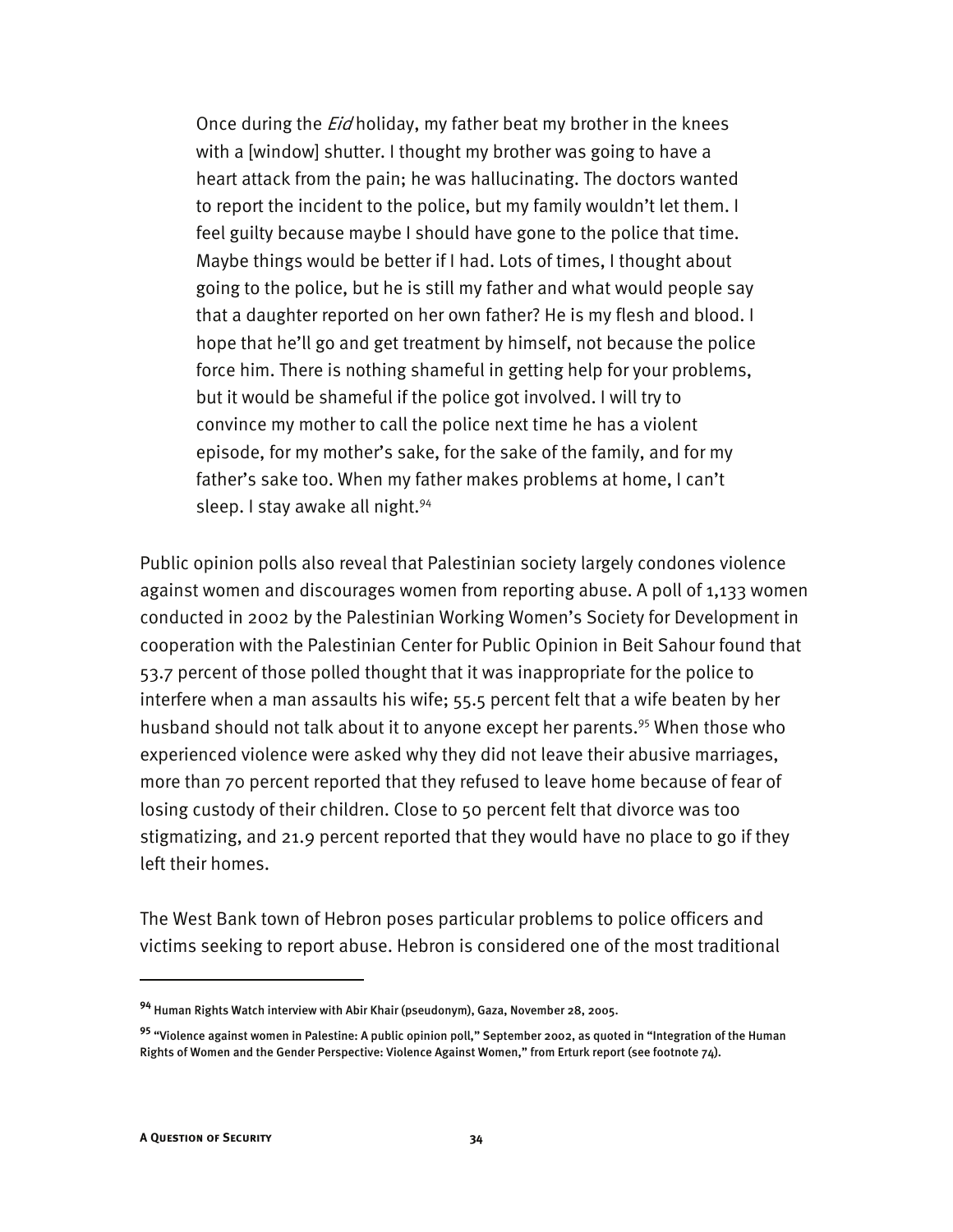and conservative towns in the OPT and external intervention into "family problems" is largely deemed unacceptable. The chief of police told Human Rights Watch that "a woman in Hebron could get her eye gouged out but be too afraid of society to report the abuse."**<sup>96</sup>** The difficulties women face in Hebron are exacerbated by the fact that part of the city, called H2, is still controlled by the Israeli army and Palestinian police cannot enter without permission.**<sup>97</sup>** According to `Awni Samari, the chief of police in Hebron, the police face a particular problem apprehending perpetrators of crime since "all those fleeing from Palestinian law go into these [off-limit] areas."**<sup>98</sup>** In addition, it is difficult for women from the H2 area to reach the Palestinian police station, which is located outside of H2.

There have also been reports from other towns where the Israeli military has control over security matters that Palestinian women and girls are particularly reluctant to report abuse to the occupying power.<sup>99</sup> In such towns, the Israeli army has not provided or even attempted to provide a protective policing function, contrary to its obligations as the occupying power.

To add to these legal and social barriers, discriminatory legislation in force in the West Bank and Gaza, described in the subsections below, does not act as a deterrent to violence, nor does it provide victims with adequate redress for the abuse they have suffered. In fact, the penal laws in particular and the way in which they have been interpreted and applied in practice have led to virtual impunity for perpetrators of violence against Palestinian women and girls.<sup>100</sup>

**<sup>96</sup>** Ibid.

**<sup>97</sup>** Roughly 150,000 Palestinians live in Hebron, of whom 35,000 live in H-2. Also living in H-2 are about five hundred settlers, the only settlers to live in the heart of a Palestinian city. This is the reason that Israel did not re-deploy from all of Hebron and according to the Hebron Agreement of 1997 maintains a security presence and control over H-2.

**<sup>98</sup>** Human Rights Watch interview with `Awni Samari, head of Hebron police, Hebron, November 16, 2005.

**<sup>99</sup>** Human Rights Watch interview with Maha Abu-Dayyeh, director of the Women's Center for Legal Aid and Counseling (WCLAC), East Jerusalem, November 7, 2005.

**<sup>100</sup>** Jordanian Penal Law No.16 (1960) and Egyptian Penal Law No. 58 (1937) are applied in the West Bank and Gaza, respectively.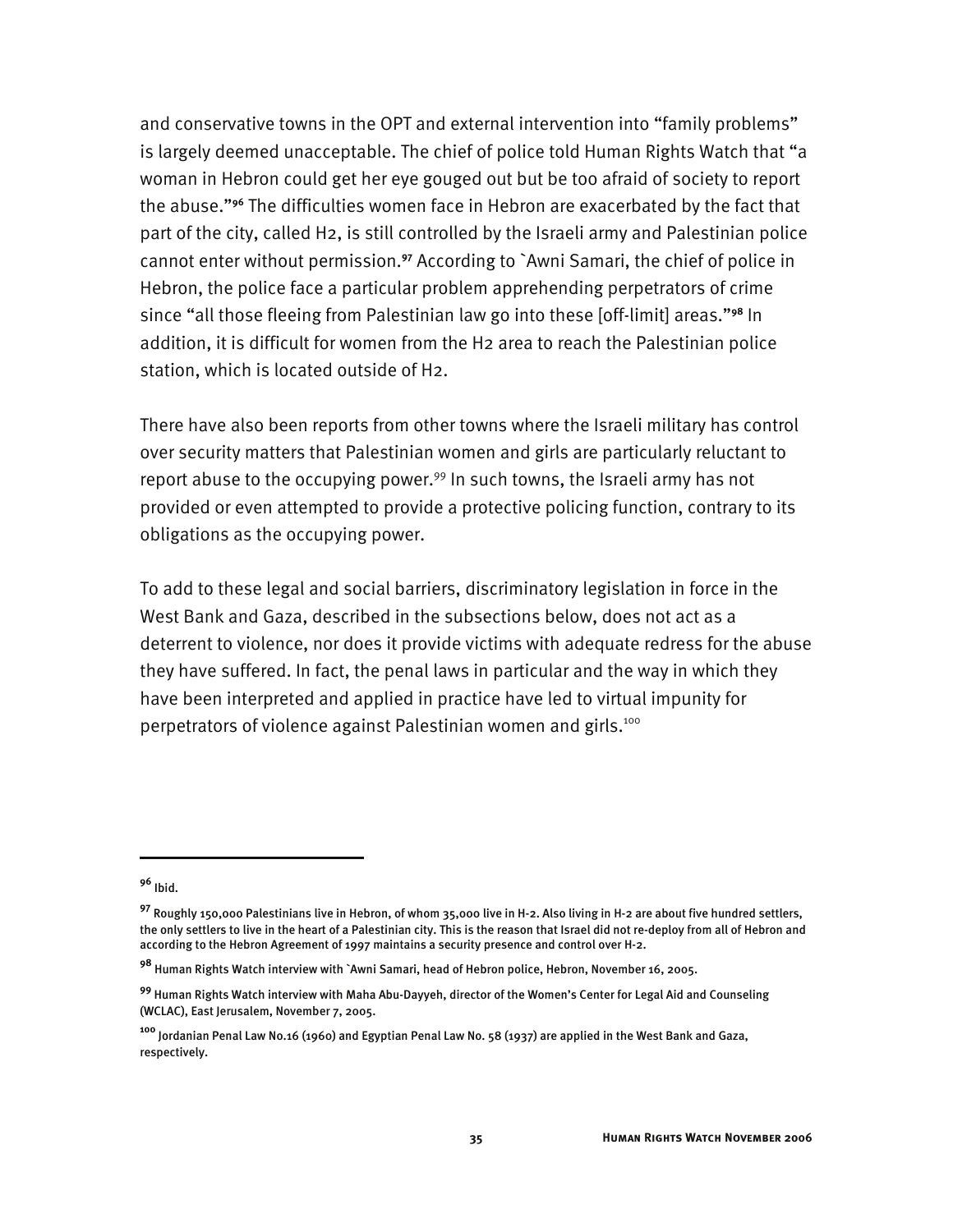# Spousal Abuse

As noted at the start of this chapter, a Palestinian Central Bureau of Statistics survey published in early 2006 found that 23.3 percent of married women in the West Bank and Gaza said that they had been victims of domestic violence in 2005 while 61.7 percent reported that they were victims of psychological violence during the same year.101 Several Palestinian women's organizations have also reported a rise in already high levels of violence against women following the second *intifada*. According to a 2002 poll by the Refugee Women's Resource Project, close to 90 percent of respondents stated that violence against women had "significantly or somewhat increased as a result of changing political, economic, and social conditions in the Palestinian Territories."<sup>102</sup> There is also evidence that marital rape is prevalent in the OPT. A survey on violence against women in Gaza conducted by the Women's Affairs Center in 2001 revealed that 46.7 percent of the 670 women interviewed reported that their husbands used "force and brutality" during sexual intercourse; 17.4 percent reported that their husbands beat them to have sex; and 35.9 percent said that their husbands threatened and intimidated them into submission.<sup>103</sup>

Palestinian women in violent or life-threatening marriages have two legal options available to them: pressing charges for spousal abuse or initiating a divorce on the basis of physical harm. Both require evidence of extreme violence and impose a high evidentiary burden on the victim. Neither the Jordanian nor the Egyptian penal codes in force in the OPT recognize sexual violence committed within marriage.

Because there is no specific domestic violence legislation in the OPT, adult victims of violence must rely on general penal provisions on assault when they seek to press charges. These laws provide little remedy to victims unless they have suffered the

**<sup>101</sup>** Ibid.

**<sup>102</sup>** "Domestic Violence against Palestinian Women Rises," Middle East Times, September 20, 2002.

**<sup>103</sup>** Commentators have linked a variety of factors to these increases in violence. Some Palestinian women's groups point to recent increases in poverty and unemployment that have stripped men of their traditional breadwinning role; the humiliation and frustration that Palestinian men experience at the hands of the Israeli army at checkpoints and during arrest and detention; and the fact that this frustration and anger is often taken out on family members, especially as unemployed men spend more time at home and families have been stranded together in the home for days and weeks during Israeli imposed curfews. See Kamel Al-Mansi, Family Violence against Women in the Gaza Strip: Prevalence, Causes and Interventions (Gaza: Women's Affairs Center, 2001). The study surveyed 750 families in Gaza interviewing 670 women between the ages of 15-49.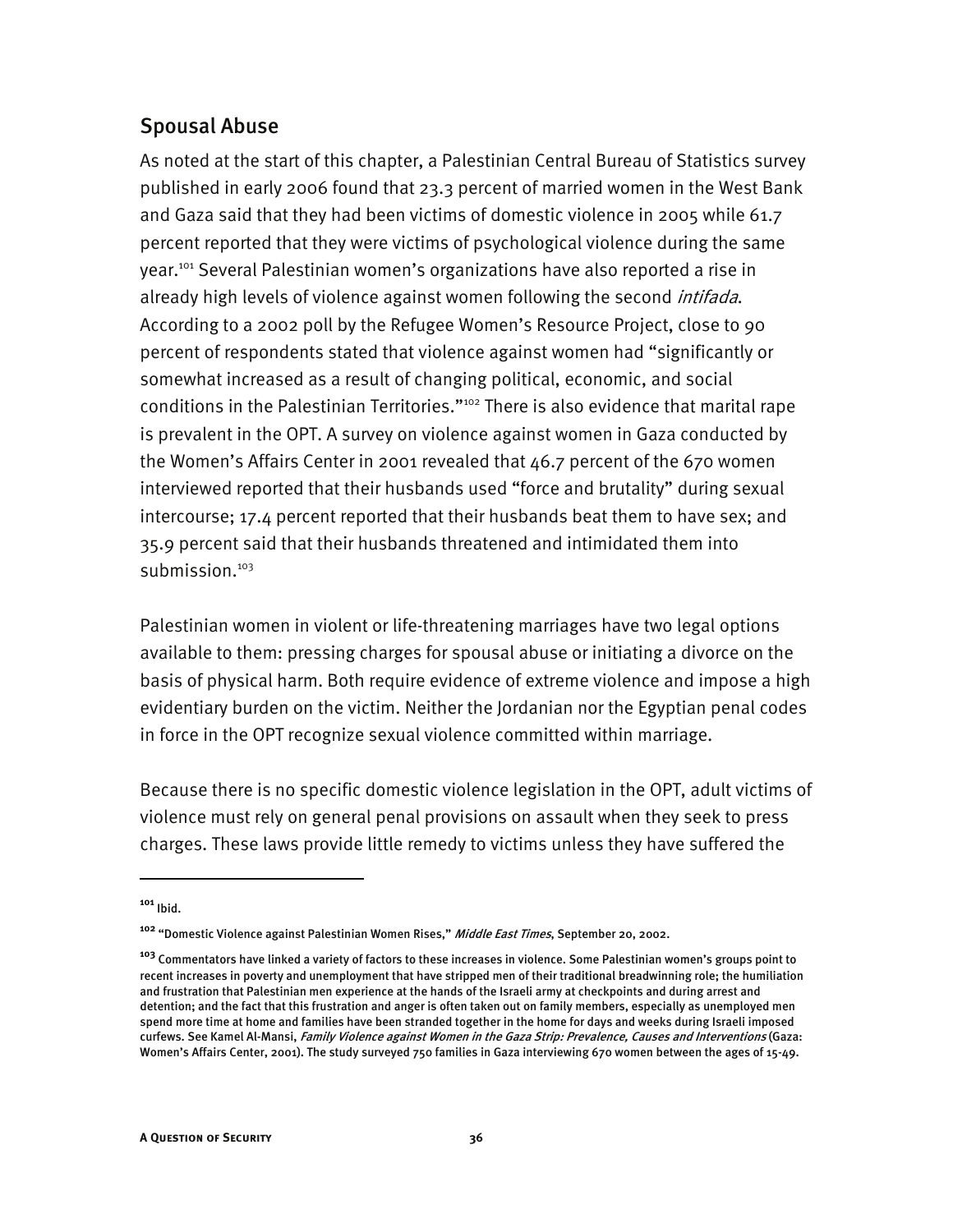most extreme forms of injury. Article 33 of the Jordanian penal code (applied in the West Bank) outlines the penalties for violence based on the number of days the victim is hospitalized.<sup>104</sup> As is the situation with all assault cases, if the victim requires less than 10 days of hospitalization, a judge has the authority to dismiss the case at his own discretion as a "minor offense."105 In such cases, public prosecutors also try to reconcile the parties rather than pressing charges.<sup>106</sup> The law permits a judge to impose a slightly higher sentence when the victim is hospitalized between 10 and 20 days. According to the law, mandatory prosecution is required only in cases where the victim is hospitalized for more than 20 days.<sup>107</sup> Since victims of domestic violence may go to the hospital several times to treat their injuries with no intention of pressing formal charges, they may have no medical records to support claims of long-term abuse should they later decide to press charges or seek a divorce.

A woman also may seek a divorce based on spousal abuse. However, the existing family status laws require eyewitness testimony for successful petitions, which is often difficult, if not impossible, to obtain. In order for a judge in the OPT to grant a divorce on the basis of domestic violence (*nizah wa ishqa'a* separation, literally "discord and strife"), the law requires a Palestinian woman to produce two eyewitnesses and a medical report from a public hospital to support her claims.<sup>108</sup>

Attorneys told Human Rights Watch that the need for eyewitnesses is a major impediment to filing for divorce on the basis of physical harm. "When a woman is beaten in her home, who can be her witness?" said one lawyer.<sup>109</sup> To add to this difficulty, the law does not permit these witnesses to be related to the petitioner.<sup>110</sup> Typically, the judge will also order a woman's husband to testify. According to

-

**<sup>104</sup>** Article 33, Law No. 16 (1960), on file with Human Rights Watch.

**<sup>105</sup>** Ibid.

**<sup>106</sup>** Human Rights Watch interview with Nashat Ayush, chief prosecutor for Hebron, Bethlehem, May 15, 2006.

**<sup>107</sup>** Article 33, Law No. 16 (1960), on file with Human Rights Watch.

**<sup>108</sup>** Human Rights Watch interview with Ghadir al-Shaikh, attorney, Palestinian Working Women's Society for Development (PWWSD), Tulkaram, November 16, 2005.

**<sup>109</sup>** Human Rights Watch interview with Ghadir al-Shaikh, attorney, Palestinian Working Women's Society for Development (PWWSD), Tulkaram, November 16, 2005.

**<sup>110</sup>** Ibid.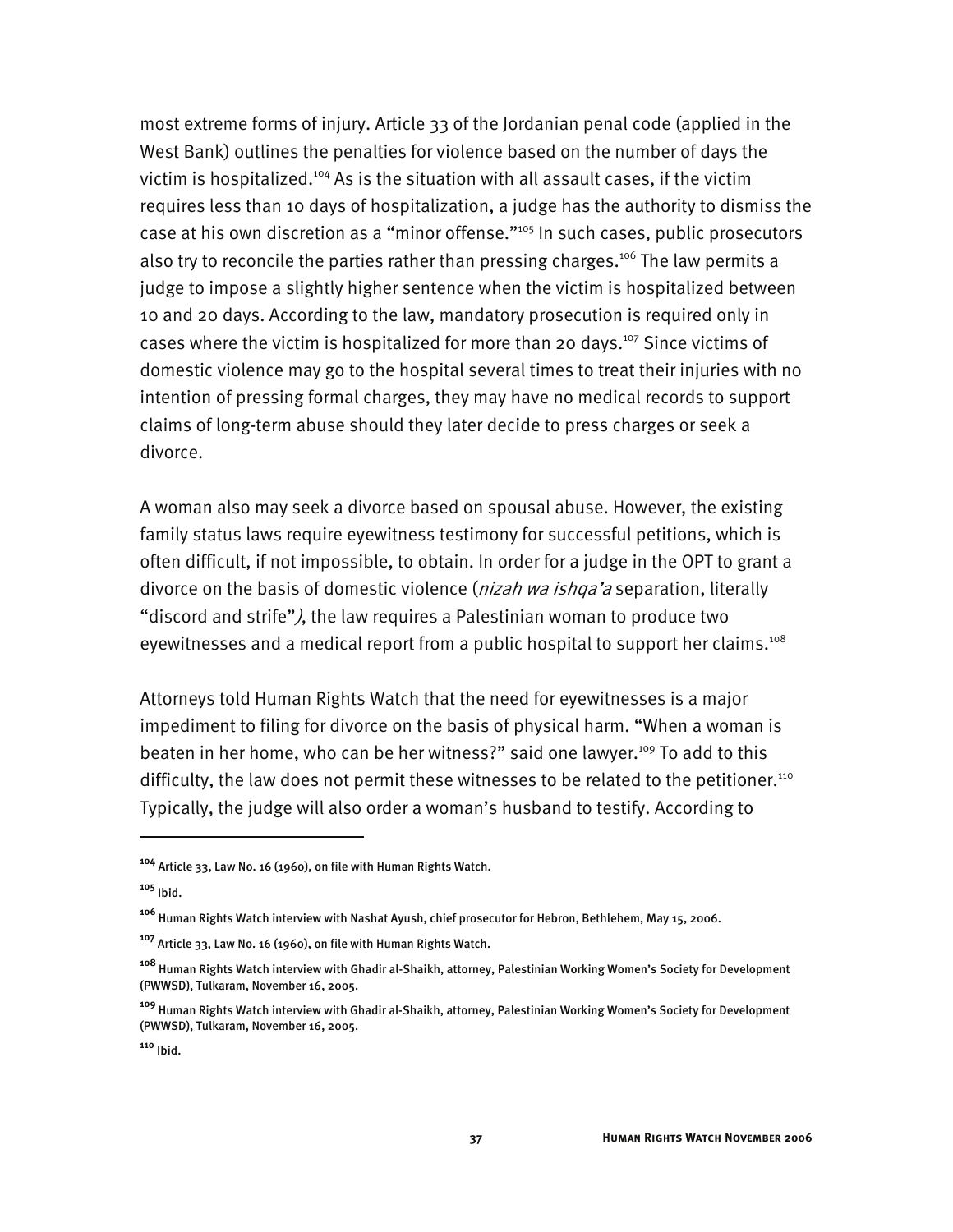attorney `Ala'a al-Bakri, if a woman is unable to provide sufficient evidence of harm to the court, the husband can simply deny the abuse under oath and the judge will drop the charges.111 "Sometime her sister sees the abuse, which is not enough. We need two people, and if he swears he didn't do it, that's it, the case is closed."<sup>112</sup> According to judge Yusif al-Dais, chief of the appeals court within the PA's *shari* a court system, judges reject 50 percent of divorce cases initiated by women due to a lack of supporting evidence. $113$ 

Only Palestinian women suffering severe levels of abuse pursue legal action. One lawyer told Human Rights Watch that, "A woman [victim of violence] thinks a hundred times before going to court. She thinks it will only result in scandalizing herself. Anyway, the abuse needs to be repeated to convince the judge. One time is simply not enough."<sup>114</sup>

In addition to the legal hurdles, nearly insurmountable financial and social obstacles often prevent Palestinian women from leaving abusive marriages. A number of social workers said that many of their clients stay in violent marriages because their parents are unwilling or unable to financially absorb the cost of supporting the victim's children. With such low labor force participation, most women are unable to support themselves and their children on their own. The women do not want to leave the children behind and feel that they have no other option than to remain in a violent marriage. One woman described to Human Rights Watch the agonizing decision between remaining in a physically and sexually abusive marriage or losing her children:

I had four daughters and one son. I continued to live in that terrible situation because I was afraid of going to my parents and losing my children. I decided to suffer and to wait because I had no other options.

**<sup>111</sup>** Human Rights Watch interview with `Ala'a al-Bakri, attorney, Ramallah, November 19, 2005.

**<sup>112</sup>** Ibid.

**<sup>113</sup>** Human Rights Watch interview with Shaikh Yusif al-Dais, chief of shari`a appeals court, Ramallah, November 19, 2005.

**<sup>114</sup>** Human Rights Watch interview with Randa Hamad, attorney, PWWSD, Tulkaram, November 16, 2005.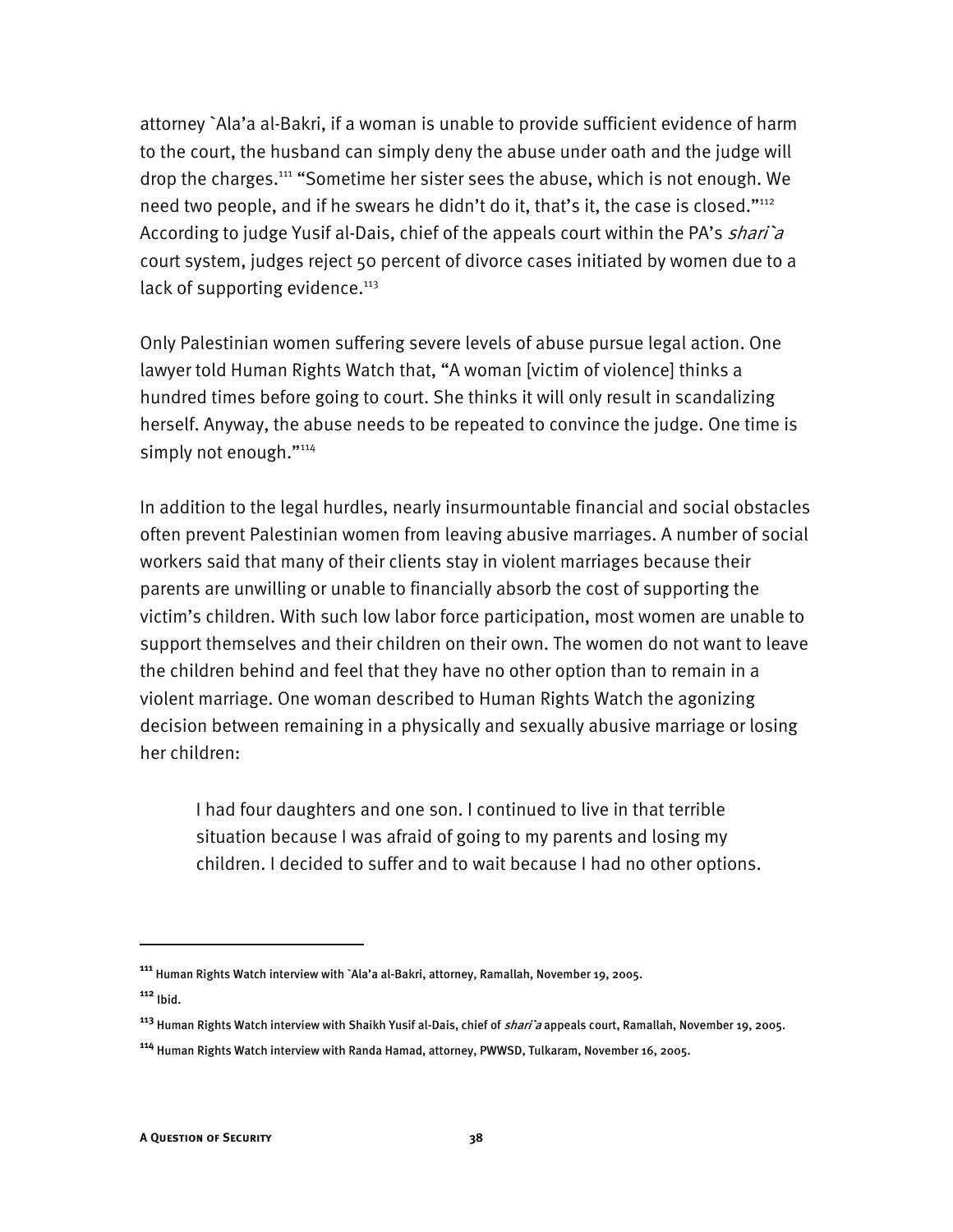She later described how her husband reminded her of her predicament. "My husband threatened me not to ask for a divorce. He said you'll lose the children and your father won't accept you."115

Desperation has led some Palestinian women to kill their abusive husbands. Human Rights Watch spoke to several women who felt that there was no other way to end the abuse they suffered other than to kill their husbands. One such woman, Mariam Isma`il (pseudonym), 35, told Human Rights Watch that she was driven to doing so after enduring years of physical and sexual abuse:

He used to beat me everywhere. I never went to the hospital, and I didn't even tell my parents. I was just thankful to be alive. But the violence became more and more physical and sexual. He brought other people to have sex with me and to abuse me. He held me while other people abused me… If I thought that I had even a 1 percent chance of changing the situation any other way, I would never have done it.

The police asked me why I didn't just go to my family, but I said that my family would probably try to kill me because I had slept with others. Until now, my family doesn't believe me. The police showed my family the police report that documented how I was forced to have sex with other men. Even the police said that they didn't blame me for killing him after that. My family was surprised by the report and didn't believe  $it.<sup>116</sup>$ 

At the time of Human Rights Watch's visit, she was awaiting trial in the Nablus prison on murder charges.

**<sup>115</sup>** Human Rights Watch interview with Mariam Isma`il (pseudonym), Nablus, November 27, 2005.

**<sup>116</sup>** Human Rights Watch interview with Mariam Isma`il (pseudonym), Nablus, November 27, 2005.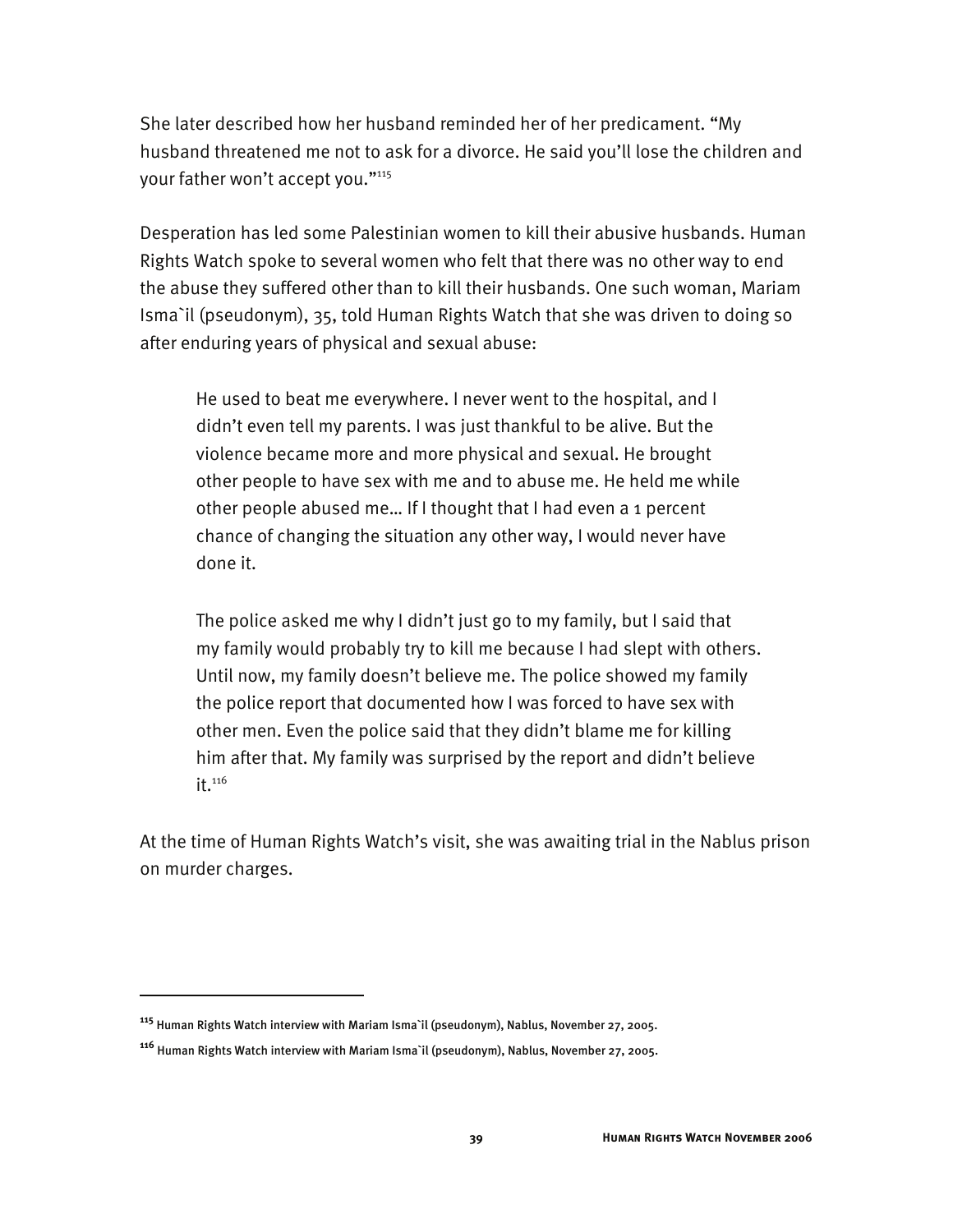# Child Abuse

Like children everywhere, Palestinian children, particularly girls, are vulnerable to physical and sexual abuse within the family and appropriate laws are needed to protect them. In a survey published in 2005, the PCBS found that 51.4 percent of Palestinian mothers believed that at least one of their children (aged five to 17) was exposed to violence, with the vast majority of such abuse (93.3 percent) being inflicted by family members.<sup>117</sup> In another study, close to 80 percent of Palestinian girls aged five to 17 reported that they were exposed to violence in the home.<sup>118</sup>

One young woman in Gaza told Human Rights Watch how her father's abuse had affected the family since the beginning of the *intifada*:

The situation has been like this for the past five years. Before that it was okay. He was working in Israel and earning money. He was still a violent person but back then he was out of the house most of the time and his fights were with others. But since the beginning of the *intifada* he has been unemployed and at home. Whenever he spends too much time at home, he makes problems here.<sup>119</sup>

Another woman, Karima Ahmad (pseudonym), 19, fled to a shelter at the age of 17 in order to escape abuse by her father and stepmother. She tried to commit suicide several times while she was in the shelter. She told Human Rights Watch:

My father married 40 days after my mother's death. She [my stepmother] used to hit me and my sister and treat us badly. My father tried to abuse me [sexually] when I was around six. He did it to me and then to my sister. She's 18 years old now. I wanted to go in front of everybody and scream. Why do they do this to us?<sup>120</sup>

**<sup>117</sup>** PCBS 2005 Domestic Violence Survey: Preliminary Findings [on file with Human Rights Watch].

**<sup>118</sup>** PCBS "Child Psychological Health Survey 2004," p. 82-83 [on file with Human Rights Watch]. same

**<sup>119</sup>** Human Rights Watch interview with a victim of domestic violence [name withheld], Gaza, November 28, 2005.

**<sup>120</sup>** Human Rights Watch interview with Karima Ahmad, location withheld, November 29, 2005.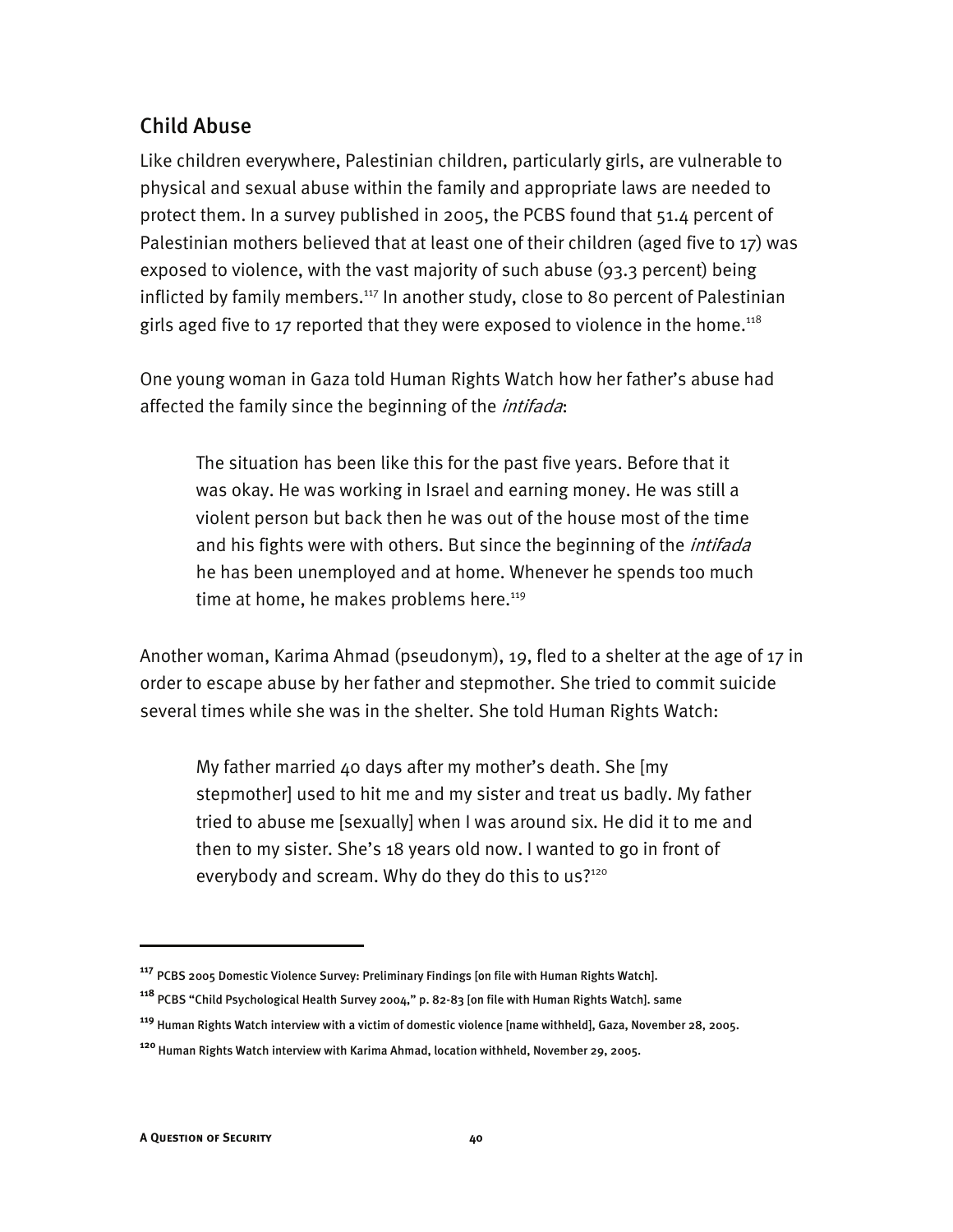While Karima never reported the abuse to the police, and her father and stepmother were never prosecuted, it is unclear whether they would have been held accountable for their actions given the serious shortcomings in Palestinian law with regard to child abuse. While the draft Palestinian constitution, or Basic Law, prohibits violence against children,<sup>121</sup> Jordanian Law No. 16 applied in the West Bank allows parents to discipline their children through the use of physical force. Article 62 of the law states that, "Any act authorized by law is not considered an offence. The law permits disciplinary beating of children by their parents, just as applicable in common law."<sup>122</sup> Article 286 of the same law also denies children who are victims of incest the right to file sexual abuse charges. Only male family members, who may be the perpetrators of abuse, are granted the right to file incest charges on behalf of minors.<sup>123</sup> As recently as 2004, Defense for Children International/Palestine Section noted that "the current legal system, which is an amalgamation of at least five different legal systems, not only lacks unity and falls short of international standards, but also seriously fails to act in the best interest of the child."<sup>124</sup>

The PA enacted a Child Law in January 2005,  $125$  a step towards creating a culture of intolerance of child abuse in the OPT. The law describes the basic social, cultural, and health rights guaranteed to Palestinian children within the family and Palestinian society, while outlining the protective measures and mechanisms available to them. One of the most notable features of the law is the establishment of a reporting mechanism through the creation of a Childhood Protection Department within the Ministry of Social Affairs. This department is responsible for "ensuring that children are not exposed to violence in the public and private domains and for overseeing the care of children who have been exposed to violence."<sup>126</sup> The Child

**<sup>121</sup>** Article 29 (4) of the Palestinian Amended Basic Law promulgated on March 18, 2003. A complete copy of the law can be found at http://213.244.124.245/mainleg/14138.htm (accessed May 3, 2006).

**<sup>122</sup>** Article 62, Law No. 16 (1960), on file with Human Rights Watch.

**<sup>123</sup>** Article 286 specifically states that "incestuous actions shall only be pursued upon the complaint of a male relative or an in-law, up to the fourth degree of kinship." See sub-section on Incest in Chapter IV of this report for more information.

**<sup>124</sup>** Defense for Children International/Palestine Section, "Use of Children in the Occupied Palestinian Territories: Perspective on Child Soldiers," July 2004), p. 13, http://www.dci-pal.org/english/Display.cfm?DocId=277&CategoryId=8 (accessed April 28, 2006).

**<sup>125</sup>** See Secretariat of the National Plan of Action for Palestinian Children, "Child Protection in the Occupied Palestinian Territory: A National Position Paper," June 2005, p. 14.

**<sup>126</sup>** Ibid., p.85.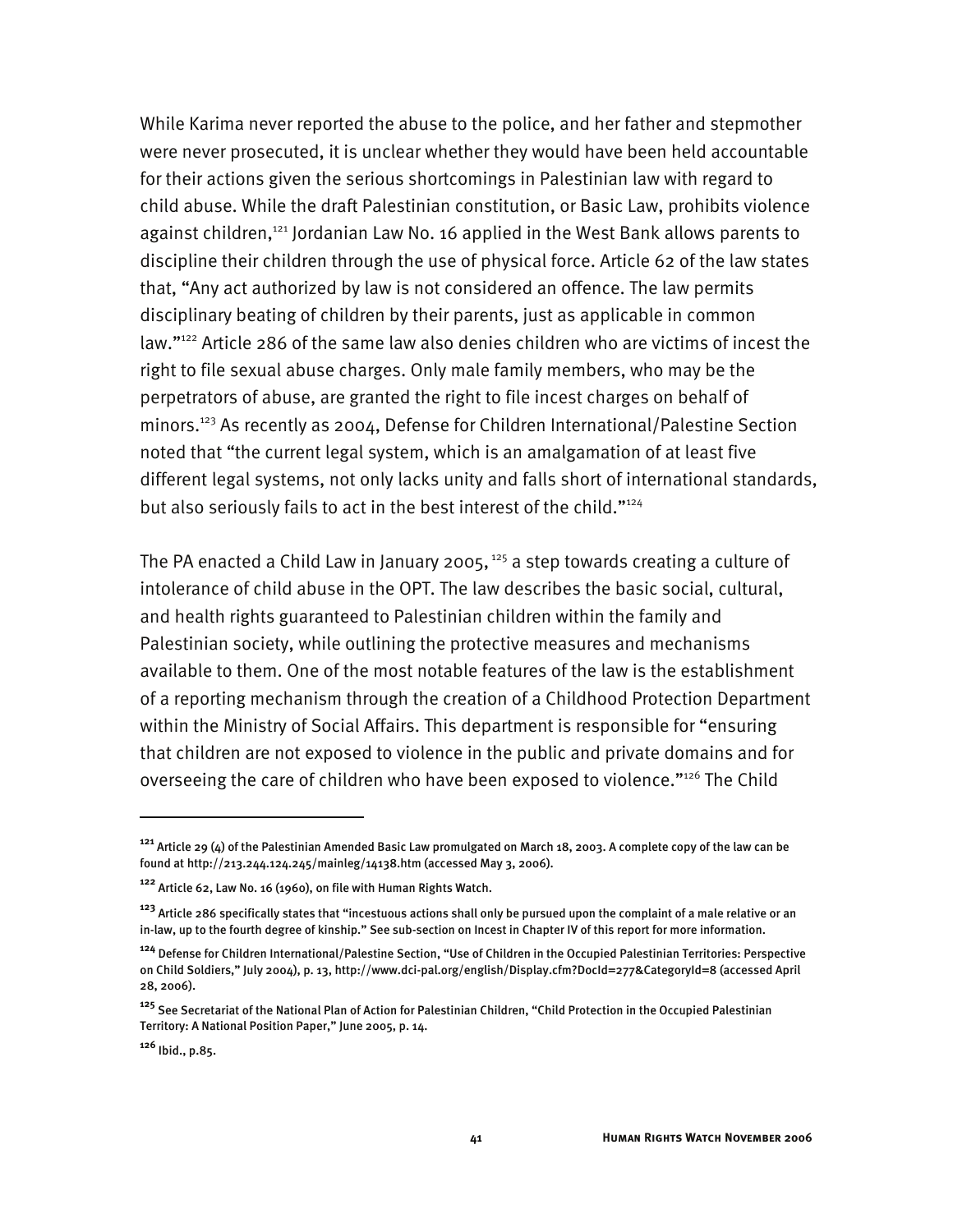Law also contains a general provision stating that children "shall have the right to protection from all forms of violence, physical, psychological, or sexual harm or injury, negligence, homelessness, and any other form of ill-treatment or exploitation." However, without the repeal of penal code provisions permitting only male relatives to file incest charges on behalf of minors, the protections guaranteed in the Child Law are seriously undermined. NGOs also have critiqued the law's restrictive definition of "hardship cases" eligible for special protection,<sup>127</sup> its failure to specify exactly which government body is responsible for enforcing the protective measures outlined in the law, and the fact that it did not specify a commitment to the UN Convention on the Rights of the Child.<sup>128</sup>

### Sexual Violence

An unknown number of Palestinian women and girls are victims of sexual abuse every year in the OPT. According to Palestinian social workers, few ever report this violence to their families or the authorities. Fewer still ever make it to the prosecutor's office due to mediation that sometimes occurs between the victim, the rapist, and their respective families.<sup>129</sup> One prosecutor who has worked in Hebron and Bethlehem for more than six years told Human Rights Watch that he has only prosecuted two cases of sexual violence in that time.<sup>130</sup>

In addition to the fear of being blamed or harmed by family members as a result of the attack, $131$  a number of legal obstacles stand in the way of victims seeking justice for sexual violence in the Palestinian courts. These obstacles include discriminatory and abusive laws that prohibit minors from pressing charges for incest and allow the courts to suspend the sentences of rapists who agree to marry their victim. The lack of the necessary expertise and tools to carry out criminal investigations in sexual violence cases is another obstacle. According to the same prosecutor, "the first

**<sup>127</sup>** In these cases, the Department has the authority to remove a child from their home.

**<sup>128</sup>** Secretariat of the National Plan of Action for Palestinian Children, "Child Protection in the Occupied Palestinian Territory: A National Position Paper," June 2005, p.12.

**<sup>129</sup>** Human Rights Watch interview with Nashat Ayush, chief prosecutor for Hebron, Bethlehem, May 15, 2006.

**<sup>130</sup>** Ibid.

**<sup>131</sup>** For more information, see sub-section on the Murder of Women under the Guise of "Honor."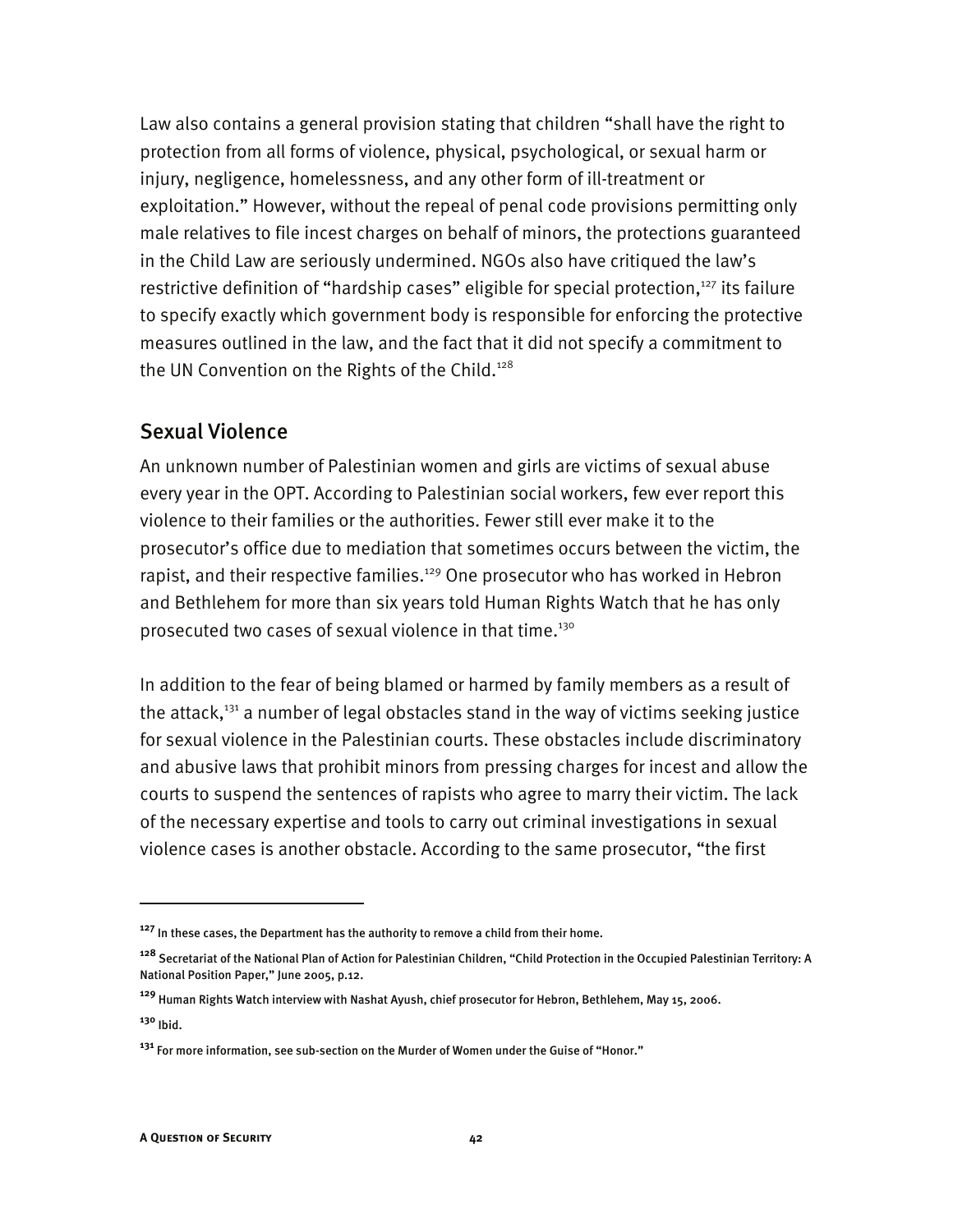problem in Palestine is that it's very hard to carry out these kinds of investigations since we don't have the technical capacity to do lab work or to collect evidence."132

Victims of sexual violence are particularly stigmatized in Palestinian society. Women and girls who report rape or incest are at high risk of further abuse and even murder by family members seeking to wipe out this "stain" on their family's reputation. According to one social worker, in incest cases "…victims' voices are often lost or muted beyond hearing within the myriad of other concerns that come into play culturally."133 Family members routinely blame rape and incest victims for the abuse, interrogating them on their behavior, dress, and demeanor, each of which is thought to have enticed the attacker. In the experience of one women's rights activist, "in rape and sexual harassment cases, everyone will look at it as though it's her fault. They'll say 'if you didn't accept it, he wouldn't have tried.""<sup>134</sup>

According to one social worker, family members prevent many girls who are victims of rape and incest from continuing their education and force them into early marriages to cover up the abuse. <sup>135</sup> Such marriages often further cement the cycle of violence and abuse. Indeed, as described below, marriage absolves a rapist of prosecution for the rape. One women's rights activist explained:

Rape cases are dealt with at the police station as special cases. Most of the time the result is that they [the rapist and the victim] get married under the carpet to avoid scandal. Rape cases rarely go to courts…In all of these cases, the police want to solve it within the family without documentation.<sup>136</sup>

-

**<sup>132</sup>** Human Rights Watch interview with Nashat Ayush, chief prosecutor for Hebron, Bethlehem, May 15, 2006.

**<sup>133</sup>** Nadera Shalhoub-Kevorkian, "Imposition of Virginity Testing: A Life-Saver or a License to Kill?," Social Science and Medicine, Vol.60 (2005), p. 1192.

**<sup>134</sup>** Human Rights Watch interview with Manal Awad, head of the Women's Empowerment Program, GCMHP, Gaza, November 28, 2005.

**<sup>135</sup>** Human Rights Watch interview with Maha Sabbagh, social worker, Ramallah, November 19, 2005.

**<sup>136</sup>** Human Rights Watch interview with Manal Awad, head of the women's empowerment program, Gaza Community Mental Heath Program (GCMHP), Gaza, November 28, 2005.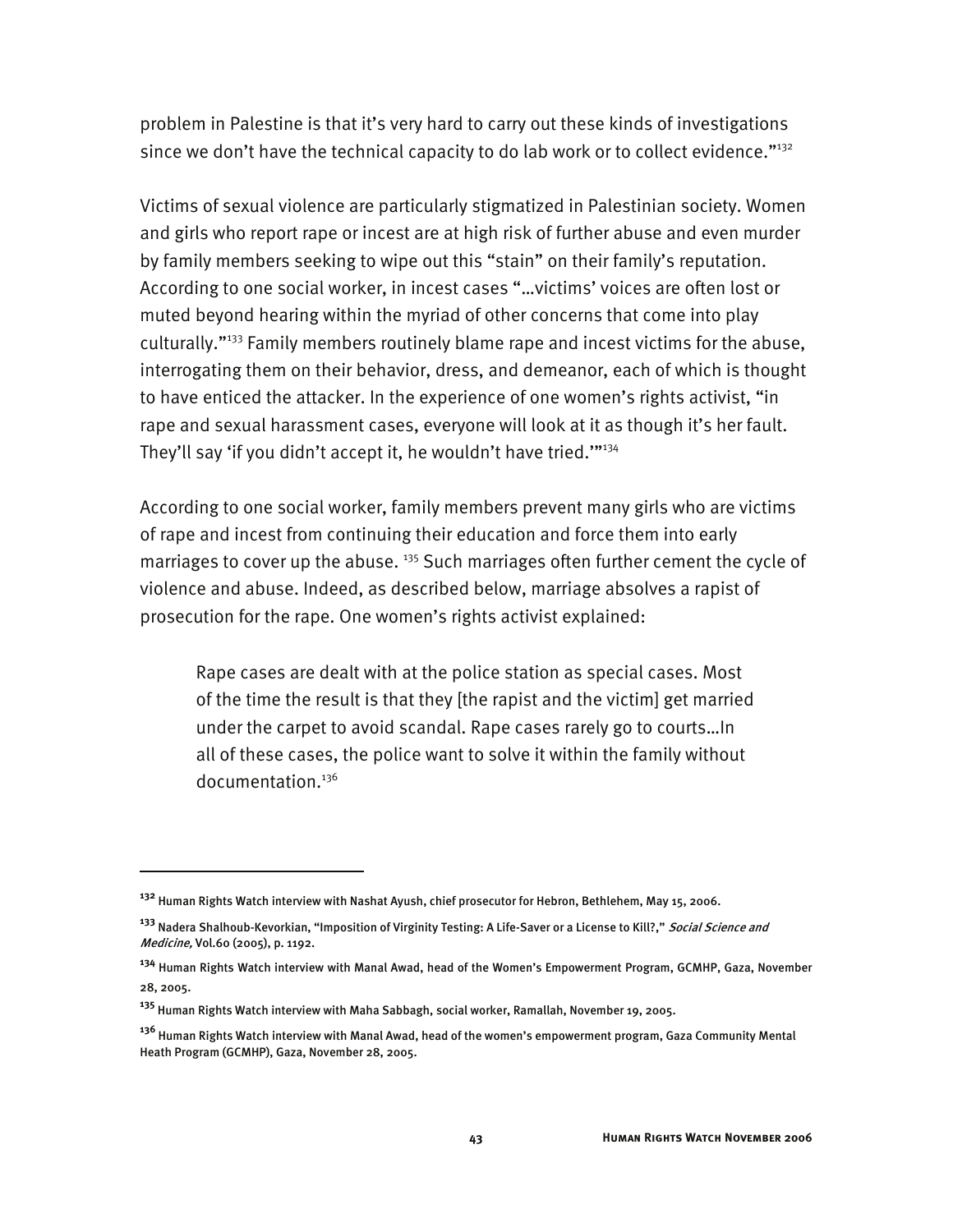Judges admit that this is a problem. According to Judge Hani al-Natur, "there are lots of rape cases, but the percentage that comes to the courts are limited. People are worried about scandal, so it's very limited. Incest cases are also very low. Only those who are courageous enough and have legal awareness come to report it."<sup>137</sup>

The classification of sexual crimes in penal codes in the West Bank is also problematic. Jordanian Law No.16 (1960) classifies sexual violence (both rape and incest) under crimes "against public morals and ethics," which does not appropriately reflect the nature of the crime.<sup>138</sup> All forms of sexual assault should be considered fundamentally as a crime against the individual apart from a crime against specific norms or values.

### *Rape*

The PA has failed to create a legal environment that protects women from rape, encourages victims to report attacks, or deters rapists. Rape laws in force in the OPT distinguish between virgin and non-virgin victims of sexual violence, with harsher penalties when the victims are thought to have been virgins. They include legal loopholes that ultimately absolve rapists of punishment and fail to recognize sexual violence committed within a marriage. These laws also criminalize abortion in cases of rape or incest, forcing victims of sexual violence to carry their pregnancies to term.

The legal treatment of rape reflects a societal preoccupation with female virginity. Article 301 of Jordanian Law No. 16 (1960), applied in the West Bank, provides for an increase in the sentence for rape "by one third or one half" if the victim lost her virginity as a result of the rape.<sup>139</sup> By considering the rape of a virgin as an aggravating circumstance of assault, the law sends the message that the degree of punishment of the perpetrator should be determined by the sexual experience of the victim.

**<sup>137</sup>** Human Rights Watch interview with Judge Hani al-Natur, Court of Appeals, Ramallah, December 1, 2005

**<sup>138</sup>** Law No.16 (1960), Chapter VII, Criminal Acts that Offend Public Morals and Ethics (on file with Human Rights Watch). **<sup>139</sup>** Ibid., Article 301.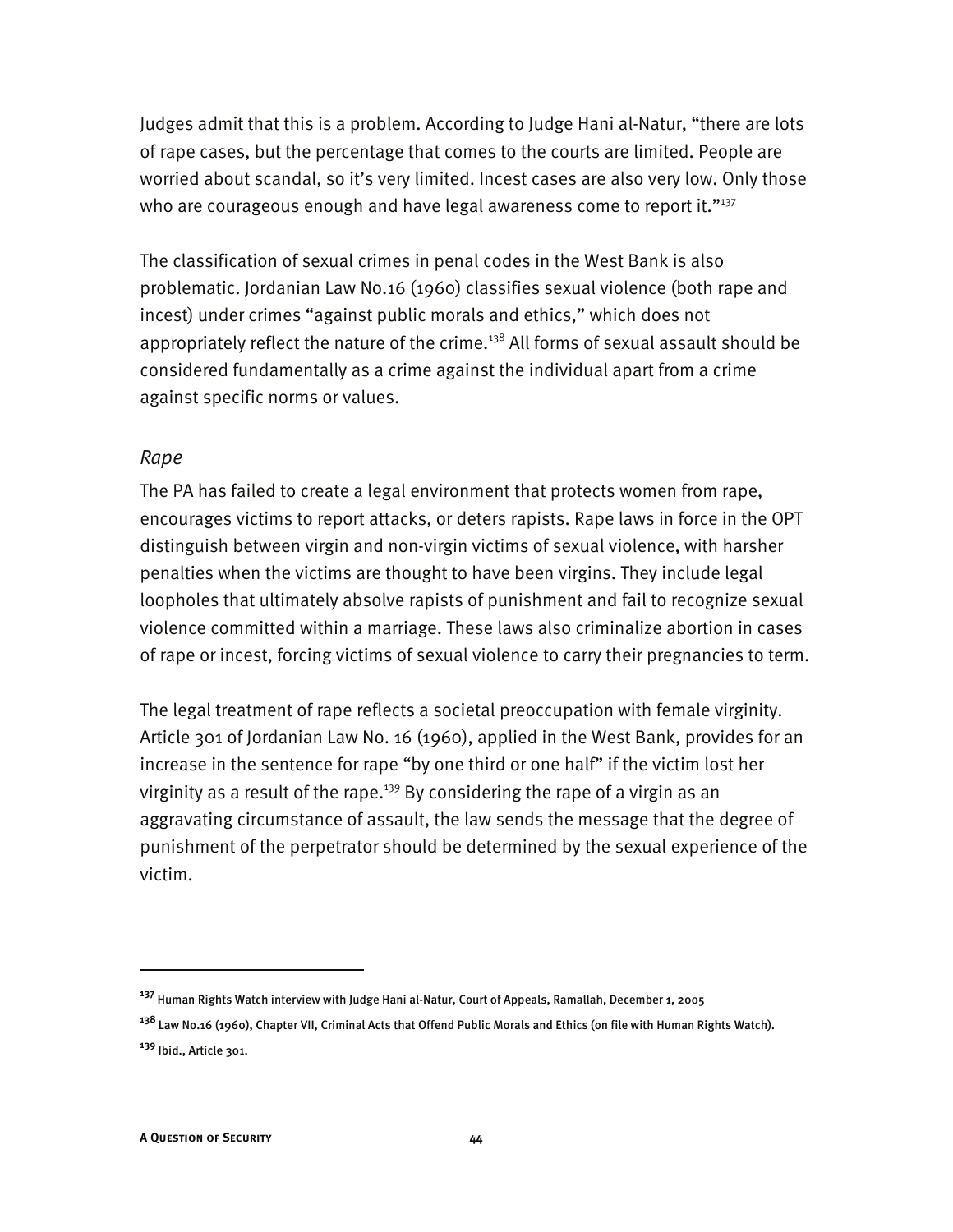Even more disturbingly, laws in force in the West Bank and Gaza relieve rapists who marry their victims from any criminal prosecution. Article 308 of the Jordanian law allows the court to cease legal action or suspend the sentence of a rapist if a "legal and correct marriage contract is forged" between him and the victim."<sup>140</sup> The rapist goes to trial only if he divorces the victim "without reason" within five years.<sup>141</sup> Article 291 in the Egyptian penal code in force in Gaza provides a similar exoneration for rapists who agree to marry their victims.<sup>142</sup>

Laws in force in the OPT deny victims of sexual violence the right to a legal abortion by prohibiting abortion in almost all cases.<sup>143</sup> The criminalization of abortion without exception for victims of sexual violence has led some observers to conclude that "Such women are left with one of two difficult options: to abort the foetus on her own, which carries serious risks to her life and safety, or to continue with the pregnancy and bear the social and psychological burdens of an 'illegitimate' pregnancy and childbirth."144

There is a wide discrepancy between the number of rape cases reported to the Palestinian police and the number of convictions. According to the PCBS, in 2004 PA courts convicted only one person of rape in Gaza and convicted no one in the West Bank.<sup>145</sup> Only 27 individuals were serving sentences for rape in 2005.<sup>146</sup> These numbers are not consistent with reported levels of rape in the OPT. For example, the PCBS recorded a total of 85 reported cases of rape and attempted rape in 2003 (60

**<sup>140</sup>** Ibid., Article 308. See also Women's Center for Legal Aid and Counseling, "A Gap Analysis Report on the Status of Palestinian Women in the Context of the Convention on the Elimination of All Forms of Discrimination against Women: Summary Report," http://www.mediterraneas.org/article.php3?id\_article=278 (accessed April 21, 2006).

**<sup>141</sup>** Ibid., Article 308.

**<sup>142</sup>** Despite the fact that this law was repealed by the Egyptian People's Assembly in 1999, Gaza continues to apply the nonamended law. See also Women's Center for Legal Aid and Counseling, "A Gap Analysis Report."

**<sup>143</sup>** Article 321 of Jordanian Penal Law No.16 (1960) reads: "A woman who through any means performs an abortion on herself or consents to another person applying such means shall be punished with six months to three years' imprisonment." A legal exception is made in the West Bank if the health or life of the pregnant woman is at risk. The Egyptian Penal Code of 1937 (sections 260-264) applicable in Gaza prohibits abortion without exception.

**<sup>144</sup>** See Women's Center for Legal Aid and Counseling, "A Gap Analysis Report."

**<sup>145</sup>** See Palestinian Central Bureau of Statistics table on "Convicted Offenders in Prisons in the West Bank by Type of Criminal Offense and Month 2004," http://www.pcbs.gov.ps/Portals/\_pcbs/victimz/crvd04.aspx and "Convicted Offenders in Prisons in Gaza Strip by Type of Criminal Offense and Month 2004," http://www.pcbs.gov.ps/Portals/\_pcbs/victimz/crvd05.aspx (accessed April 21, 2006).

**<sup>146</sup>** See Palestinian Central Bureau of Statistics table on "Persons in Custody in the Palestinian Territory by Type of Criminal Offense and Month 2004," http://www.pcbs.gov.ps/Portals/\_pcbs/victimz/crvd03.aspx (accessed April 21, 2006).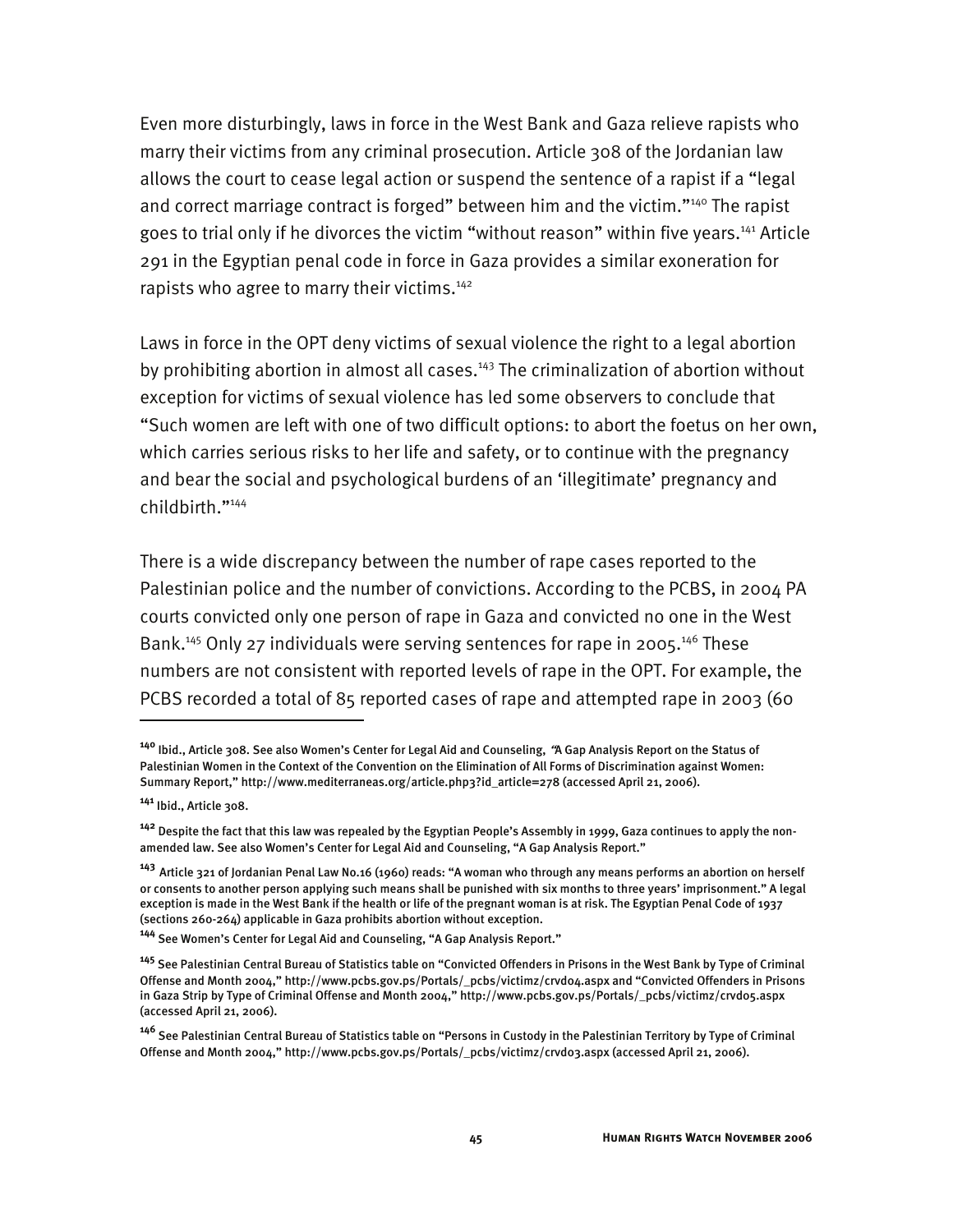cases in the West Bank and 25 in Gaza), $147$  while only one person was convicted of rape that year.<sup>148</sup>

Finally, the OPT laws do not recognize the possibility of rape in marriage. Article 292 of the Jordanian penal code, in force in the West Bank, explicitly carves out an exception from criminal penalties for nonconsensual sex within marriage, providing penalties only for a man who "has sex with a female (other than his wife) without her consent."149 Existing laws also criminalize abortion in cases of rape or incest, forcing all victims of sexual violence to carry their pregnancies to term.<sup>150</sup>

### *Incest*

When a girl's honor is trampled, everyone spits on her. − Reem Hamad (pseudonym), a victim of incest, Nablus, November 23, 2005.

The Palestinian legal system places procedural and evidentiary burdens on victims of incest, virtually foreclosing the possibility of filing a complaint. Under the Jordanian penal law in force in the West Bank, only male family members can file incest charges on behalf of minors.<sup>151</sup> Neither female relatives nor social service providers can file charges on their behalf. Article 286 specifically states that "incestuous actions shall only be pursued upon the complaint of a male relative or an in-law, up to the fourth degree of kinship."<sup>152</sup> This means that only people of the first (father and grandfather), second (brothers and paternal uncles), third (maternal uncles), and fourth degrees (brothers in law) of kinship are able to file such

-

**<sup>147</sup>** See Palestinian Central Bureau of Statistics table on "Reported Criminal Offenses in the Palestinian Territory by Type of Criminal Offense and Region 1996-2003," http://www.pcbs.gov.ps/Portals/\_pcbs/victimz/crv01.aspx (accessed April 21, 2006).

**<sup>148</sup>** See Palestinian Central Bureau of Statistics table on "Convicted Offenders in Prisons in the Palestinian Territory by Type of Criminal Offense and Region 1996 – 2003," http://www.pcbs.gov.ps/Portals/\_pcbs/victimz/crv04.aspx (accessed April 21, 2006).

**<sup>149</sup>** Article 292, Chapter VII "Criminal Acts that Offend Public Morals and Ethics. Article 292 reads: "He who has sex with a female (other than his wife) without her consent, by force, or fraudulently is sentenced to not less than 10 years in prison with hard labor."

**<sup>150</sup>** See article 321 of Jordanian Penal Law No.16 (1960) and sections 260-264 of the Egyptian Penal Code of 1937.

**<sup>151</sup>** Article 286, Chapter VII on Criminal Acts that Offend Public Morals and Ethics, Law No.16 (1960).

**<sup>152</sup>** Ibid.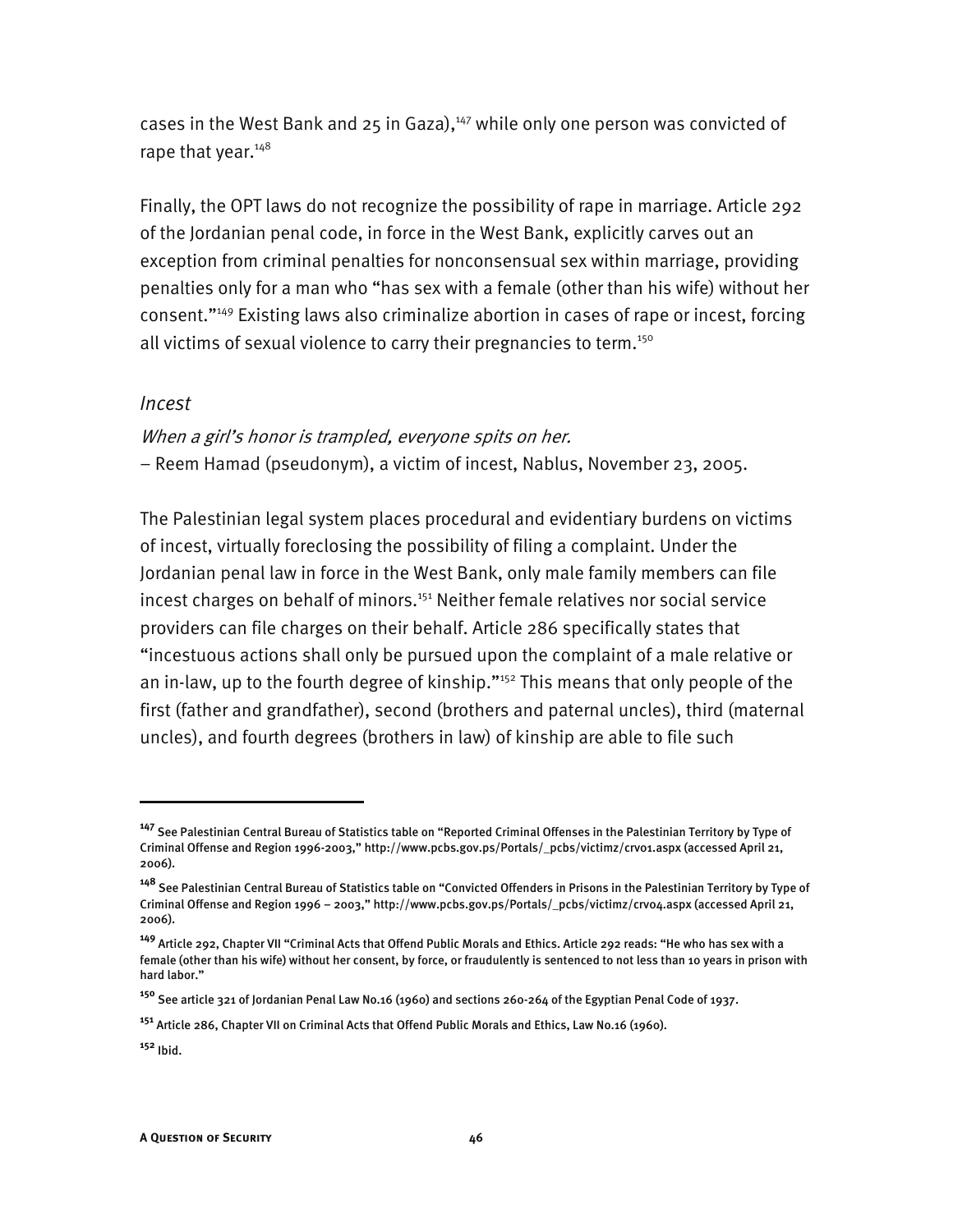complaints.153 No such provisions exist in the Egyptian penal code in force in Gaza. Attorney Halima Abu-Sulb described the absurdity of this situation: "Who attacks women? It's men. But only they can file the petition!"<sup>154</sup>

The chief public prosecutor for Hebron confirmed that incest cases rarely make it to the prosecutor's office. He told Human Rights Watch:

When minors are sexually assaulted the family covers it up due to traditional reasons. In the past five months in my job in Hebron, I've heard that there are a lot of such practices but since it happens before the cases reach the prosecutor we do not know much about it…The family and the police will achieve some type of reconciliation.<sup>155</sup>

Some incest victims who disclose their experiences to others in the hope of finding support may become susceptible to further manipulation and abuse. Hanan Sharif (pseudonym), 20, was 17 when her father first tried to rape her. "My mother was cooking downstairs. No one could do anything to help me. My mother tried to stop it, but he hit her too, she couldn't do anything." Hanan's father molested her several times over three years. "When I got older, I realized he was using me… I thought this was tenderness before." Hanan eventually ran away from home. She went to live with her older brother, but that did not end the abuse.

I went to my brother. He helped me a bit, but then he also tried to rape me. It happened so many times. He'd hit me and then sleep with me. He wouldn't let me see anyone. He would take off my clothes. He said, "you're not worth anything. None of your [other] brothers can help you. Where will you go? If you go back home, our father will beat you even more because you left the house without his permission."

**<sup>153</sup>** Human Rights Watch interview with Halima Abu-Sulb, attorney, Women's Center for Legal Aid and Counseling (WCLAC), November 14, 2005.

**<sup>154</sup>** Ibid.

**<sup>155</sup>** Human Rights Watch interview with Nashat Ayush, chief prosecutor for Hebron, Bethlehem, May 15, 2006.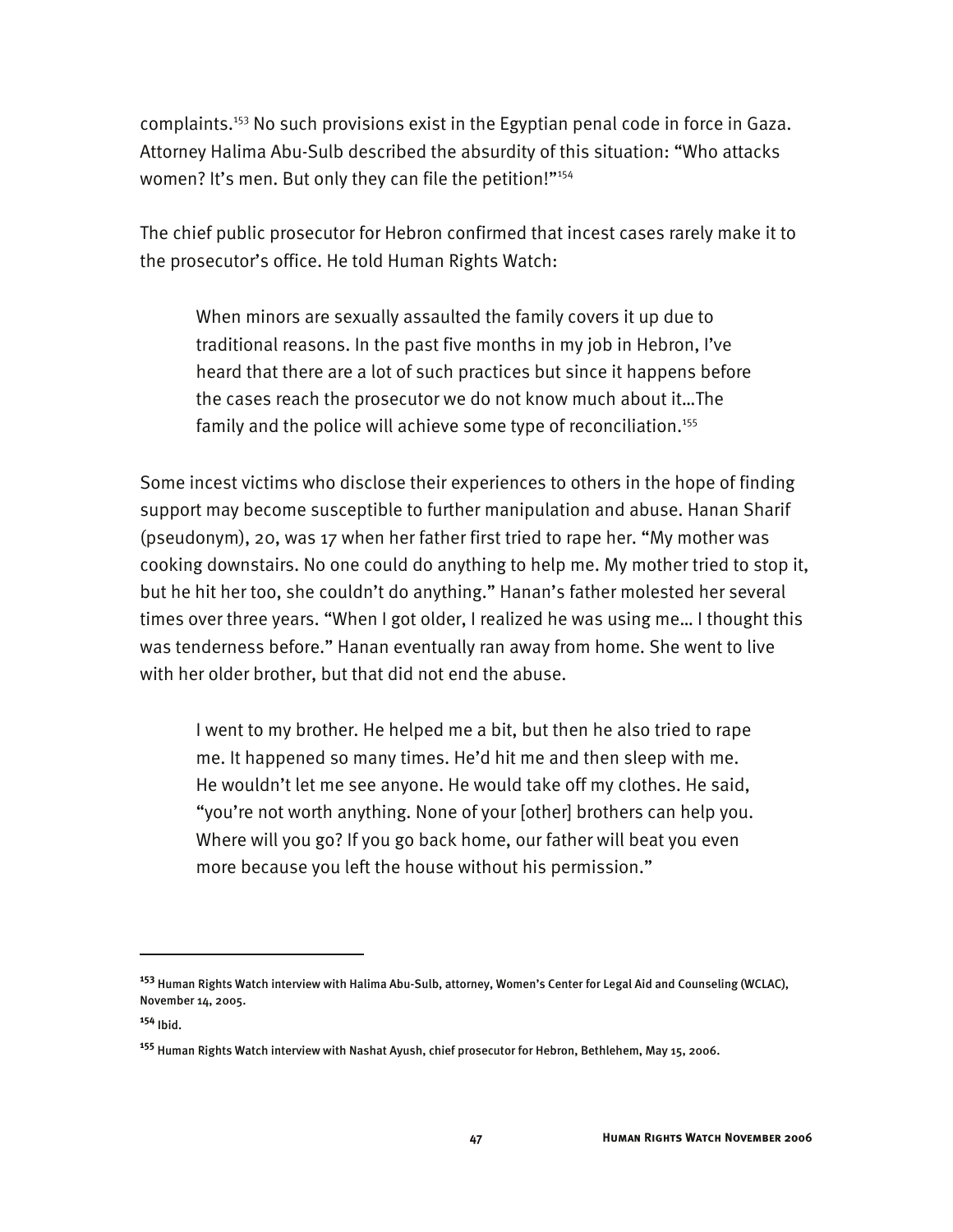Hanan spent a year and a half with her brother before she reported the abuse to the police. The police officers she approached did not believe her at first. "They said 'it's impossible that a father would do that to his daughter.' They didn't believe me. The social worker [at the police station] didn't even believe me."156

Nada `Umar (pseudonym), 30, described her situation to Human Rights Watch:

My problem started with my family. When I was 12, my brother attacked me, attacked me sexually…My brother was 24. He'd hit me. Everyone in my family knew. My father died when I was small, so there was no one to protect me. My brother would even hit my mother. I didn't report it since there was no one to protect me. I couldn't tell the police. I was not allowed to even leave the house. I met a young man in 2002, and I loved him. We got engaged. I told him that my brother attacked me. I couldn't hide it from him. He said "no problem, I'll pretend you're a divorcee." But during the engagement, he started to treat me badly. He said that if I don't sleep with him, he'll tell my family that I had sex not with my brother but with other people. After that, we had sex and I became pregnant.<sup>157</sup>

## Murder of Women under the Guise of "Honor"

An 18-year-old female died as a result of manual strangulation and smothering, which were carried out by her family members. The assailants claimed that the victim committed suicide by drinking a poisonous liquid (a bottle containing "organophosphorous pesticide" was brought to the morgue with the cadaver). -An abstract of an autopsy report of an "honor" killing by Al-Quds University's Legal Medicine Institute<sup>158</sup>

The killing of female relatives under the guise of family "honor" is a serious physical threat to Palestinian women in the West Bank and Gaza. A Palestinian woman's life

**<sup>156</sup>** Human Rights Watch interview with Hanan Sharif (pseudonym), Nablus, November 23, 2006.

**<sup>157</sup>** Human Rights Watch interview with Nada `Umar (pseudonym), Nablus, November 27, 2005.

**<sup>158</sup>** A copy of the autopsy report is on file with Human Rights Watch.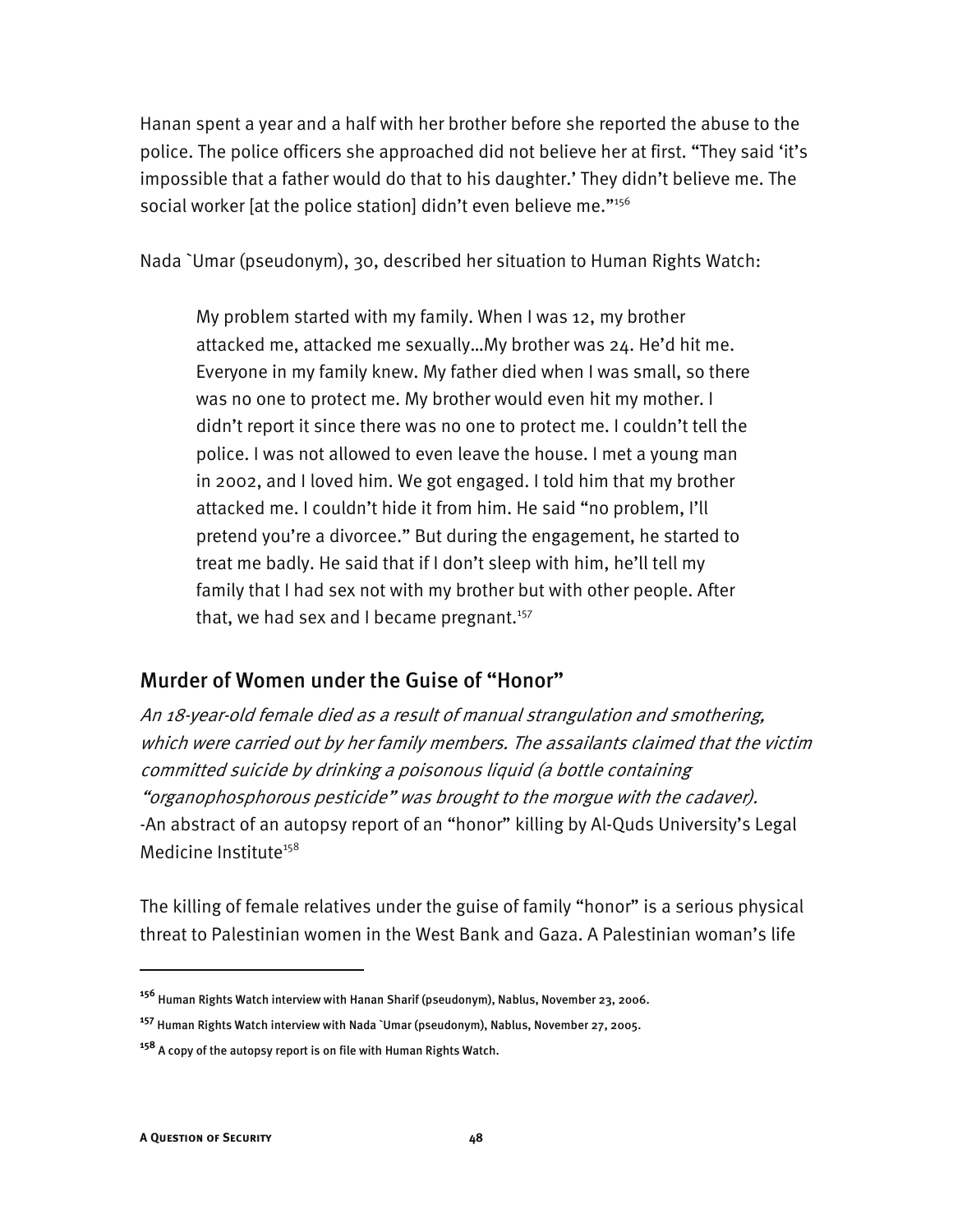is at risk if she is suspected of engaging in behavior her family or community considers taboo, such as talking with a man who is not her husband or a blood relative (even in a public place), refusing to tell a close male relative where she has been and with whom, or marrying someone without the approval of her family: in short for doing or being suspected to have done anything that is perceived to bring dishonor on herself and on her family.

These murders are the most tragic consequence and graphic illustration of deeply embedded, society-wide gender discrimination. While there are no concrete figures on these crimes since no government agency collects this information, Palestinian women's rights groups report that they are regularly confronted with cases of women and girls who are threatened by family members, some of whom have been subsequently killed by family members. Local advocates claim that incidents of such murders are drastically underreported and that the full scope of the problem is hard to gauge.<sup>159</sup> Some Palestinian women's rights activists have described these murders as "femicide" rather than "honor killings" in order to convey the gravity of the abuse, the continuum of violence affecting women's lives, and to disassociate these crimes from any conception of honor.<sup>160</sup>

In some cases, families target women for "honor" killings not because they have voluntary transgressed the moral code, but merely because they have been a victim of sexual violence, itself a "shame" to the family.<sup>161</sup> Some perpetrators are rapists who kill the victim to avoid being identified as the culprit, especially if the victim becomes pregnant. In other cases, family members kill a girl or woman who has been a victim of sexual violence rather than seeking a judicial remedy to hold the perpetrator to account.

Effective response is difficult because publicity itself can lead a family to take the life of a girl or woman. One women's rights activist told Human Rights Watch, "it is social pressure that causes families to kill [their daughters]. Cases that remain private

**<sup>159</sup>** Human Rights Watch interview with Su`ad Abu Dayya, Head of Social Work Unit, Women's Center for Legal Aid and Counseling (WCLAC), East Jerusalem, November 9, 2005.

**<sup>160</sup>** See Nadera Shalhoub-Kevorkin, Mapping and Analyzing the Landscape of Femicide in Palestinian Society (Jerusalem: Women's Center for Legal Aid and Counseling, 2004).

**<sup>161</sup>** Ibid.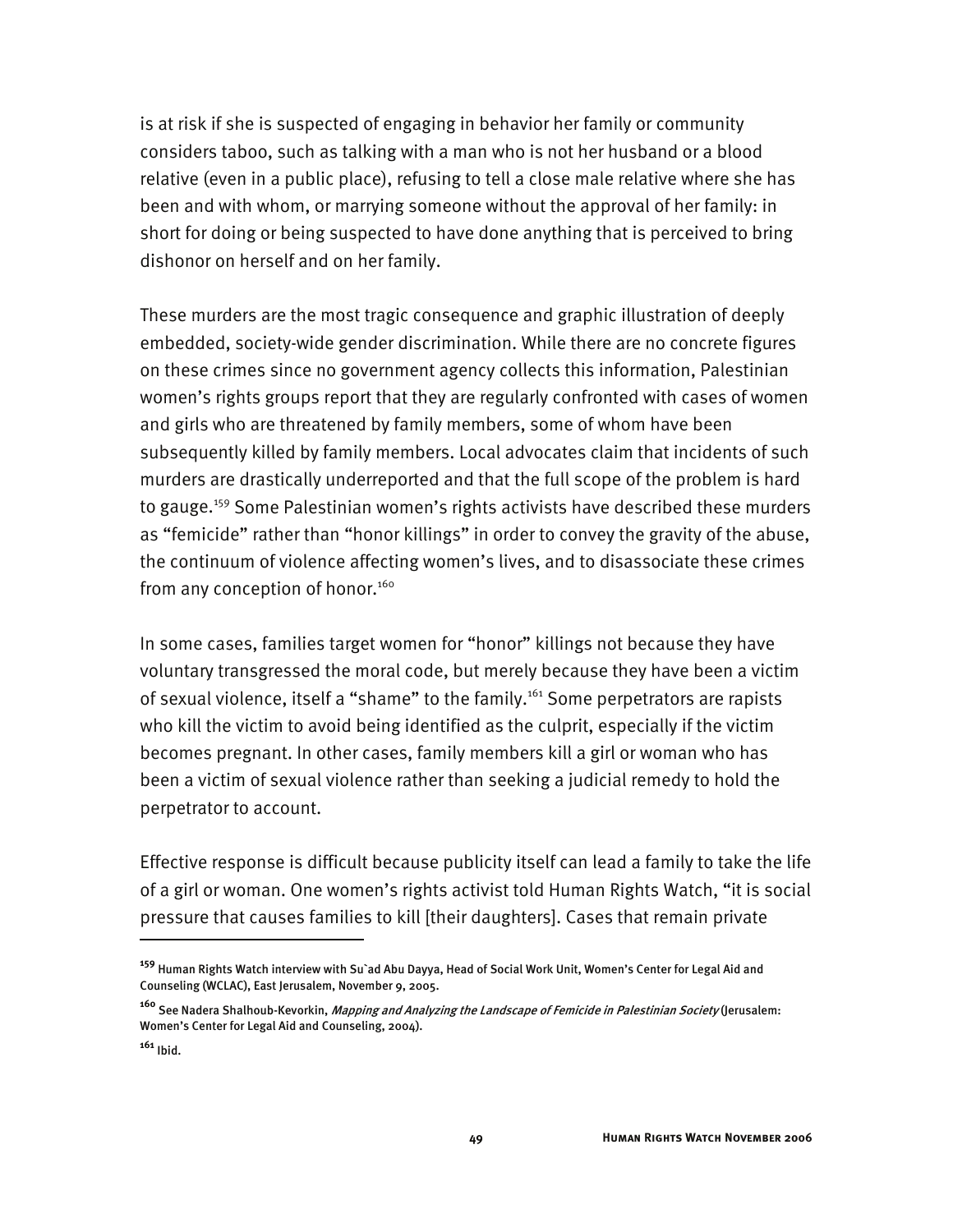within the nuclear family can save women."<sup>162</sup> In one case, a 16 year-old girl from Ramallah became pregnant after repeated rape by her two brothers.<sup>163</sup> The pregnancy and her brother's subsequent imprisonment for incest was thought to have shamed the family to such an extent that the governor asked the family to promise him they would not harm her.<sup>164</sup> The mother of the girl eventually killed her.

In this case, Palestinian police reportedly had prior notice that the girl might be in jeopardy but were unable to get to the scene in time. Amnesty International and press reports claim that the Palestinian police were held by Israeli soldiers for hours at an Israeli military checkpoint between the city of Ramallah and the village of Abu Qash where the family lived.<sup>165</sup> The staff of the Women's Center for Legal Aid and Counseling said that they were not able to reach her house in time to try to save her life due to movement restrictions between Jerusalem and the West Bank.<sup>166</sup> Maha Abu-Dayyeh Shamas of WCLAC told Human Rights Watch:

The area was under curfew and as we all know, curfews during the intifada were enforced by shoot to kill policies for anyone caught moving about. By that point in the intifada the police had stopped operating in uniform for fear of being shot at by the Israeli army. The police still functioned as police to the best of their ability and they still had the moral authority to carry out law enforcement duties but they had to move around in civilian clothes. On that occasion the police tried to enter the village, in civilian clothes, when it was under curfew, and Israelis shot at them.<sup>167</sup>

-

**<sup>166</sup>** Ibid.

**<sup>162</sup>** Human Rights Watch interview with Maha Abu-Dayyeh, director of the Women's Center for Legal Aid and Counseling (WCLAC), East Jerusalem, November 7, 2005.

**<sup>163</sup>** Human Rights Watch interview with Su`ad Abu Dayya, Head of Social Work Unit, Women's Center for Legal Aid and Counseling (WCLAC), East Jerusalem, November 9, 2005.

**<sup>164</sup>** Ibid.

**<sup>165</sup>** See Soraya Sarhaddi Nelson, "Mother kills raped daughter to restore honor," Knight Ridder Newspapers, November 17, 2003 and Amnesty International, "Conflict, Occupation and Patriarchy: Women Carry the Burden, March 2005.

**<sup>167</sup>** Human Rights Watch interview with Maha Abu-Dayyeh Shamas, director of the Women's Center for Legal Aid and Counseling, East Jerusalem, June 14, 2006.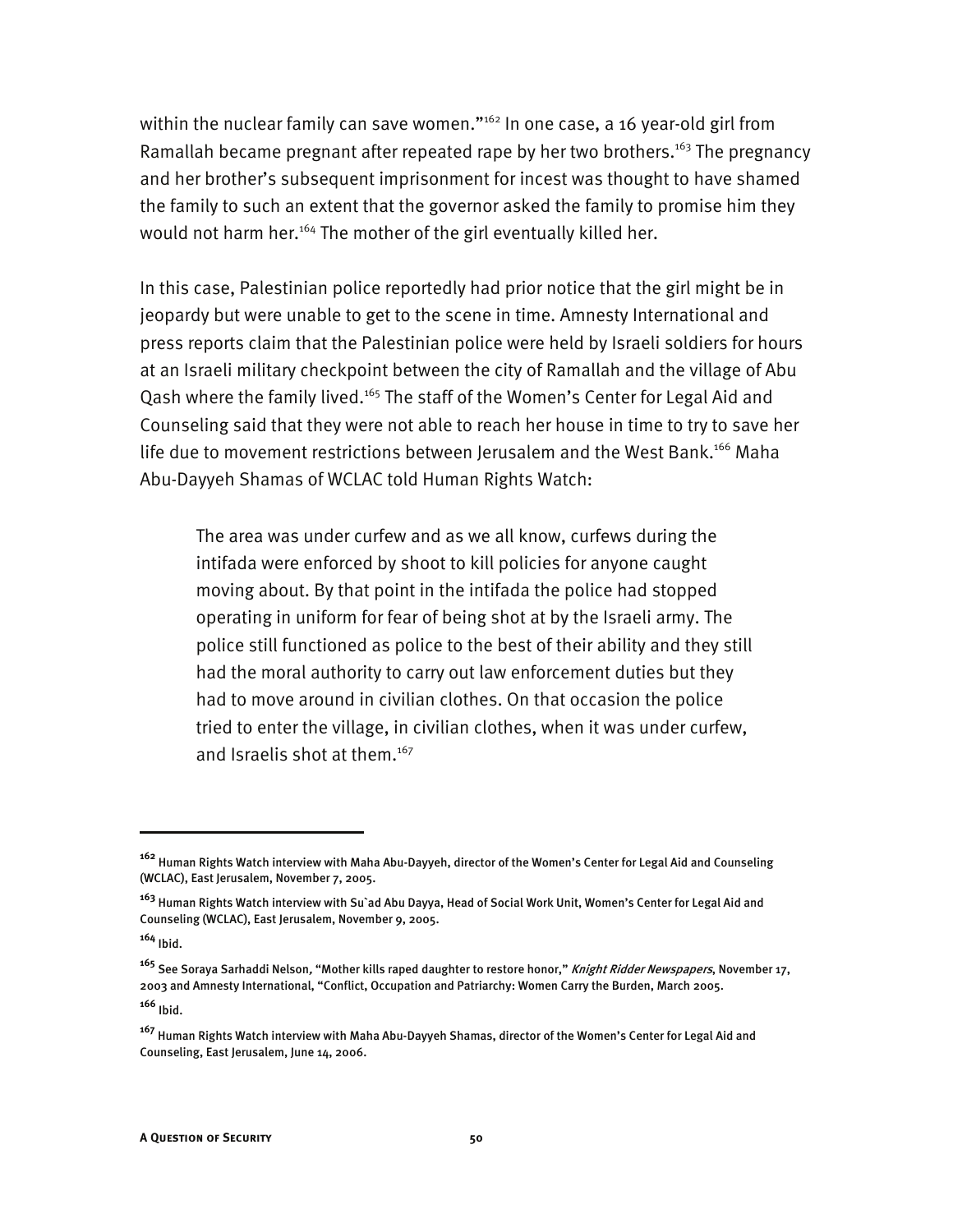Certain laws in the West Bank and Gaza facilitate "honor" crimes. These include laws that provide lenient sentences and exemptions from punishment to men who attack female relatives committing adultery<sup>168</sup> and laws that allow judges to halve a perpetrator's sentence if the family of a victim chooses not to file a complaint.

Article 340 of Jordanian Penal Law No. 16 (1960), in force in the West Bank, provides that any man who kills or attacks his wife or any of his female relatives while she is committing adultery is exempt from punishment. Men who kill women who are caught in an "unlawful bed" may receive a reduced sentence.<sup>169</sup> Article 98 of the same law mandates reduction of penalty for a perpetrator (of either gender) who commits a crime in a "state of great fury [or "fit of fury"] resulting from an unlawful and dangerous act on the part of the victim."<sup>170</sup> It does not require *in flagrante* discovery or any other standard of evidence of female indiscretion. In Gaza, the Egyptian penal code also provides for a reduction in penalty for murder of a woman by her husband in circumstances of adultery. It categorizes the murder of a wife (but not a husband) in the act of committing adultery as an extenuating circumstance, thereby reducing the crime of murder to the level of a misdemeanor. $171$ 

One prosecutor explained to Human Rights Watch that the law authorizes Palestinian judges to reduce sentences by anywhere between one third and two thirds for men

**<sup>168</sup>** The roots of these statutes can be found in the Napoleonic Code's conception of "crimes of passion" brought to the region via the Ottoman Empire. See Lama abu-Odeh, "Crimes of Passion and Construction in Arab Societies" in Pinar Ilkkaracan, ed., Women and Sexuality in the Muslim Societies (Istanbul: Women for Women's Human Rights – New Ways, 2000), p. 363-380. For more information on reduced sentences for "fit of fury" crimes and the misapplication of these laws in "honor" crimes cases, see Human Rights Watch, *Honoring the Killers: Justice Denied for "Honor" Crimes in Jordan*, vol. 16, no.1(E), April 2004, http://www.hrw.org/reports/2004/jordan0404/.

**<sup>169</sup>** Article 340 of Law No. 16 (1960) states:

He who surprises his wife or one of his females [mahrams] committing adultery with somebody, and kills, wounds, or injures one or both of them, shall be exempt from liability [udhr muhill].

He who surprises his wife, or one of his female antecedents or descendents or sisters with another in an unlawful bed, and he kills or wounds or injures one or both of them, shall be liable to a lesser penalty in view of extenuating circumstances [udhr mukhaffañ].

In an effort to make this law gender-neutral in Jordan, a second clause was added in 2001 granting female attackers the same reduction in penalty. This amendment does not apply in the West Bank.

**<sup>170</sup>** The statute may be translated as follows: "He who commits a crime in a state of great fury resulting from an unlawful and dangerous act on the part of the victim shall benefit from the extenuating excuse." Article 98 of Law No. 16 (1960).

**<sup>171</sup>** Article 237 of the Egyptian Penal Code reads:

Whoever surprises his wife in the act of adultery and kills her on the spot together with her adulterer-partner shall be punished with detention instead of the penalties prescribed in articles 234 [permanent or temporary hard labor] and 236 [hard labor or imprisonment for a period of three to seven years].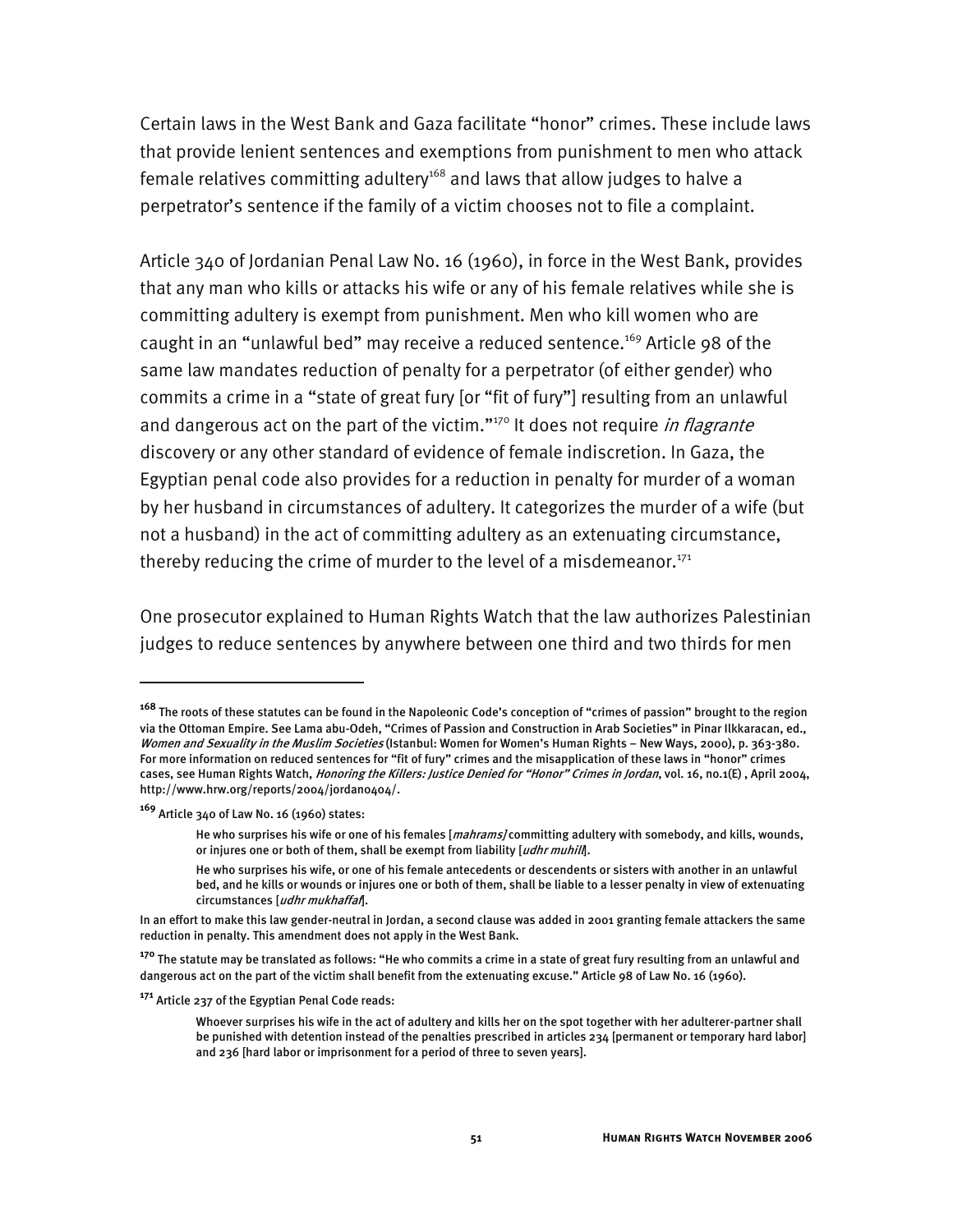who murder their spouses or female relatives who they find in "an unlawful bed." $172$ "Of course, the judge has the right to give full punishment if he wants. It's all at his discretion," he added.<sup>173</sup> However, Palestinian prosecutors report that family members and individuals in the community sometimes intimidate judges to provide reduced sentencing in cases that would otherwise not benefit from mitigating circumstances. According to one prosecutor, in such cases:

The family, the clan, and society will all come together and allege it was a "crime of honor" and that he should get a reduced sentence and there are mitigating circumstances. And, in the end, the judges also cave under the pressure and may release the suspect on bail before the trial or find some article in the penal code that can be applied in order to give him a lesser sentence… Sometimes the families collect signatures from the whole village and prominent individuals that say that the village does not want to press charges against the perpetrator and that they are not opposed to him receiving minimal punishment.<sup>174</sup>

According to one judge who wished to remain anonymous, in some cases, "if the crime was committed in a fit of fury, he gets released right away." He said that "this encourages crimes." These provisions have led one observer to argue that "femicide is tolerated, if not encouraged, by the existing legal code." $175$ 

As in most criminal cases, judges have the authority to halve a sentence if the victim's family "waives" its right to file a complaint for murder.<sup>176</sup> In murders for "honor," given the family's complicity in the crime, the family nearly always "waives" the right to file a complaint. Thus, perpetrators of these attacks may receive sentences as short as six months in prison. If a killer has served that much time

**<sup>172</sup>** Human Rights Watch interview with Nashat Ayush, chief prosecutor for Hebron, Bethlehem, May 15, 2006.

**<sup>173</sup>** Ibid.

**<sup>174</sup>** Ibid.

**<sup>175</sup>** Nadera Shalhoub-Kevorkian, "Femicide and the Palestinian Criminal Justice System: Seeds of Change in the Context of State Building?," Law and Society Review, vol. 36, No. 3 (2002), p. 592.

**<sup>176</sup>** See Article 99, Law No. 16 (1960).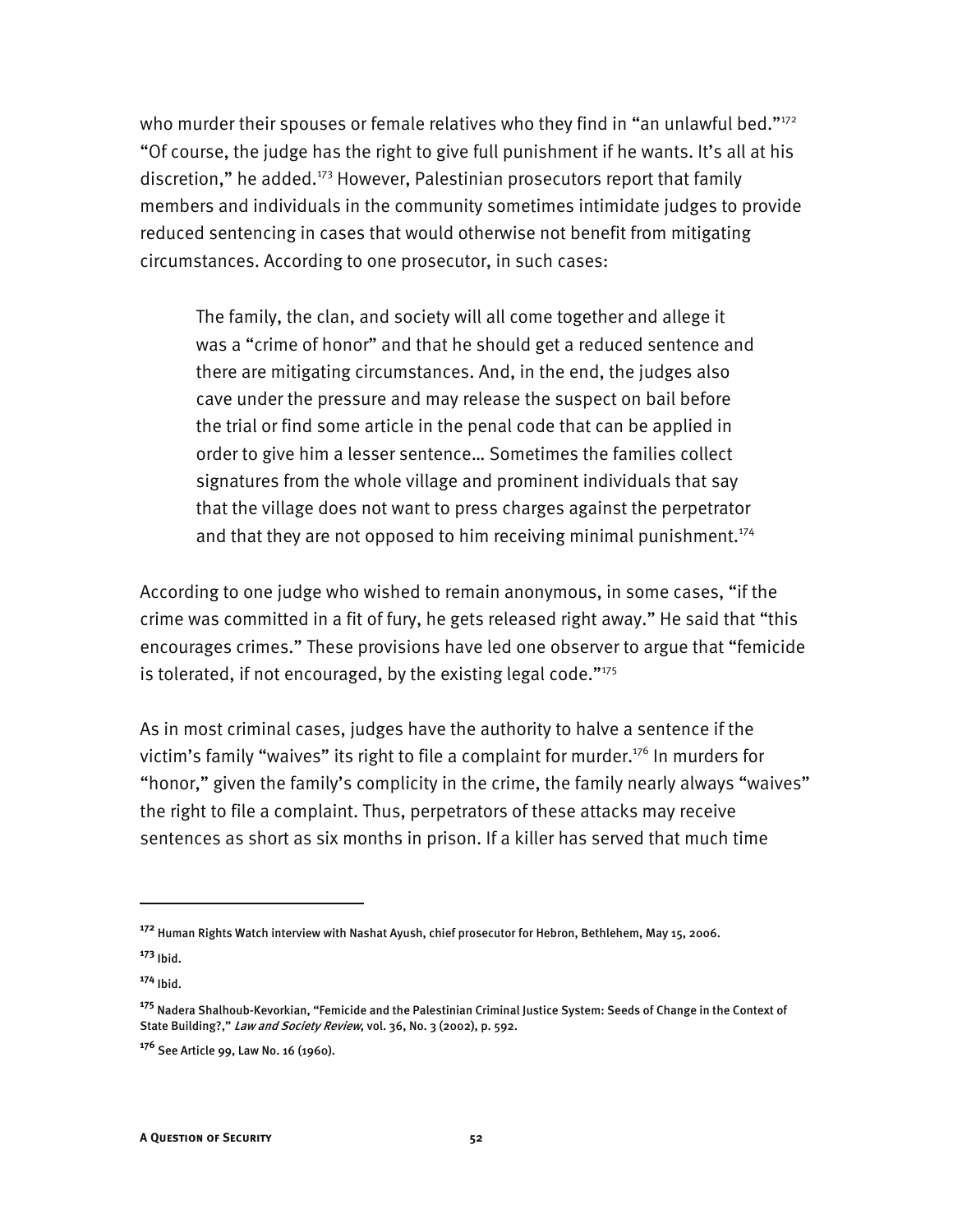awaiting trial, the judge may commute his sentence to reflect time already served. In her review of these cases, Dr. Nadera Shalhoub-Kevorkian found:

Evidence based on gossip and rumors played a key role in court decisions regarding most of the six femicide cases. Such methods were justified by cultural and traditional values related to female purity and sexuality, which consider alleged behavior to be as "dishonorable" as actual behavior, and which do not take circumstances into consideration (e.g. that a pregnant victim may have been raped; that women who ran away from home were trying to escape an abusive father or husband.) $177$ 

In May 2005, roughly 300 Palestinian women held a demonstration in Ramallah's main square calling for legislative amendments to protect women from "honor" crimes after three women were murdered within a week.<sup>178</sup> According to the article, a brother killed his two sisters in East Jerusalem in an apparent "honor" killing, and a Christian father in Ramallah admitted to killing his 23 year old daughter because she tried to marry a Muslim man without his consent.<sup>179</sup> The protesters called for legislation to protect women from such killings.<sup>180</sup>

The 23 year old woman, Fatin Habash, quickly became a symbol of the PA's failure to protect women from murder. Her case highlighted that all Palestinian women and girls, irrespective of religion, are at risk. According to a number of news reports, $181$ after her father refused to consent to her marriage, Fatin tried to go to Jordan twice to elope. However, the family priest, Father Ibrahim Hijazin, contacted Palestinian security forces, who prevented Fatin from crossing the border and returned her to her home. The police did not provide her with any protection upon her return home.

-

**<sup>177</sup>** Ibid., p. 593, n. 175.

**<sup>178</sup>** "Palestinians Decry 'Honour' Killings," May 7, 2005, http://english.aljazeera.net/NR/exeres/256BB72C-78DA-4DBE-B80B-63452062E7C0.htm (accessed April 15, 2006).

**<sup>179</sup>** Ibid.

**<sup>180</sup>** Ibid.

**<sup>181</sup>** See, for example, Chris McGreal, "Murdered in name of family honour," The Guardian, June 23, 2005 http://www.guardian.co.uk/israel/Story/0,2763,1512394,00.html?gusrc=rss (accessed May 5, 2006); Lara Sukhtian, "'Honor killing' underlies growing divide Palestinian Muslims, Christians worry about rise in sectarianism," Charleston Gazette, September 6, 2005, p. 3A; Carolynne Wheeler, "The price a woman must pay for defiance," The Globe and Mail, May 16, 2005.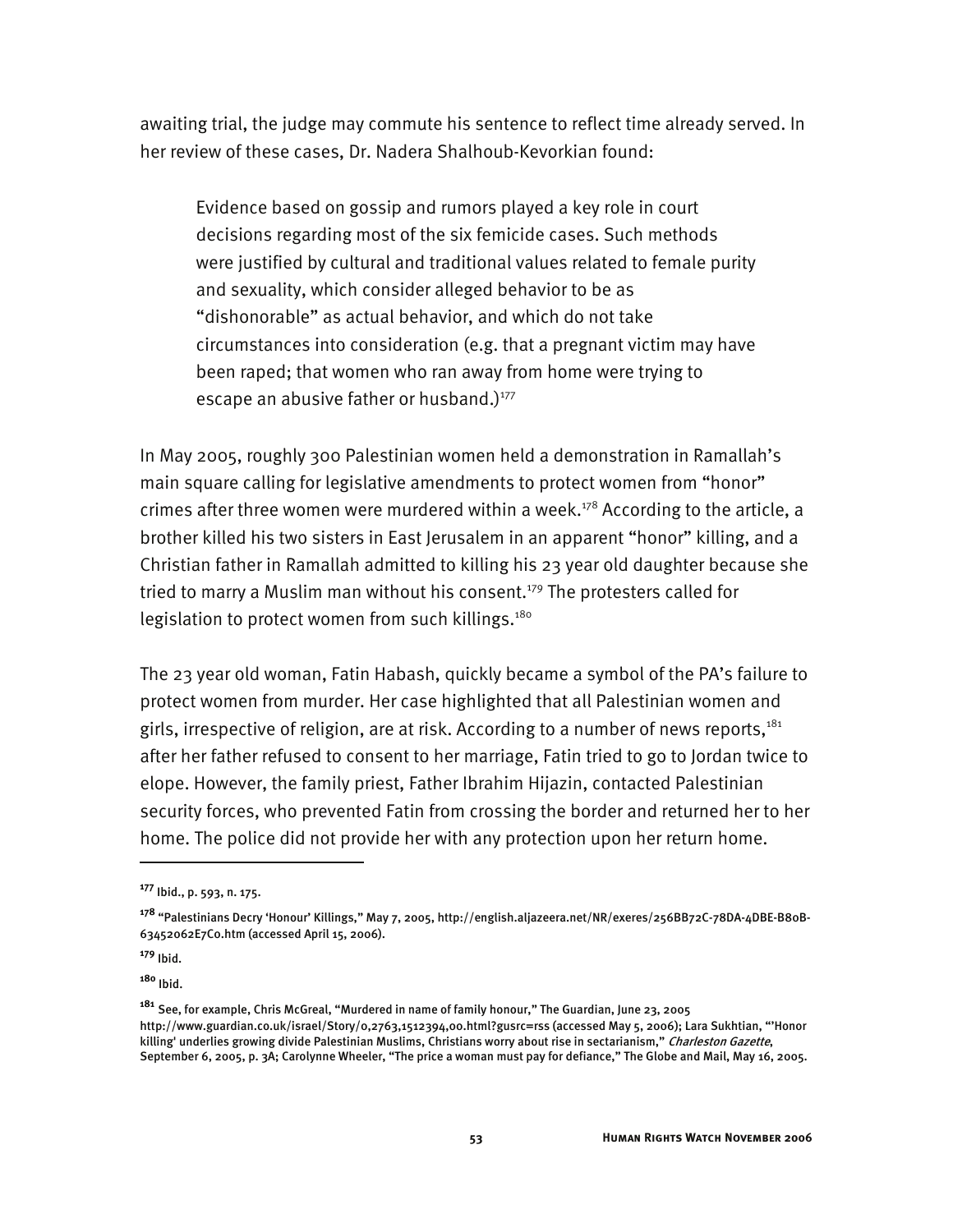Shortly after her return home, her uncle beat her. Her pelvis was broken after she was allegedly either thrown out of the window or jumped trying to escape. The police also denied women's organizations the opportunity to visit her in the hospital. While recovering in the hospital, her fiancé sought help from the Dawahik Bedouin tribe, who agreed to mediate between her and her father in coordination with the governor of Ramallah. Fatin returned home from the hospital after her father promised the Bedouin tribe that he would not harm her. A week later, her father beat her to death with an iron bar. While Palestinian authorities subsequently arrested him, he was released on bail and a year later, is still awaiting trial. None of the official or tribal authorities who brokered Fatin's return home have been investigated or even reprimanded for their failure to protect her.

Non-family members also have murdered Palestinian women for allegedly engaging in "immoral behavior." In April 2005, for example, five armed gunmen reportedly linked to Hamas killed 20 year old Yusra `Azzami while she was taking a walk with her fiancé.<sup>182</sup> Following the murder, Hamas distributed leaflets in the town of Beit Lahia calling the killing a mistake and vowing to punish the perpetrators.<sup>183</sup> They condemned the act of killing the woman only insofar as it was a mistake, not because it is a crime to kill someone for allegedly immoral behavior. A Hamas spokesperson told reporters that "The brothers who did this made a mistake. There was suspicion of immoral behavior."<sup>184</sup>

**<sup>182</sup>** Donald Macintyre, "Hamas Admits Gunman Shot Woman in Honour Killing," The Independent, April 14, 2005. **<sup>183</sup>**Ibid.

**<sup>184</sup>** Ibid.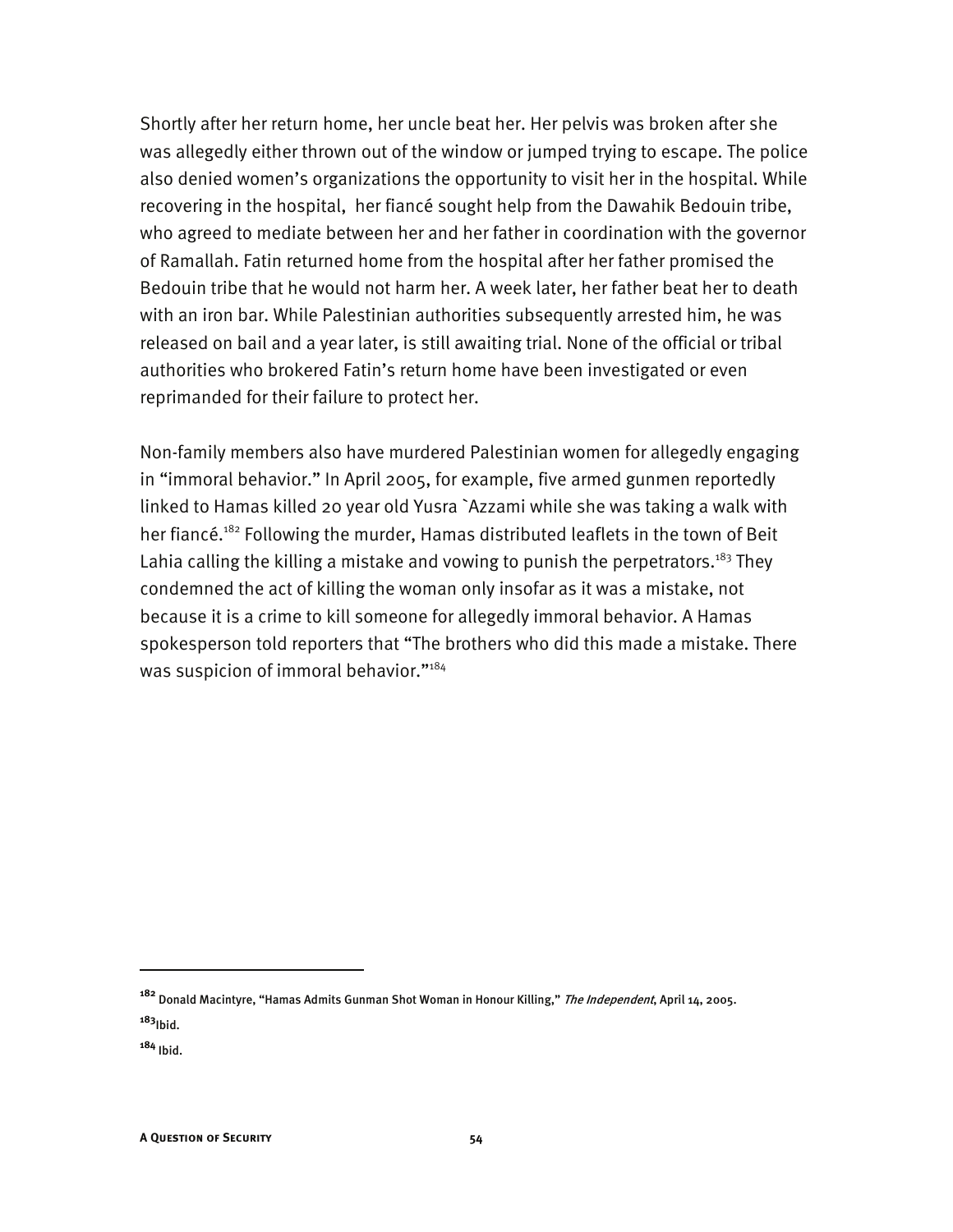# **IV. Failings in Institutional Responses to Violence against Women and Girls**

I think society and institutions are becoming more and more aware of violence against women and some ministries are now trying to cooperate…But there are no procedures on how to implement the basic protections that exist.  $-$  Su`ad Abu Dayya, director of the social welfare department at the Women's Center for Legal Aid and Counseling, East Jerusalem, November 9, 2005

The Palestinian Authority has failed to create an effective institutional framework to prevent violence against women and girls, punish these abuses when they occur, encourage victims to report acts of violence and protect them from further violence. The Palestinian police force lacks the expertise, and apparently the will, to deal with cases of violence against women in a manner that is effective, sensitive to the needs of victims, and respectful of their privacy. Meanwhile, the absence of medical guidelines for doctors also seriously affects the quality of treatment afforded to female victims of violence.

The few Palestinian women and girls who make the decision to report abuse to the authorities find themselves confronting a series of institutional obstacles that prioritize the reputation of their families in the community over their own health and lives. Human Rights Watch learned that one of the aims of the Palestinian criminal justice system with regard to cases of family violence is to avoid "public scandal" at all cost. While it is true that unwanted publicity can deepen the shame families feel, possibly fueling further family violence, an appropriate response would allow the victim to press charges while respecting the confidential nature of their cases. Instead, police officers often "mediate" and "resolve" these cases in the police station, sometimes proposing marriage as a solution to a rape. The belief supporting this practice is that there is no "harm" or "shame" in rape if the rapist restores the "honor" of his victim and her family by marrying her. The number of rape and incest cases that the police "resolve" through marriage every year in the OPT is unknown.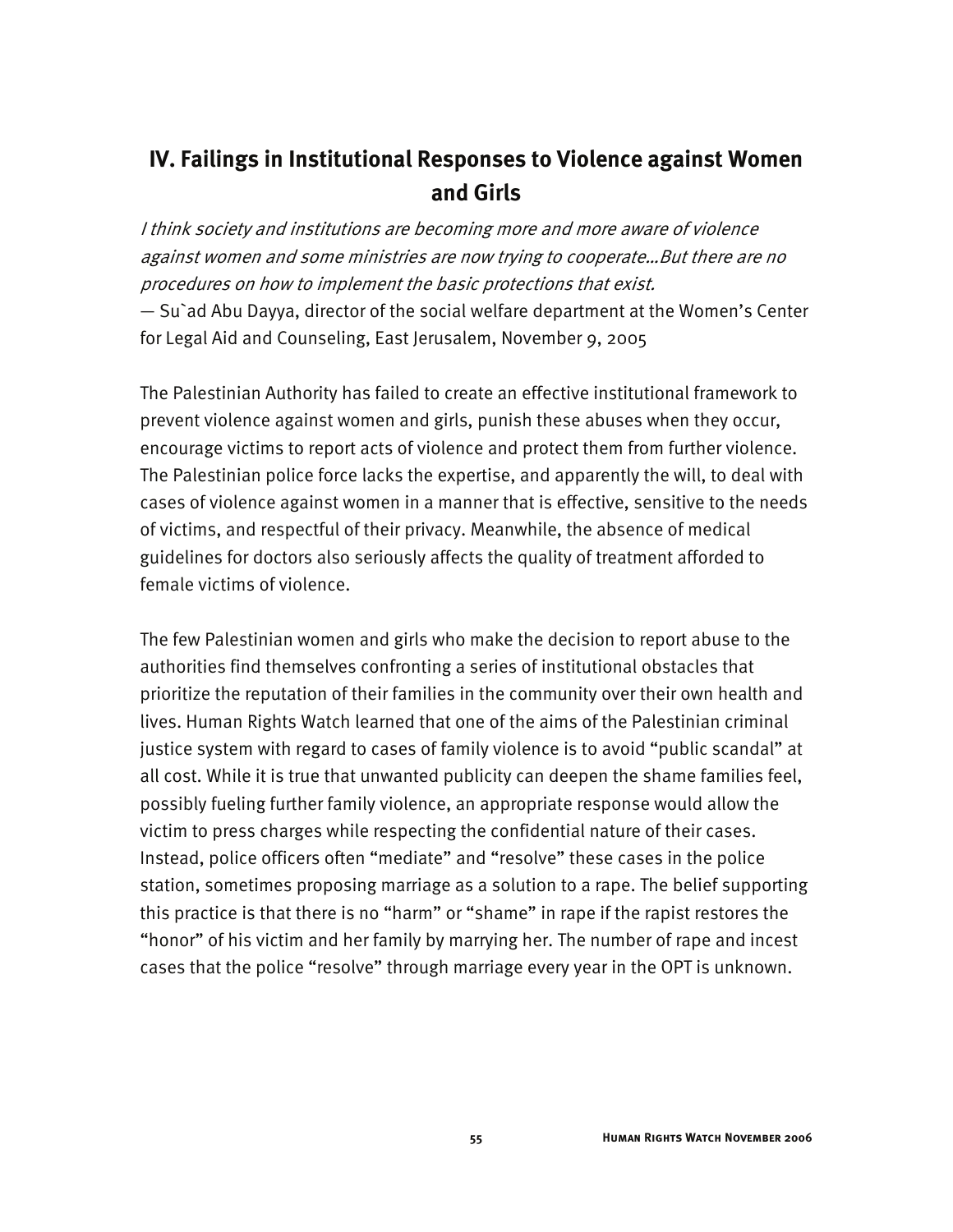One women's rights activists told Human Rights Watch that the police never register these cases or report them to the courts. $185$ 

Victims of sexual violence in particular routinely pay the price for the abuse they have suffered. In the ultimate reversal of justice, women who report abuse to their families or the authorities may be forced or coerced to marry their rapist or a stranger to "erase" the abuse before it is revealed to the wider community. As one observer noted, these forced marriages "absolve society of the responsibility of dealing with such crimes."<sup>186</sup> At every level of Palestinian government, even when the state is acting as guardian of a minor, as in the case of the Bethlehem Home for Girls (described in detail below), marriage is pushed as the answer to rape.<sup>187</sup>

Social service providers working in NGOs are also at risk of violence. According to several NGO social workers who did not wish to be identified, family members of their clients sometimes subject them to threats, intimidation, and violence. These professionals assume great personal risks when they help women and girls escape from abusive families and confront perpetrators of abuse. Several women's rights activists spoke to Human Rights Watch about the failure of the PA to protect not only their clients, but also themselves, as service providers. One social worker said, "There is no law to protect women victims of violence or protect us as social workers. They [perpetrators of violence] intimidate and threaten us and yet there is no law to protect us."188 Another social worker described how the family of one of her clients, a victim of family violence, intimidated her for intervening: "They [the family of the victim] called me and came to my house. They said they would light my house on fire. They said they would kidnap me and my children… I was so afraid. They called themselves the murder brigade." When she reported these threats to the police, they monitored her cell phone but provided little more assistance. "The police were cold.

**<sup>185</sup>** Human Rights Watch interview with Manal Awad, head of the women's empowerment program, Gaza Community Mental Heath Program (GCMHP), Gaza, November 28, 2005.

**<sup>186</sup>** Nadera Shalhoub-Kevorkian, "Towards a Cultural Definition of Rape: Dilemmas in Dealing with Rape Victims in Palestinian Society," Women's Studies International Forum, Vol. 22, No.2 (1999), p.167.

**<sup>187</sup>** See Chapter IV's sub-section on the Bethlehem Home for Girls for more details.

**<sup>188</sup>** Human Rights Watch interview with Attadal Al-Jariri, head of social work, Palestinian Working Women's Society for Development (PWWSD), Ramallah, November 7, 2005.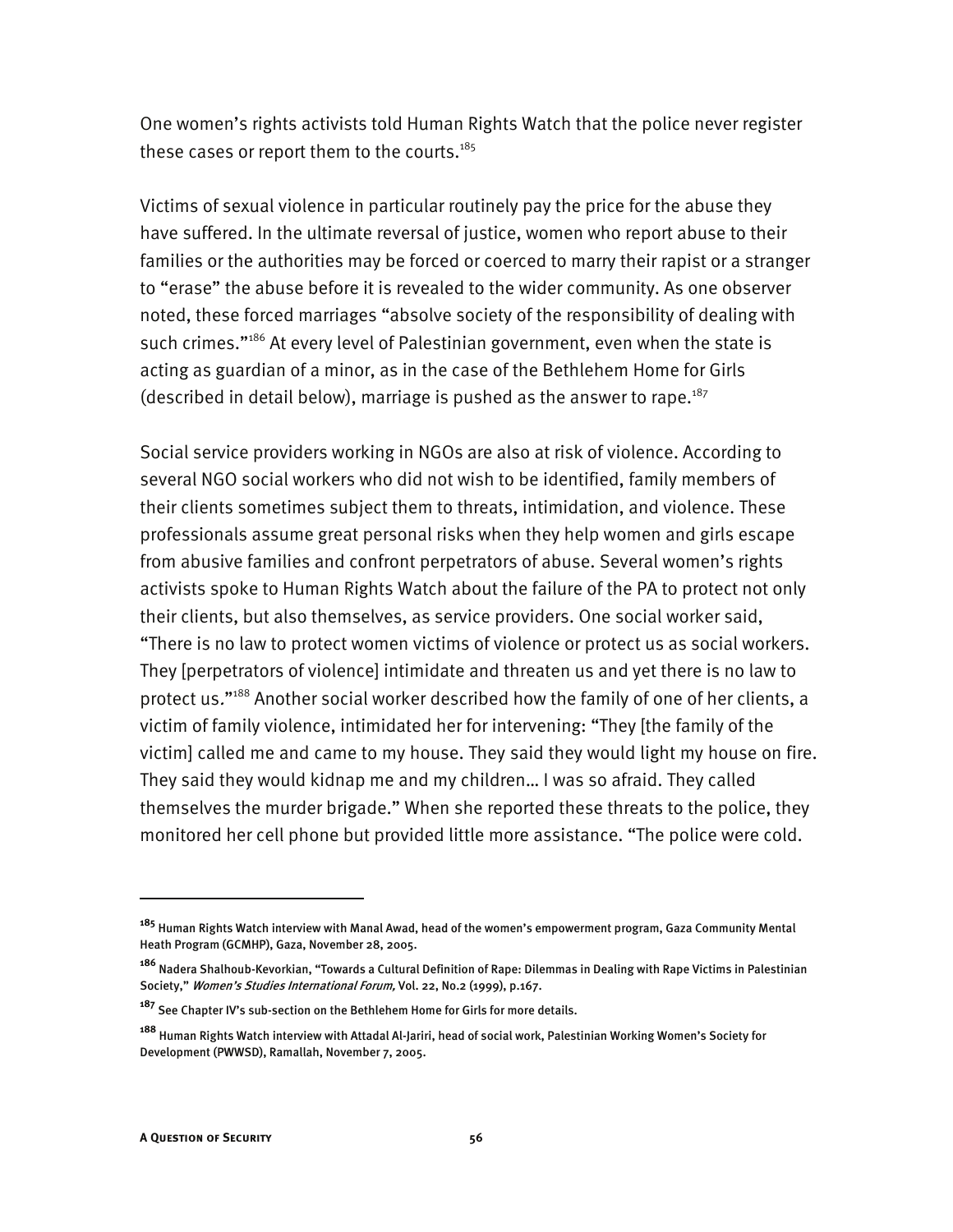They played with my feelings. They said, 'you're a social worker; you have no right to be afraid.' I didn't feel like they were protecting me."<sup>189</sup>

## The Role of the Police

I

Some police officers are really working with us. But the problem is that we don't work with the police as a whole, just individuals. We don't have specialized people to deal with victims of [gender-based] violence or special units. Everyone might know [of a case] since there is no [specific] area where privacy is ensured. − Su`ad Abu Dayya, director of the social welfare department of WCLAC, East Jerusalem, November 9, 2005

The Palestinian police have proven to be unable or unwilling to deal effectively with cases of violence against women. While the Ministry of Interior has instituted basic procedures to ensure that women who report violence to the police do so in the presence of a female police officer, specialized expertise to adequately handle family violence complaints is entirely absent. As a result, Palestinian police officers often resort to mediation among the parties (sometimes in coordination with the informal justice system, governors, and powerful clan and tribal leaders) to "resolve" the problem. In several instances, Palestinian police officers have returned women to their families even when there is a substantial threat of further harm.<sup>190</sup> It is unclear how much decision-making power, if any, women hold in this process.

Police bias against victims of gender-based violence and their lack of expertise on how to handle these cases drives many social workers to accompany their clients to the police station to see that the police file the report correctly. Su`ad Abu Dayya of WCLAC told Human Rights Watch: "They are not trained [to deal with violence against women]. They don't have any procedures, so they tend to go into tribalism [coordinate with tribal leaders] since this in the only resource that they have. So if we're not there, that's what they will do."<sup>191</sup>

**<sup>189</sup>** Human Rights Watch interview with a social worker [name withheld], Nablus, November 13, 2005.

**<sup>190</sup>** Human Rights Watch interview with a social worker [name withheld], Nablus, November 13, 2005.

**<sup>191</sup>** Human Rights Watch interview with Su`ad Abu Dayya, Head of Social Work Unit, Women's Center for Legal Aid and Counseling (WCLAC), East Jerusalem, November 9, 2005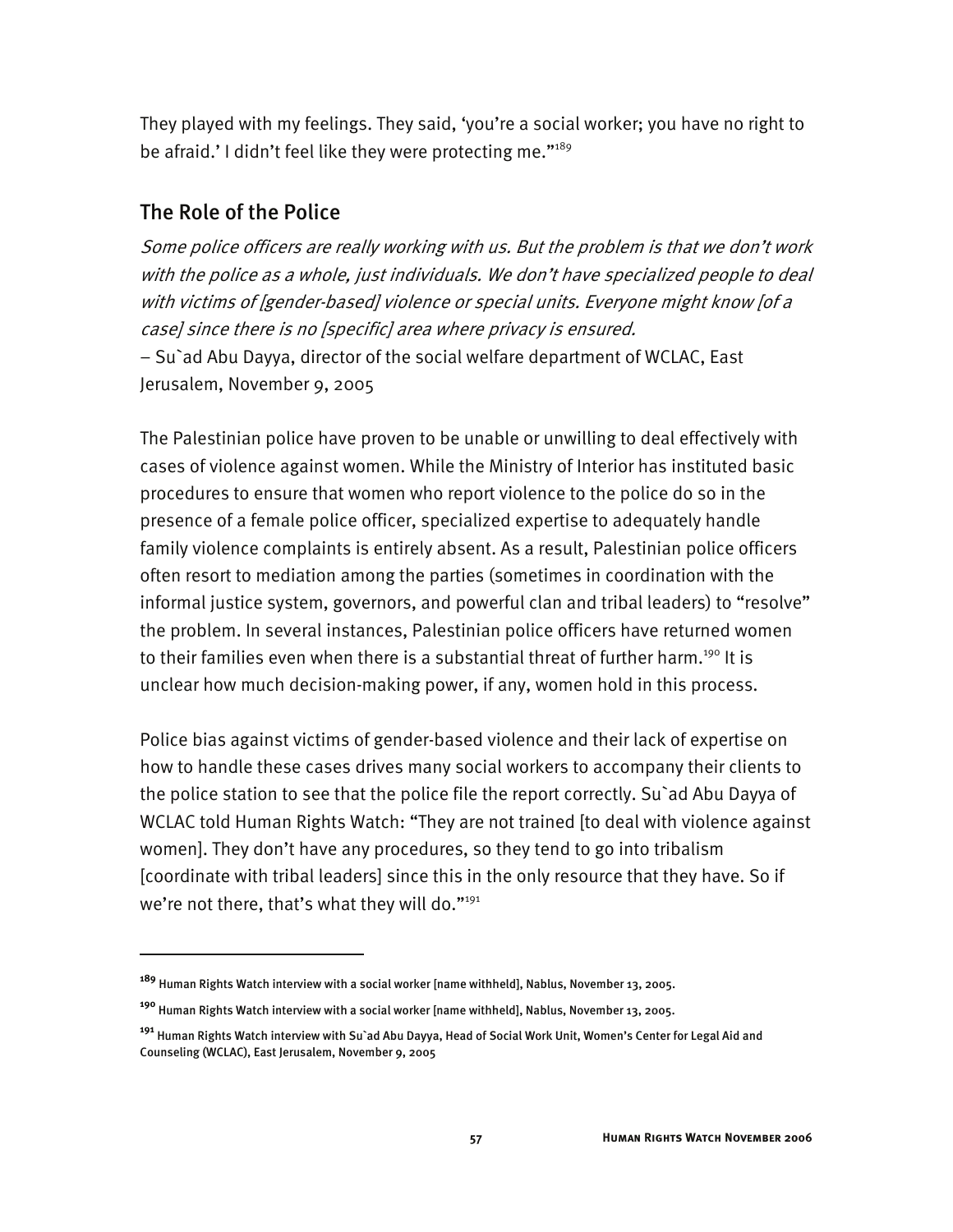Several of the service providers Human Rights Watch interviewed asserted that the police have a reputation for failing to respect the privacy of women and girls. One social worker told Human Rights Watch, "We know that when we go to the police, a scandal will happen. There is a crisis of trust with the police. There is no confidentiality at the [police] station. Fifteen people will hear her case."<sup>192</sup> According to another social worker, a 35-year-old woman who became pregnant outside of marriage was forced to flee to Jordan after a police officer spoke publicly about her case. "When she went to the Rafidi hospital [in Nablus] to try to get an abortion, the doctors contacted the police right away because they were afraid. One of the police officers there to protect her told everybody in town [about her case]."<sup>193</sup> Another woman, Mariam Isma`il (pseudonym), experienced this lack of confidentiality firsthand. She told Human Rights Watch:

I never wanted to go to the police because I didn't want my family to know about the sexual abuse. I hoped that the police would keep the situation confidential after the interrogation, but the next day the story was out and everyone knew that my husband had forced me to have sex with others.<sup>194</sup>

The day after Mariam reported the abuse to the police, the press documented her case in a manner which revealed her identity.

The head of police for the West Bank and Gaza admitted that confidentiality is a problem. "In the present conditions, it's hard to keep control of the situation, to keep cases private."195 However, the authorities have reprimanded only a handful of police officers for disclosing confidential information. The head of the Jericho Police Training College knows of only six or seven police officers who were disciplined and

**<sup>192</sup>** Human Rights Watch interview with a social worker [name withheld], Nablus, November 13, 2005.

**<sup>193</sup>** Human Rights Watch interview with Su`ad Shitwi, social worker, Family Defense Society, Nablus, November 13, 2005. Jordanian and Egyptian laws in force in the West Bank and Gaza, respectively, criminalize abortion in all cases except when the mother's health or life is at risk. Abortion is illegal in rape and incest cases.

**<sup>194</sup>** Human Rights Watch interview with Mariam Isma`il (pseudonym), Nablus, November 27, 2005.

**<sup>195</sup>** Human Rights Watch interview with `Ala'a Hussni, head of police, Ramallah, December 1, 2005.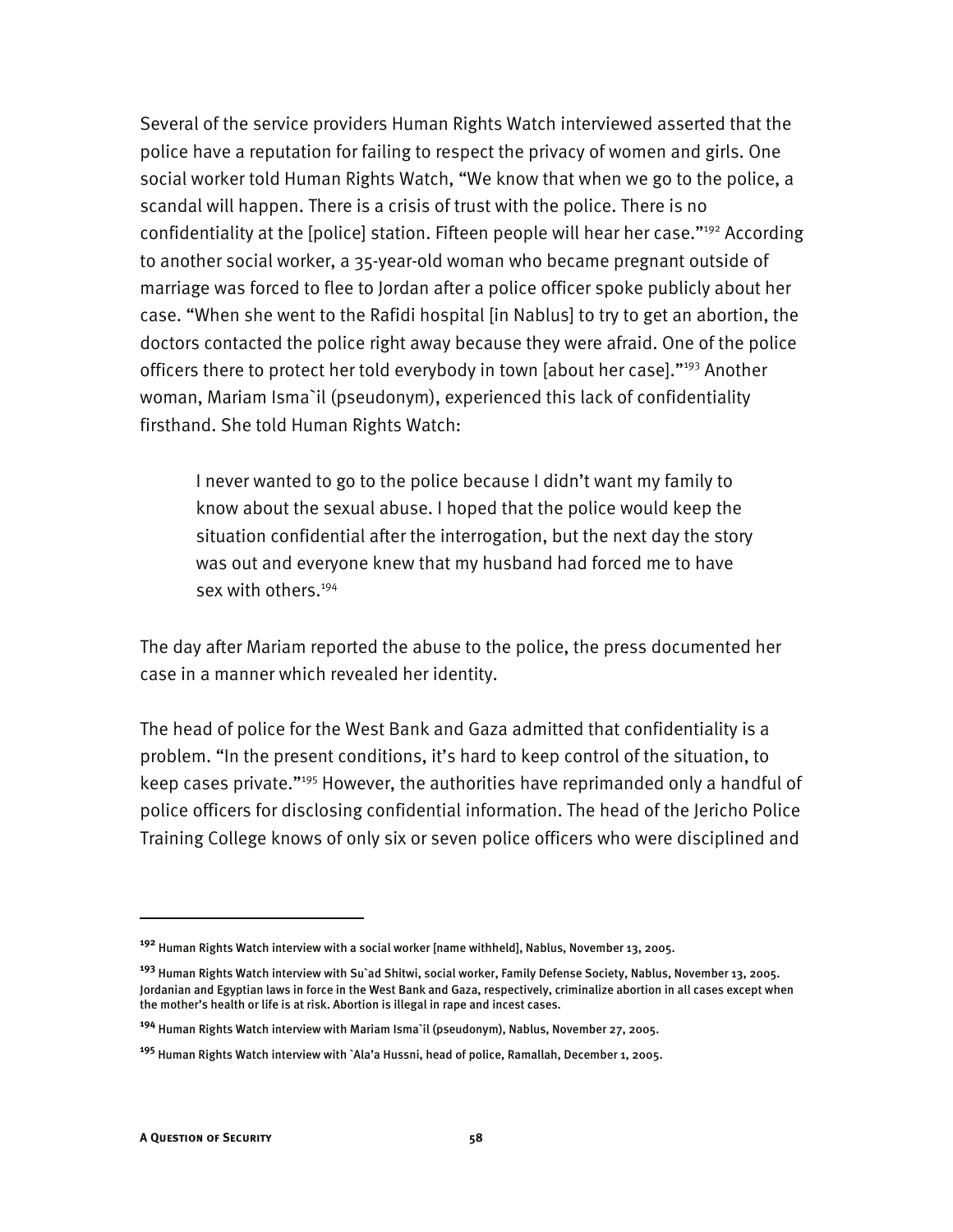only one who was fired in the past nine years for publicly disclosing confidential information about a case. $196$ 

Social workers and lawyers also noted that powerful clan leaders, members of the political elite or highly ranked members of the various Palestinian security services are "above the law" and are able to close police files implicating them in culpable conduct. One lawyer told Human Rights Watch that "when a person from an important family commits a crime, the police think a hundred times of the consequences for themselves before pursuing the case."197 In a case where an influential man repeatedly raped his daughter, a university student, a social worker told us she felt she could do nothing but encourage the woman's grandmother to sleep in the same room as the daughter to prevent her politically-connected father from further abusing her.<sup>198</sup>

Police officers, including senior members of the Civil Police, downplayed the importance of violence against women. The head of the Police Training College of Jericho told Human Rights Watch:

More important than violence against women is law and justice. If a patient has cancer but also has a wart, you are not going to look at the wart, there are more important things… But if we tackle these issues and solve them, we will move on to the issues that are easier and lighter to tackle.<sup>199</sup>

He also questioned the need for the police to disseminate information to assist victims of violence seeking to report abuse. "We can't advertise. It's hard for us to advertise. We will look like we're encouraging women to go to the police. It is the role of the Ministry of Social Affairs and the women's organizations to say that violence against women is a crime."<sup>200</sup>

**<sup>196</sup>** Human Rights Watch interview with Mahmud Rahal, director of the Jericho Police College, Jericho, November 16, 2005.

**<sup>197</sup>** Human Rights Watch interview with a Palestinian lawyer [name withheld], Ramallah, November 8, 2005.

**<sup>198</sup>** Human Rights Watch interview with a social worker [name withheld], Nablus, November 13, 2005.

**<sup>199</sup>** Human Rights Watch interview with Mahmud Rahal, director of the Jericho Police College, Jericho, November 16, 2005. **<sup>200</sup>** Ibid.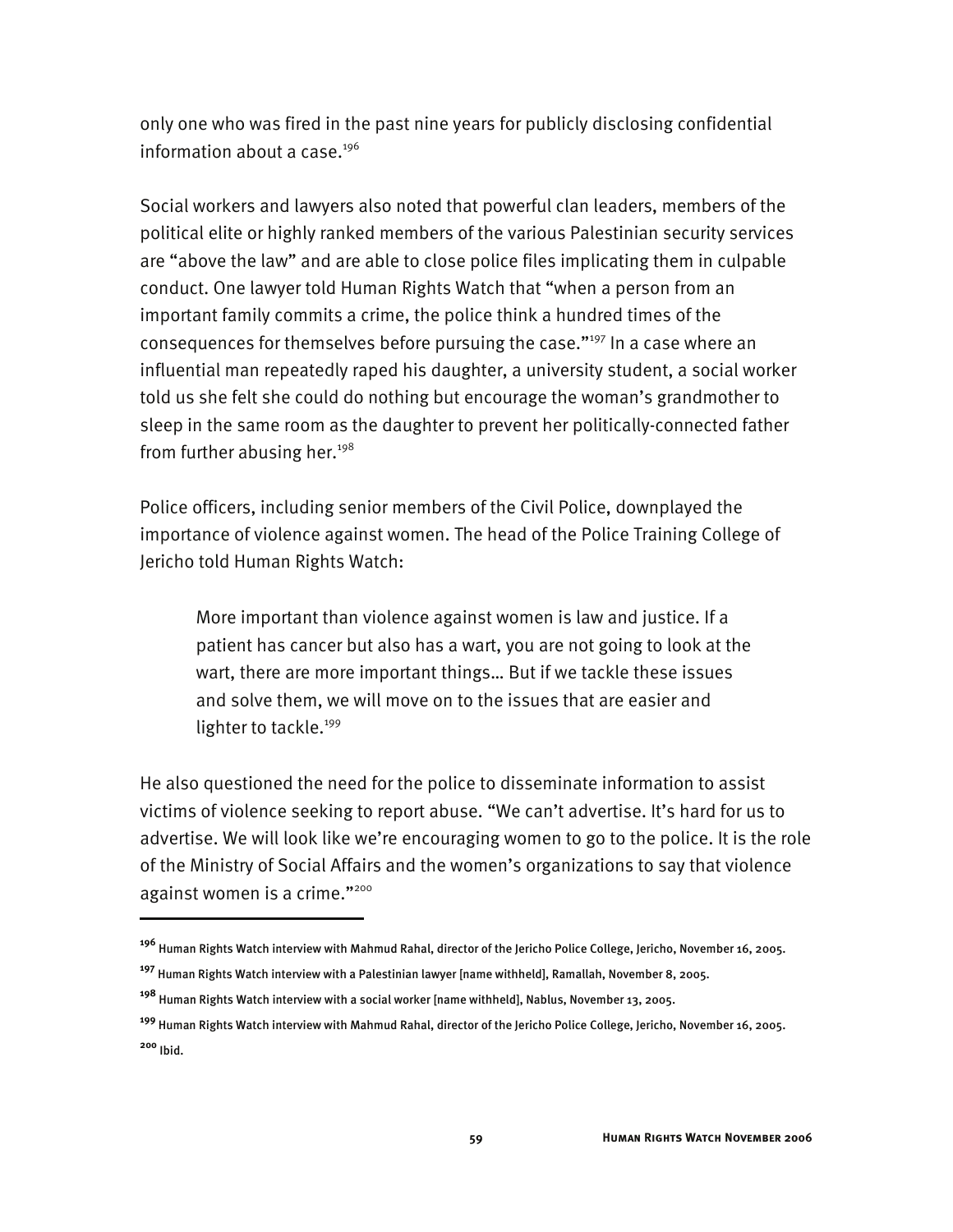Police officers were equally unapologetic about their efforts to mediate and encourage marriage in rape cases. According to `Ala'a Hussni, the head of police for the West Bank and Gaza:

Lots of cases are solved in a way that maintains the best interest of the individual and to protect the girls. I can get her rights but I don't want to kill her to protect her. Going to court kills her socially. [Instead] we can take disciplinary actions against the man; we can limit the problem through the family.... If she insists to go to the courts, we will send her, but if she wants to end the case in the police station, we will….If she wants, we can put pressure on him and his family to marry her with guarantees that he won't divorce her. Our goal is to guarantee the woman's interest so that she can get out of the situation with the least problems.<sup>201</sup>

The head of Ramallah police, Taysir Mansur (Abu al-`Aiz), echoed these views:

If we find out that a man has had relations with a woman, most cases end in marriage. We try to minimize the situation…Rape happened. The important thing is that it happened. This is the girl in the society. Who will marry her? To protect her reputation and her family's reputation, they [both families] tell us that they've agreed to reconciliation… It's better to secure her future than for her to become a victim. Say for example a girl was raped and we imprison the man for 10 years. In a city like Cairo where no one knows the girl, the situation ends this way. But here, a girl can't escape. What if she's not a virgin? She can't escape this situation on her wedding night.<sup>202</sup>

**<sup>201</sup>** Human Rights Watch interview with `Ala'a Hussni, head of police, Ramallah, December 1, 2005.

**<sup>202</sup>** Human Rights Watch interview with Taysir Mansur (Abu al-`Aiz), head of Ramallah police, Ramallah, November 25, 2005.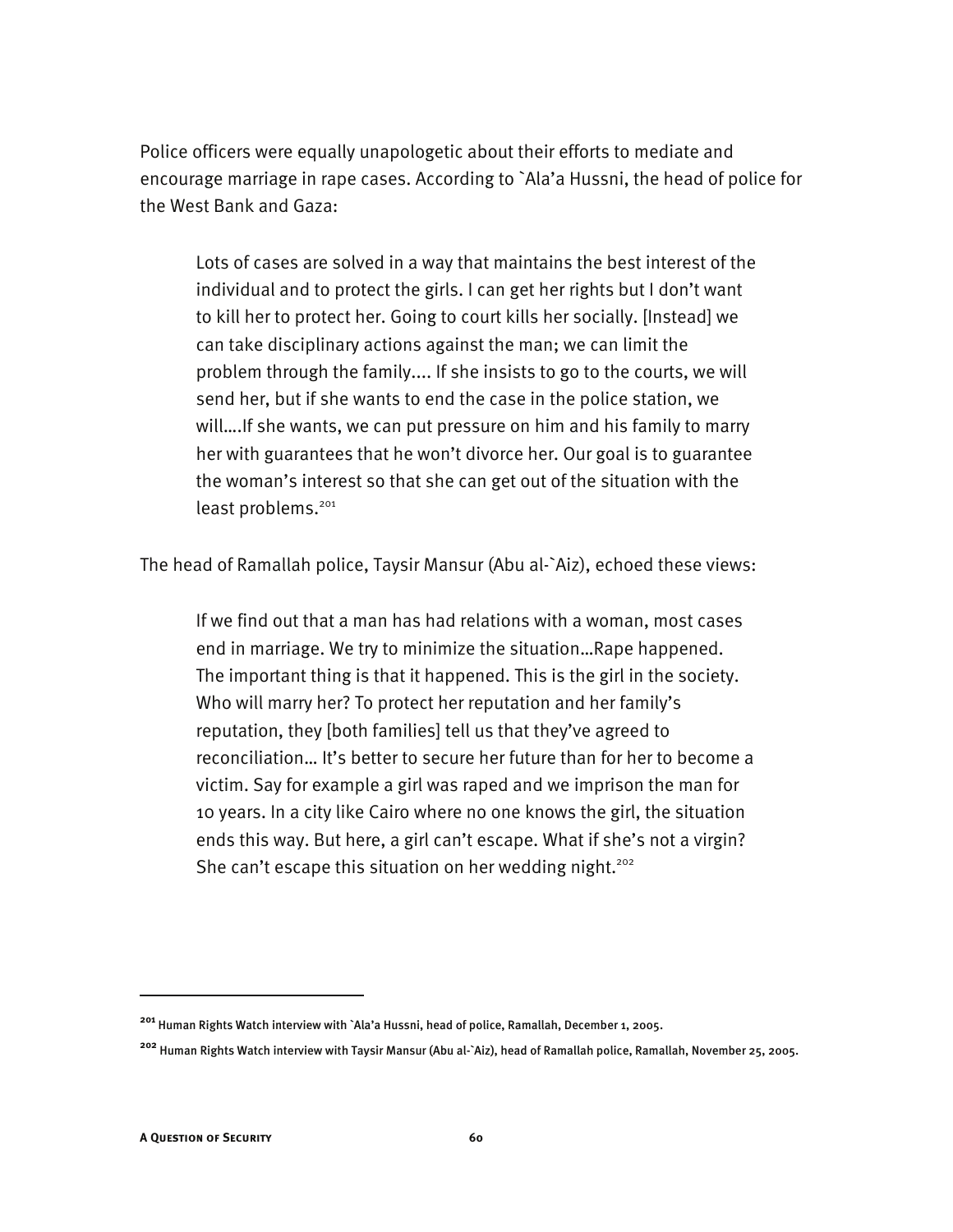Interviews with Palestinian police officers also revealed an inclination to view sexual violence within the family as consensual. The head of the Ramallah police told Human Rights Watch:

It's not rape. It's confinement (*kabt)*, suffocation, and ignorance. The occupation affected this. I'm not going to blame everything on the occupation but it played a role. A father goes to work in Israel, an open society. He's exposed to pornographic films, while his wife from the village is not used to it. Maybe he goes to work, and leaves the film in the house. Then brothers and sisters and cousins see the film and get ideas. Of course it's consensual once they see the films. Is there any brother who would want to sleep with his sister? $203$ 

The head of the Nablus prison, Tawfiq Mansur (Abu Muhammad), echoed these views. He spoke to Human Rights Watch about an inmate, a 30 year old woman, who was transferred to the prison a day before our meeting. She had become pregnant after her father had engaged her in what Mansur assumed was a consensual sexual relationship. He said, "If it was rape, why didn't she report it? If someone rapes his family, they [the community] kill him and that's it." He also spoke of another case that he assumed was not rape. "I had a case of a mother who killed her husband for allegedly molesting their daughter. But I saw them, the girl looked stronger than him."204

Several women told Human Rights Watch about incidents of degrading treatment at police stations. When Human Rights Watch spoke to Reem Hamad (pseudonym), she had been in Nablus at the only shelter for women in the OPT for five months.<sup>205</sup> She told Human Rights Watch that her father used to beat her and attempted to rape her on several occasions. After one of these attempts, she went to a police station in Nablus to seek help. She told Human Rights Watch that police officers mocked her

**<sup>203</sup>** Human Rights Watch interview with Taysir Mansur (Abu al-`Aiz), head of Ramallah police, Ramallah, November 25, 2005.

**<sup>204</sup>** Human Rights Watch interview with Tawfiq Mansur (Abu Muhammad), head of the Nablus prison, Nablus, November 27, 2005.

**<sup>205</sup>** For more information on shelters in the OPT, see subsection on "Inadequate Shelters for Victims of Violence" in chapter V.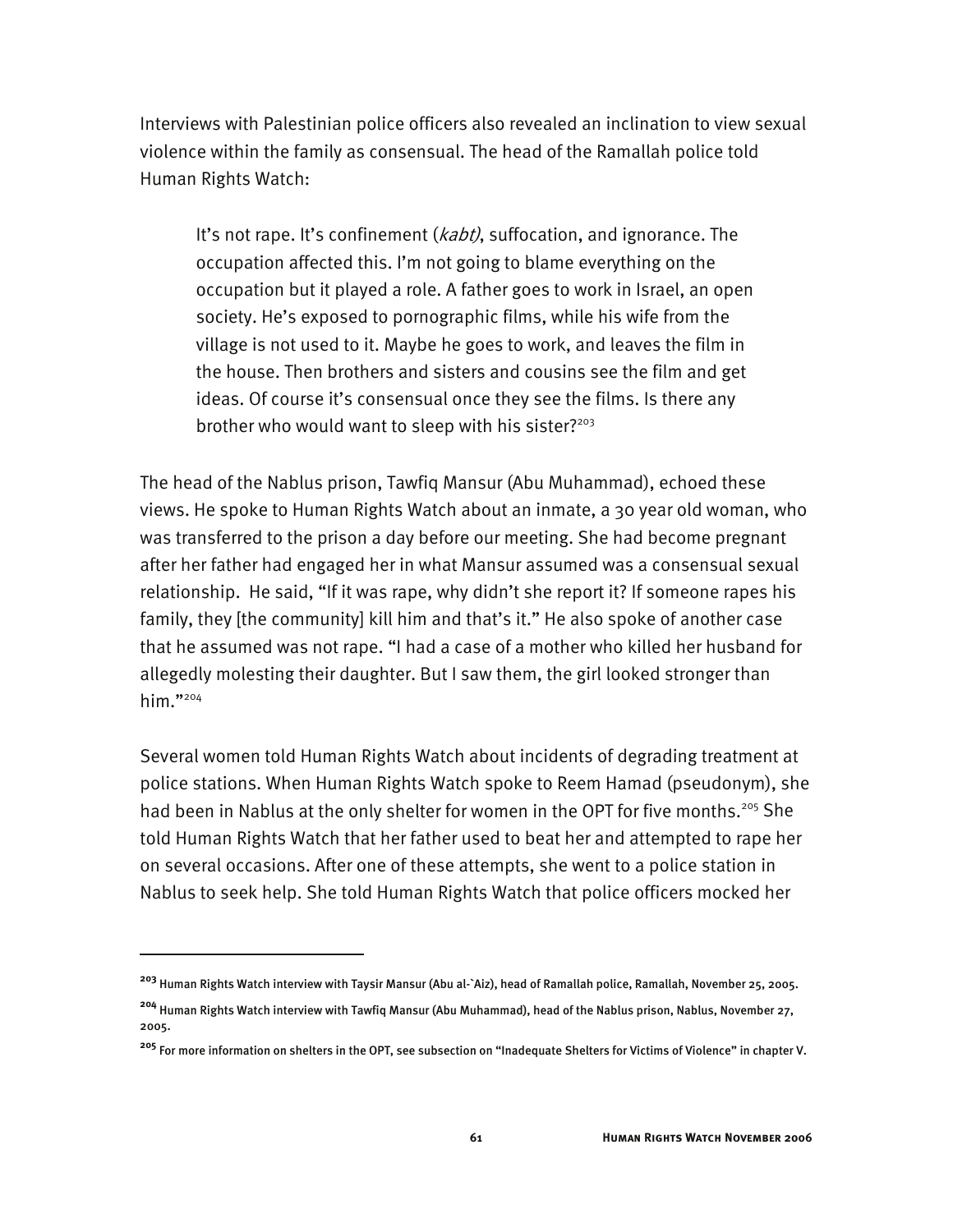because of her dark complexion. "When I went to the police, one of them said 'do you think you're so beautiful that your father would do that to you?'"206

The Women's Center for Legal Aid and Counseling has been working since early 2005 to provide specialized training to the police, including two sessions of an 80-hour training on how to deal with domestic violence cases. They have also helped to train personnel in the police to work with the new shelter that has been created in an unnamed West Bank city and claim that the cooperation is working well and is essential to the success of the shelter. However, WCLAC is frustrated that a 2005 NGO recommendation supported by a core group of police officers trained by WCLAC, and adopted by the Palestinian Ministry of Interior, to form a specialized unit in every police station to handle domestic violence complaints, has still not been implemented.<sup>207</sup>

# The Role of Medical Professionals

The health care system is typically the first and sometimes the only government-run institution with which women victims of violence come into contact. Regrettably, it is ill-equipped to deal with such cases with the level of professionalism and sensitivity required. Survey findings indicate widespread misinformation and prejudicial attitudes among Palestinian doctors towards violence against women. These biased attitudes combined with the absence of medical guidelines and the lack of sufficient training on how to treat victims of violence have left victims with little support from the health care sector.

# *The Absence of Medical Guidelines and Breaches of Confidentiality*

There are no ministerial procedures or protocols to deal with family violence cases. Most doctors lack specialized training on how to treat victims of violence and the importance of keeping cases confidential. The PA lacks a medical ethics law or code governing the conduct of physicians.

**<sup>206</sup>** Human Rights Watch interview with Reem Hamad (pseudonym), Nablus, November 23, 2006.

**<sup>207</sup>** Human Rights Watch interview with Maha Abu-Dayyeh Shamas, Women's Center for Legal Aid and Counseling, East Jerusalem, June 14, 206.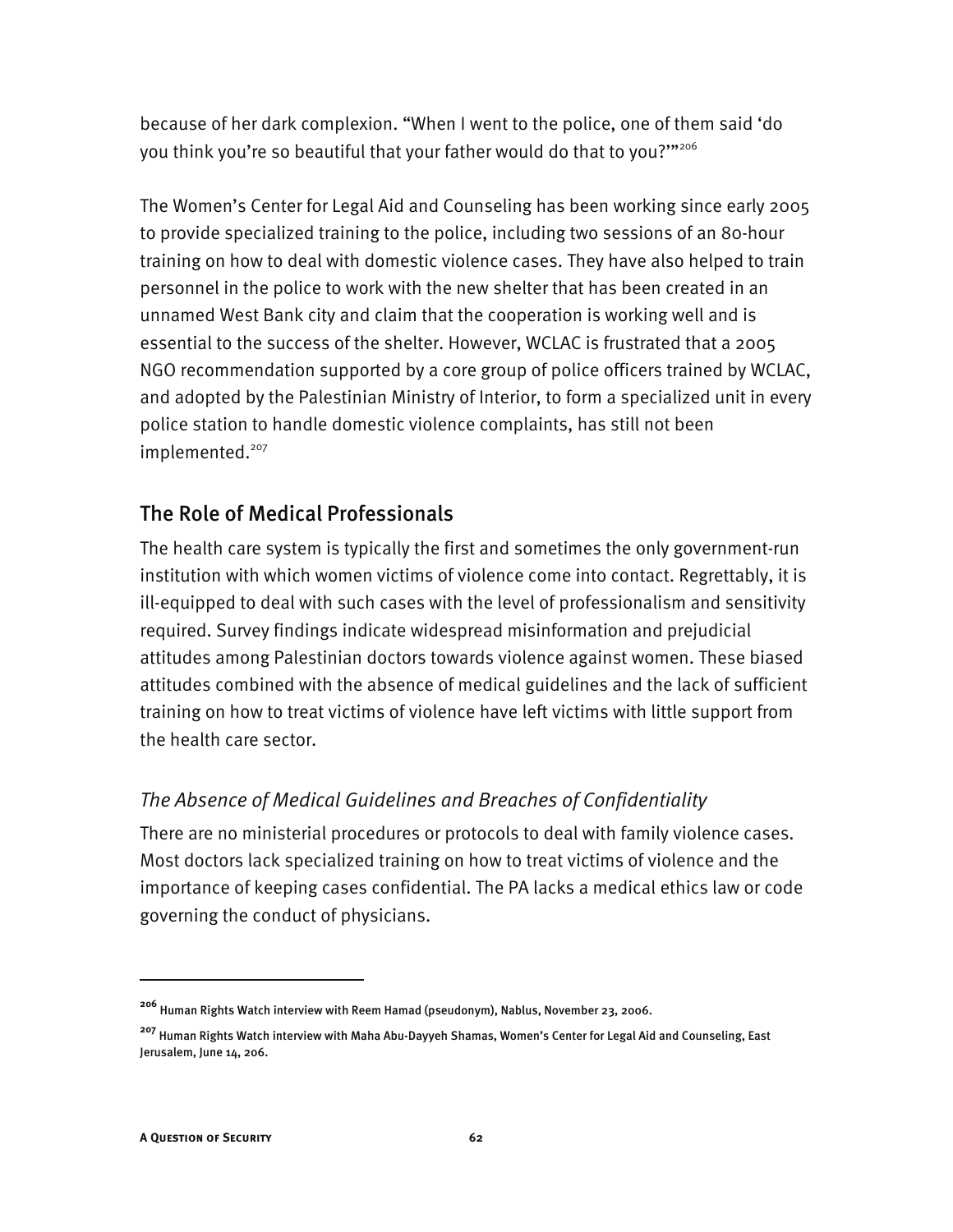Ohayla Shomar, director of Sawa, a Jerusalem-based organization combating sexual violence, has experienced the manner in which the absence of such medical protocols affects the quality of care afforded to women victims of domestic violence. "In the emergency room, people [doctors and nurses] don't know how to deal with them, so they give them pills to calm their nerves and then send them home. Some women get traumatized again at the hospital," she said.<sup>208</sup>

The Bisan Center for Research and Development, a capacity-building organization based in Ramallah, has held four workshops for health care professionals on how to handle cases of violence against women. They trained 20 doctors through this program in Nablus, Ramallah, and Bethlehem and 44 doctors from Gaza. Rahma Mansur, a program advisor at Bisan, noted that these medical professionals displayed a sense of disbelief about the levels of violence against women.<sup>209</sup> They also did not know how to identify victims of domestic violence and how to deal with their cases. She told Human Rights Watch, "When we started talking about it, it was clear that they didn't have the skills or knowledge about how to deal with victims. We needed to train them that even though no physical signs of violence exist, there may still be violence."<sup>210</sup>

These workshops prompted the Bisan Center to publish a report entitled, "The Approach of Palestinian Physicians towards Wife Abuse" in 2003.<sup>211</sup> To carry out the study, researchers conducted interviews and distributed questionnaires to 396 Palestinian doctors between September 2001 and April 2002.<sup>212</sup> The results were startling. Close to half of physicians surveyed, 44 percent, agreed with the statement that "a very small percentage of Palestinian women are abused by their husbands."213 Approximately 63 percent of the physicians interviewed considered only severe and persistent abuse to be domestic violence, while 47 percent

-

**<sup>208</sup>** Human Rights Watch interview with Ohayla Shomar, director of Sawa, East Jerusalem, November 9, 2005.

**<sup>209</sup>** Human Rights Watch interview with Rahma Mansur, director of communications development, Bisan Center for Research and Development, Ramallah, November 14, 2005.

**<sup>210</sup>** Ibid.

**<sup>211</sup>** See Muhammad M. Haj-Yahia, The Approach of Palestinian Physicians Toward Wife Abuse (Ramallah: Bisan Center for Research and Development, 2003).

**<sup>212</sup>** Ibid.

**<sup>213</sup>** Ibid, p. 79, n. 211.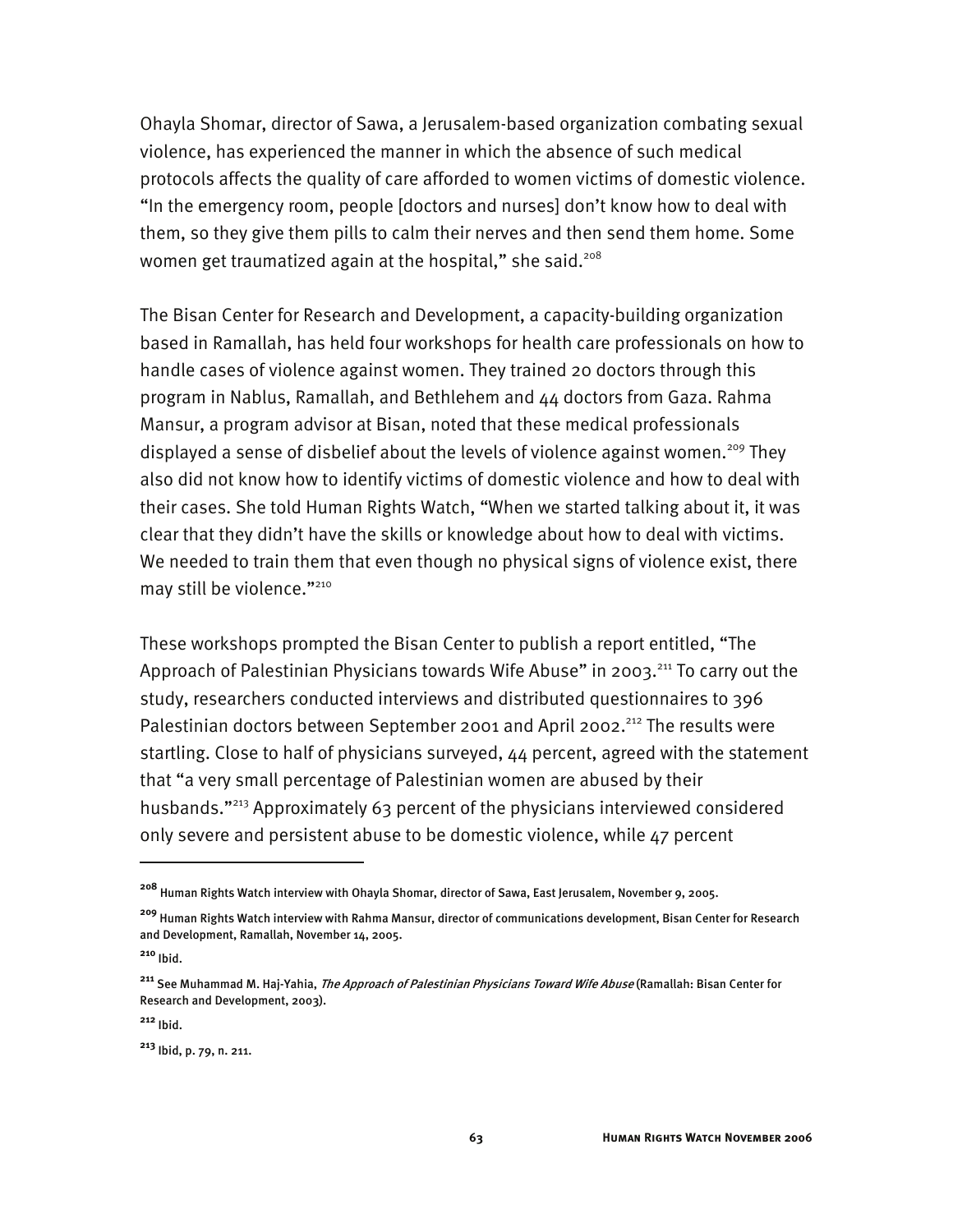"qualified their definitions in a way that that might be taken as implicitly or explicitly blaming the woman for her husband's violent behavior...."<sup>214</sup> The doctors showed a considerable amount of empathy for the perpetrators of violence and very little for the victims: 38 percent felt that "if the abused wife understood her husband's life conditions, he certainly would not have abused her"; 29 percent agreed that "wives are abused because of the abnormal way they treat their husbands"; 16 percent agreed that "most abused wives deserve to be treated violently by their husbands"; and 10 percent thought that "most abused wives feel relieved after their husbands batter them."215

Many doctors do not record cases of violence against women and girls brought to their attention. The head of the Ramallah public hospital told Human Rights Watch:

We receive two to three criminal cases a day involving car accidents or injuries on the job. We have less than 10 cases of domestic violence per year. I don't have specialized statistics. We don't classify these cases. We will just note that the woman was hit by others in the report....If we talk about car accidents, we have this information.216

The hospital lacks any specialized expertise on treating and assisting victims of violence. "We have one social worker doing clerical work since she's not qualified to monitor cases," said the head of the hospital.

Palestinian women's rights organizations have documented cases of doctors in Palestinian hospitals disclosing confidential patient information without the consent of the patients, thus deterring women from reporting abuse and potentially costing women their lives if their cases become widely known. Halima Abu-Sulb, an attorney with WCLAC, described one such case in 2002 involving a 16-year-old girl from Ramallah who went to the hospital with her mother to treat a leg injury.<sup>217</sup> After

**<sup>214</sup>** Ibid., p. 72, n. 211.

**<sup>215</sup>** Ibid., p. 79, n. 211.

**<sup>216</sup>** Human Rights Watch interview with Dr. Hussni Atari, head of Ramallah hospital, Ramallah, November 22, 2005.

**<sup>217</sup>** Human Rights Watch interview with Halima Abu-Sulb, attorney, Women's Center for Legal Aid and Counseling (WCLAC), November 14, 2005.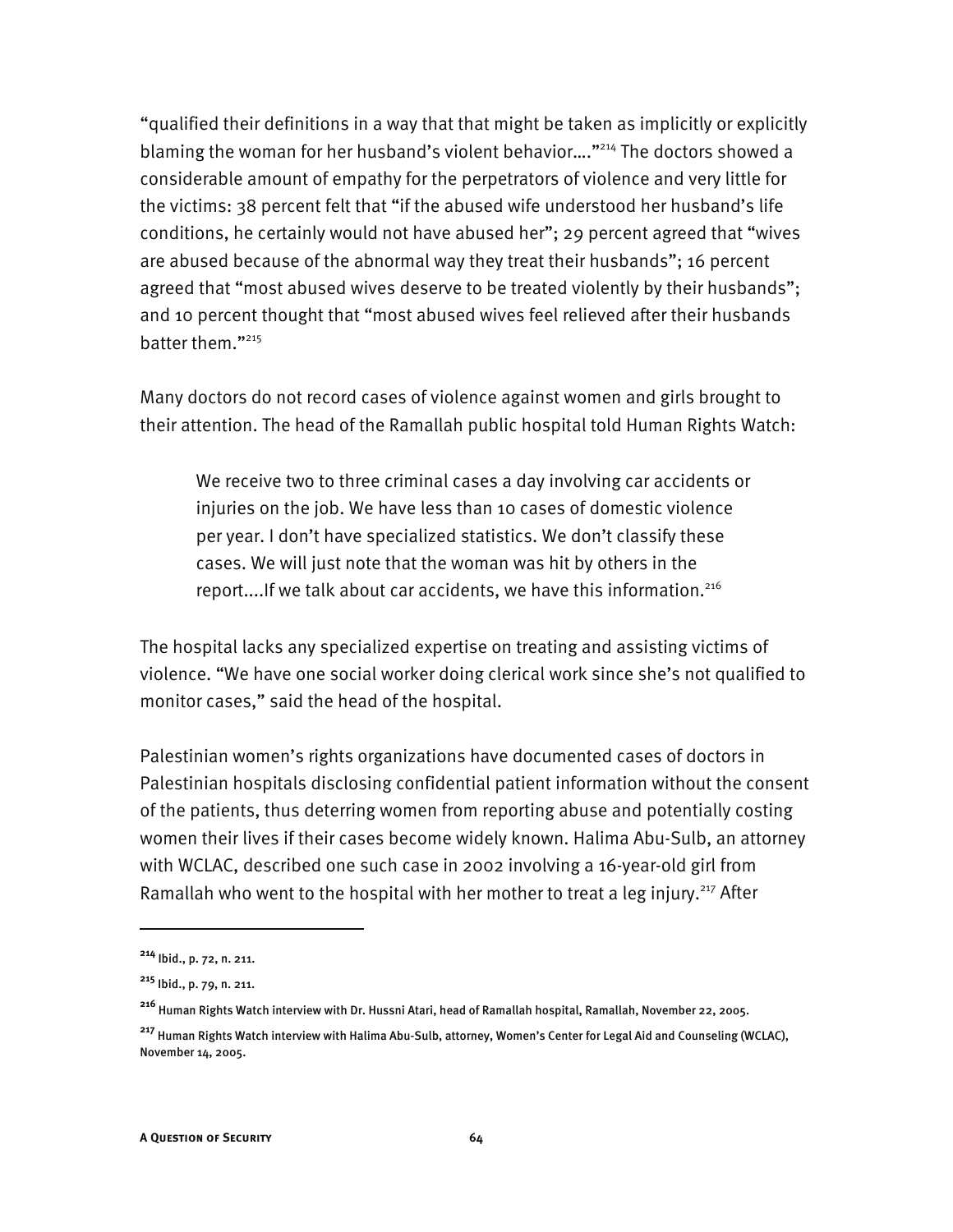examining the girl, the doctor came out to the waiting room filled with patients and said to her mother, "how can I give her an X-ray? Your daughter is 8-months pregnant."218 The pregnancy was the result of repeated rape by her two brothers, aged 16 and 21.<sup>219</sup> Her mother later killed her, claiming that the social pressure to kill her daughter was overwhelming following the incident in the waiting room.<sup>220</sup> While her brothers are serving sentences for the rapes, a court imprisoned the mother for only one month for the murder and the father for only one week for his involvement in the death. $221$ 

The head of the Ramallah hospital told Human Rights Watch that if doctors suspect that a patient has been the victim of any type of crime, they are required to report the case with or without the woman's consent to a police outpost next to the hospital. "Some doctors have some awareness. They speak to the women and give them referrals. These are mostly private doctors. In the public hospitals, they all contact the police directly. They don't want to take on this responsibility."<sup>222</sup> Private doctors in the OPT generally have far better access to financial and technical resources as well as more institutional distance from the authorities, which may explain these differences in approach.

The International Federation of Gynecology and Obstetrics (FIGO), a global organization representing obstetricians and gynecologists in over 100 countries, has provided clear guidelines to health professionals treating victims of violence. In a resolution on violence against women adopted in 1997, FIGO noted that physicians are ethically obligated to: "educate themselves, other health professionals and community workers about the extent, types, and negative consequences of violence against women; increase their ability to identify women who are experiencing violence and to provide supportive counseling and appropriate treatment and referral; work with others to better the understanding of the problem by documenting the determinants of violence against women and its harmful consequences; assist in

**<sup>218</sup>** Ibid.

**<sup>219</sup>** Ibid.

**<sup>220</sup>** Ibid.

**<sup>221</sup>** Ibid.

**<sup>222</sup>** Human Rights Watch interview with a social worker [name withheld], Nablus, November 13, 2005.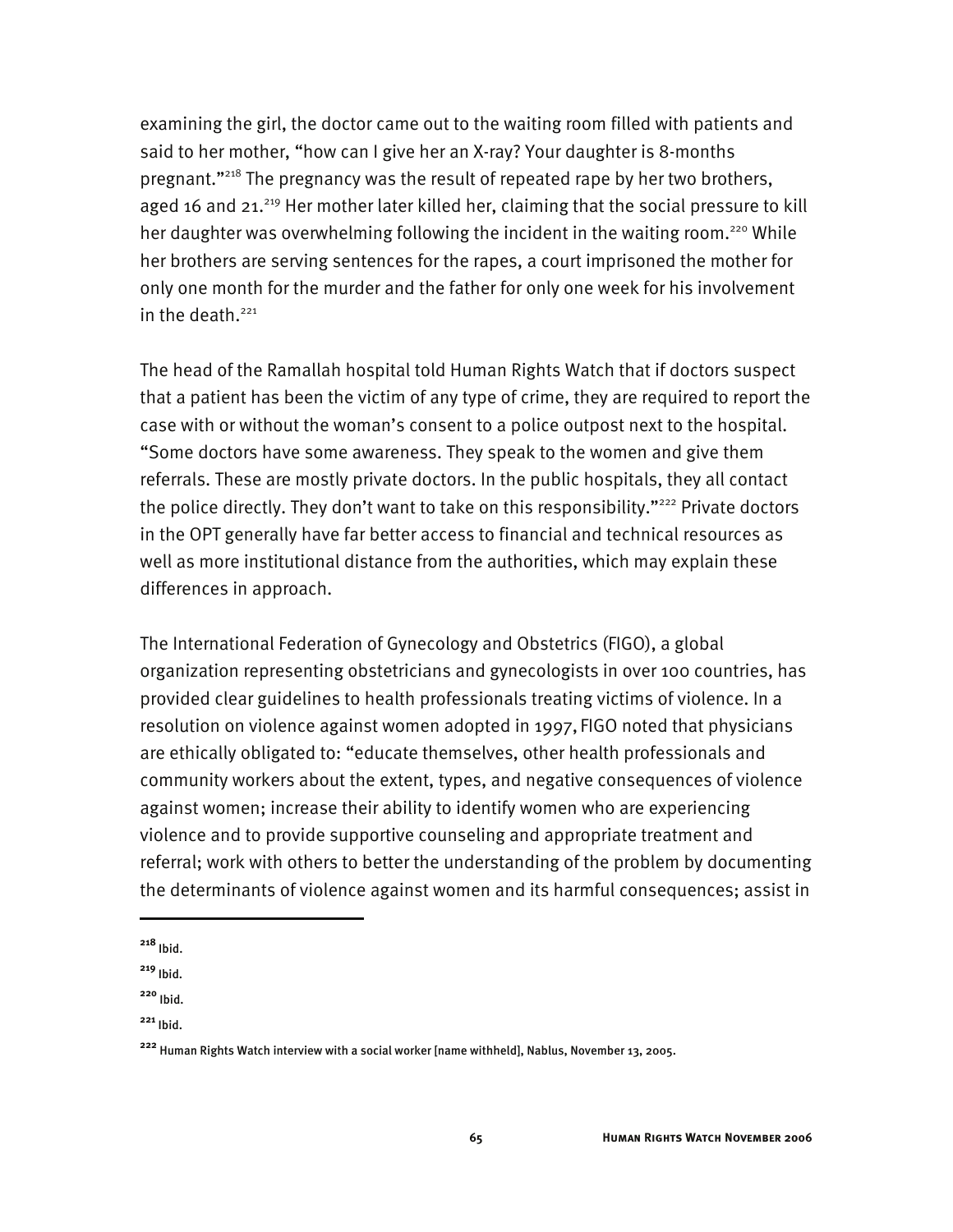the legal prosecution of cases of sexual abuse and rape by careful and sensitive documentation of the evidence; and support those who are working to end violence against women in their families and in communities."<sup>223</sup> These ethical obligations, among others, should be incorporated into health protocols devised by the Palestinian Ministry of Health.

## Forensic Doctors and Forced Virginity Testing

An intact hymen meant that the abuse could be silenced, hidden, and denied. − Dr. Nadera Shalhoub-Kevorkian224

In the West Bank and Gaza, the police and public prosecutors usually require that unmarried women and girl victims of sexual abuse undergo virginity examinations by predominantly male forensic doctors.<sup>225</sup> These tests attempt to determine whether or not the victims are virgins by examining the status of the hymen, and if it is not "intact," to establish whether it was broken as a result of sexual intercourse and when it was broken. According to one public prosecutor in Hebron, "not all sexual assault cases are sent for virginity testing. It depends on the allegations. If they come and say there was no intercourse, then there is no need. If she alleges rape or is a minor, we do the test since she might not really know if she was penetrated or not."<sup>226</sup>According to another prosecutor in Ramallah, forensic doctors (at the request of public prosecutors) usually order these tests in all sexual violence cases, while women and girls who allege that they have been raped will undergo an additional DNA test.<sup>227</sup> Prosecutors sometimes administer these tests without the victim's consent. A prosecutor told Human Rights Watch that "if it is important for a case and we really need it, we'll do it even without consent. For example, in a case of alleged

**<sup>226</sup>** Ibid.

**<sup>223</sup>** The Resolution was approved by the FIGO General Assembly at the XV FIGO World Congress of Gynecology and Obstetrics, Copenhagen, Denmark, 3-8 August 1997. See http://web.amnesty.org/pages/health-ethicsfigovaw-eng (accessed May 17, 2006)

**<sup>224</sup>** Nadera Shalhoub-Kevorkian, "The Politics of Disclosing Female Sexual Abuse: A Case Study of Palestinian Society," Child Abuse and Neglect, Vol.23, No.12, p. 1282.

**<sup>225</sup>** Human Rights Watch interview with Nashat Ayush, chief prosecutor for Hebron, Bethlehem, May 15, 2006.

**<sup>227</sup>** Human Rights Watch interview with Yusif Nasrallah, former head of prosecutions for the West Bank, Ramallah, May 22, 2006.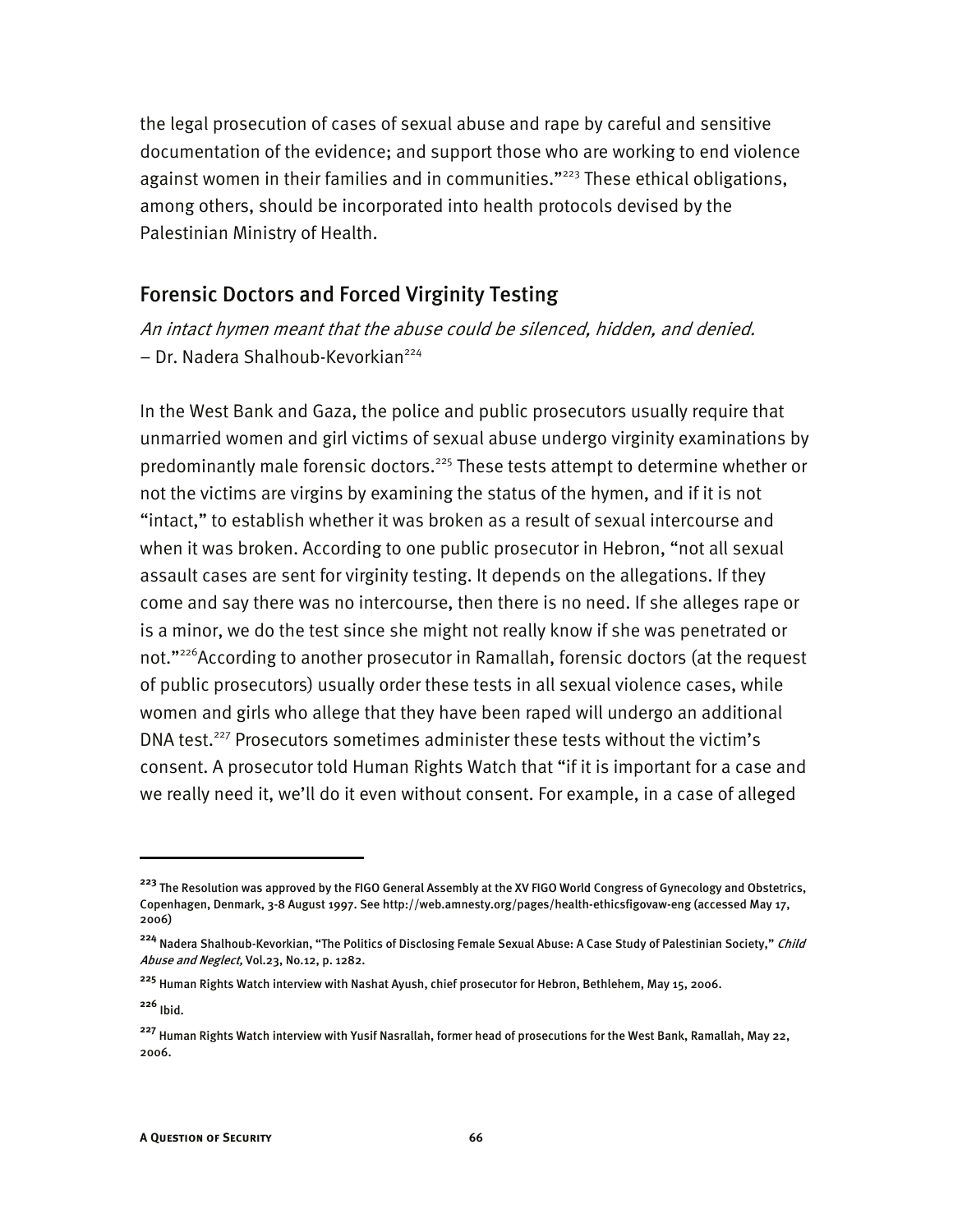rape, we would need to do virginity test to check…We only impose absolutely necessary tests."228

Prosecutors ask forensic doctors to administer virginity test on the corpses of women and girls who are believed to be victims of "honor" crimes in order to verify whether or not they were virgins prior to their death. Courts can use this information to determine whether the perpetrator(s) should benefit from mitigating circumstances. If a forensic doctor deems the woman or girl to be a non-virgin, even if the loss of her virginity can be attributed to rape or incest, a judge presumably may reduce the killer's sentence. A public prosecutor told Human Rights Watch:

In an autopsy they check the entire body, head to toe, including virginity and pregnancy tests. The full report, including the findings of these tests, will be reported. Again, this is part of a general autopsy and all the findings are given to us by the coroner. But yes, the main item of interest in the investigation of an honor killing would be the virginity test. For us, the prosecution, it does not make a difference if she is a virgin or not because we deal with it as a murder case. But the problem is in the courts because of the clause of mitigating circumstances. The court considers everything including motives, circumstances, etc.

Virginity testing is intrinsically linked to "honor" crimes against Palestinian women and girls. Family members sometimes force victims of sexual abuse and women and girls suspected of having extra-marital sex to undergo virginity examinations.<sup>229</sup> The results of these exams are a matter of life and death, since family members have perpetrated "honor" crimes against Palestinian women and girls after the disclosure of this information.<sup>230</sup> In addition, Palestinian advocates who did not wish to be identified report that public doctors often cover up the cause of injury or death when

**<sup>228</sup>** Ibid.

**<sup>229</sup>** Human Rights Watch interview with Dr. Jalal `Abd al-Jabar, former head of the Abu Dis Forensic Institute, Bethlehem, November 15, 2005.

**<sup>230</sup>** Ibid.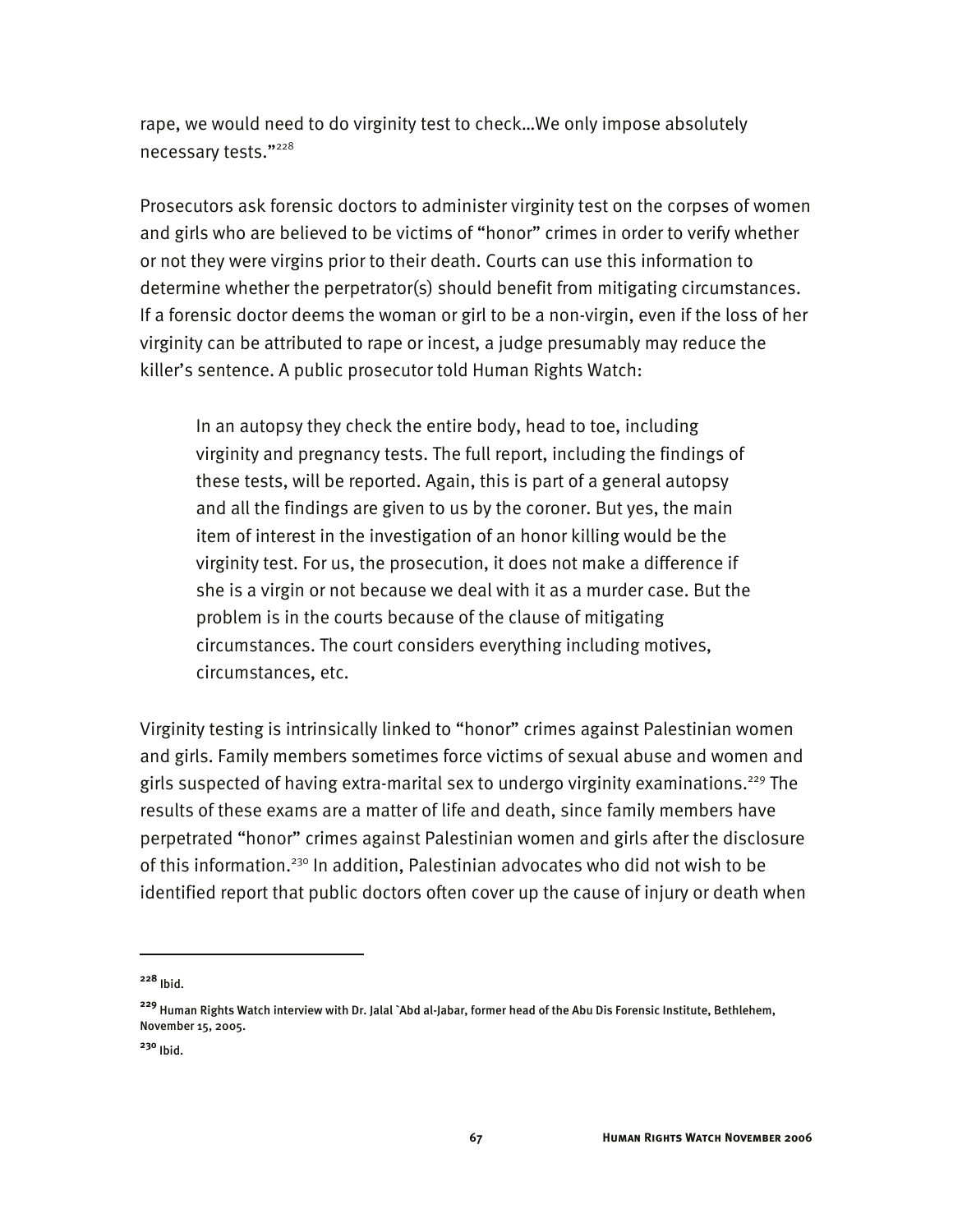confronted with cases of family violence and record erroneous causes on death certificates in cases of "honor" killings.

Families also pressure doctors to record a woman as a non-virgin to help support a murder defense based on "honor" killing. The former head of the Abu Dis Forensic Institute, Dr. Jalal `Abd al-Jabar, told Human Rights Watch that he regularly conducted virginity exams on victims of alleged "honor" crimes or victims of sexual abuse.<sup>231</sup> He also administered these exams on the bodies of women and girls who were murdered by their families. In cases where the tests suggested that a woman or girl was a virgin, undermining a family's allegations of sexual promiscuity, he told Human Rights Watch that family members had often intimidated him to change the results and report that she was not a virgin, so that the perpetrators of the murder might receive a reduced sentence:

When we examine a woman that died of an honor killing and it turns out that she's a virgin, people intimidate us and push us to say that she was not a virgin. They know they will get 17 years if she's a virgin instead of a reduced sentence due to mitigating circumstances.<sup>232</sup>

According to Dr. `Abd al-Jabar, public prosecutors send only a minority of cases to the Institute since family members will sometimes secretly bury women and girls whom they murdered.<sup>233</sup> He also told Human Rights Watch that when he was at the Institute, they administered all virginity tests with the consent of the woman and always conducted them in the presence of either the Institute's secretary or a nurse (both female):

I'm always on the side of the woman. I would like to help the community. If she's not a virgin, it doesn't mean that she's a bad woman. She could be born without a hymen…. You can never know

**<sup>231</sup>** Human Rights Watch interview with Dr. Jalal `Abd al-Jabar, former head of the Abu Dis Forensic Institute, Bethlehem, November 15, 2005.

**<sup>232</sup>** Ibid.

**<sup>233</sup>** Ibid.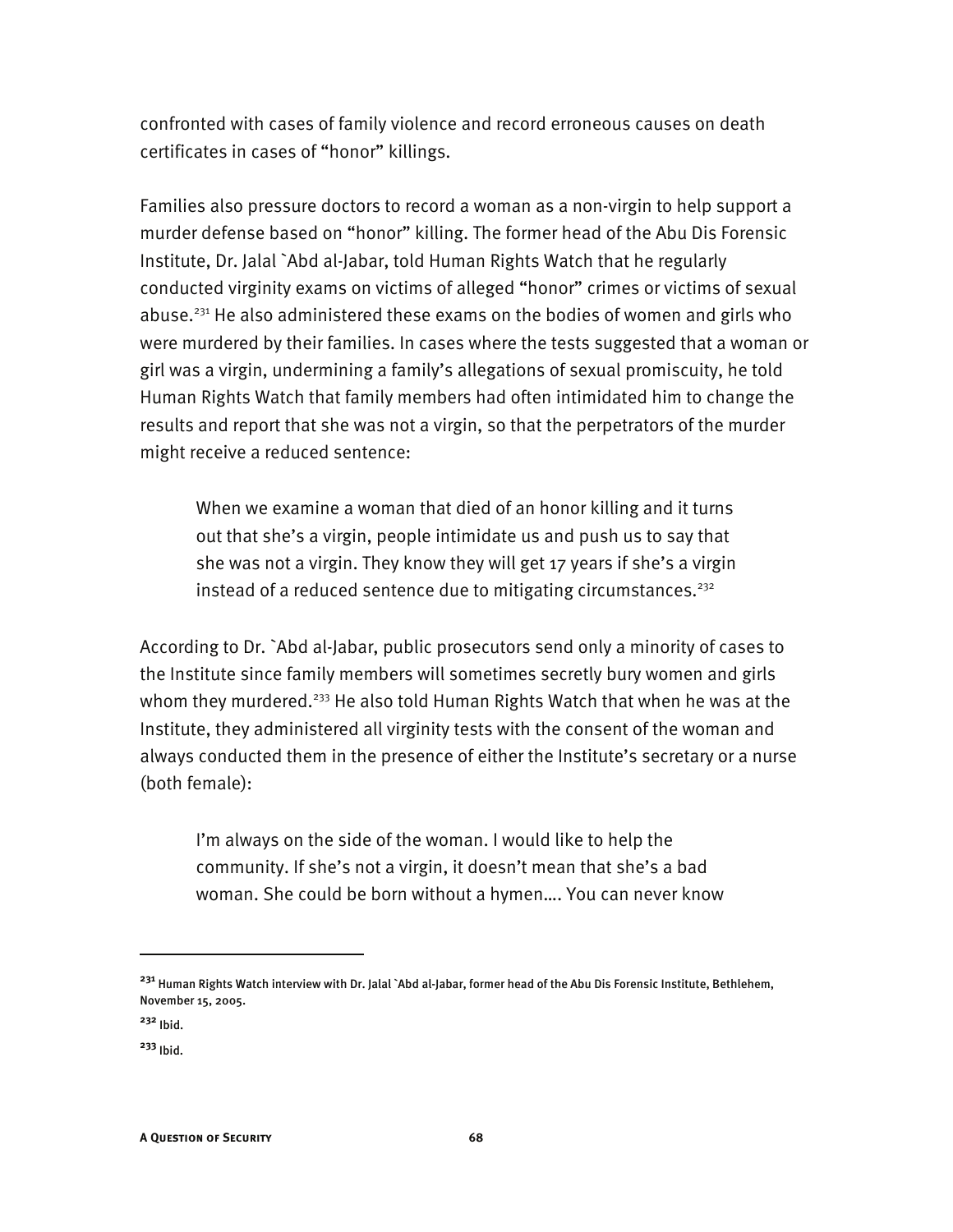with complete certainty whether the hymen was broken from intercourse. I'm not here to give permission for murder.<sup>234</sup>

For some victims of violence, having to undergo a painful, humiliating, and invasive virginity test was as abusive as the violence itself. Some women and girls are traumatized by this experience. The police forced Reem Hamad (pseudonym) to undergo a virginity test when she reported her father's attempted rapes to the police.

That's when I knew that the police are not in the service of the people. They're all dirty. They examined me and didn't find anything, that's why they said that I lied. It was the first time that someone took a look inside me. I was humiliated. Having someone examine me was the biggest crime my father committed.<sup>235</sup>

Human Rights Watch maintains that such examinations are unjustified, that the emphasis on female virginity is itself inherently discriminatory, and that, in any case, virginity is irrelevant as evidence of sexual assault. A voluntary gynecological examination might be legitimate, for example, in order to collect evidence relating to a rape charge. However, there is no legitimate rationale for virginity examinations. Instead, such exams reflect a misplaced preoccupation with the victim's ostensible virginity and popular misconceptions about the medical verifiability of virginity. Experts have confirmed that the state of a woman's hymen is not a reliable indicator of recent sexual intercourse or the nature, consensual or otherwise, of any such intercourse.<sup>236</sup> The degree of elasticity, resilience, and thickness of the hymen, its location in the vaginal canal, and consequently its susceptibility to tearing and bruising, vary from person to person.<sup>237</sup>

**<sup>234</sup>** Ibid.

**<sup>235</sup>** Human Rights Watch interview with Reem Hamad (pseudonym), Nablus, November 23, 2005.

**<sup>236</sup>** Dr. Greg Larkin, Professor of Emergency Medicine at the University of Texas Southwestern Medical Center and an expert in the field of forensic documentation of intimate partner abuse, states that there is no reliable test for virginity. Hymens can be torn by a range of common activities, and the presence of an intact hymen does not signify abstention from sexual intercourse. E-mail message from Dr. Greg Larkin to Human Rights Watch, February 14, 2006.

**<sup>237</sup>** Ibid.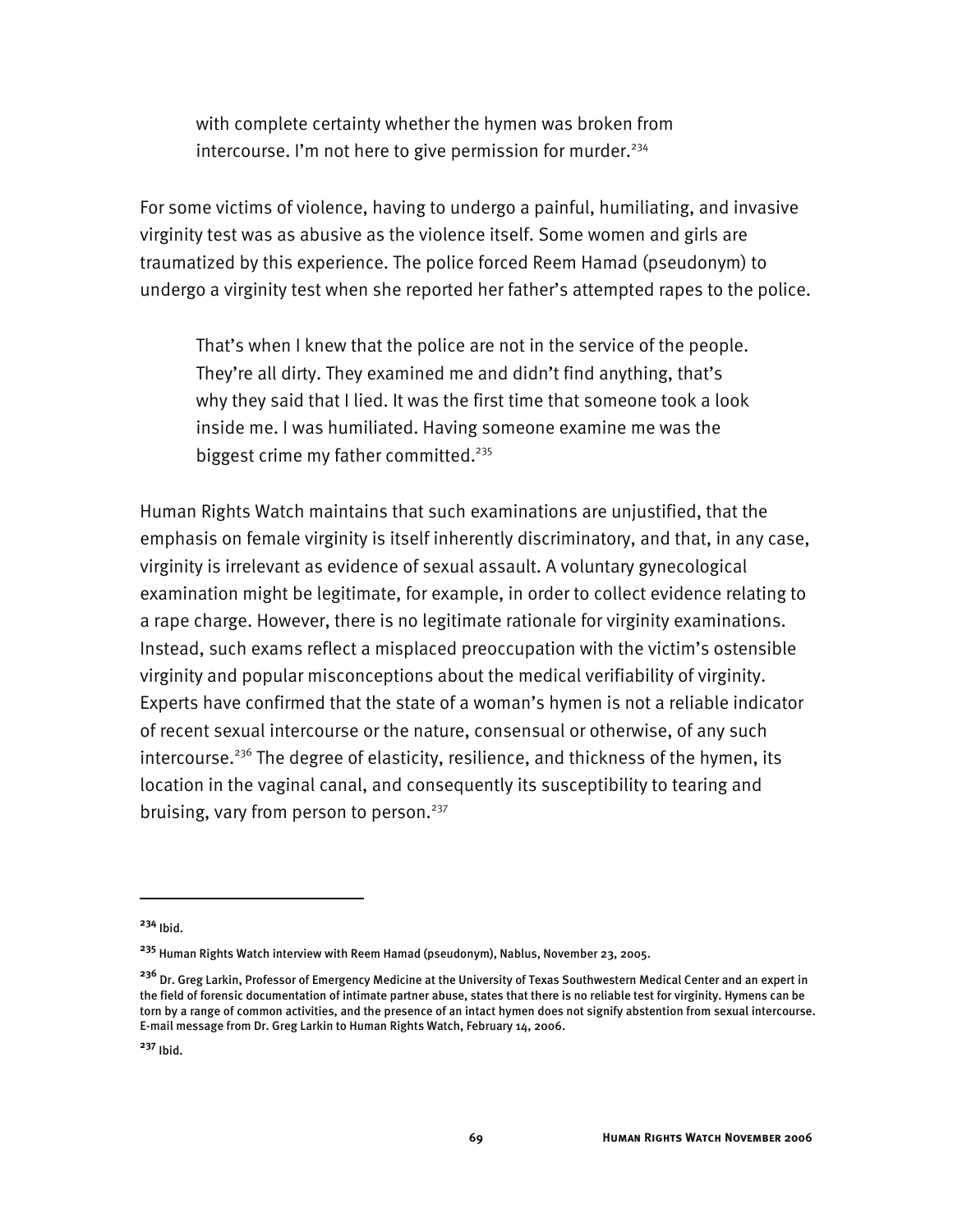#### The Informal Justice System

As Palestinians have lost faith in reform of the judicial system, they have turned increasingly to "traditional" means of settling disputes through the informal justice system.<sup>238</sup> The informal justice system runs parallel to the formal system and seeks reconciliation between parties rather than a judicial or penal remedy. The system is run by "informal judges" who usually inherit their positions from fathers or grandfathers and who must be well-respected, powerful members of the community. The informal judges call a series of public hearings to address a variety of disputes (such as cases of assault or financial or land disputes) between members of the community with the goal of formulating a reconciliation agreement or contract that must be signed by the involved parties. If either of the parties violates the terms of the contract, they are punished, usually through a monetary fine payable to the other party.

Du`a Mansur, the research coordinator of a forthcoming Birzeit University study on the informal justice system, told Human Rights Watch that:

[I]nformal judges do not work according to any body of law, set of procedures or precedents from similar cases. Thus the format of the public hearings and the formula applied in each case depend very much on the views and experience of the informal judge involved. There are no typical solutions to any type of case.<sup>239</sup>

Another study on informal justice describes a type of unwritten tribal (customary) law which is used as a frame of reference in the informal justice system.<sup>240</sup> Decisions of the informal justice system are not legally binding, they are "enforced" through

**<sup>238</sup>** Information in this section is based on the findings of a study carried out by Birzeit University Institute of Law in the West Bank in 2005, unless otherwise noted. The forthcoming publication is entitled: "Informal Justice: the Rule of Law and Dispute Settlement in Palestine" and will be available from Birzeit University Institute of Law. The findings were related to Human Rights Watch during an interview with the research coordinator, Du`a Mansur, Ramallah, December 7, 2005.

**<sup>239</sup>** Human Rights Watch interview with Du`a Mansur, Law and Society Unit, Birzeit University, Ramallah, December 7, 2005.

**<sup>240</sup>** The sources of tribal law according to several tribal notables include ancient (pre-Islamic) customs, Islamic law (shari`a), and civil law. See Nadera Shalhoub-Kevorkian, *Mapping and Analyzing the Landscape of Femicide in Palestinian Society* (Jerusalem: Women's Center for Legal Aid and Counseling, 2004), p. 49.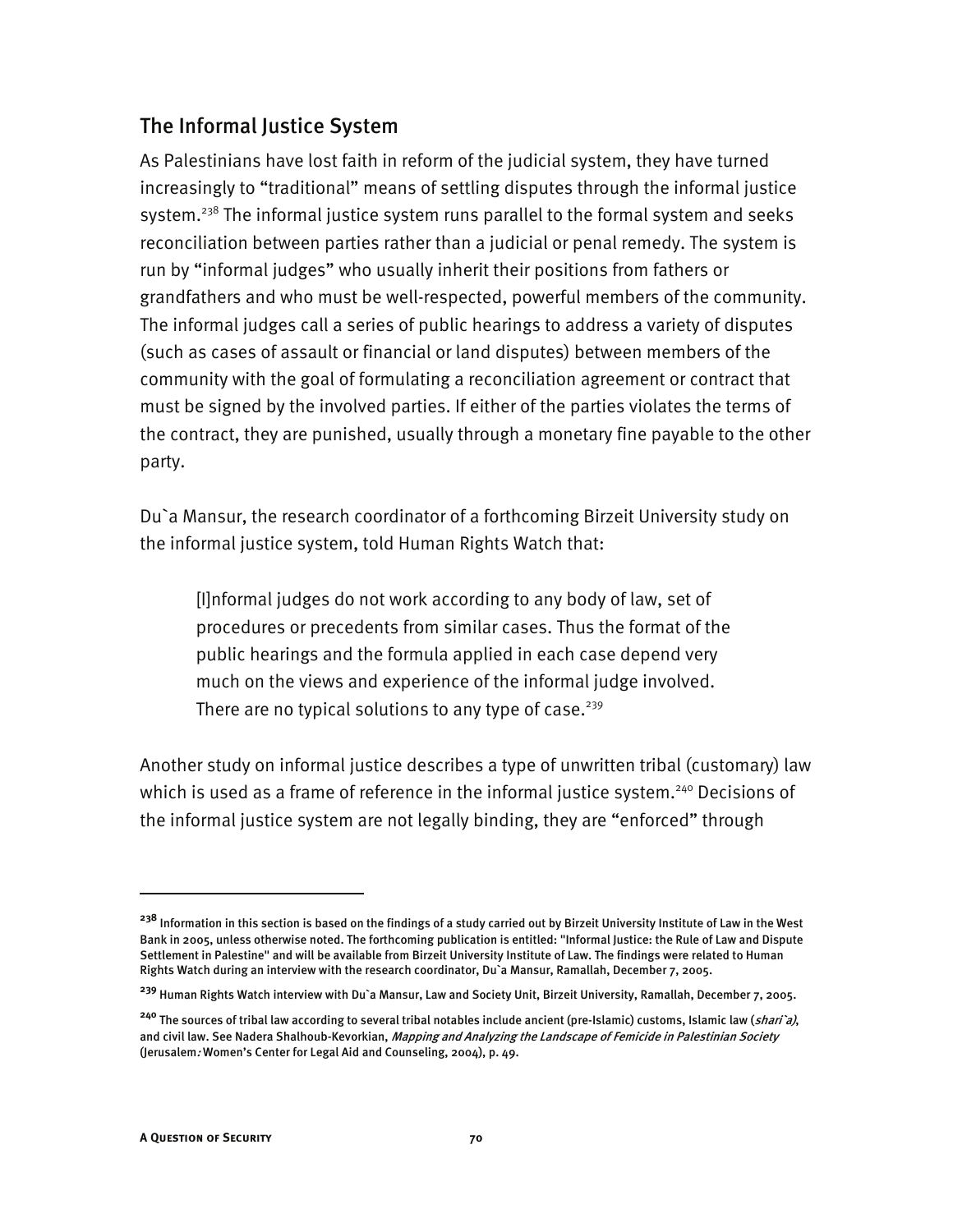community pressure and respect of the parties for the stature and decisions of the community's informal judges.

The informal justice system is not part of the official, law-based justice system in the OPT. However, sometimes elected and appointed officials and members of the regular criminal justice system are  $also$  the informal judges in their home districts.<sup>241</sup> The Birzeit study asserts that Palestinians turn to the informal justice system more than to the regular justice system, and that Yasser Arafat supported the informal justice system by sending high ranking officials to adjudicate in particularly difficult cases and by contributing financially to the monetary fine to be paid in some  $cases.$ <sup>242</sup>

Since informal judges rarely intervene in domestic conflicts, the system often does not address cases of violence against women inside the family. In cases of potential "honor" crimes where the woman's life is at stake, however, there is frequent recourse to informal justice mechanisms. According to one observer, "the most respected, powerful, and renowned tribal heads are entrusted to deal with the most difficult of social problems (e.g. femicides and killings)."<sup>243</sup> Tribal notables often view social disputes involving alleged violations of the "sexual purity of females (ard)" as the most serious offenses.<sup>244</sup> Informal justices may attempt to broker a deal in which the family promises not to harm the girl or woman or to search for a member of the clan or extended family who can shelter the girl or woman in their home. However, a study carried out by the Women's Center for Legal Aid and Counseling noted that informal judges, who are always male, often sympathize with the male offenders, even in cases of honor killings. One judge interviewed for the study said:

Whenever a woman is suspected of anything, it is a sign that she has done something grievous. I question the woman to determine the validity of what she says to me. I have the ability to determine if a woman is lying or telling the truth. My experience has shown me that I

**<sup>241</sup>** Human Rights Watch interview with Du`a Mansur, Law and Society Unit, Birzeit University, Ramallah, December 7, 2005. **<sup>242</sup>** Ibid.

**<sup>243</sup>** Ibid, p. 48, n. 241.

**<sup>244</sup>** Ibid.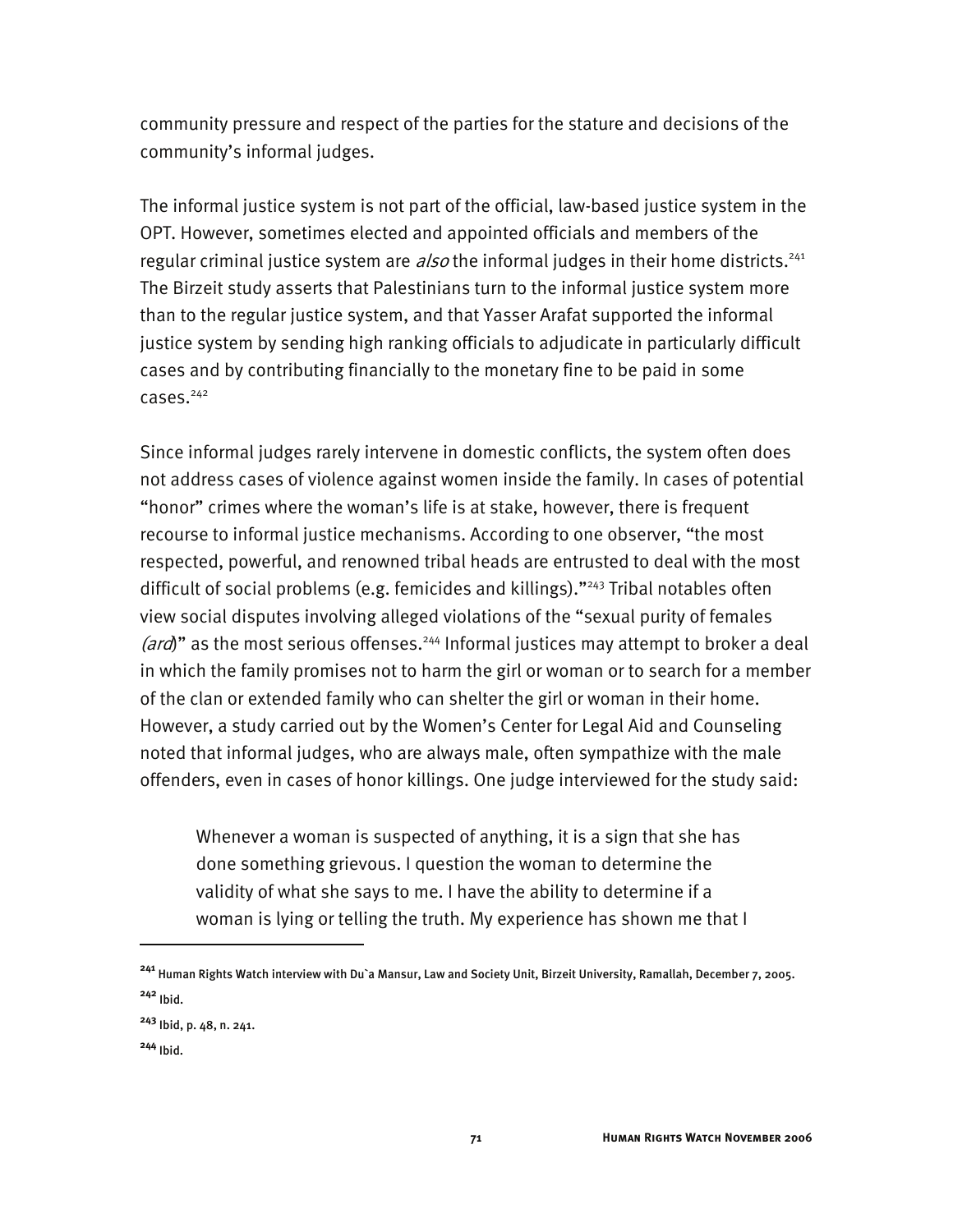can tell the truth by looking in her eye. In the absolute majority of cases involving women, the woman's deviant behavior is the reason for her death. A man does not punish or kill a woman without a reason.<sup>245</sup>

Police officers told Human Rights Watch that they regularly coordinate with the tribal and clan leaders in a town or village in which an incident took place.<sup>246</sup> A Palestinian women's rights activist also noted that police officers have told several of her clients to refer their cases to their clan leaders for mediation.<sup>247</sup> As this system is nonjudicial and non-regulated, there is no way to ensure that a woman's legal rights will be upheld.

A social worker told Human Rights Watch that in her experience, clan leaders often approach the police when cases involving a member of their clan reach the police station: "If they don't get the answer they want, they contact the higher ups in the police. There is a lot of power and space opened to them, much more than even the Palestinian Authority…The [Palestinian] Authority allowed these influential clans to become more powerful than they are…And no efforts have been made to restrict their role."248

#### *The Role of Governors in the Informal Justice System*

I'm against this system; all cases should go to the courts. But this is the result of the difficult judicial situation. People want quick solutions, so they go to governors. This is the result of the failure of the criminal court system. If you have a case, even a minor one, that takes five years, what do you do?

− Suha Allaya, legal affairs assistant, Ministry of Justice, Ramallah, November 26, 2005

**<sup>245</sup>** Ibid., p. 53.

**<sup>246</sup>** Human Rights Watch interview with Taysir Mansur (Abu al-`Aiz), head of Ramallah police, Ramallah, November 25, 2005.

**<sup>247</sup>** Human Rights Watch phone interview with Manal Awwad, director of the Women's Empowerment Project of the Gaza Community Mental Health Program, October 12, 2005.

**<sup>248</sup>** Human Rights Watch interview with a social worker [name withheld], Ramallah, November 7, 2005.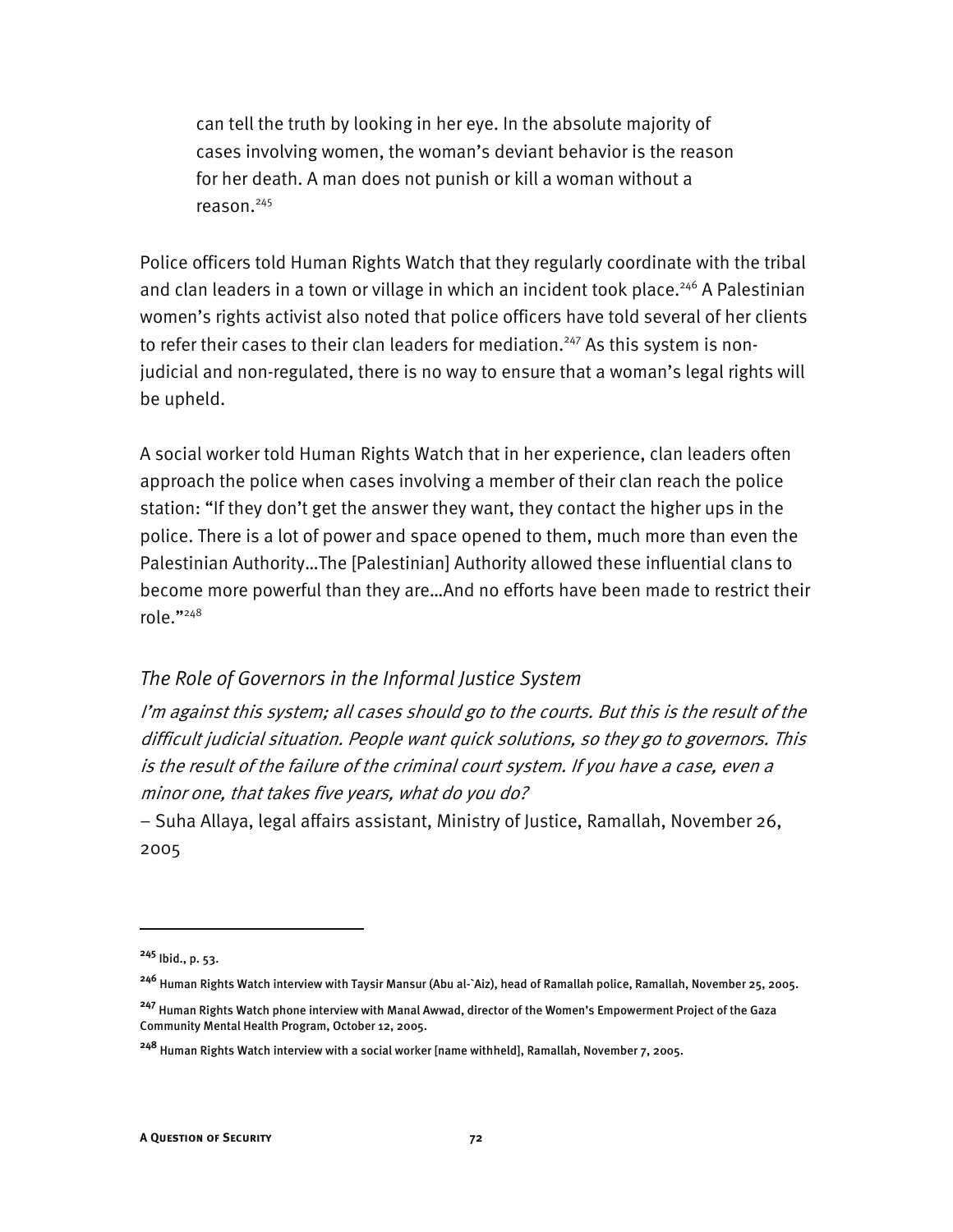Governors of OPT governorates, who are appointed by the executive branch and serve as the representative of the president for indefinite terms, also play a role in the informal justice system. Their status, and thus ability to intervene in disputes, varies according to their closeness to the president.<sup>249</sup> During the intifada, when the regular courts were functioning poorly, Palestinians often turned to the governor's office for a quick resolution to disputes. Researchers at the Institute of Law at Birzeit University confirmed to Human Rights Watch that governors do not have formal judicial powers enshrined in law bur rather are actors in the informal justice system.<sup>250</sup> Another observer of the role of governors in resolving disputes claims that governors have tried to justify their interference in the judicial system based on provisions in various outdated laws and regulations.<sup>251</sup> These laws include Jordanian legislation such as the Administrative Divisions Regulation No. l of 1966 and the 1954 Law to Prohibit Crimes that gives local Governors some emergency power to prevent crimes.<sup>252</sup>

Governors have been involved in "resolving" cases of violence against women and girls. Victims of violence sometimes report to the governor's office in their town in order to avoid the stigma of going to the police station.<sup>253</sup> Rape and incest victims, unmarried pregnant women and others threatened by their families will come to the governor's office seeking protection.<sup>254</sup> Governors have on occasion provided shelter for these women.<sup>255</sup>

According to Lina `Abd al-Hadi, the legal advisor to the governor of Nablus, the governorate has received hundreds of reports of incest. She told Human Rights Watch:

**<sup>249</sup>** Human Rights Watch interview with Ghassan Faramond and Asem Khalil, Institute of Law, Birzeit University, Ramallah, July 28, 2006.

**<sup>250</sup>** Human Rights Watch interview with Ghassan Faramond and Asem Khalil, Institute of Law, Birzeit University, Ramallah, July 28, 2006.

**<sup>251</sup>** See Tobias Kelly, "Working Paper No. 41 Access to Justice: The Palestinian Legal System and the Fragmentation of Coercive Power," Development Research Centre, London School of Economics, March 2004.

**<sup>252</sup>** Ibid. Original Arabic laws on file with Human Rights Watch.

**<sup>253</sup>** Human Rights Watch interview with Lina `Abd al-Hadi, legal advisor to the governor of Nablus, Nablus, November 27, 2005. **<sup>254</sup>** Ibid.

**<sup>255</sup>** Human Rights Watch interview with Attadal Al-Jariri, head of social work, Palestinian Working Women's Society for Development (PWWSD), Ramallah, November 7, 2005.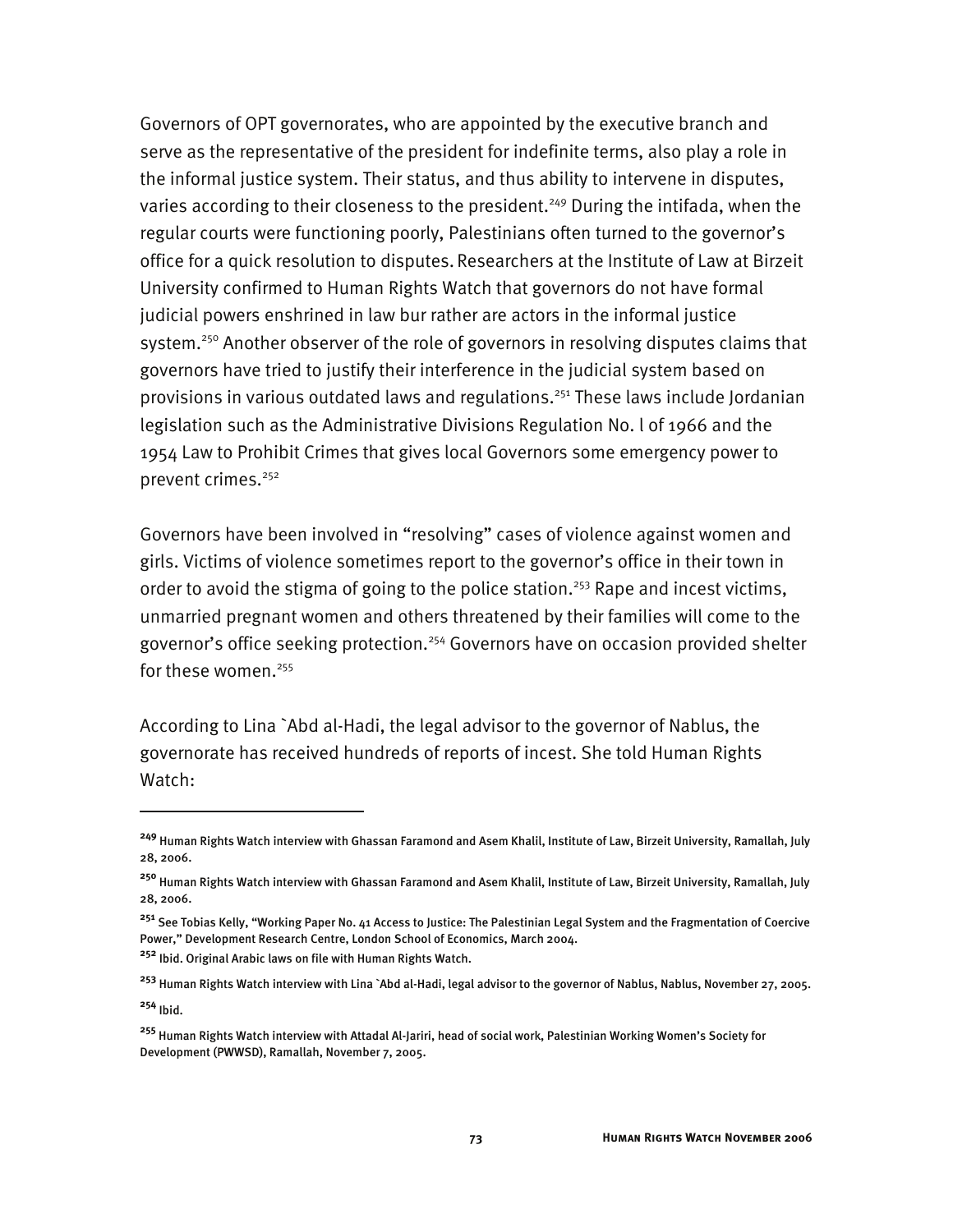In the past two years, there's been an increase in incest cases because of shared living quarters and the inability of men to marry… We get six to seven rape cases a year and lots of incest cases…When I bring the fathers in, they don't deny it. They say 'I have a right to her body over others' or 'I want her to go to her husband experienced.'256

While Lina `Abd al-Hadi claims that their office has the authority to detain perpetrators for up to one year, Human Rights Watch could not find any reference in legislation to confirm this assertion. She said "we use the provision that allows us to imprison people for one year especially in moral cases. In the [regular] courts, it could take years…I would prefer that these cases go to court since it's a longer sentence."257

While some governors are helpful to women who report abuse to them, others have shown bias against women in their handling of cases of violence against women. Manal Awad, the head of the women's empowerment program at the Gaza Community Mental Heath Program, spoke to Human Rights Watch about her experiences interacting with governors. "The police just call the *mukhtar* [governor], and he solves the problem. They blame her for the problem. We have some problems talking to them. Some of them think that women are always wrong." $258$  As another analyst of the governor's system noted, "The Governor's office often interpreted the law with what might be called a nationalist' attitude.…The emphasis on 'unity' often favored the stronger party in the dispute."<sup>259</sup>

In some cases of threatened honor crimes, governors broker deals with family members who promise not to harm the women and girls if they return home. These deals have resulted in the deaths of several women and girls. While governor's offices and district courts penalized some family members who committed these

j

**<sup>256</sup>** Human Rights Watch interview with Lina `Abd al-Hadi, legal advisor to the governor of Nablus, Nablus, November 27, 2005. **<sup>257</sup>** Ibid.

**<sup>258</sup>** Human Rights Watch interview with Manal Awad, Women's Empowerment Program, Gaza Community Mental Health Program, Gaza, November 28, 2005.

**<sup>259</sup>** Ibid. n. 253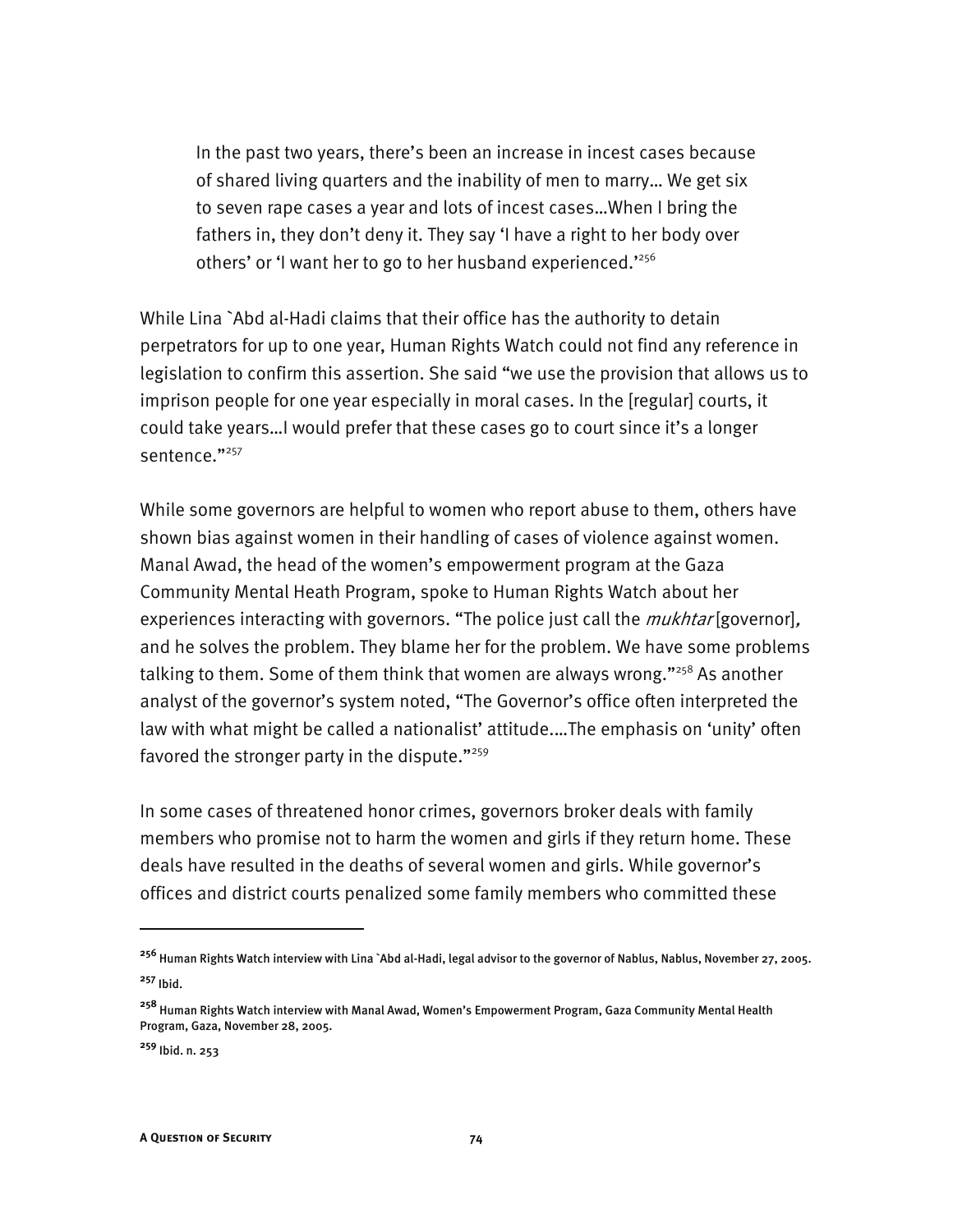murders (although most received reduced sentences), the police and attorney general's office have never investigated governors and others who may hold some responsibility for these deaths. In fact, there are no mechanisms to monitor the conduct of these informal government officials or to hold them accountable for their actions.

The Ministry of Justice and members of the judiciary were critical of the use of mechanisms other than the regular courts to resolve legal disputes. Then-minister of justice Farid al-Jalad told Human Rights Watch in November 2005: "I don't think this is the right way to solve problems. There has to be respect for the judiciary. The police should transfer every case except simple ones based on minor personal claims to the courts."260 According to one judge who wished to remain anonymous, "before [the *intifada*], all cases were going to the courts. But now they're solved by 'mediation' at the police station. Lots of cases don't reach the courts. The governor also 'solves' a lot of these cases. There's a police force, there are courts, they [the governors] shouldn't be doing this." Despite these views, the minister of justice told Human Rights Watch that no action has been taken to curb the quasi-judicial activities of governors. $261$ 

#### Inaccessible Shelters for Victims of Violence

I

Why does murder happen? Because there's no place to protect women. − Court of Appeals judge Hani al-Natur, Ramallah, December 1, 2005

The PA has failed to establish sufficient protective mechanisms to shelter victims of violence. Despite the systemic nature of violence against women in the OPT, there was only one shelter solely devoted to women victims of violence operating in the West Bank during the period of research for this report in November and December 2005.<sup>262</sup> It is located in the West Bank town of Nablus and can house only 25 women for periods of six months. It cannot accommodate their children. A home for girls in Bethlehem (*Bayt al-Fatayat)* shelters some victims of physical and sexual violence,

**<sup>260</sup>** Human Rights Watch interview with Farid al-Jalad, former minister of justice, Ramallah, November 26, 2005. **<sup>261</sup>** Ibid.

**<sup>262</sup>** Since that time WCLAC reported to Human Rights Watch that a second shelter has opened and is running successfully in 2006.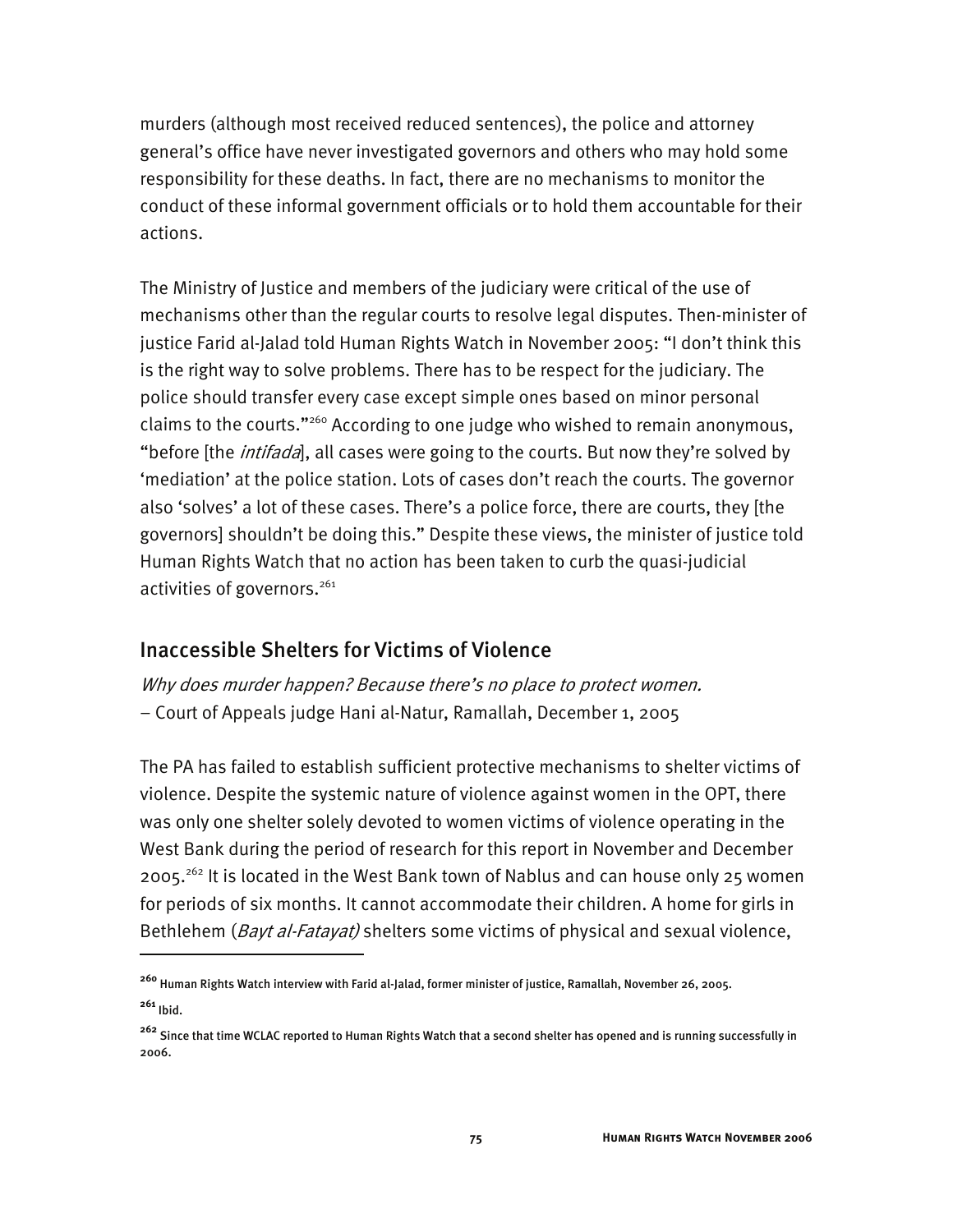although its mandate is much broader and includes housing girls whose parents can no longer care for them physically or financially. The lack of shelters has forced women's organizations and the police to come up with creative but often dangerous solutions for victims of violence, including sheltering them in police stations, governors' offices, private homes, and institutions such as schools for the blind and orphanages.

The police have held some women and girls they deem to be at risk of violence, particularly prior to the second *intifada*, in "protective" custody in women's sections of Palestinian prisons. They largely phased this practice out due to Israeli military attacks on jails during the *intifada* and new insistence on the part of the Ministry of Interior that the police hold all detainees only under court order. However, when Human Rights Watch visited the Nablus prison in November 2005, two of the 14 women incarcerated appeared to be there primarily to protect them against family violence. According to the head of the women's section of the prison, the police suspected one of these prisoners of having an extra-marital affair and harming her husband. While she wishes to leave and claims that her family would never harm her, the head of the prison services, the chief of police, and the judge who heard her case all believe that she must remain behind bars until they are assured her family will not try to kill her. The state decided to move her, and the man with whom she is accused of having the extra-marital affair, who is also incarcerated, from the West Bank to Gaza after her family allegedly opened fire on the Ramallah governor's office where they were being held. Another young woman in the Nablus jail is purportedly there because she left home without her family's permission and is at risk of being harmed by the family. $263$ 

Movement restrictions within and between the West Bank and Gaza make it virtually impossible for some victims of violence to reach the shelters in Nablus or Bethlehem, leaving them without a refuge from violence.<sup>264</sup> In emergency situations, NGOs and the police have illegally sent women and girls at risk of violence to Israel or Jordan

**<sup>263</sup>** All the facts in this paragraph are based on information provided by Tawfiq Mansur, head of the women's section of the Nablus prison, Nablus, November 27, 2005.

**<sup>264</sup>** Human Rights Watch interview with Manal Awad, head of the women's empowerment program, Gaza Community Mental Heath Program (GCMHP), Gaza, November 28, 2005.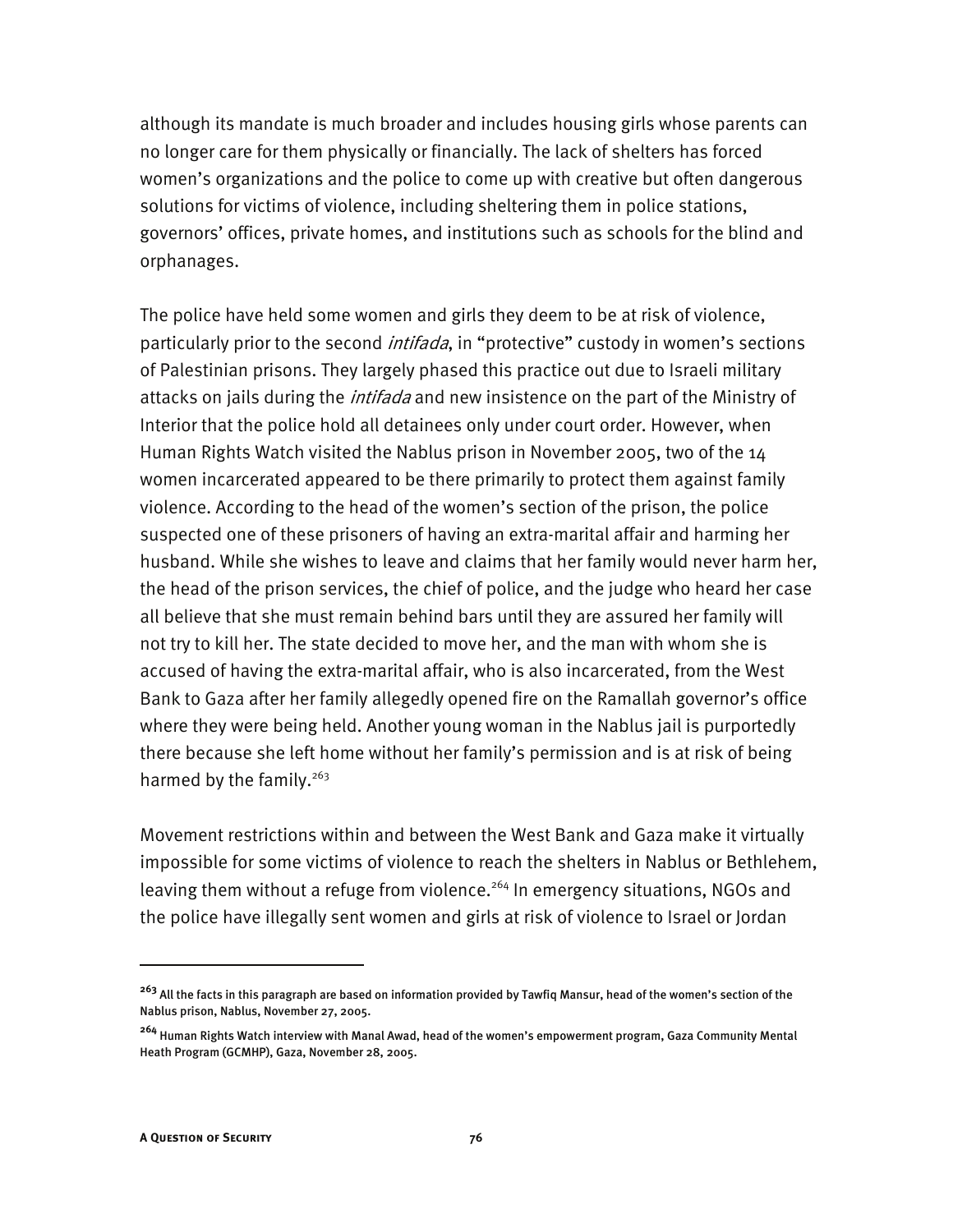for safety, although increased security at the borders and the separation wall has made this option increasingly difficult. Ghadir al-Shaikh, an attorney in the West Bank town of Tulkaram told Human Rights Watch, "There is no shelter to protect women in Tulkaram, so even if you empower her, there's nowhere to protect her. And she sees that all the other cases like hers end up dead."<sup>265</sup>

Israeli military incursions and movement restrictions have also isolated some Palestinian women in ever-more localized spaces, especially in rural areas where women have tremendous difficulty accessing extended family networks or social and protective services. This trend is reflected in the small number of girls housed in Bethlehem's Home for Girls (*Bayt al-Fatayat*) and the women's shelter in Nablus. The director of the Bethlehem home told Human Rights Watch that in 1999 they housed 49 girls at one time, but that, at least in part due to girls' difficulties in accessing the facility, there were only 12 cases when Human Rights Watch visited in November 2005.<sup>266</sup>

Victims of family violence in Gaza are in a particularly bad position since it is virtually impossible for residents of Gaza to reach the West Bank, and no shelters exist in Gaza. The absence of a refuge for victims of violence in Gaza forces women's organizations to resort to solutions to which they are ideologically opposed. Manal Awad, head of the nongovernmental Women's Empowerment Program, told Human Rights Watch, "Sometimes the police call to say that a woman has been raped and there's no place to protect her. We have to look for a governor to help, even though we're against this system which is generally against women. They will usually ask her to marry him [the rapist] if they know who he is. $"267$ 

With respect to the two shelters that exist in the West Bank, women's rights organizations have voiced concerns that the lengthy entry procedures set by the Ministry of Social Affairs prevent victims from receiving urgent assistance. Some social workers and lawyers have also complained that once they refer a client to the

**<sup>265</sup>** Human Rights Watch interview with Ghadir al-Shaikh, attorney, PWWSD, Tulkaram, November 16, 2005.

**<sup>266</sup>** Human Rights Watch interview with Jihad Abu al-`Ain, director of the Bethlehem Home for Girls, Bethlehem, November 29, 2005.

**<sup>267</sup>** Human Rights Watch interview with Manal Awad, head of the women's empowerment program, Gaza Community Mental Heath Program, Gaza, November 28, 2005.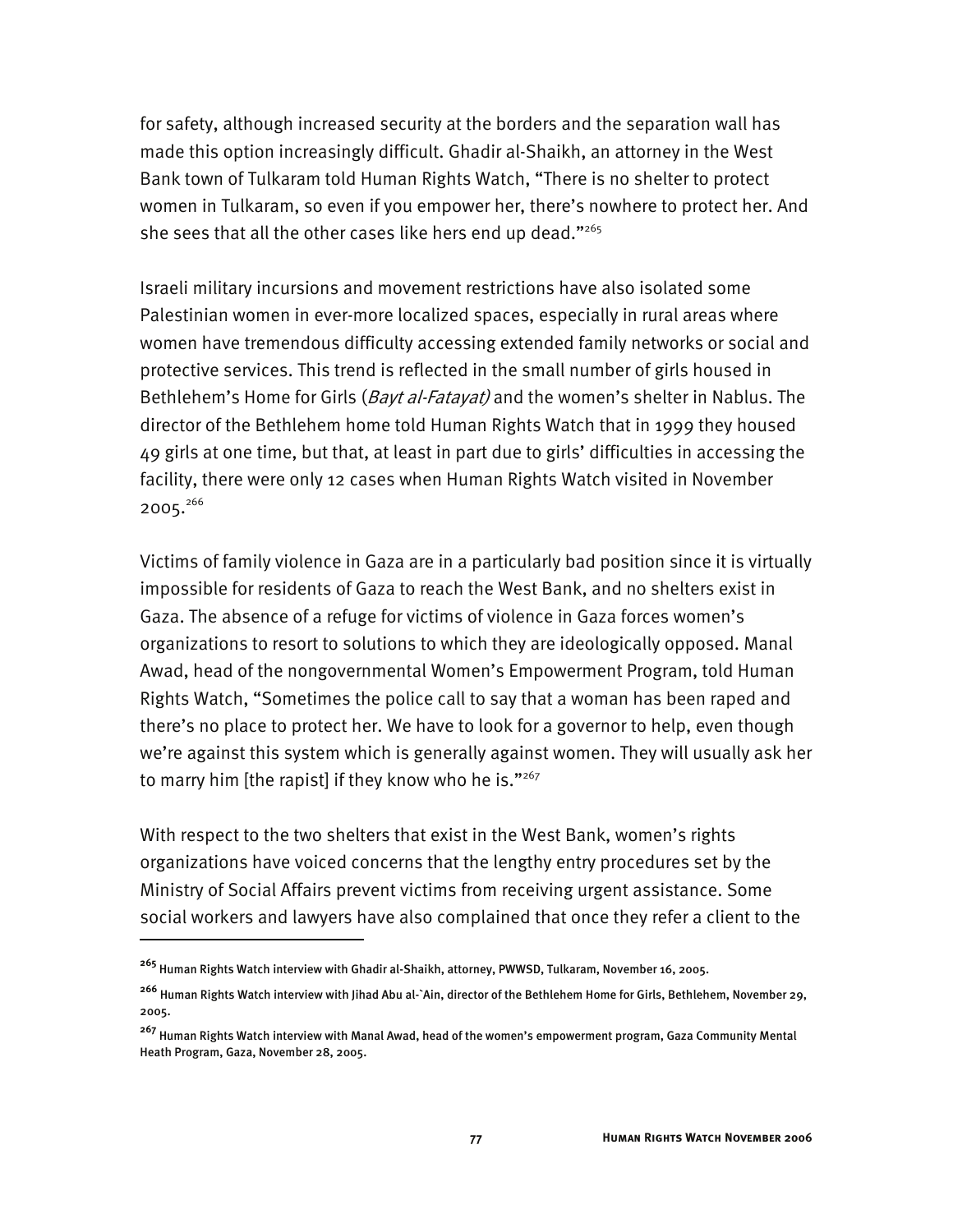Ministry of Social Affairs, the ministry does not allow them to follow-up on the case or meet their client again because the cases would now come under the ministry's jurisdiction.

Representatives of the MOSA admitted that there are weaknesses in its responses to violence against women. One senior ministry employee told Human Rights Watch, "We deal with these cases and protect many women from being killed, but we don't deal with theses cases in a professional way since there are no specialist social workers and there's no time to deal with these cases."<sup>268</sup>

A combination of financial and bureaucratic obstacles has stalled efforts to establish new shelters in the West Bank and Gaza in coordination with the Ministry of Social Affairs. WCLAC has secured funding and built a shelter for women and their children in Bethlehem, which is not yet operating. In early 2006, after the field research for this report had been completed, WCLAC also signed a Memorandum of Understanding (MOU) with MOSA and started operating an emergency shelter in a West Bank city, the identity of which was not revealed so as to provide added protection for women or girls who seek to use it. This emergency shelter is a place where women seeking refuge from violence can go quickly without onerous bureaucratic procedures. After two years of difficult negotiations with MOSA on the terms of admittance and the regulations for running the shelter, WCLAC reported to Human Rights Watch in June 2006 that the MOU they negotiated ultimately contained all the provisions they had fought for and that they were very satisfied with the relationship between the shelter, the local police and the local MOSA.<sup>269</sup> The Ministry has also built and equipped a shelter for girls under the age of 18 in Jenin and has been planning to open it for the past three years.<sup>270</sup> Ministry officials could not give Human Rights Watch a clear reason why the shelter is not operating yet but WCLAC said that it was due to financial and political constraints. $271$ 

j

**<sup>268</sup>** Human Rights Watch interview with Diane Mbarak, Ministry of Social Affairs, Azaria, November 25, 2005.

**<sup>269</sup>** Human Rights Watch interview with Maha Abu-Dayyeh Shamas, Women's Center for Legal Aid and Counseling, East Jerusalem, June 14, 2006.

**<sup>270</sup>** Human Rights Watch interview with Diane Mbarak, Ministry of Social Affairs, Azaria, November 25, 2005.

**<sup>271</sup>** Human Rights Watch interview with Su`ad Abu Dayya, Head of Social Work Unit, Women's Center for Legal Aid and Counseling (WCLAC), East Jerusalem, November 9, 2005.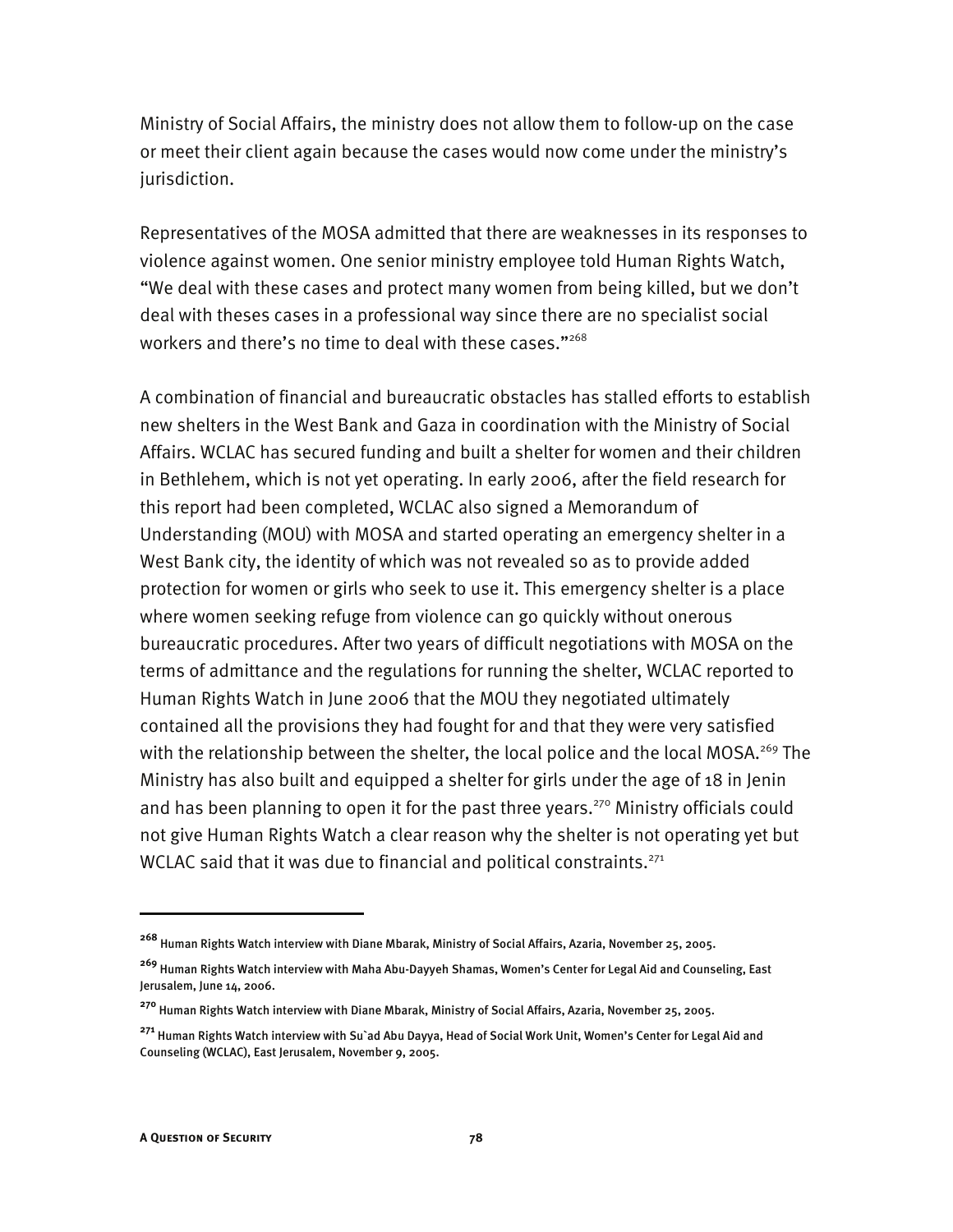#### *The Nablus Shelter*

-

The shelter in Nablus works in a secret way. We don't want to deal with it in a secret way. The individual cases should be secret, yes, but not the issue. The issue of violence - we have to raise it. Some people in the ministry [of social affairs] are against us since they want it [violence against women] to be kept underground. − Diane Mbarak, Ministry of Social Affairs, Azaria, November 25, 2005

The Family Defense Society (FDS), an NGO that receives limited financial support from MOSA, runs the shelter for victims of violence in Nablus. At the time of Human Rights Watch's visit in November 2005, four women lived in the shelter, which has a capacity of 25. Residents can stay for up to six months, although a committee made up of the FDS and the MOSA has the discretion to renew this term.<sup>272</sup> MOSA approves each applicant and transfers cases to the facility; it is also responsible for the basic regulations of the shelter.<sup>273</sup> Before the establishment of the Nablus shelter, victims of violence and women threatened with "honor" crimes would regularly sleep at the police station or within Ministries or be detained in "protective" custody in prisons.274

In order to be eligible to stay in a shelter, a woman must meet a set of strict criteria established by the MOSA. The shelter does not accept women suspected of being drug addicts, mentally ill, prostitutes, and those who are deemed to be a physical danger to others.<sup>275</sup> Social workers at leading women's rights organizations told us that they often hesitate before referring victims to the Nablus shelter because of the sometimes lengthy entry procedures imposed by the Ministry. One social worker told us that she had to house a woman threatened by her family in her office for several days with serious potential risks to the woman and the NGO staff, while the Nablus shelter reviewed her file.<sup>276</sup> As a condition to entering the facility, the center tests women for HIV/AIDS and pregnancy, and administers virginity examinations to

**<sup>272</sup>** Human Rights Watch interview with Amal al-Ahmad, director of Nablus shelter, Nablus, November 13, 2005.

**<sup>273</sup>** Human Rights Watch interview with Amal al-Ahmad, director of Nablus shelter, Nablus, November 13, 2005.

**<sup>274</sup>** Human Rights Watch interview with Amal al-Ahmad, director of Nablus shelter, Nablus, November 13, 2005. **<sup>275</sup>** Ibid.

**<sup>276</sup>** Human Rights Watch interview with Attadal Al-Jariri, head of social work, Palestinian Working Women's Society for Development, Ramallah, November 7, 2005.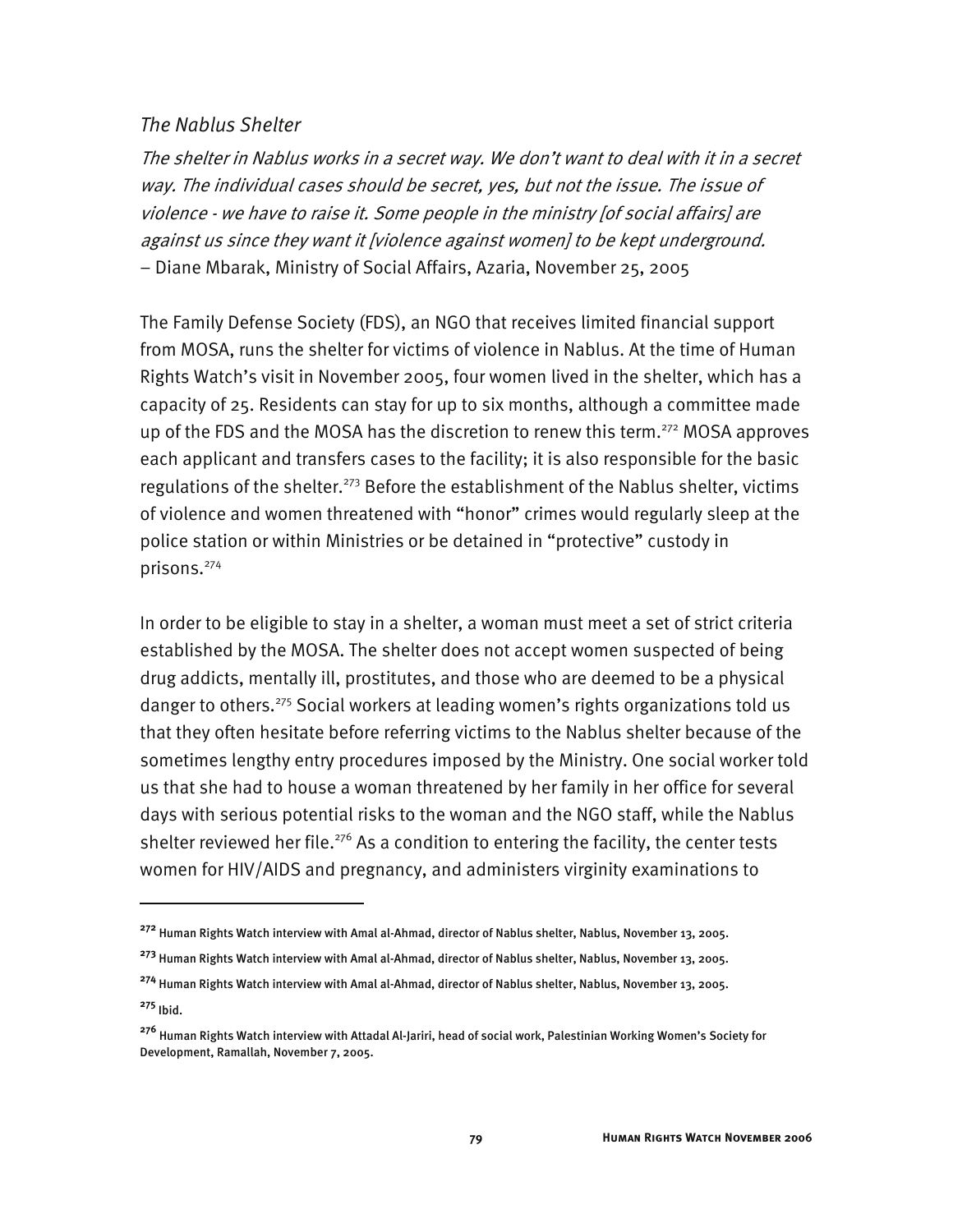determine the status of the hymen.<sup>277</sup> The shelter admits both virgins and non-virgins. The women and girls we spoke to considered this testing mandatory and thus thought there was no way to opt out. One woman told Human Rights Watch, "They have a law that any girl who comes here has to do the test." $278$  The shelter did not provide any counseling in connection with these tests.

#### *The Bethlehem Home for Girls*

MOSA established the Bethlehem Home for Girls (Bayt al-Fatayat) in 1985 in order to "protect and rehabilitate" girls between the ages of 12 and 18. The home receives victims of incest, unmarried pregnant girls threatened by their families, and girls whose parents are imprisoned or cannot afford to financially support them. MOSA coordinates the transfer of girls to the Bethlehem home. The girls go to school during the day if the staff deems it safe for them to do so; girls threatened by families who live in the Bethlehem area or nearby do not go to school but attend in-house training in sewing and hairdressing. The director of the home stated explicitly that she does not allow the girls to leave the facility even when they reach the age of majority (18) unless their families agree to take custody of them or they marry.<sup>279</sup> She said that under no circumstances would she allow adult women to live on their own.<sup>280</sup> When we verified this information with then Minister of Social Affairs Hassan Abu Libda, he appeared extremely surprised and said this was not MOSA policy.<sup>281</sup>

When the facility receives an unmarried girl who is pregnant, as a result of a rape, staff generally try to mediate between the rapist and the girl's family. The director of the facility told Human Rights Watch that marriage is the optimum solution to rape cases.<sup>282</sup> When asked what would happen if the woman or girl did not want to marry her rapist but rather wanted to press charges, she deemed this unthinkable. In cases

**<sup>277</sup>** Human Rights Watch interview with Amal al-Ahmad, director of Nablus shelter, Nablus, November 13, 2005.

**<sup>278</sup>** Human Rights Watch interview with a woman residing in the Nablus Shelter [name withheld], November 23, 2005.

**<sup>279</sup>** Human Rights Watch interview with Jihad Abu al-`Ain, director of the Bethlehem Girls Institution, Bethlehem, November 29, 2005.

**<sup>280</sup>** Ibid.

**<sup>281</sup>** Human Rights Watch interview with Hassan Abu Libda, then Minister of Social Affairs, Ramallah, December 1, 2005.

**<sup>282</sup>** Human Rights Watch interview with Jihad Abu al-`Ain, director of the Bethlehem Girls Institution, Bethlehem, November 29, 2005.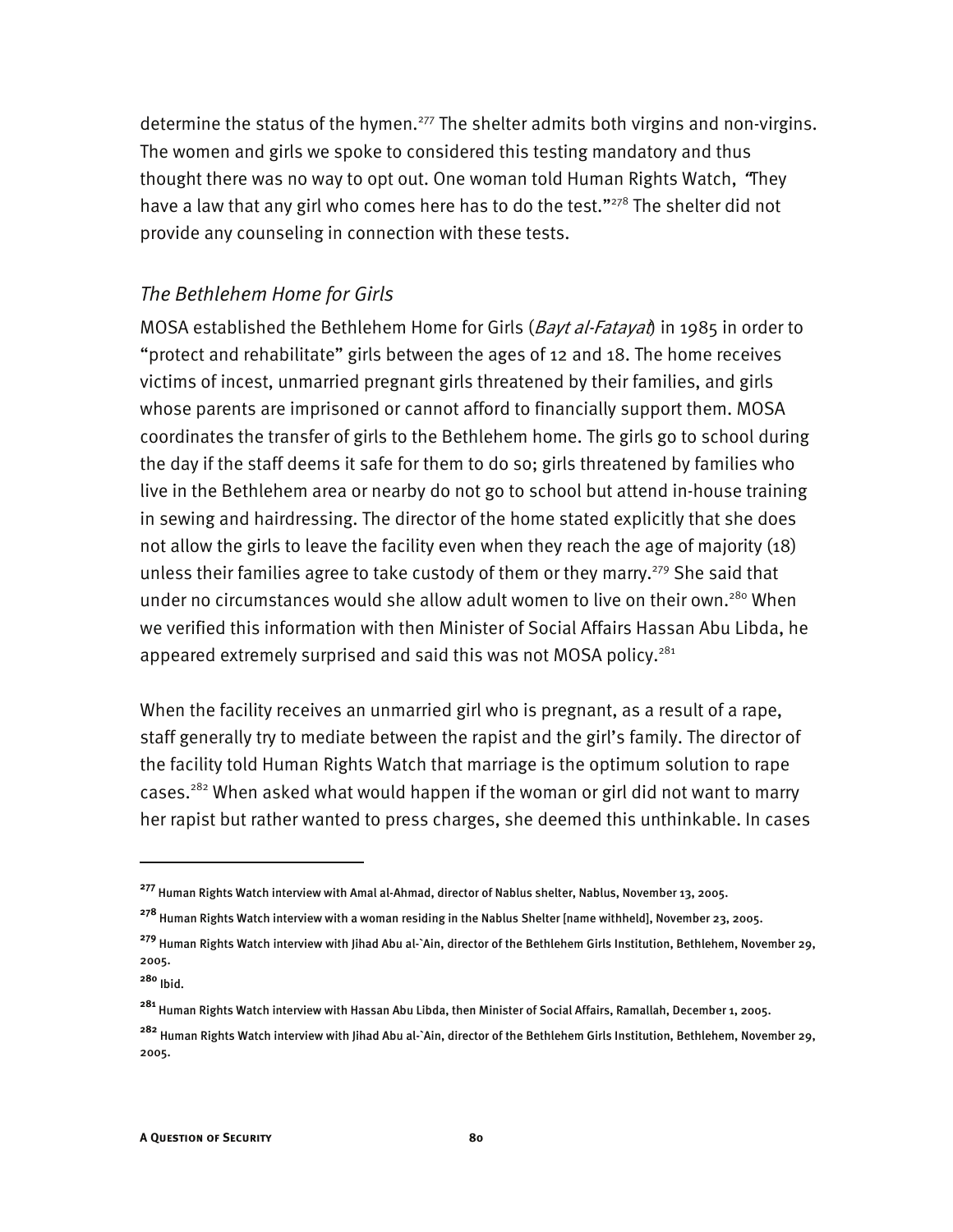where the victim becomes pregnant due to the rape, MOSA considers it imperative that she marry because otherwise the child will be an "illegal child" who does not have rights to a birth certificate, and the ministry will immediately take the baby from the mother and put him or her up for adoption.<sup>283</sup> The head of the home told Human Rights Watch that:

She says who it is. If three men raped her, we do DNA tests. We force her to marry. He's not allowed to divorce her for five years…He's imprisoned if he doesn't marry her. If the police couldn't force him to marry her, they sometimes predate the wedding certificate before the birth of the child. The majority do not want to marry him [the rapist]. But screw her [toz feeha], the baby is what's important.<sup>284</sup>

In the six years Jihad Abu al-`Ain has headed the Bethlehem home, she has pressured five girls to marry their rapists.<sup>285</sup> A social worker, who has worked there for 15 years, said she has seen countless such cases.  $286$ 

The staff of the Bethlehem home call girls they deem to be non-virgins, following a forced virginity test, "special cases." According to Jihad Abu al-`Ain:

We don't talk about them. Not all the social workers know of these cases. Special cases don't return to their family. We play the role of their family. She continues her education or we find her a marriage…We don't throw the girls on the street. We don't let her rent a house. She needs to be under a legitimate situation with decent people.<sup>287</sup>

**<sup>283</sup>** Ibid.

**<sup>284</sup>** Ibid.

**<sup>285</sup>** Ibid.

**<sup>286</sup>** Human Rights Watch interview with a social worker at the Bethlehem Girls Institution, Bethlehem, November 29, 2005.

**<sup>287</sup>** Human Rights Watch interview with Jihad Abu al-`Ain, director of the Bethlehem Girls Institution, Bethlehem, November 29, 2005.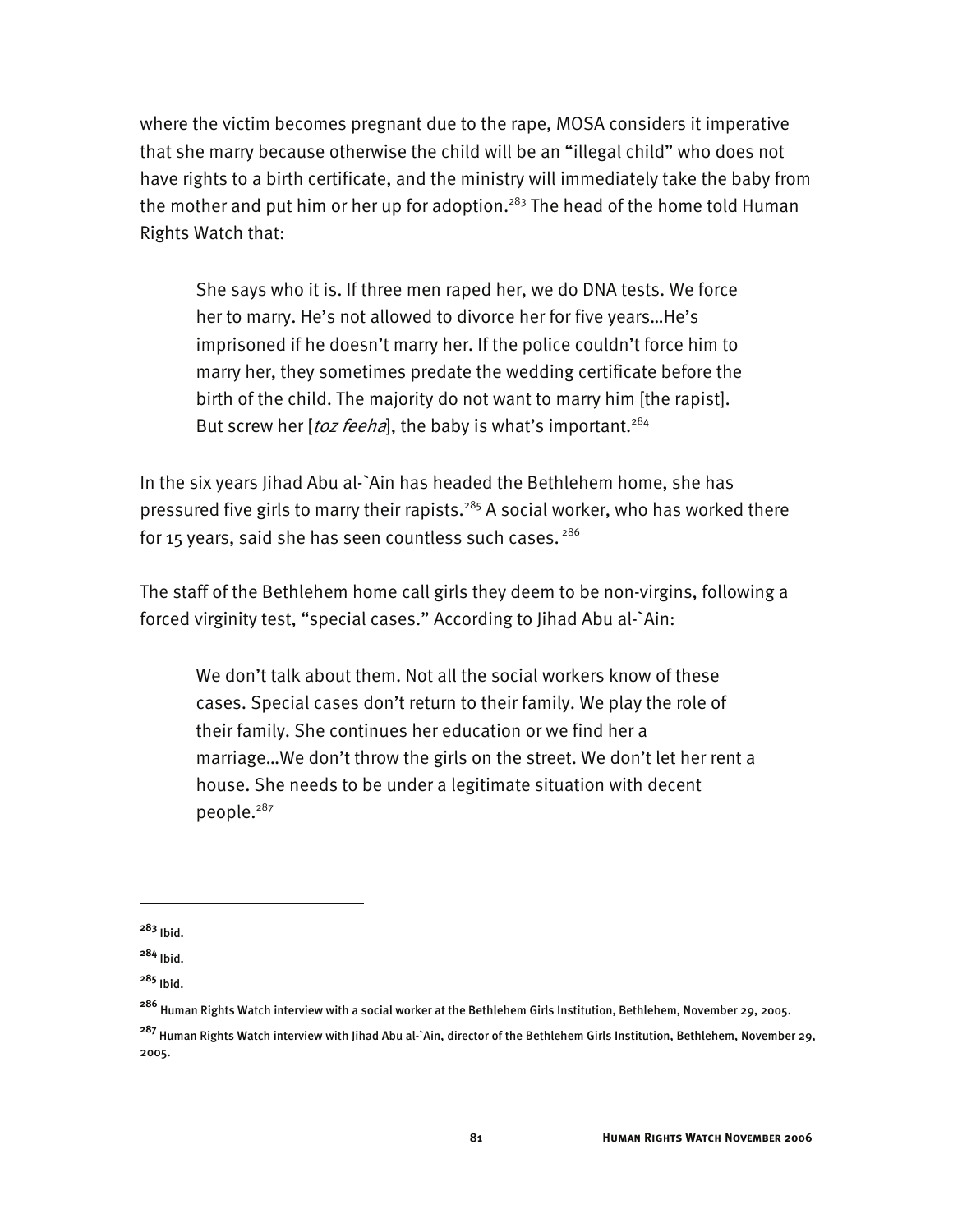A social worker at the home told Human Rights Watch, "marriage is the most successful rehabilitation. She will stay here if she doesn't want to get married."<sup>288</sup>

**<sup>288</sup>** Human Rights Watch interview with a social worker at the Bethlehem Girls Institution, Bethlehem, November 29, 2005.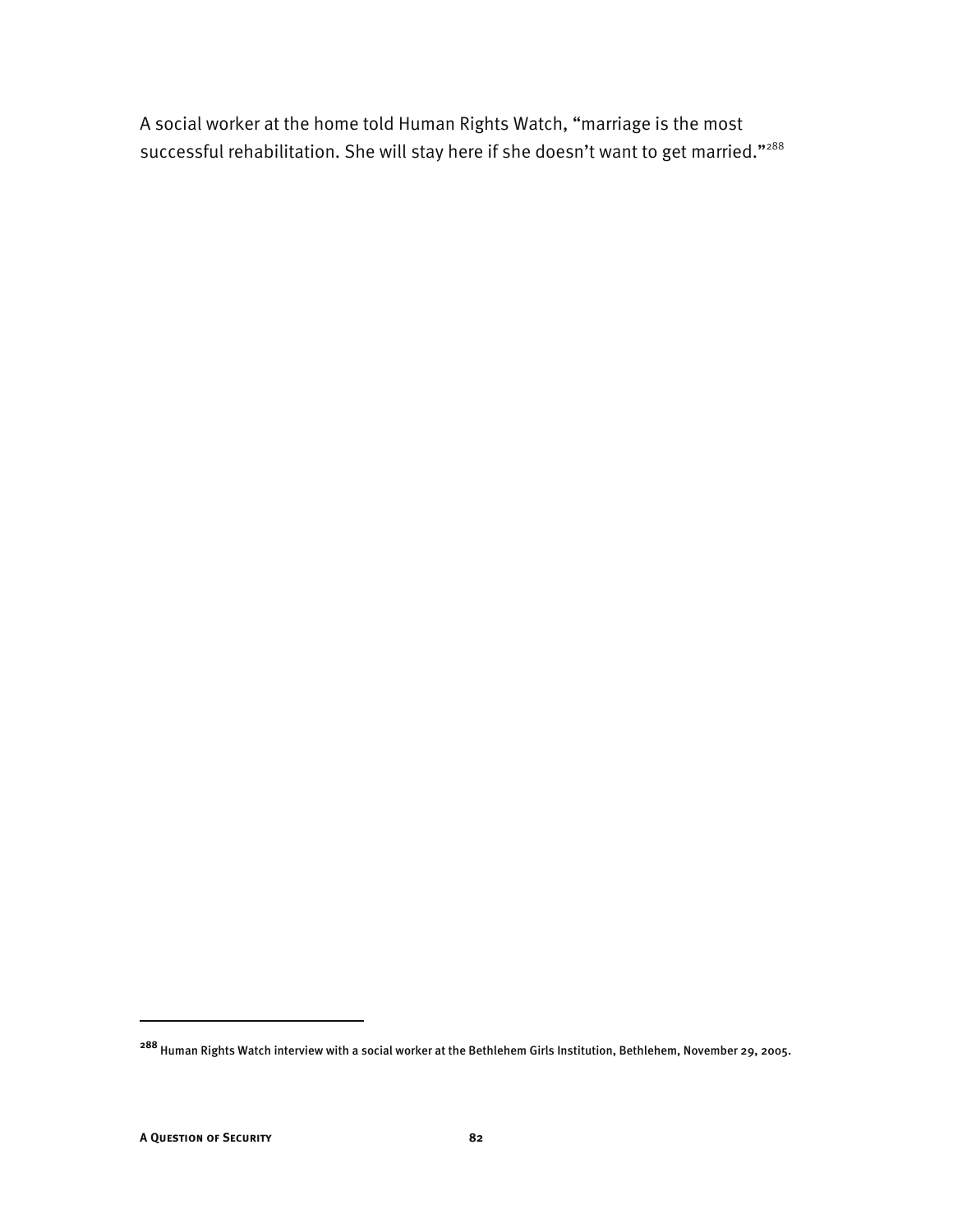#### **V. Obligations under International Human Rights Law**

While the Palestinian Authority is not an independent sovereign state able to sign and ratify international human rights treaties, it has unilaterally committed itself to abide by international law. PA leaders have pledged repeatedly in meetings with international human rights organizations and in radio broadcasts, as well as in the Oslo Accords, that they intend to abide by internationally recognized human rights standards.

Article 10 of the draft Palestinian constitution ("Basic Law"<sup>289</sup>) states that: "Basic human rights and liberties shall be protected and respected" and that "the Palestinian National Authority shall work without delay to become a party to regional and international declarations and covenants that protect human rights." Moreover, article 9 of the Basic Law stipulates that: "Palestinians shall be equal before the law and the judiciary, without distinction based upon race, sex, color, religion, political views or disability." Under the Protocol Concerning Redeployment of the Interim Agreement of September 28, 1995, the PA also committed that its police would exercise powers and responsibilities to implement the memorandum with due regard to internationally accepted norms of human rights and the rule of law, and will be guided by the need to protect the public, respect human dignity, and avoid harassment. Article 9 of the law creates an important foundation for equality and non-discrimination in the Palestinian legal system. However, if this commitment is not translated into tangible legal protection for all members of Palestinian society, including women, it will ring hollow.

Israel also retains responsibilities for the implementation of international human rights treaties that it has ratified in areas under its control such as the Occupied Palestinian Territories, as reaffirmed by the International Court of Justice in its Advisory Opinion. In areas where competence for implementing the rights in the Covenants has been transferred to the PA, Israel remains "under an obligation not to

**<sup>289</sup>** The Palestinian Amended Basic Law was promulgated on March 18, 2003. A complete copy of the law can be found at http://213.244.124.245/mainleg/14138.htm (accessed May 3, 2006).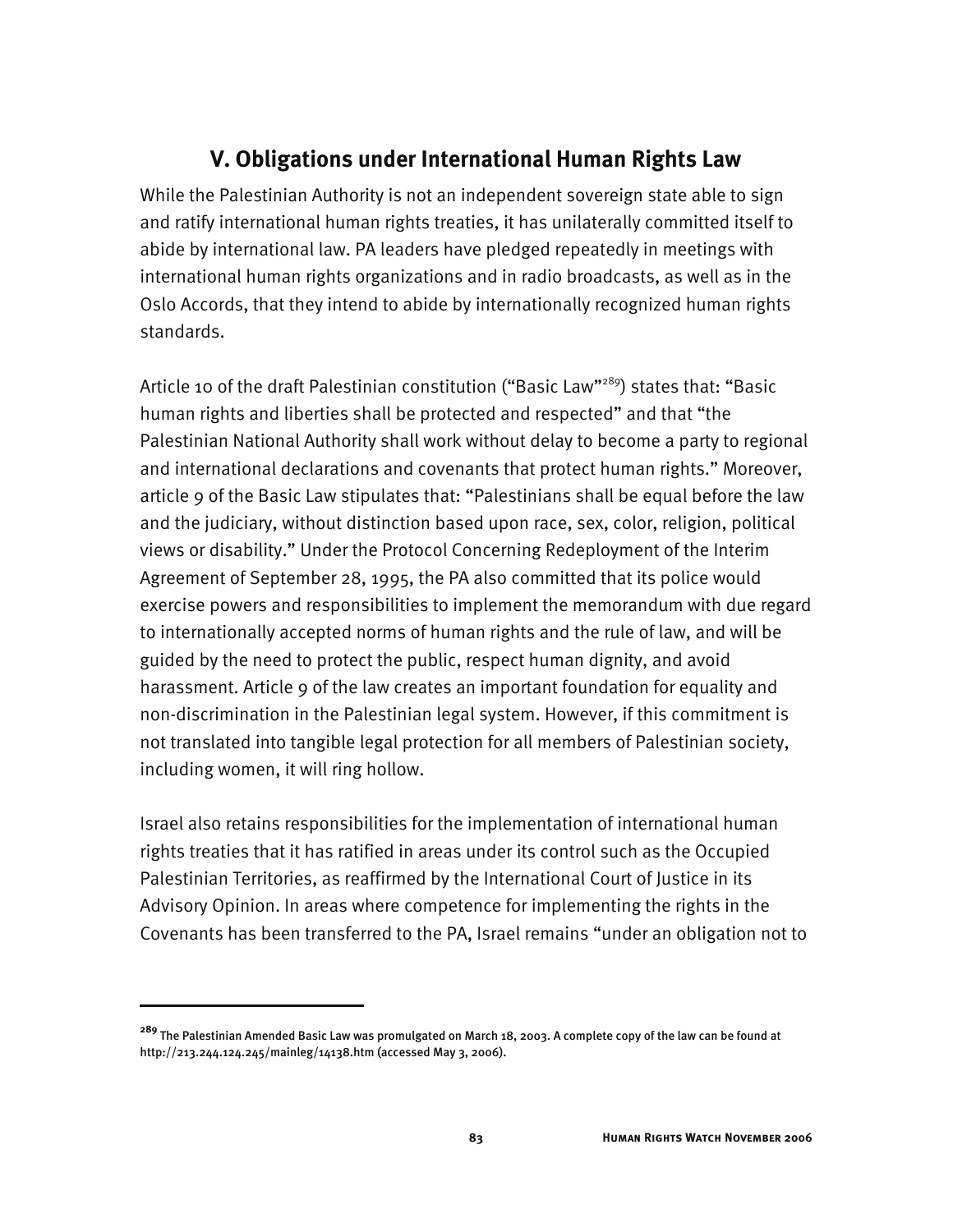raise any obstacle to the exercise of such rights."<sup>290</sup> Thus, for example, Israel should not undermine the ability of Palestinian judges, police officers, forensic doctors, lawyers, and social service providers to move within and between the West Bank, Gaza and Israel in order to carry out their job or undertake additional training.

#### The Right to Non-Discrimination and Equality before the Law

The Convention on the Elimination of All Forms of Discrimination against Women (CEDAW) requires that states "take all appropriate measures, including legislation, to modify or abolish existing laws, regulations, customs and practices which constitute discrimination against women."291 It obliges states to "refrain from engaging in any act or practice of discrimination against women and to ensure that public authorities and institutions shall act in conformity with this obligation" and to "take all appropriate measures to eliminate discrimination against women by any person, organization or enterprise." CEDAW requires governments:

To modify the social and cultural patterns of conduct of men and women, with a view to achieving the elimination of prejudices and customary and all other practices which are based on the idea of the inferiority or the superiority of either of the sexes or on stereotyped roles for men and women.<sup>292</sup>

In violation of the PA's commitments, a host of discriminatory laws and practices persist in the West Bank and Gaza. These laws deny Palestinian women their right to equality before the law enshrined in a series of international conventions, including the International Covenant on Civil and Political Rights (ICCPR). The ICCPR specifically states that men and women should enjoy equal access to all the civil and political rights set forth in the covenant. In particular, article 26 states:

**<sup>290</sup>** See the International Court of Justice's Advisory Opinion, "Legal Consequences of the Construction of a Wall in the Occupied Palestinian Territory," http://www.icj-cij.org/icjwww/idocket/imwp/imwpframe.htm (accessed August 22, 2006), para. 112.

**<sup>291</sup>** Article 2, Convention on the Elimination of All Forms of Discrimination against Women (CEDAW), adopted December 18, 1979, G.A. res. 34/180, 34 UN GAOR Supp. (No. 46) at 193, UN Doc. A/34/46, entered into force September 3, 1981.

**<sup>292</sup>** Ibid., article 5(a).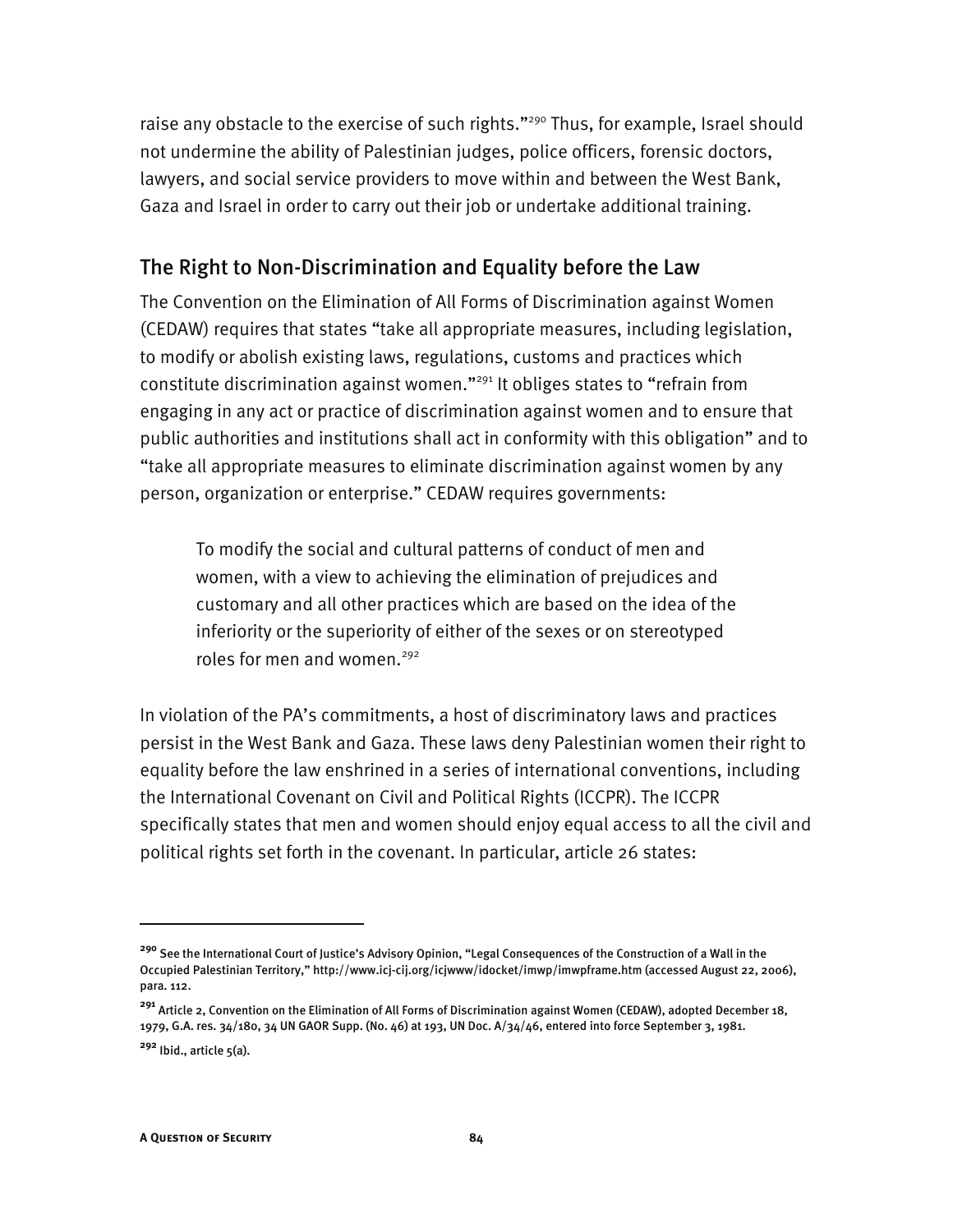All persons are equal before the law and are entitled without any discrimination to the equal protection of the law. In this respect, the law shall prohibit any discrimination and guarantee to all persons equal and effective protection against discrimination on any ground such as race, colour, sex, language, religion, political or other opinion, national or social origin, property, birth or other status.

Contrary to all these provisions, legislation in force in the OPT is explicitly discriminatory on the grounds of sex with women facing serious disadvantages both in law and in practice as illustrated in this report. While some of these laws are gender neutral on their face, in reality they affect Palestinian women almost exclusively. They include legal loopholes that ultimately absolve rapists of punishment and fail to recognize sexual violence committed within a marriage. The law also denies children who are victims of incest the right to file sexual abuse charges. Only male family members, who may be the perpetrators of abuse, are granted this right. These laws also criminalize abortion in cases of rape or incest, forcing victims of sexual violence to carry their pregnancy to term.

CEDAW provides that states "shall take all appropriate measures to eliminate discrimination against women in all matters relating to marriage and family relations."293 In particular, states are required to afford to women the right to enter into marriage only with their free and full consent.<sup>294</sup> When Palestinian police officers and ministry of social affairs staff at the Bethlehem Home for Girls opt for mediation and encourage marriage between a rapist and his victim, they place Palestinian women and girls in a coercive situation denying them the right to enter into marriage with free and full consent.

The CEDAW Committee, which monitors the implementation of CEDAW convention, has explicitly noted that states also have an obligation to enact "legislation to remove the defence of honour in regard to the assault or murder of a female family member."295 Echoing these views, the Committee on the Rights of the Child noted

**<sup>293</sup>** Ibid., art. 16(1).

**<sup>294</sup>** Ibid., art. 16(1)(b).

**<sup>295</sup>** CEDAW Committee, General Recommendation 19, para. 24 (r)(ii).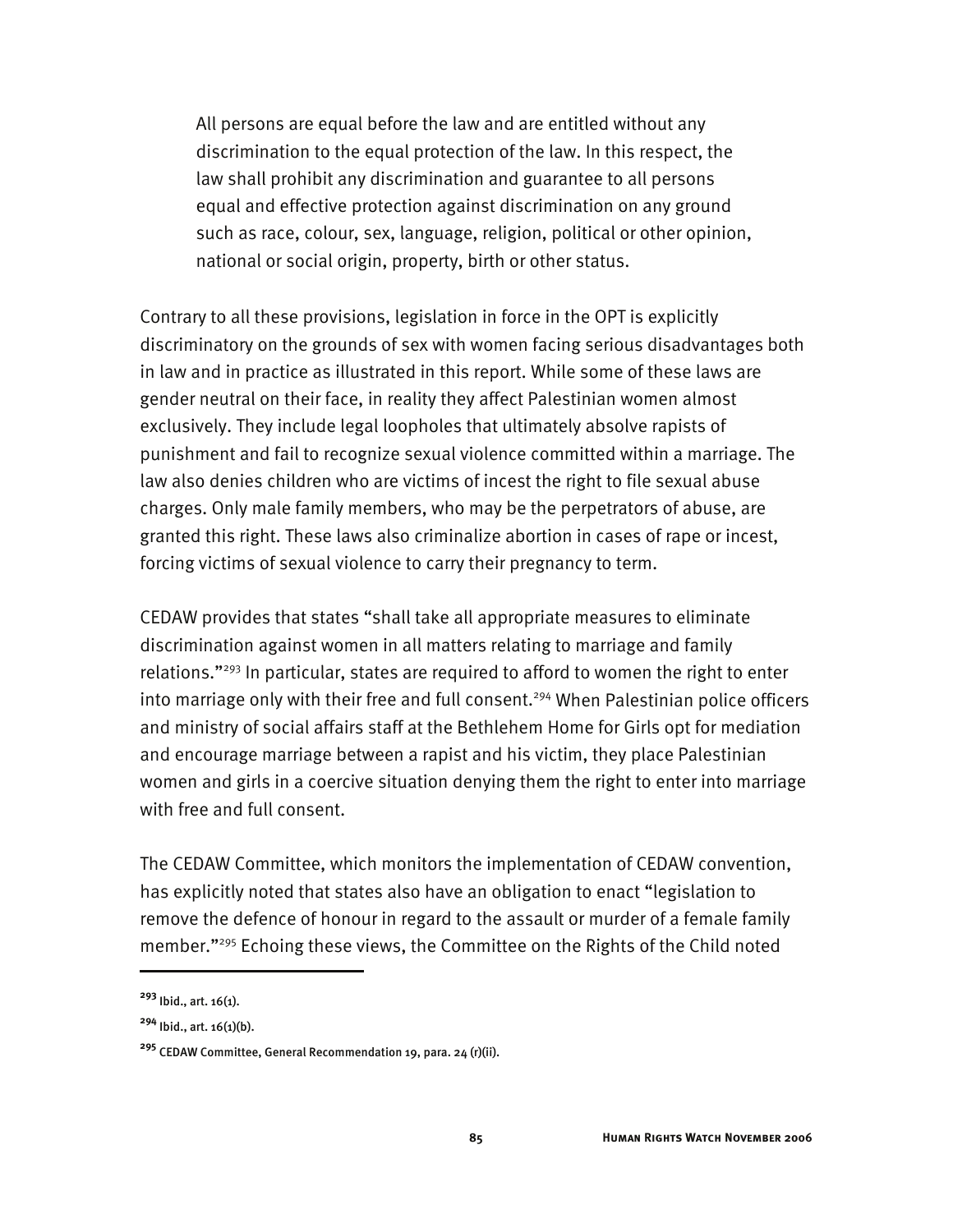that "States parties should take all effective measures to eliminate all acts and activities which threaten the right to life of adolescents, including honour killings."<sup>296</sup> By failing to deter, investigate, prosecute, or punish the murder of women under the guise of honor, the PA is allowing a practice that is discriminatory and violates a woman's right to life to persist.

The involvement of Palestinian prosecutors and forensic doctors in the forcible infliction of virginity exams violates guarantees of freedom from discrimination found in CEDAW and the ICCPR. Such exams also violate provisions of the ICCPR and the Convention against Torture and Other Cruel, Inhuman or Degrading Treatment or Punishment.<sup>297</sup> When conducted against the will of the girl or woman and with no medical justification, the examinations are themselves a form of sexual abuse. They are degrading and intimidating, both as a physical violation and for the threatened consequence of loss of family honor.

#### State Responsibility for Abuses by Third Parties

International human rights law recognizes state accountability for abuses by private actors and requires states to show due diligence in preventing and responding to human rights violations. In General Recommendation 19, the CEDAW Committee emphasized: "States may also be responsible for private acts if they fail to act with due diligence to prevent violations of rights or to investigate and punish acts of violence."298 A state's consistent failure to do so when women are disproportionately the victims amounts to unequal and discriminatory treatment, and constitutes a violation of the state's obligation to guarantee women equal protection of the law.

The CEDAW Committee identified key steps necessary to combat violence against women, all of which the PA should strive to undertake under its authority:

**<sup>296</sup>** CRC General Comment 4 (Thirty-third session, 2003): Adolescent Health and Development in the Context of the Convention on the Rights of the Child, A/59/41 (2004), para. 24.

<sup>&</sup>lt;sup>297</sup> See Convention on the Elimination of All Forms of Discrimination against Women, article 2 and ICCPR, articles 3 and 26. See also Universal Declaration of Human Rights, article 7.

**<sup>298</sup>** CEDAW Committee, General Recommendation 19, Violence against Women, UN Doc.A/47/38. para. 9.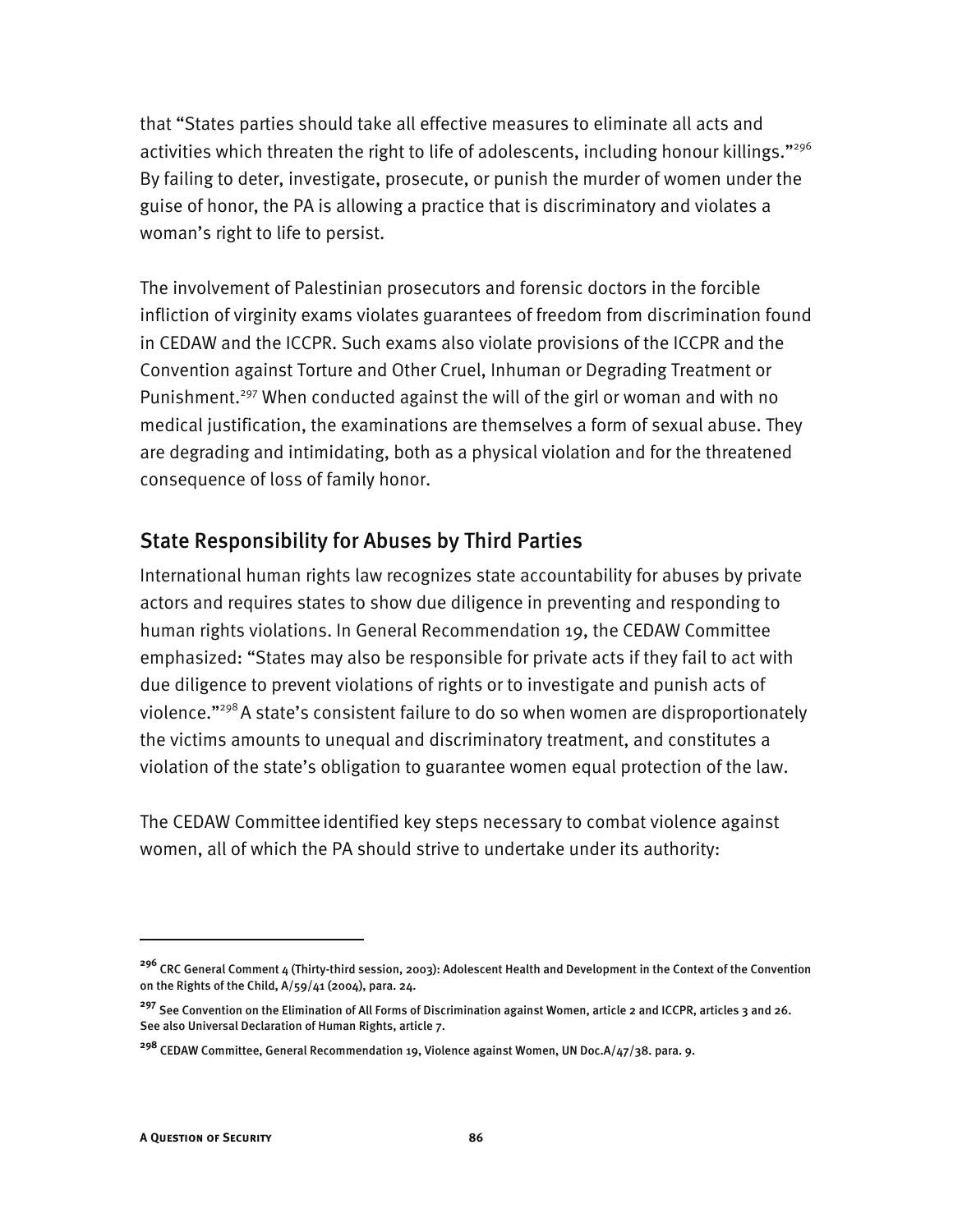- a) Effective legal measures, including penal sanctions, civil remedies and compensatory provisions to protect women against all kinds of violence, including inter alia violence and abuse in the family, sexual assault and sexual harassment in the workplace;
- b) Preventive measures, including public information and education programmes to change attitudes concerning the roles and status of men and women;
- c) Protective measures, including refuges, counseling, rehabilitation and support services for women who are the victims of violence or who are at risk of violence.<sup>299</sup>

As the findings of this report demonstrate, the PA is failing to take all necessary measures to safeguard the rights of Palestinian women and girls from violations by third parties. On the contrary, laws in force in the West Bank and Gaza have led to virtual impunity for perpetrators of such violence and have deterred victims from reporting abuse. They deny victims their rights to protection, non-discrimination and an effective judicial remedy for abuse, and fail to provide any real deterrent or punishment to perpetrators of violence against women and girls. The PA's failure to establish a comprehensive and institutionalized mechanism to address violence against women has also left Palestinian women and girls with little protection from sexual violence.

Beyond its status as sex-based discrimination under international human rights law, sexual violence infringes upon sexual rights and the right to bodily integrity. The International Covenant on Civil and Political Rights (ICCPR) guarantees the right to bodily integrity through its protections for security of person.<sup>300</sup>

Human Rights protections against sexual violence also apply to persons under 18. The Convention on the Rights of the Child (CRC) states that children must be protected from "all forms of physical or mental violence, injury or abuse, neglect or

**<sup>299</sup>** CEDAW Committee, General Recommendation 19, Violence against Women, UN Doc. A/47/38, para. 24 (t).

**<sup>300</sup>** ICCPR, art. 9. The CEDAW Committee's General Recommendation 19 on gender-based violence invokes the right to liberty and security of person. CEDAW Committee, General Recommendation 19, para. 7.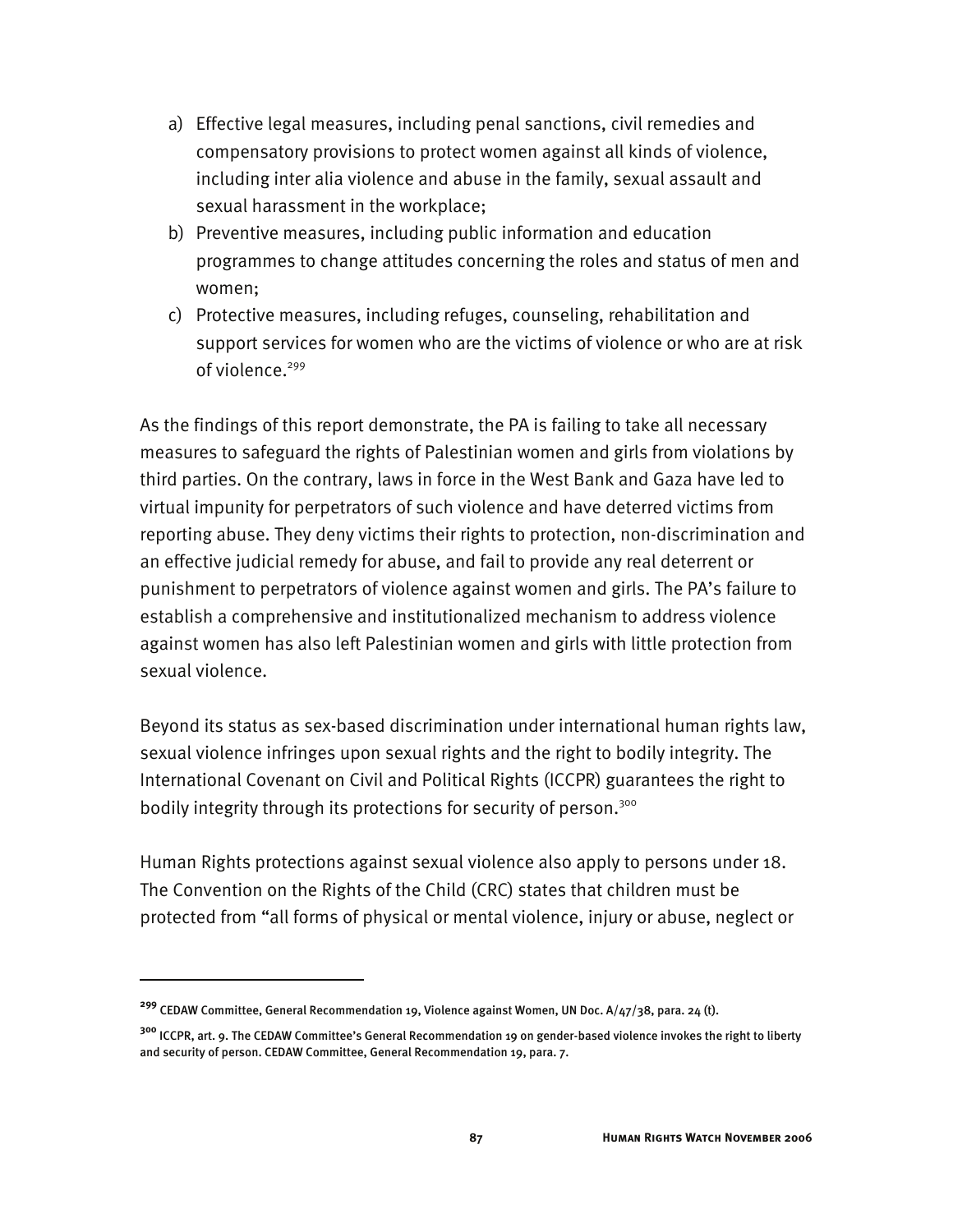negligent treatment, maltreatment or exploitation including sexual abuse" and ensure that victims of such acts receive legal and psycho-social redress.<sup>301</sup>

Violence prevents women from exercising a host of other rights. These rights include the right not to be subject to cruel, inhuman or degrading treatment or punishment,<sup>302</sup> security of person,<sup>303</sup> and in extreme cases, the right to life.<sup>304</sup> The CEDAW Committee also noted that "gender-based violence is a form of discrimination that seriously inhibits women's ability to enjoy rights and freedoms on a basis of equality with men," including the right to the highest attainable standard of physical and mental health.<sup>305</sup>

The Palestinian Authority has failed to create an effective institutional framework to prevent violence against women and girls, sanction these abuses when they occur, encourage victims to report acts of violence and protect them from further violence. The Palestinian police force lacks the expertise, and apparently the will, to deal with cases of violence against women in a manner that is effective, sensitive to the needs of victims, and respectful of their privacy. Meanwhile, the absence of medical guidelines for doctors also seriously affects the quality of medical treatment afforded to female victims of violence.

The PA has not taken the necessary steps to ensure access to justice for victims of sexual violence. In violation of international law, Palestinian women and girls who report abuse to their families or the authorities may be forced or coerced to marry their rapist or a stranger to "erase" the abuse before the case ever reaches the

**<sup>301</sup>** Convention on the Rights of the Child, article 19. Late President Yasser Arafat pledged his commitment to the Convention on the Rights of the Child on April 5, 1995. See Secretariat of the National Plan of Action for Palestinian Children, "Child Protection in the Occupied Palestinian Territory: A National Position Paper," June 2005.

**<sup>302</sup>** The right to be free from torture and cruel, inhuman or degrading treatment is provided for in article 7 of the International Covenant on Civil and Political Rights (ICCPR), 999 UNT.S. 171, entered into force March 23, 1976.

**<sup>303</sup>** UDHR, art.3, ICCPR, art.6.

**<sup>304</sup>** Article 6 (1) of the ICCPR states that "every human being has the inherent right to life. This right shall be protected by law. No one shall be arbitrarily deprived of his life."

**<sup>305</sup>** CEDAW Committee, General Recommendation 19, paras. 1, 7. Article 12 of the International Covenant on Economic, Social and Cultural Rights (ICESCR) also provides for the right of everyone to the enjoyment of "the highest attainable standard of physical and mental health. G.A. res. 2200A (XXI), 21 UN GAOR Supp. (no. 16) at 49, UN Doc. A/6316 (1966), 993 UNT.S. 3, entered into force January 3, 1976.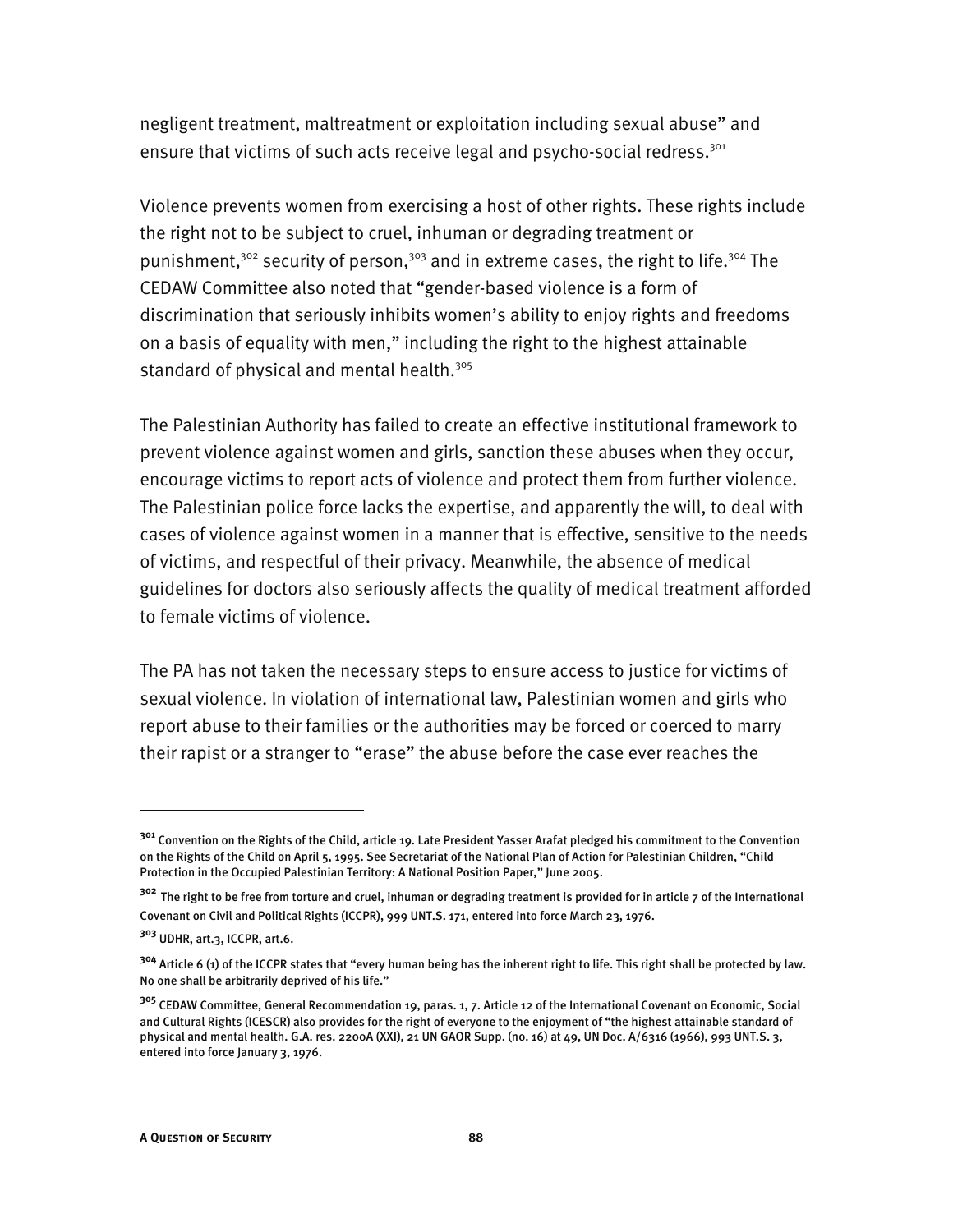prosecutor's office or the courts.<sup>306</sup> These forced marriages have been condemned as a harmful traditional practice and a form of gender-based violence.<sup>307</sup>

According to the CEDAW committee, gender-sensitive training of judicial and law enforcement officials is essential for the effective implementation of the Convention. The implementation of the UN General Assembly's Resolution on Crime Prevention and Criminal Justice Measures to Eliminate Violence against Women could greatly improve the Palestinian police's response to violence against women and girls. The resolution, among other things, urges governments to: "ensure that the applicable provisions of law, codes, and procedures related to violence against women are consistently enforced…;" "develop investigative techniques that do not degrade women subjected to violence and minimize intrusion…;" "ensure that police procedures, including decisions on the arrest, detention and terms of any form of release of the perpetrator, take into account the need for the safety of the victim… and that these procedures also prevent further acts of violence;" and "empower the police to respond promptly to incidents of violence against women."308

**<sup>306</sup>** The International Covenant on Civil and Political Rights (ICCPR) states that marriage should be entered into only with "the free and full consent of the intending spouses." ICCPR, Article 23(3). In addition, the Convention on Consent to Marriage, Minimum Age for Marriage and Registration of Marriages, UN Doc. 521 UNT.S. 231, which entered into force Dec 9, 1964, obliges states to:

<sup>&</sup>quot;take all appropriate measures with a view to abolishing such customs, ancient laws and practices by ensuring, inter alia, complete freedom in the choice of a spouse, eliminating completely child marriages and the betrothal of young girls before the age of puberty, establishing appropriate penalties where necessary and establishing a civil or other register in which all marriages will be recorded."

**<sup>307</sup>** See Committee on the Rights of the Child, General Comment 3, para.11 and CEDAW Committee, General Recommendation 19, para.11.

**<sup>308</sup>** See United Nations General Assembly Resolution on Crime Prevention and Criminal Justice Measures to Eliminate Violence against Women, UN Doc. A/RES/52/86, February 2, 1998.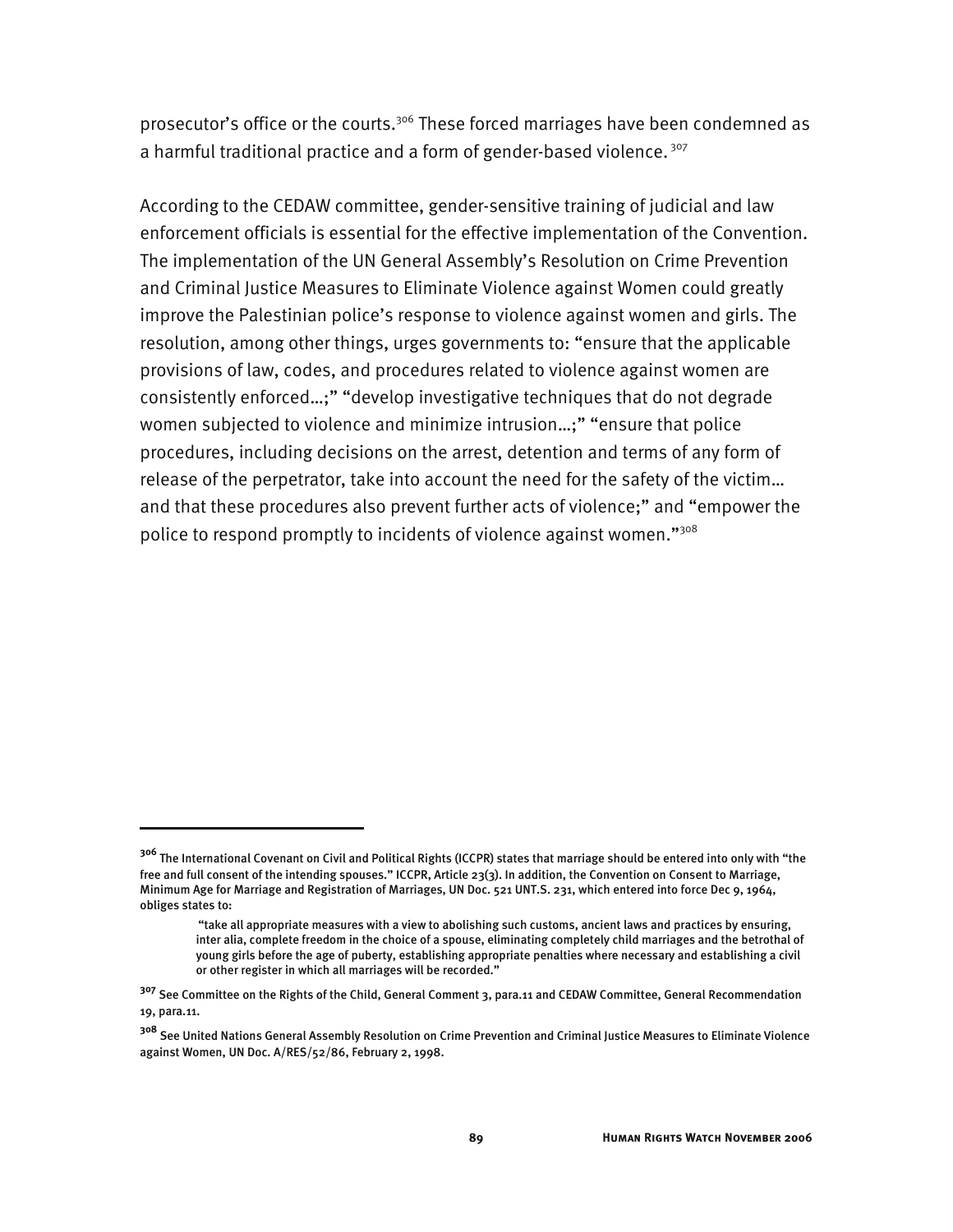#### **VI. Conclusion**

The current Palestinian Legislative Council and PA ministers should reiterate the promises and commitments of their predecessors to ensure that the PA's laws and policies conform to international human rights standards, and should go one step further than its predecessors to ensure that these standards are reflected in laws and respected in practice. Adhering to these norms, even while they are not internationally binding on the PA, will bring it into conformity with international best practices and fulfill Palestinians' long-held aspirations for governmental reform and personal security. Failing to offer women and all members of Palestinian society the highest protection of the law will further erode public support for Palestinian security forces and the judiciary.

The development of an effective judiciary and law enforcement capable of addressing violence against women in all its forms should be one of the top priorities of the new government. Despite the severe constraints placed on the PA by the continued Israeli occupation, there are simple and concrete measures that the Palestinian Authority can take immediately to create institutional structures to address gender-based violence. At a minimum the PA should train all government employees (including police officers, doctors, governors, forensic experts, etc.) who come into contact with victims of physical and sexual violence on how to deal with such cases appropriately and establish clear and explicit guidelines of intervention in line with international standards and best practices. The PA should also repeal the applicability of the most discriminatory and abusive provisions of Jordanian and Egyptian law in force in the West Bank and Gaza that hinder efforts to tackle genderbased violence.

While violence against women, a global problem, is certainly not unique to the OPT, the PA does have a unique opportunity to enshrine protections for women's human rights in new drafts of criminal and family laws. Although societal attitudes condoning violence against women and girls may be slow to change, a policy of zerotolerance for violence against women would represent a significant accomplishment that could serve as a catalyst for a broader societal endorsement of women's rights.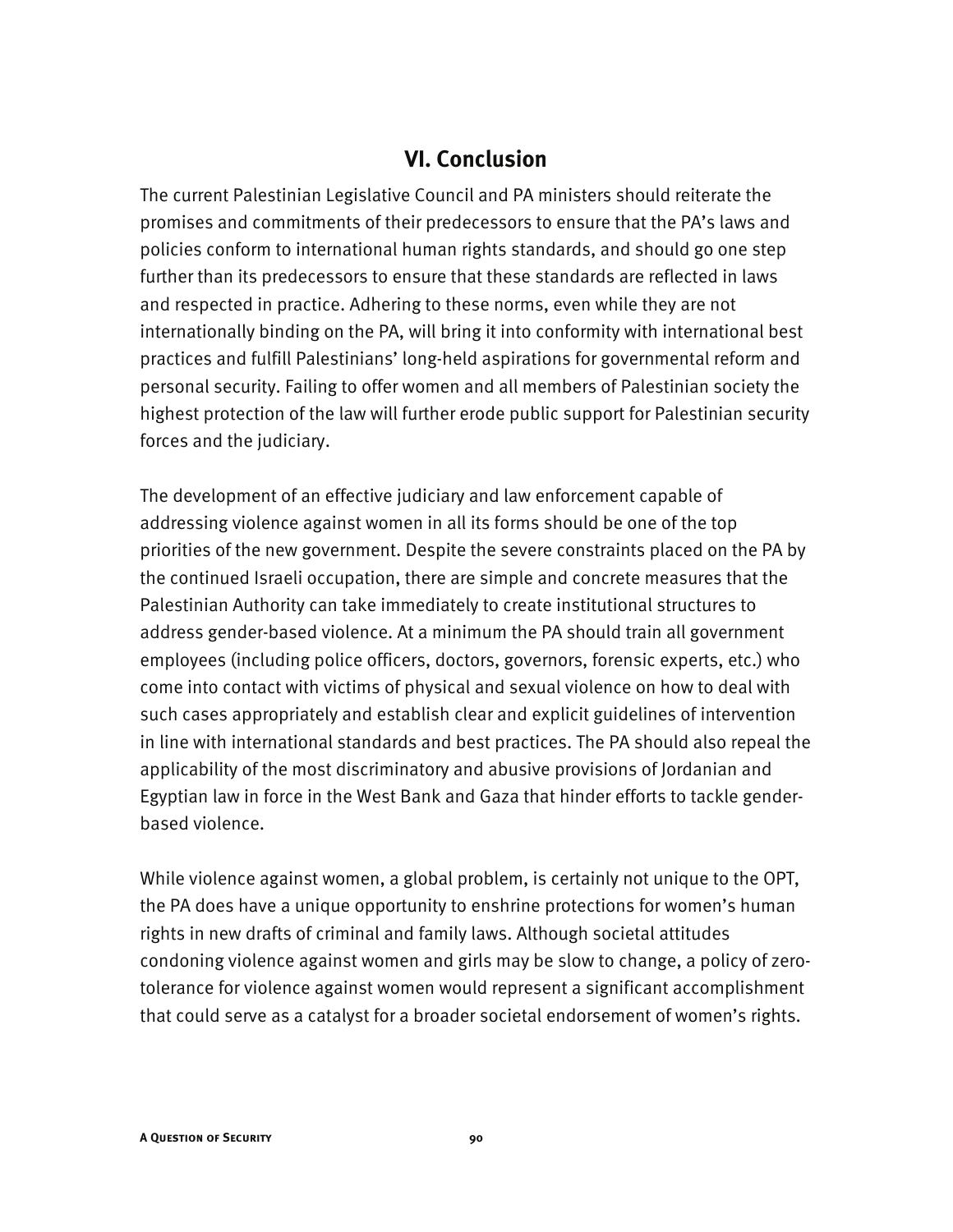#### **VII. Recommendations**

We have to ensure that the response to discrimination and violence is timely, adequate, and efficient. What is needed is a holistic system. − Hassan Abu Libda, former minister of social affairs, Ramallah, December 1, 2005.

Human Rights Watch makes the following recommendations to assist the PA in reforming its laws and practices to comply with international standards in order to ensure that Palestinian women and girls are able to exercise their full range of human rights free from violence. Some of the recommendations are more resource intensive than others and would depend upon the availability of international donor assistance. The less resource intensive recommendations listed below can and should be undertaken immediately.

#### To the Palestinian Authority

#### *To President Mahmoud Abbas*

- Develop a five-year plan for the prevention, punishment, and eradication of violence against women and girls, which specifically includes steps to be taken to ensure access to justice for victims of physical and sexual abuse. This plan should involve coordination between the Ministry of Social Affairs, the police, public prosecutors, and judges with the participation of Palestinian women's rights organizations throughout every phase of plan design. This plan should also build in a systematic effort to conduct research and evaluation on violence against women and programmatic responses to ensure that the best possible response is designed in the difficult social and criminal justice setting of the OPT.
- Launch a comprehensive public awareness campaign on violence against women and girls. The campaign should include public service announcements issued on television and radio and provide the public with hotline numbers of crisis centers and information about other victim services.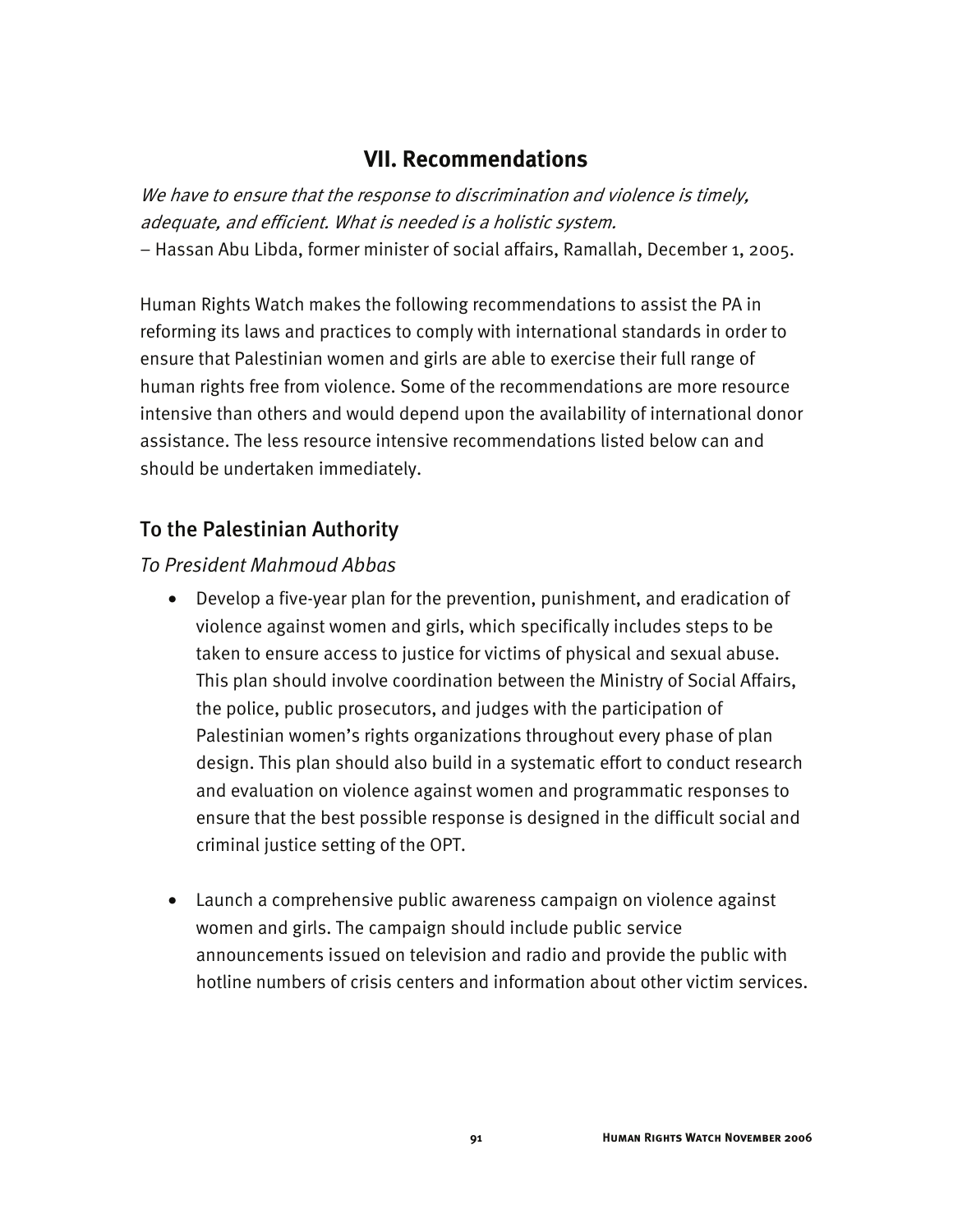- Provide directives to all tribal leaders and governors to refer all gender-based crimes to the appropriate legal authorities and ensure that they are held accountable for failing to do so. The president should also examine the role of informal justice actors in mediating non-criminal community disputes to ensure that the current system does not discriminate between community members.
- Ensure that all individuals in positions of de facto authority, including tribal leaders and governors who endorse or tolerate violence against women and girls, are investigated and held politically responsible and, where appropriate, criminally responsible for their actions.
- Publicize, through radio, print, and other media, the government's support for women's and girls' rights to equality in all aspects of their public and private lives, including freedom from cruel, inhuman, or degrading treatment.

#### *To the Palestinian Legislative Council*

- Enact a family protection law that effectively prohibits and appropriately punishes all forms of violence against women and girls in line with international standards.
- In the interim, repeal provisions of the penal laws currently in force in the West Bank and Gaza that condone or perpetuate violence against women and girls, including:

the following provisions of Jordanian Law No.16 (1960):

- Article 340 providing a reduced sentence for a male who kills a female relative engaged in adultery.
- Article 301 that considers the rape of a virgin as an aggravating circumstance of assault.
- Article 308 allowing courts to cease legal action or suspend the sentence of rapists who agree to marry their victims.
- Article 286 granting only male family members the right to file incest charges on behalf of minors.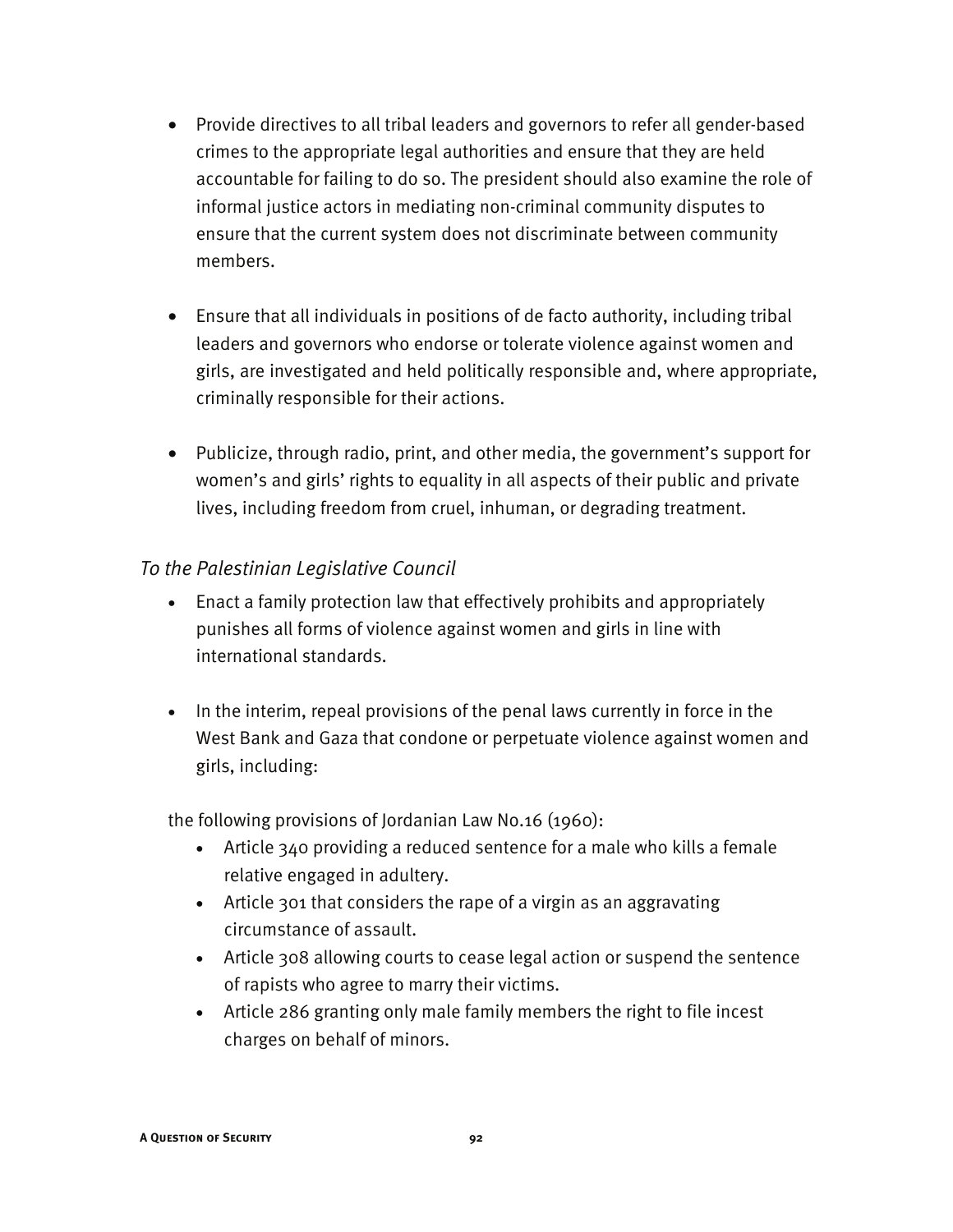the following provisions of Egyptian Law No. 58 (1937):

- Article 237 providing extenuating circumstances for the murder of a wife (but not a husband) in the act of committing adultery.
- Article 291 exonerating rapists who agree to marry their victims.

#### To the Attorney General

- Encourage women and girls to report domestic and sexual violence to the police and the public prosecutors through swift and respectful investigation and prosecution, the provision of adequate victim and witness protection programs, and the establishment of accessible specialized services for victims of domestic and sexual violence.
- Systematically collect and analyze data and provide regular public updates on the number of complaints filed for domestic and sexual violence, and the outcomes of legal proceedings.
- Apply penal code article 98 of Law No. 16 (providing a reduced sentence for someone committing a crime in a "fit of fury") in a manner that is genderneutral and that does not presume "fury" or "bad acts" in cases involving alleged "honor" crimes.
- Explore the feasibility of establishing specialized centers, linked to the attorney general's office, for legal accompaniment and psychological support services to victims of domestic and sexual violence. These centers should be accessible and adequately staffed and funded to assist all victims in a timely manner.
- Eliminate the use of virginity tests for abused women and girls, and direct all doctors and health workers not to perform these exams.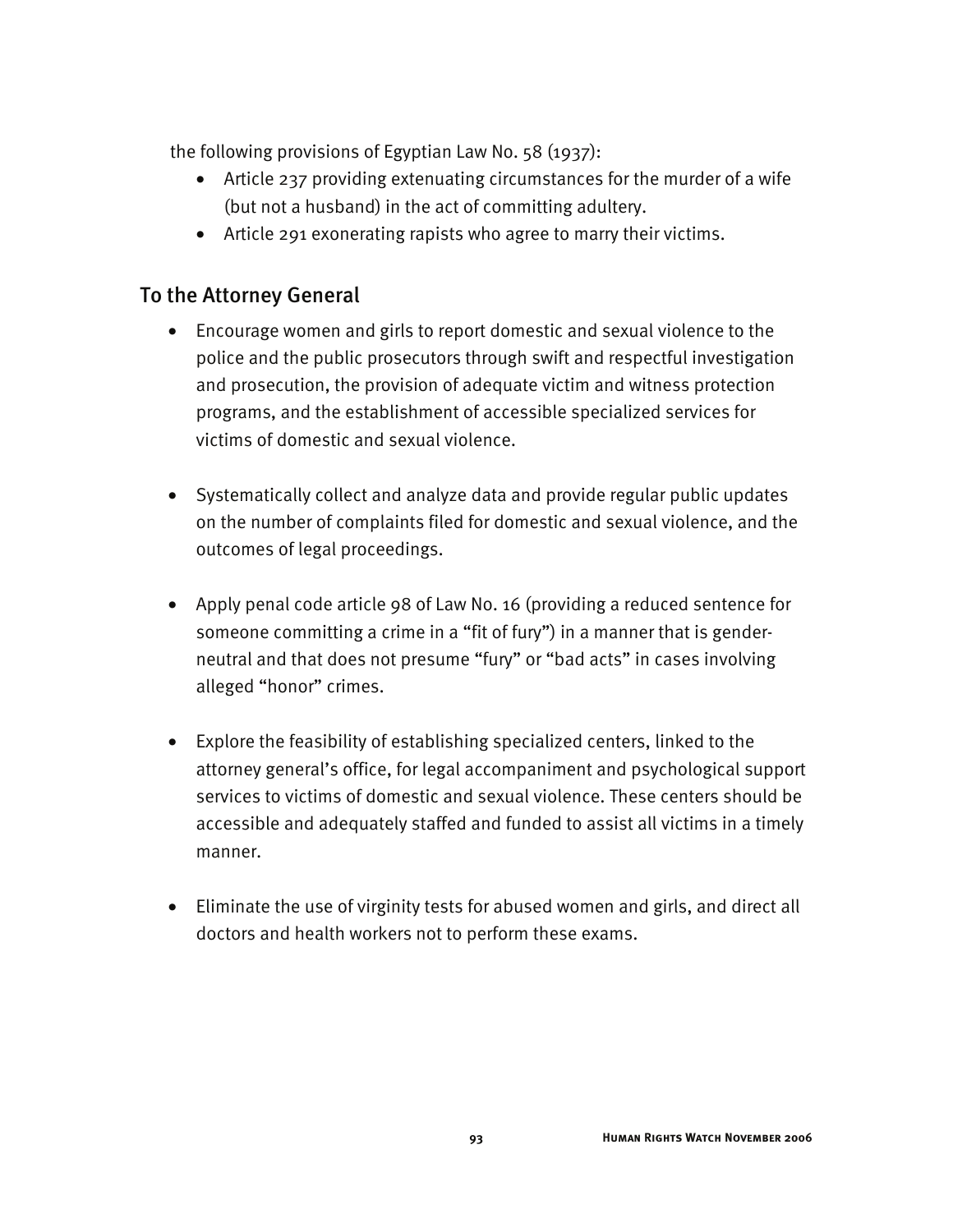#### To the Ministry of Interior

- Establish, from the top down, a commitment to pursue violence against women and girls on a par with all other violent crimes—that is, to eliminate discrimination in the prevention, investigation, and prosecution of these cases.
- Establish clear and explicit guidelines for police intervention in cases of domestic violence, including standardized arrest policies for perpetrators, the separate categorization of domestic violence in police records, and protocols for referring victims of domestic violence to social, legal and health services. These guidelines should be in line with the UN General Assembly's Resolution on Crime Prevention and Criminal Justice Measures to Eliminate Violence against Women.
- Establish mandatory police training on violence against women and girls and commission experts in this area to work towards eliminating gender bias in the handling of these cases. This training program should include, at a minimum, procedures for efficient intake of all domestic violence complaints, legal training on laws against domestic violence (once enacted), creation of a protocol for handling domestic violence complaints, and training on the dynamics of domestic violence. Training should be conducted in investigative methodology applicable to cases of domestic violence, including techniques for interviewing victims who have been traumatized, methods for protecting victims and witnesses from harassment, and methods for collecting and preserving evidence.
- Implement the previous government's decision to form domestic violence units in each police station.
- Provide directives to all police officers to keep all cases of violence against women and girls strictly confidential, except in the proper course of police duty. Reprimand and discipline any police officers who violate the confidentiality of those reporting abuse.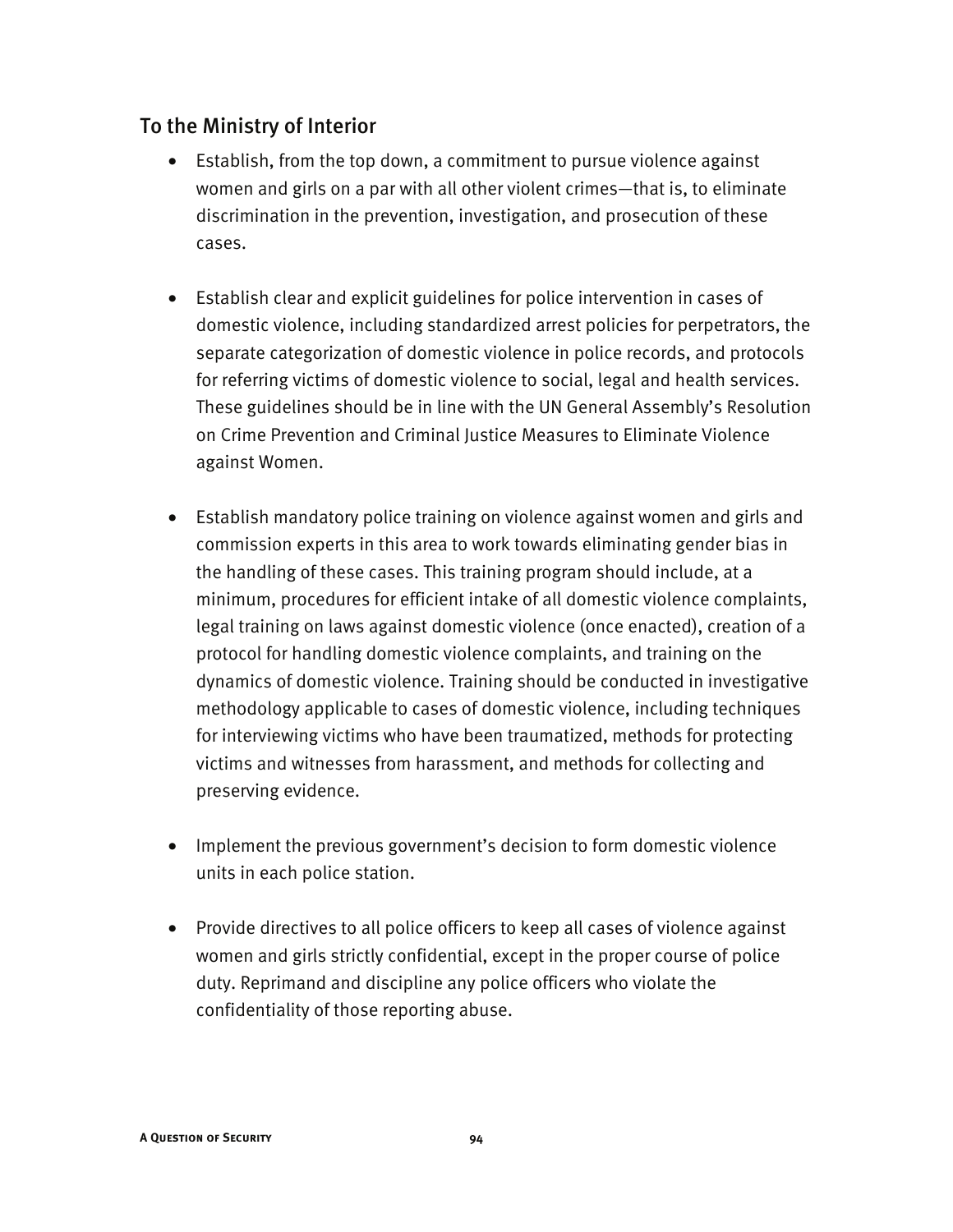- Instruct police to open a formal file anytime they receive a complaint of violence against a woman or girl.
- Prohibit police officers from proposing that perpetrators marry their victims as a solution to rape cases.
- Institute a system of restraining orders that can be pursued separate from criminal prosecutions to protect women and girls from threats of violence.
- Prohibit police officers from conducting or threatening to conduct virginity exams of women without their informed consent or referring them to forensic doctors for this purpose.
- Collect and disseminate reliable data on the number of cases of violence against women and girls reported to the police in each jurisdiction monthly.

#### To the Ministry of Social Affairs

- Establish a specialized department within the ministry to deal with family violence. This department should establish policies and internal regulations, which currently do not exist, to guide the ministry's work on all aspects of family violence.
- Provide additional training for ministry staff who deal with issues of family violence. The training should be implemented with relevant women's organizations that have provided professional training to government agencies.
- Establish quality shelters or other safe spaces for women and girl survivors of violence that function as refuges without compromising women's privacy, personal autonomy, and freedom of movement.
- Establish a fund to run the Jenin shelter, which is ready to operate but not yet open due to lack of funding.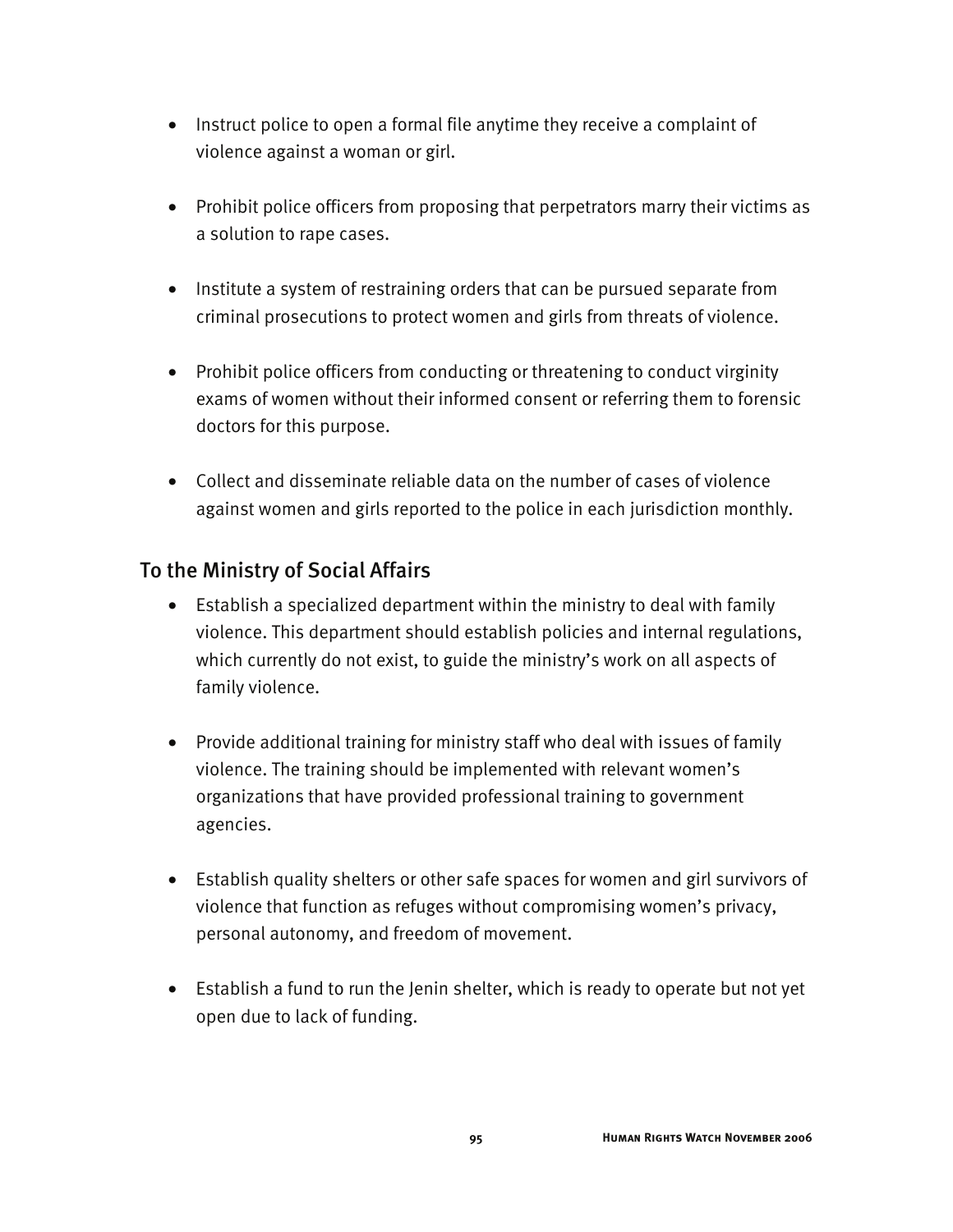- Ensure that shelter staff do not have the discretion to turn away women seeking a refuge from violence based on any arbitrary or subjective criteria.
- Create telephone hotlines for victims of domestic violence throughout the West Bank and Gaza. These hotlines should be widely publicized and be operated by well-trained staff that can offer basic counseling and provide non-judgmental referrals to specialized service providers and shelters.

#### To the Ministry of Health

- Draft protocols for all medical professionals who may come in contact with victims of physical and sexual violence that ensure respect for victim's confidentiality but that provide appropriate medical, psychological, protective and criminal justice referrals for actual or suspected victims.
- Undertake training of medical personnel to recognize and respond appropriately to cases of domestic battery and rape. The Ministry of Health should consider adopting the training manual for health professionals on treating victims of violence that has been developed and used by NGOs in the OPT allowing experienced NGO staff to be involved in the training.
- Hire and train social workers who can counsel, and advocate for, victims of violence who are identified by doctors in the health care system.
- Require a training program on domestic violence as part of the curriculum at medical schools and institutes. Such curricula should include training on how to document injuries related to battering and sexual violence and how best to serve patients who exhibit such injuries.
- Arrange for 24-hour security trained in averting harassment of victims by perpetrators at local hospitals.
- Ensure that all doctors and medical professionals do not disclose confidential information about their patients. Reprimand those who disclose confidential information without the informed consent of those reporting abuse.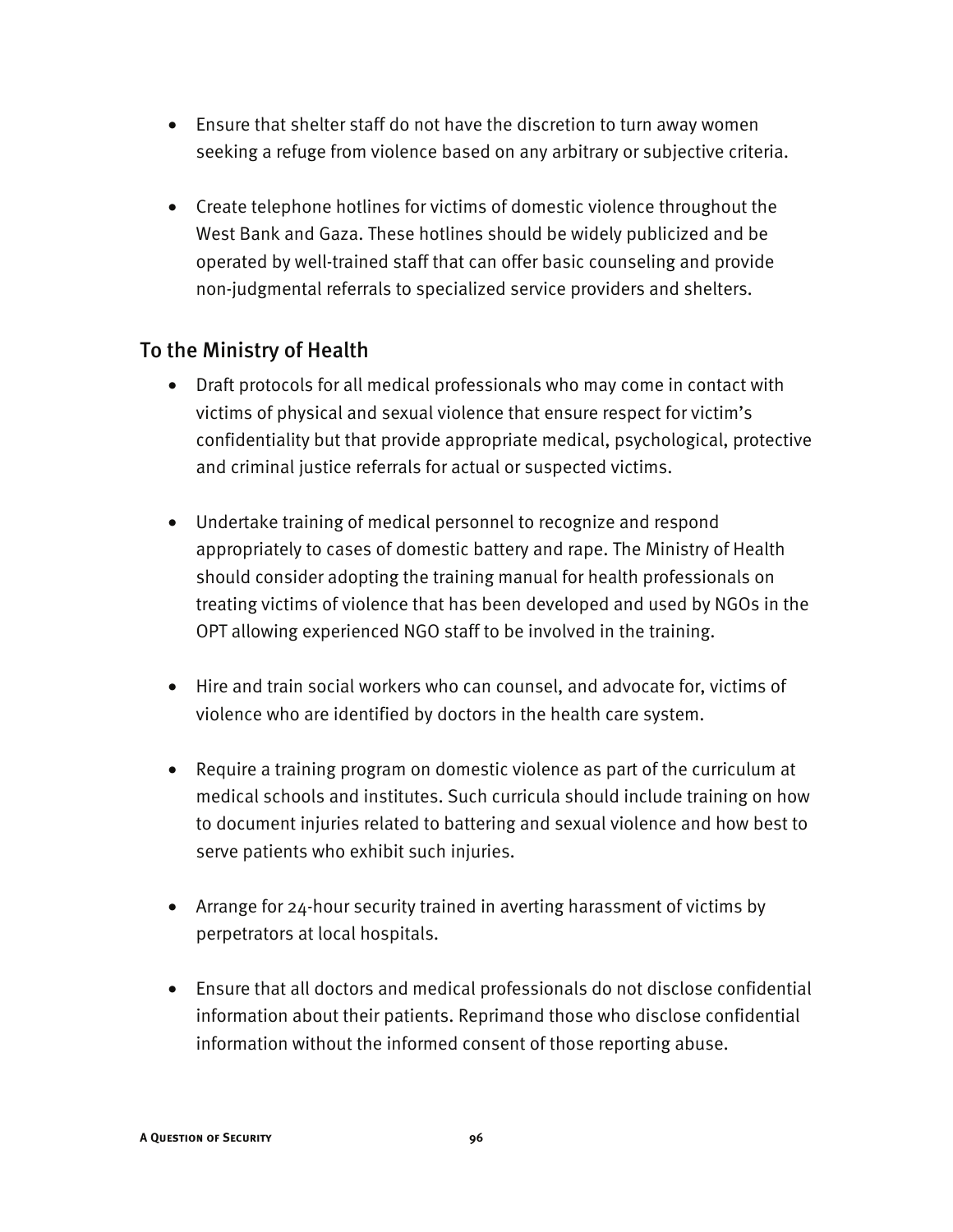• Develop a system throughout hospitals in the West Bank and Gaza to track the number of victims of family violence who seek medical attention.

#### To the Government of Israel

The Government of Israel, as the occupying power in the OPT, has international humanitarian law obligations for the security and well-being of the protected Palestinian population. These obligations should extend to protecting the most vulnerable members of Palestinian society. Human Rights Watch urges the government of Israel to:

- Provide travel permits valid for use in times of closure to judges and other persons essential to the functioning of the Palestinian justice system. Instruct Israeli security personnel to honor such permits at checkpoints and facilitate passage.
- Allow emergency workers to move swiftly through checkpoints within and between the West Bank and Gaza in order to transport actual or potential victims of violence to safety. Develop a category of permits for Palestinians in life threatening situations, including victims of gender-based violence, allowing them to enter Israel, or to cross Israeli border crossings to surrounding countries, for safety.
- Ensure that Palestinian victims of gender-based violence can access protective institutions inside Israel where necessary, including the shelter for victims of violence in Nazareth, used by Palestinian citizens of Israel.
- Facilitate the movement of Palestinian judges, police officers, forensic doctors, lawyers, and social service providers within and between the West Bank, Gaza and Israel in order to access training aimed at improving the capacity of the Palestinian criminal justice system, including training on gender-based violence. Facilitate the movement of these professionals so they can access clients throughout the West Bank and Gaza.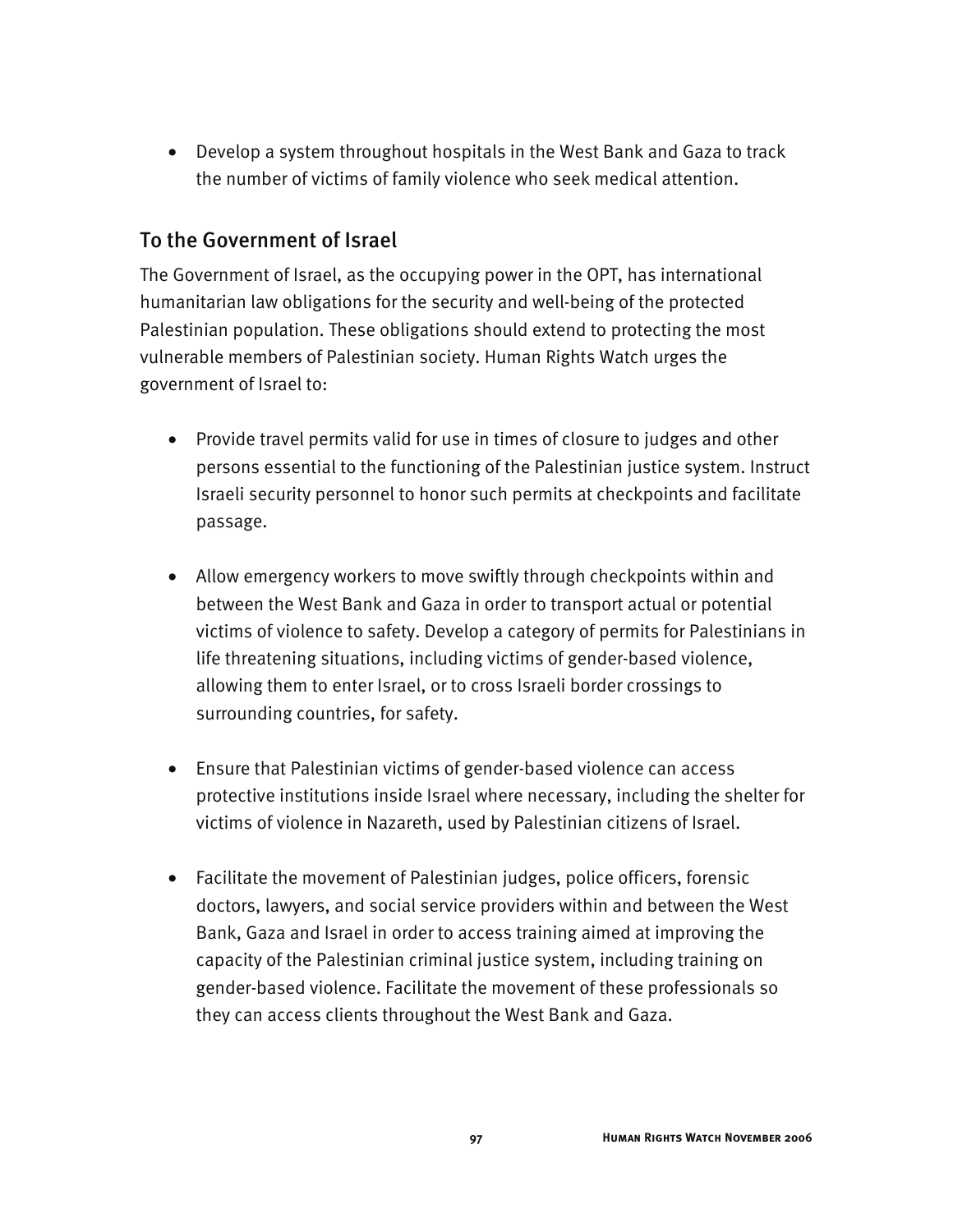#### To the International Donor Community

- Encourage the PA to adopt the recommendations outlined above. Raise the issue of the PA's inadequate response to the problem of violence against women at any high level meetings that take place with the relevant ministries addressed in this section.
- Donors supporting women's projects in the OPT should create mechanisms to coordinate their gender assistance in order to enhance the impact of these efforts and avoid duplication.
- Support programs providing services for victims of violence. These services should include women's shelters, medical care, counseling, literacy classes, job/skills training, and legal aid.
- Provide capacity building for local professionals and enhance the use of local experts as much as possible in all donor-funded training and projects. Local experts should be consulted and included in all aspects of program design and implementation to ensure that donor funded interventions will be appropriate and effective.
- Assist the PA and local NGOs toward the better training of police officers, public prosecutors, doctors, and judges in handling cases of violence against women.
- Support programs that seek to review and reform existing laws to ensure that they are consistent with the PA's commitments to uphold human rights principles outlined in the CEDAW convention and other international human rights treaties, do not discriminate on the basis of sex or gender, and afford women and girls equality of access and opportunity.
- Support the development of academic and training programs to develop more experienced and certified psychologists.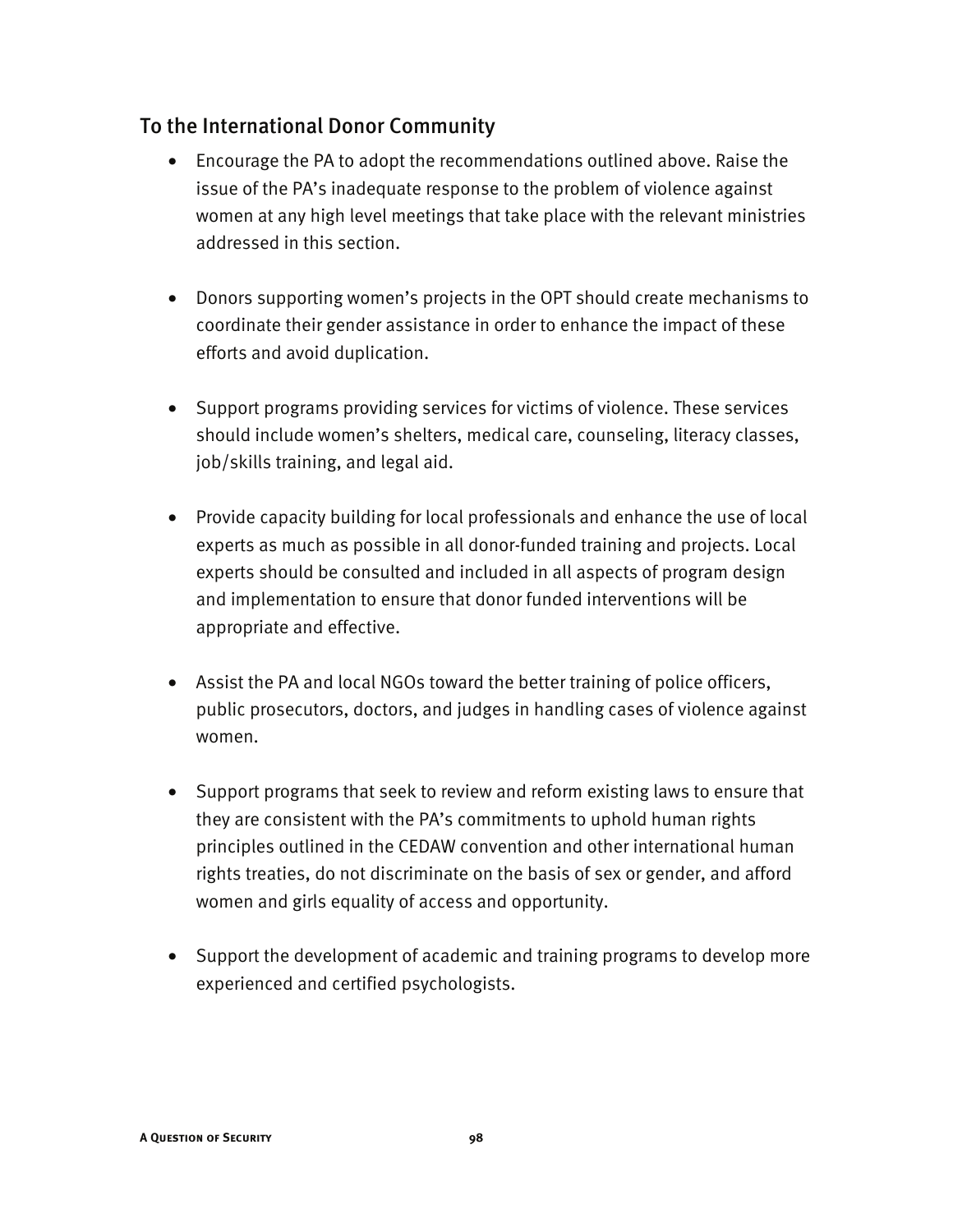- Support the hiring of qualified psycho-social counselors at universities and schools, where students can report family violence.
- Include domestic violence education as a part of the training activities for all income-generation programs targeted at women, in order to inform program participants about the currently available forms of relief from and redress for domestic abuse.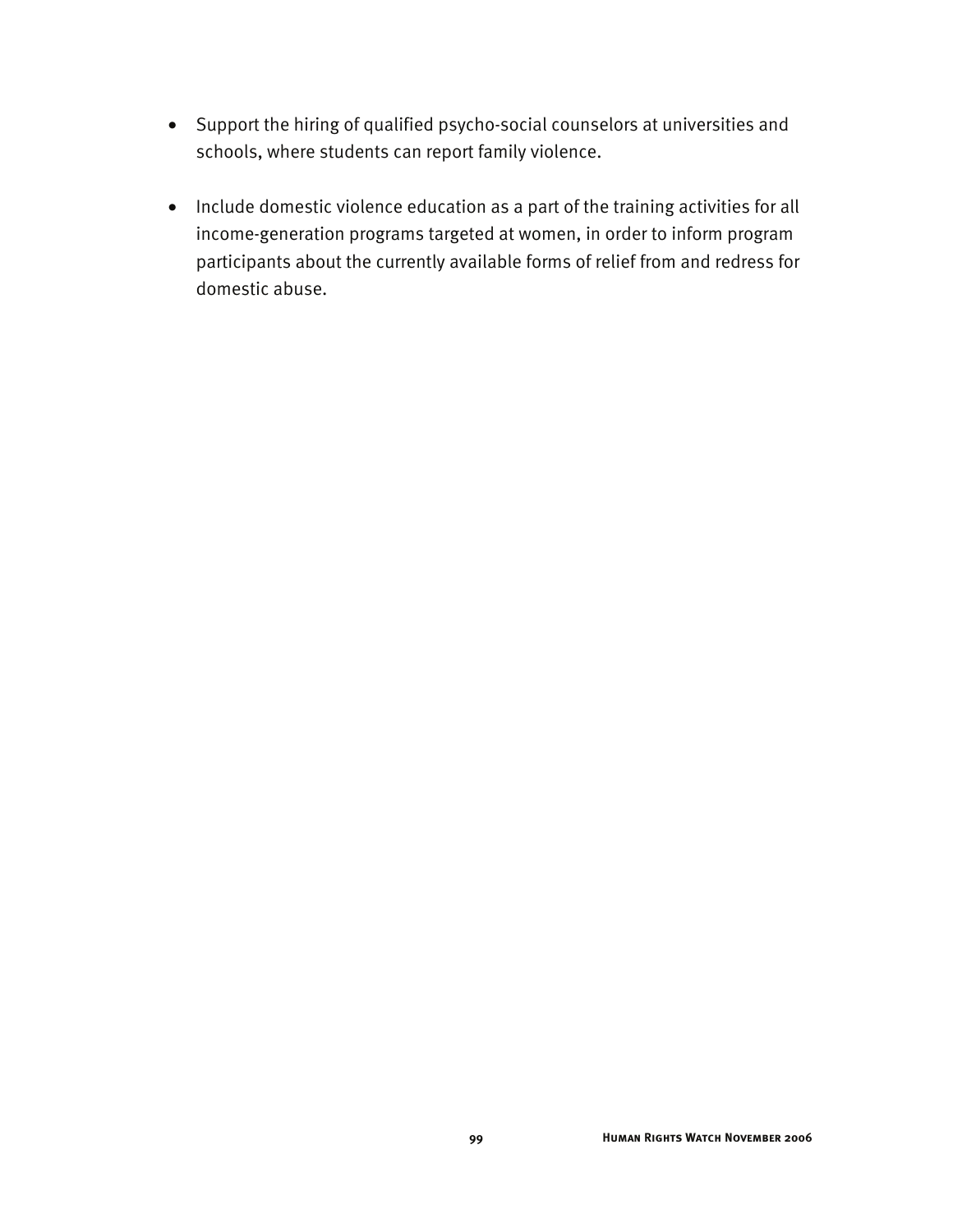#### **Acknowledgments**

Farida Deif, Middle East and North Africa researcher for the Women's Rights Division at Human Rights Watch, and Lucy Mair, Israel/OPT researcher for the Middle East and North Africa Division, co-wrote this report based on field research carried out in East Jerusalem, Gaza, and the West Bank in November and December 2005. Janet Walsh, deputy director of the Women's Rights Division; Sarah Leah Whitson, executive director of the Middle East and North Africa Division; Clarisa Bencomo, researcher in the Children's Rights Division; Wilder Tayler, Legal and Policy director; and Joseph Saunders, deputy director of the Program Office, reviewed the report. Howayda Barakat, intern with the Middle East and North Africa Division, provided invaluable research and translation assistance. Erin Mahoney, Tamara Rodriguez Reichberg, Tarek Radwan, Andrea Holley, Fitzroy Hepkins, and José Martinez provided production assistance. Dr. Nadera Shalhoub-Kevorkian and Maha Abu-Dayyeh Shamas reviewed and provided thoughtful and useful comments on a draft of the report.

Human Rights Watch gratefully acknowledges the assistance of the many individuals, government officials, and institutions in the OPT who were instrumental in our efforts to investigate violence against women and girls. Special thanks go to the Women's Center for Legal Aid and Counseling (WCLAC); the Women's Empowerment Program at the Gaza Community Mental Health Program; the Palestinian Working Women's Society for Development (PWWSD); the Family Defense Society (FDS); Dr. Nadera Shalhoub-Kevorkian; and attorney Nasser Al-Rayes of Al-Haq.

We would like to specifically extend our warmest gratitude to Su`ad Abu Dayya and to Halima Abu-Sulb at WCLAC; Manal Awad, director of the Women's Empowerment Program at GCMHP; Attadal Al-Jariri at PWWSD; and attorney `Ala'a al-Bakri, all of whom generously shared their unique knowledge of violence against Palestinian women and helped us to organize dozens of interviews. Dr. Asem Khalil, director of research at the Institute of Law at Birzeit University, provided much needed information on the Palestinian criminal justice system and the informal justice system.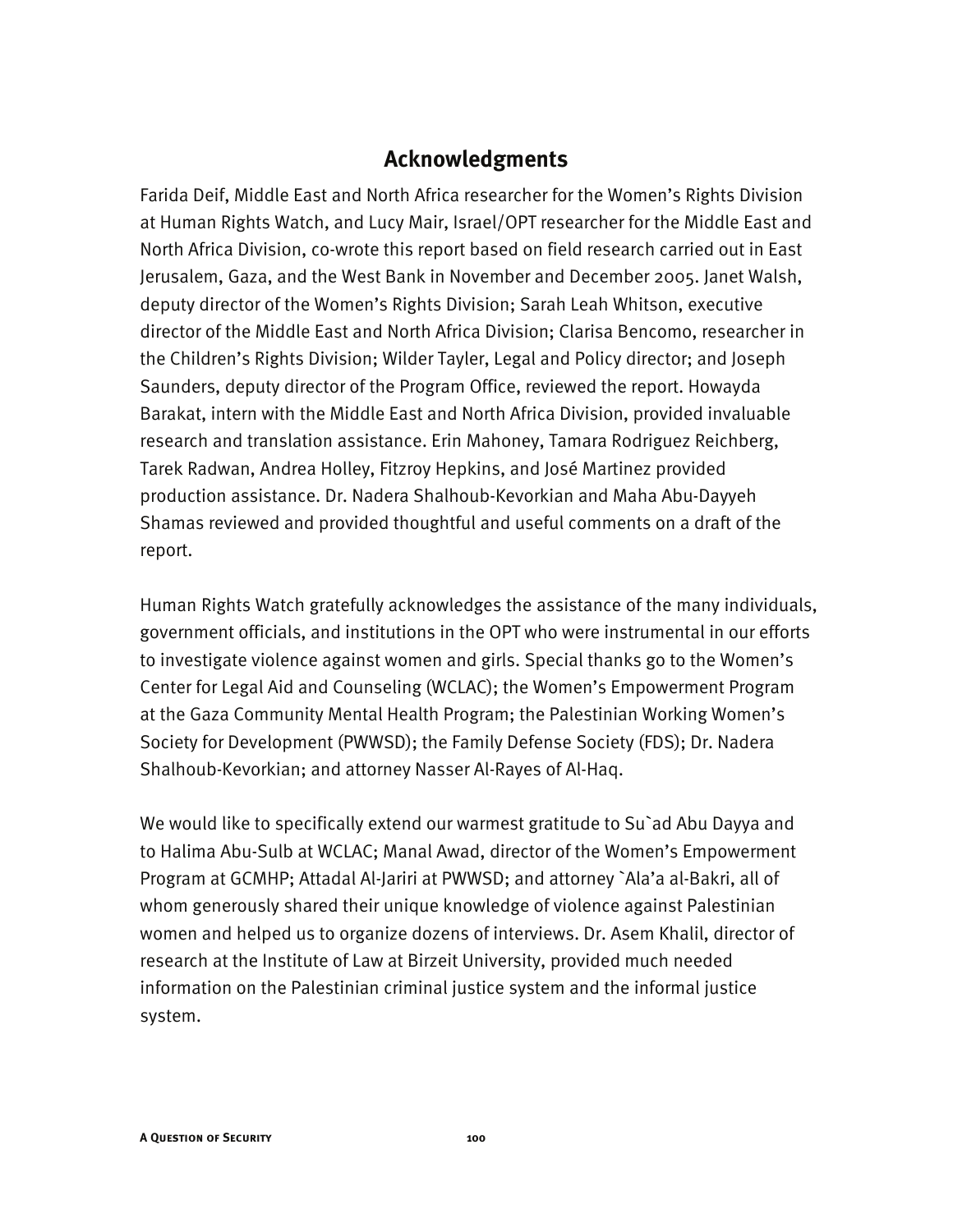Most of all, Human Rights Watch wishes to thank all the courageous women and girls who were willing to speak to us of their experiences of violence, without whom this report would not have been possible.

We acknowledge with gratitude the financial support of the Lisbet Rausing Charitable Fund, the Sigrid Rausing Trust, the Moriah Fund, the Oak Foundation, the Streisand Foundation, the Silverleaf Foundation, the Banky-LaRocque Foundation, the Schooner Foundation, the Jacob and Hilda Blaustein Foundation, the Chicago Foundation for Women, the Gruber Family Foundation, and the members of the Advisory Committee of the Women's Rights Division. The Middle East and North Africa Division would like to especially acknowledge the generous support of Hassan Elmasry, Rasha Mansouri, and the Pears Foundation.